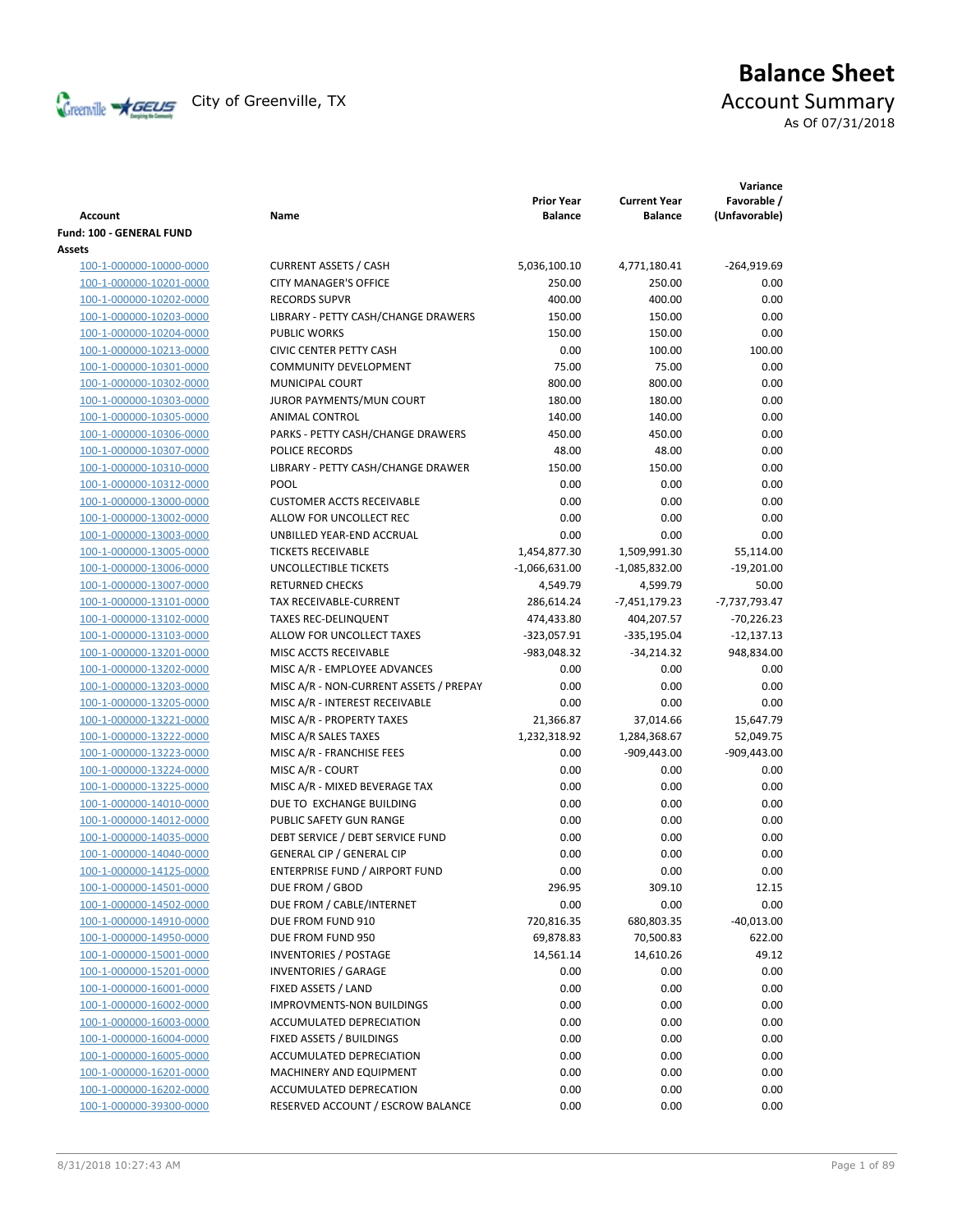**Variance**

|                         |                                             | <b>Prior Year</b> | <b>Current Year</b> | Favorable /     |
|-------------------------|---------------------------------------------|-------------------|---------------------|-----------------|
| <b>Account</b>          | Name                                        | <b>Balance</b>    | <b>Balance</b>      | (Unfavorable)   |
| 100-1-000000-91030-0000 | 4A-EDC                                      | 0.00              | 0.00                | 0.00            |
| 100-1-000000-91410-0000 | <b>INVENTORY / MATERIALS &amp; SUPPLIES</b> | 0.00              | 0.00                | 0.00            |
| 100-1-000000-91410-0700 | <b>INVENTORY / PAPER STOCK</b>              | 0.00              | 0.00                | 0.00            |
| 100-1-000000-91430-0000 | NON-CURRENT ASSETS / PREPAYMENTS            | 0.00              | 0.00                | 0.00            |
|                         | <b>Total Assets:</b>                        | 6,945,870.06      | $-1,035,384.65$     | $-7,981,254.71$ |
|                         |                                             |                   |                     |                 |
| Liability               |                                             |                   |                     |                 |
| 100-1-000000-20101-0000 | <b>ACCOUNTS PAYABLE</b>                     | $-16,747.33$      | $-14,806.41$        | $-1,940.92$     |
| 100-1-000000-20102-0000 | <b>CREDIT CARD PAYABLE</b>                  | 0.00              | 0.00                | 0.00            |
| 100-1-000000-20103-0000 | <b>ACCRUED ACCOUNTS PAYABLE</b>             | 29,682.60         | 29,682.60           | 0.00            |
| 100-1-000000-20114-0000 | <b>INVESTMENT ADVISORY FEES</b>             | 0.00              | 0.00                | 0.00            |
| 100-1-000000-20115-0000 | PD EMP COMMISSION                           | 64.53             | 49.61               | 14.92           |
| 100-1-000000-20116-0000 | POLICE DONATIONS                            | 22,301.53         | 20,707.76           | 1,593.77        |
| 100-1-000000-20117-0000 | <b>FIRE DONATIONS</b>                       | 13,058.42         | 8,791.05            | 4,267.37        |
| 100-1-000000-20118-0000 | <b>COMBAT CHALLENGE</b>                     | 804.06            | 804.06              | 0.00            |
| 100-1-000000-20119-0000 | <b>CEMETERIES DONATIONS</b>                 | 61.79             | 61.79               | 0.00            |
| 100-1-000000-20120-0000 | <b>LIBRARY DONATIONS</b>                    | 12,900.02         | 13,171.76           | $-271.74$       |
| 100-1-000000-20121-0000 | ANIMAL SHELTER DONATIONS                    | 640.85            | 561.85              | 79.00           |
| 100-1-000000-20122-0000 | <b>PARKS DONATIONS</b>                      | 281.03            | 1,716.03            | $-1,435.00$     |
| 100-1-000000-20125-0000 | SALES TAX PAYABLE / IN THE CITY             | 11.55             | 16.58               | $-5.03$         |
| 100-1-000000-20127-0000 | STATE COURT COST/FEE PAYB                   | 32,297.32         | 37,373.30           | $-5,075.98$     |
| 100-1-000000-20128-0000 | SEATBELT&CHILD RESTRAINT                    | 7,643.14          | 8,378.49            | $-735.35$       |
| 100-1-000000-20129-0000 | MUNICIPAL COURT CLEARING                    | 1,104.00          | 632.20              | 471.80          |
| 100-1-000000-20130-0000 | <b>3RD PARTY FTA FEE PAYABLE</b>            | 72.80             | $-80.26$            | 153.06          |
| 100-1-000000-20131-0000 | REFUNDS / OVERPAYMENTS                      | $-122.70$         | $-122.70$           | 0.00            |
| 100-1-000000-20132-0000 | <b>COURT COLL AGENCY FEES</b>               | 1,046.77          | 268.50              | 778.27          |
| 100-1-000000-20136-0000 | <b>ATTORNEY COLLECTION FEES</b>             | 0.00              | 0.00                | 0.00            |
| 100-1-000000-20137-0000 | PLAT FILING FEES PAYABLE                    | 22,674.74         | 26,339.74           | $-3,665.00$     |
| 100-1-000000-20138-0000 | COMMUNITY DEV TRUST ACCT                    | 2,033.50          | 1,248.50            | 785.00          |
| 100-1-000000-20139-0000 | RETAINAGES PAYABLE                          | 0.00              | 0.00                | 0.00            |
| 100-1-000000-20141-0000 | <b>TELEPHONE CLEARING</b>                   | 6,587.60          | 5,539.66            | 1,047.94        |
| 100-1-000000-20143-0000 | POLICE PROPERTY ROOM CLEARING               | 10,775.99         | 11,053.99           | $-278.00$       |
| 100-1-000000-20146-0000 | MAIN ST / FARMERS MRKT RESALE               | 164.12            | 179.12              | $-15.00$        |
| 100-1-000000-20147-0000 | YMCA REGISTRATIONS                          | 0.00              | 0.00                | 0.00            |
| 100-1-000000-20155-0000 | MAIN STREET - DONATIONS                     | 1,520.52          | 17.02               | 1,503.50        |
| 100-1-000000-20160-0000 | <b>UNAPPLIED CREDIT</b>                     | 0.00              | 0.00                | 0.00            |
| 100-1-000000-20201-0000 | <b>DEFERRED REVENUE</b>                     | 0.00              | 0.00                | 0.00            |
| 100-1-000000-20203-0000 | DEFERRED TAX REVENUE                        | 416,312.93        | $-7,403,843.90$     | 7,820,156.83    |
| 100-1-000000-20204-0000 | DEFERRED TICKET REVENUE                     | 323,539.30        | 353,466.30          | $-29,927.00$    |
| 100-1-000000-21040-0000 | DUE TO / GENERAL CIP FUND                   | 0.00              | 0.00                | 0.00            |
| 100-1-000000-21201-0000 | DUE TO / CENTRAL SERVICE FUND               | 0.00              | 0.00                | 0.00            |
| 100-1-000000-21401-0000 | DUE TO / ELECTRIC OPERATING FUND            | 0.00              | 0.00                | 0.00            |
| 100-1-000000-21506-0000 | DUE TO / 4A-EDC                             | 1,940.22          | 1,988.40            | $-48.18$        |
| 100-1-000000-21507-0000 | DUE TO / BOARD OF DEVELOPMENT               | $-158,139.04$     | -158,139.04         | 0.00            |
| 100-1-000000-22001-0000 | SALARIES PAYABLE                            | 490,669.47        | 562,350.41          | $-71,680.94$    |
| 100-1-000000-23001-0000 | CAPITAL LEASE PAYABLE                       | 0.00              | 0.00                | 0.00            |
| 100-1-000000-23101-0000 | CAPITAL LEASE PAYABLE                       | 0.00              | 0.00                | 0.00            |
| 100-1-000000-24001-0000 | O/S CHECKS PAYABLE                          | 0.00              | $-11,755.77$        | 11,755.77       |
| 100-1-000000-24004-0000 | INTEREST PAYABLE ON DEP                     | 0.00              | 0.00                | 0.00            |
| 100-1-000000-24007-0000 | <b>BILLED DEPOSITS SUSPENSE</b>             | 0.00              | 0.00                | 0.00            |
| 100-1-000000-24008-0000 | <b>CUSTOMER DEPOSITS / ANIMAL SHELTER</b>   | 0.00              | 0.00                | 0.00            |
| 100-1-000000-24009-0000 | LIBRARY MEETING ROOM DEPOSITS               | 561.20            | 616.20              | $-55.00$        |
| 100-1-000000-24010-0000 | <b>CIVIC CENTER DEPOSITS</b>                | 0.00              | 0.00                | 0.00            |
| 100-1-000000-24011-0000 | <b>AUDITORIUM DEPOSITS</b>                  | 0.00              | 0.00                | 0.00            |
| 100-1-000000-26001-0000 | COMPENSATED ABSENCES PAY                    | 0.00              | 0.00                | 0.00            |
| 100-1-000000-29000-0000 | MISC LIABILITY - GREENVILLE ENERGY LLC      | 0.00              | 0.00                | 0.00            |
| 100-1-000000-29001-0000 | <b>RESALE</b>                               | 0.00              | 0.00                | 0.00            |
| 100-1-000000-29300-0000 | <b>ENCUMBRANCE SUMMARY</b>                  | 0.00              | 0.00                | 0.00            |
| 100-1-000000-29400-0000 | RESERVED ACCOUNT / ENCUMBRANCES             | 0.00              | 0.00                | 0.00            |
|                         |                                             |                   |                     |                 |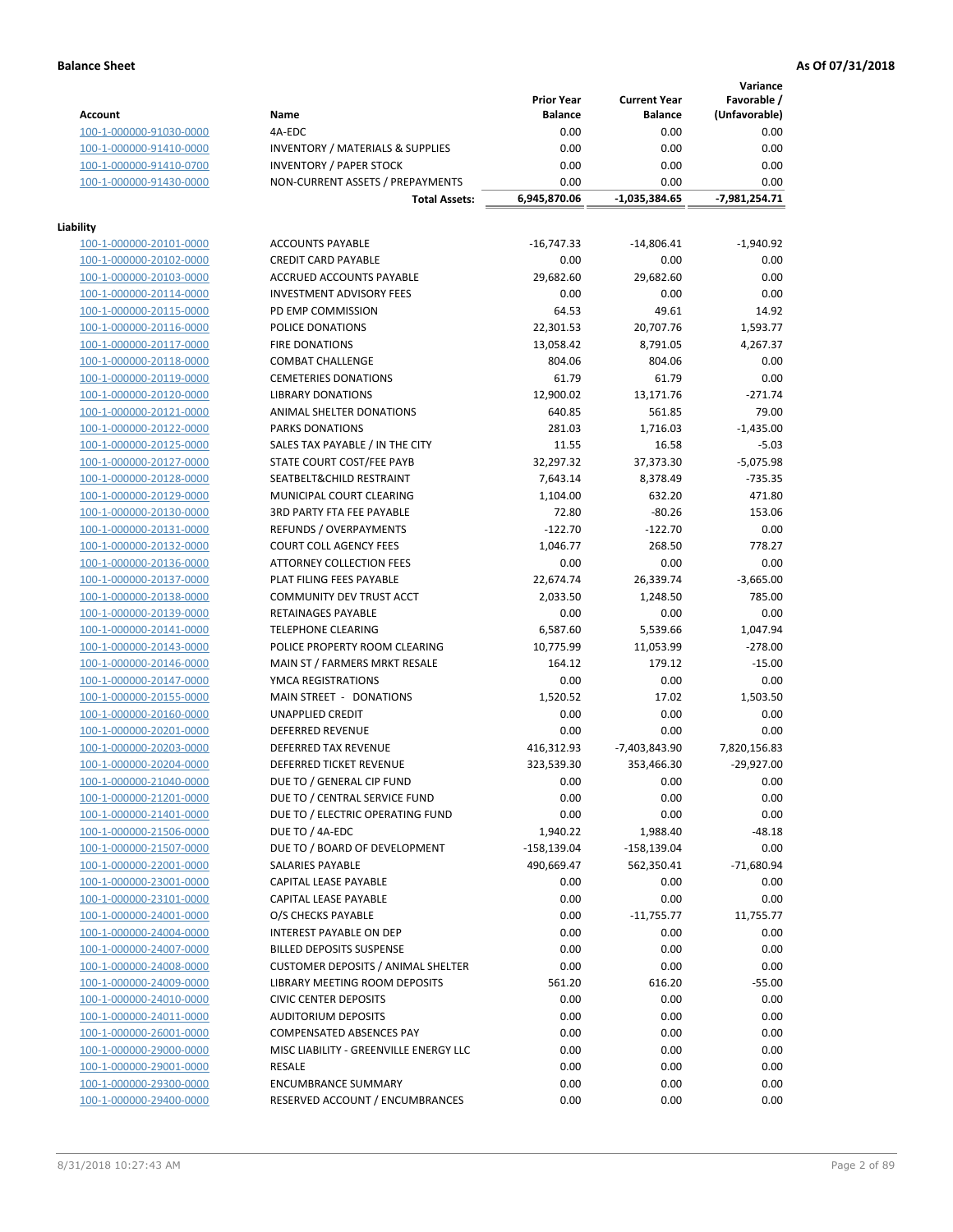| <b>Account</b>                        | Name                                                     | <b>Prior Year</b><br><b>Balance</b> | <b>Current Year</b><br><b>Balance</b> | Variance<br>Favorable /<br>(Unfavorable) |
|---------------------------------------|----------------------------------------------------------|-------------------------------------|---------------------------------------|------------------------------------------|
| 100-1-000000-29400-0900               | RESERVED ACCOUNT / ENCUMBRANCES                          | 0.00                                | 0.00                                  | 0.00                                     |
| 100-1-000000-92190-1202               | LABORATORY CLEARING                                      | 0.00                                | 0.00                                  | 0.00                                     |
| 100-1-000000-92191-0000               | <b>SPONSORS - PARKS</b>                                  | 0.00                                | 0.00                                  | 0.00                                     |
| 100-1-000000-92200-0000               | MISCELLANEOUS LIABILITIES                                | 0.00                                | 0.00                                  | 0.00                                     |
| 100-1-000000-92270-1600               | <b>CREDIT CARD FEES PAYABLE</b>                          | 0.00                                | 0.00                                  | 0.00                                     |
|                                       | <b>Total Liability:</b>                                  | 1,223,740.93                        | $-6,503,733.16$                       | 7,727,474.09                             |
| <b>Equity</b>                         |                                                          |                                     |                                       |                                          |
| 100-1-000000-39000-0000               | UNRESERVED-FUND BALANCE                                  | 6,221,851.32                        | 5,189,230.97                          | $-1,032,620.35$                          |
|                                       | <b>Total Beginning Equity:</b>                           | 6,221,851.32                        | 5,189,230.97                          | $-1,032,620.35$                          |
| <b>Total Revenue</b>                  |                                                          | 18,027,954.08                       | 20,940,215.30                         | 2,912,261.22                             |
| <b>Total Expense</b>                  |                                                          | 18,527,676.18                       | 20,661,097.60                         | $-2,133,421.42$                          |
| <b>Revenues Over/(Under) Expenses</b> |                                                          | -499,722.10                         | 279,117.70                            | 778,839.80                               |
|                                       | <b>Total Equity and Current Surplus (Deficit):</b>       | 5,722,129.22                        | 5,468,348.67                          | $-253,780.55$                            |
|                                       | Total Liabilities, Equity and Current Surplus (Deficit): | 6,945,870.15                        | $-1,035,384.49$                       | -7,981,254.64                            |
|                                       | *** FUND 100 OUT OF BALANCE ***                          | $-0.09$                             | $-0.16$                               | $-0.07$                                  |

**\*\*\*Warning: Account Authorization is turned on. Please run the Unauthorized Account Listing Report to see if you are out of balance due to missing accounts \*\*\***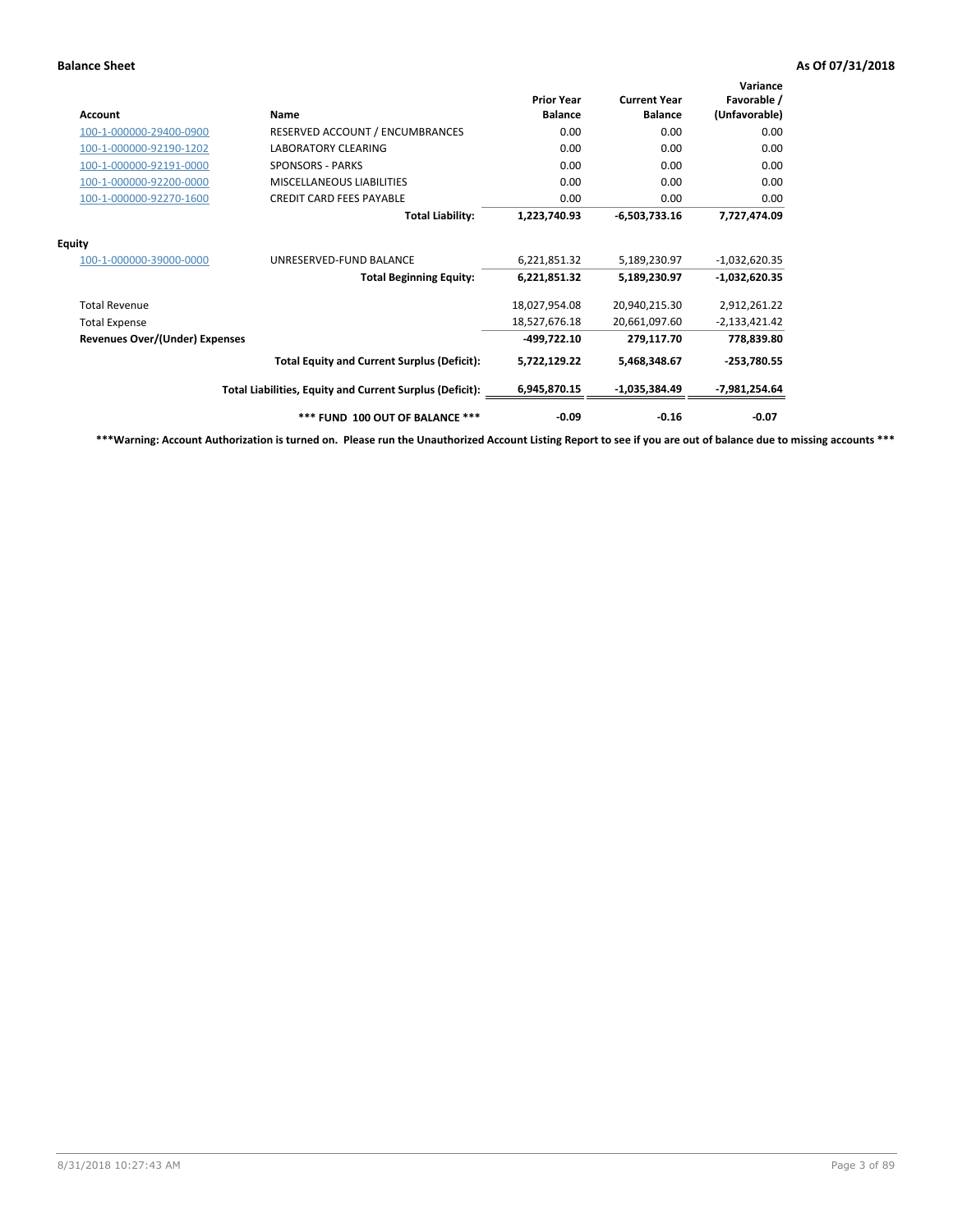| Account                                                   | Name                                                     | <b>Prior Year</b><br><b>Balance</b> | <b>Current Year</b><br><b>Balance</b> | Variance<br>Favorable /<br>(Unfavorable) |
|-----------------------------------------------------------|----------------------------------------------------------|-------------------------------------|---------------------------------------|------------------------------------------|
| <b>Fund: 101 - MUNICIPAL COURT BUILDING SECURITY FEES</b> |                                                          |                                     |                                       |                                          |
| Assets                                                    |                                                          |                                     |                                       |                                          |
| 101-1-000000-10000-0000                                   | <b>CURRENT ASSETS / CASH</b>                             | 47,995.10                           | 55,945.76                             | 7,950.66                                 |
| 101-1-000000-13201-0000                                   | MISC ACCTS RECEIVABLE                                    | 0.00                                | 0.00                                  | 0.00                                     |
| 101-1-000000-13203-0000                                   | NON-CURRENT ASSETS / PREPAYMENTS                         | 0.00                                | 0.00                                  | 0.00                                     |
| 101-1-000000-13205-0000                                   | <b>INTEREST RECEIVABLE</b>                               | 0.00                                | 0.00                                  | 0.00                                     |
|                                                           | <b>Total Assets:</b>                                     | 47,995.10                           | 55,945.76                             | 7,950.66                                 |
| Liability                                                 |                                                          |                                     |                                       |                                          |
| 101-1-000000-20101-0000                                   | <b>ACCOUNTS PAYABLE</b>                                  | 0.00                                | 0.00                                  | 0.00                                     |
| 101-1-000000-20102-0000                                   | <b>CREDIT CARD PAYABLE</b>                               | 0.00                                | 0.00                                  | 0.00                                     |
| 101-1-000000-20103-0000                                   | <b>ACCRUED ACCOUNTS PAYABLE</b>                          | 0.00                                | 0.00                                  | 0.00                                     |
| 101-1-000000-29300-0000                                   | <b>ENCUMBRANCE SUMMARY</b>                               | 0.00                                | 0.00                                  | 0.00                                     |
| 101-1-000000-29400-0000                                   | RESERVED ACCOUNT / ENCUMBRANCES                          | 0.00                                | 0.00                                  | 0.00                                     |
|                                                           | <b>Total Liability:</b>                                  | 0.00                                | 0.00                                  | 0.00                                     |
| <b>Equity</b>                                             |                                                          |                                     |                                       |                                          |
| 101-1-000000-39000-0000                                   | UNRESERVED-FUND BALANCE                                  | 40,094.13                           | 48,740.74                             | 8,646.61                                 |
|                                                           | <b>Total Beginning Equity:</b>                           | 40,094.13                           | 48.740.74                             | 8,646.61                                 |
| <b>Total Revenue</b>                                      |                                                          | 7,925.82                            | 7,934.04                              | 8.22                                     |
| <b>Total Expense</b>                                      |                                                          | 24.85                               | 729.02                                | $-704.17$                                |
| Revenues Over/(Under) Expenses                            |                                                          | 7,900.97                            | 7,205.02                              | $-695.95$                                |
|                                                           | <b>Total Equity and Current Surplus (Deficit):</b>       | 47,995.10                           | 55,945.76                             | 7,950.66                                 |
|                                                           | Total Liabilities, Equity and Current Surplus (Deficit): | 47,995.10                           | 55,945.76                             | 7,950.66                                 |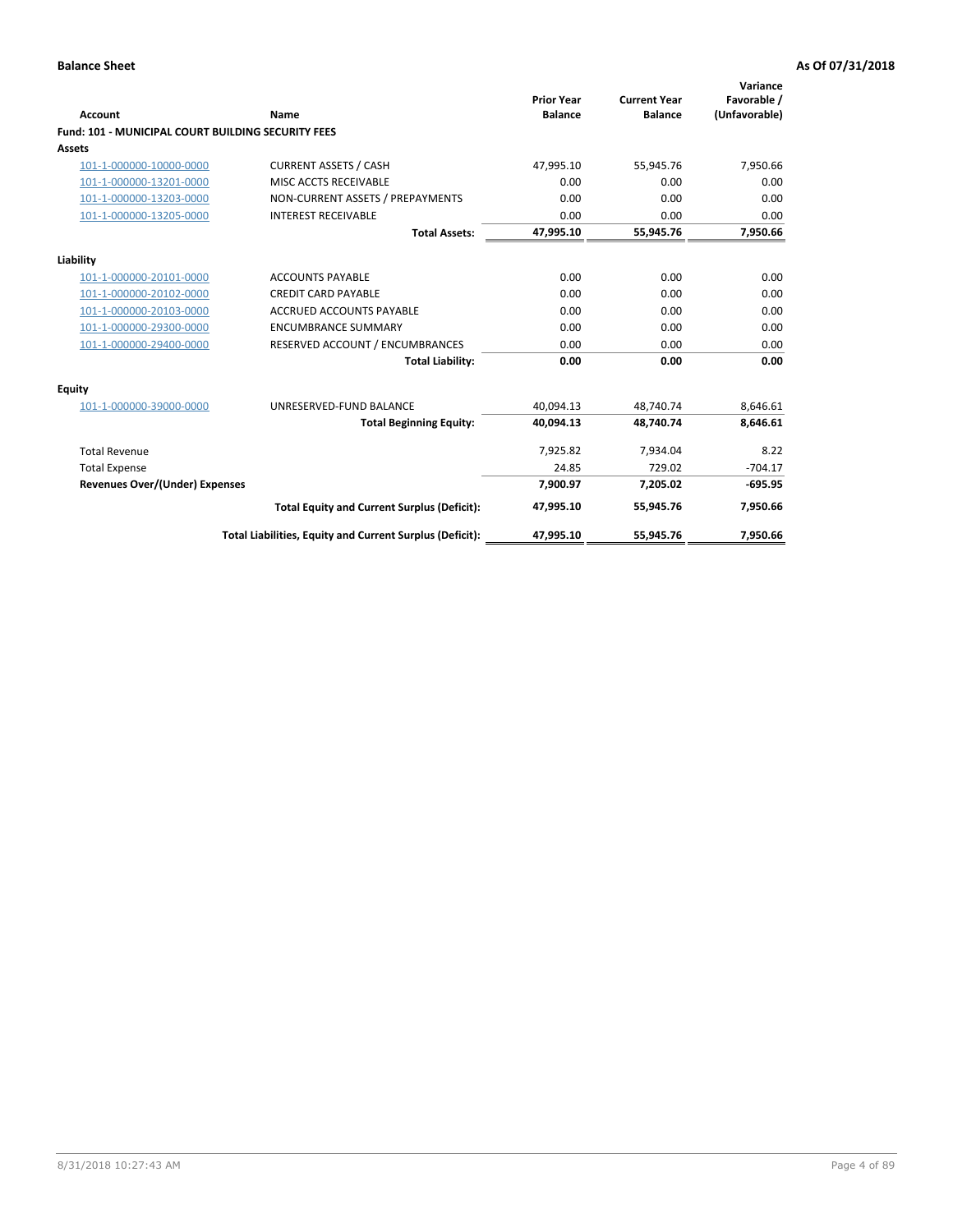| <b>Account</b>                        | Name                                                     | <b>Prior Year</b><br><b>Balance</b> | <b>Current Year</b><br><b>Balance</b> | Variance<br>Favorable /<br>(Unfavorable) |
|---------------------------------------|----------------------------------------------------------|-------------------------------------|---------------------------------------|------------------------------------------|
| Fund: 102 - MUNICIPAL COURT TECH FUND |                                                          |                                     |                                       |                                          |
| Assets                                |                                                          |                                     |                                       |                                          |
| 102-1-000000-10000-0000               | <b>CURRENT ASSETS / CASH</b>                             | 20.964.48                           | 32.735.47                             | 11,770.99                                |
| 102-1-000000-13201-0000               | MISC ACCTS RECEIVABLE                                    | 0.00                                | 0.00                                  | 0.00                                     |
|                                       | <b>Total Assets:</b>                                     | 20,964.48                           | 32,735.47                             | 11,770.99                                |
| Liability                             |                                                          |                                     |                                       |                                          |
| 102-1-000000-20101-0000               | <b>ACCOUNTS PAYABLE</b>                                  | 0.00                                | 0.00                                  | 0.00                                     |
| 102-1-000000-20102-0000               | <b>CREDIT CARD PAYABLE</b>                               | 0.00                                | 0.00                                  | 0.00                                     |
| 102-1-000000-20103-0000               | <b>ACCRUED ACCOUNTS PAYABLE</b>                          | 0.00                                | 0.00                                  | 0.00                                     |
| 102-1-000000-23001-0000               | CAPITAL LEASE PAYABLE                                    | 0.00                                | 0.00                                  | 0.00                                     |
| 102-1-000000-23101-0000               | <b>CAPITAL LEASE PAYABLE</b>                             | 0.00                                | 0.00                                  | 0.00                                     |
| 102-1-000000-29300-0000               | <b>ENCUMBRANCE SUMMARY</b>                               | 0.00                                | 0.00                                  | 0.00                                     |
| 102-1-000000-29400-0000               | RESERVED ACCOUNT / ENCUMBRANCES                          | 0.00                                | 0.00                                  | 0.00                                     |
|                                       | <b>Total Liability:</b>                                  | 0.00                                | 0.00                                  | 0.00                                     |
| <b>Equity</b>                         |                                                          |                                     |                                       |                                          |
| 102-1-000000-39000-0000               | UNRESERVED-FUND BALANCE                                  | 10,478.37                           | 22,395.61                             | 11,917.24                                |
|                                       | <b>Total Beginning Equity:</b>                           | 10,478.37                           | 22,395.61                             | 11,917.24                                |
| <b>Total Revenue</b>                  |                                                          | 10,494.50                           | 10,349.96                             | $-144.54$                                |
| <b>Total Expense</b>                  |                                                          | 8.39                                | 10.10                                 | $-1.71$                                  |
| <b>Revenues Over/(Under) Expenses</b> |                                                          | 10,486.11                           | 10,339.86                             | $-146.25$                                |
|                                       | <b>Total Equity and Current Surplus (Deficit):</b>       | 20,964.48                           | 32,735.47                             | 11,770.99                                |
|                                       | Total Liabilities, Equity and Current Surplus (Deficit): | 20,964.48                           | 32,735.47                             | 11,770.99                                |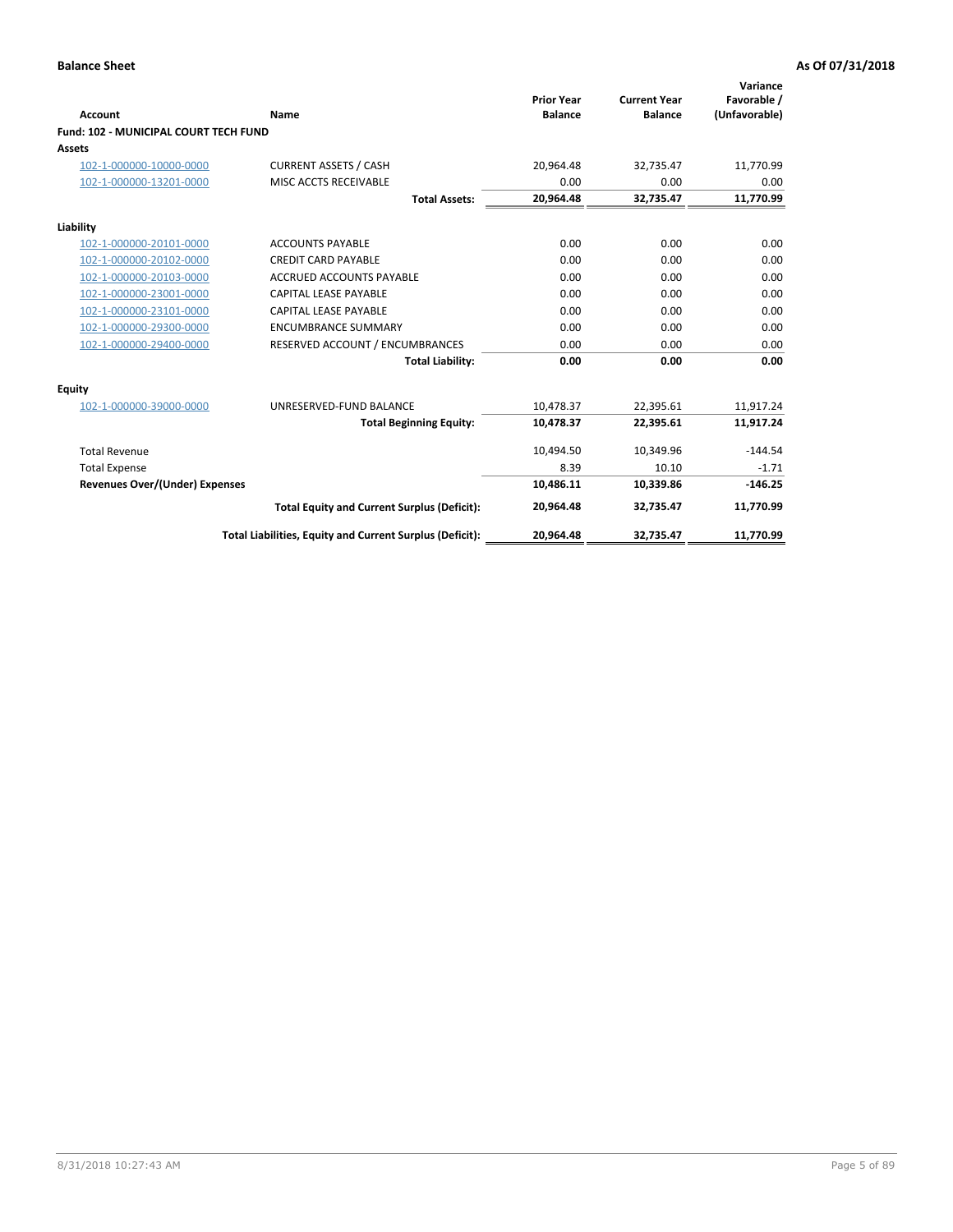| Account                                       | Name                                                     | <b>Prior Year</b><br><b>Balance</b> | <b>Current Year</b><br><b>Balance</b> | Variance<br>Favorable /<br>(Unfavorable) |
|-----------------------------------------------|----------------------------------------------------------|-------------------------------------|---------------------------------------|------------------------------------------|
| Fund: 103 - MUNICIPAL COURT CHILD SAFETY FUND |                                                          |                                     |                                       |                                          |
| Assets                                        |                                                          |                                     |                                       |                                          |
| 103-1-000000-10000-0000                       | <b>CURRENT ASSETS / CASH</b>                             | 11,466.24                           | 19,646.31                             | 8,180.07                                 |
| 103-1-000000-13201-0000                       | MISC ACCTS RECEIVABLE                                    | 0.00                                | 0.00                                  | 0.00                                     |
| 103-1-000000-13203-0000                       | NON-CURRENT ASSETS / PREPAYMENTS                         | 0.00                                | 0.00                                  | 0.00                                     |
| 103-1-000000-13205-0000                       | <b>INTEREST RECEIVABLE</b>                               | 0.00                                | 0.00                                  | 0.00                                     |
|                                               | <b>Total Assets:</b>                                     | 11,466.24                           | 19,646.31                             | 8,180.07                                 |
| Liability                                     |                                                          |                                     |                                       |                                          |
| 103-1-000000-20101-0000                       | <b>ACCOUNTS PAYABLE</b>                                  | 0.00                                | 0.00                                  | 0.00                                     |
| 103-1-000000-20103-0000                       | <b>ACCRUED ACCOUNTS PAYABLE</b>                          | 0.00                                | 0.00                                  | 0.00                                     |
|                                               | <b>Total Liability:</b>                                  | 0.00                                | 0.00                                  | 0.00                                     |
| Equity                                        |                                                          |                                     |                                       |                                          |
| 103-1-000000-39000-0000                       | UNRESERVED-FUND BALANCE                                  | 9,909.90                            | 19,143.89                             | 9,233.99                                 |
|                                               | <b>Total Beginning Equity:</b>                           | 9,909.90                            | 19,143.89                             | 9,233.99                                 |
| <b>Total Revenue</b>                          |                                                          | 21,200.72                           | 21,049.56                             | $-151.16$                                |
| <b>Total Expense</b>                          |                                                          | 19,644.38                           | 20,547.14                             | $-902.76$                                |
| Revenues Over/(Under) Expenses                |                                                          | 1,556.34                            | 502.42                                | $-1,053.92$                              |
|                                               | <b>Total Equity and Current Surplus (Deficit):</b>       | 11,466.24                           | 19,646.31                             | 8,180.07                                 |
|                                               | Total Liabilities, Equity and Current Surplus (Deficit): | 11,466.24                           | 19,646.31                             | 8,180.07                                 |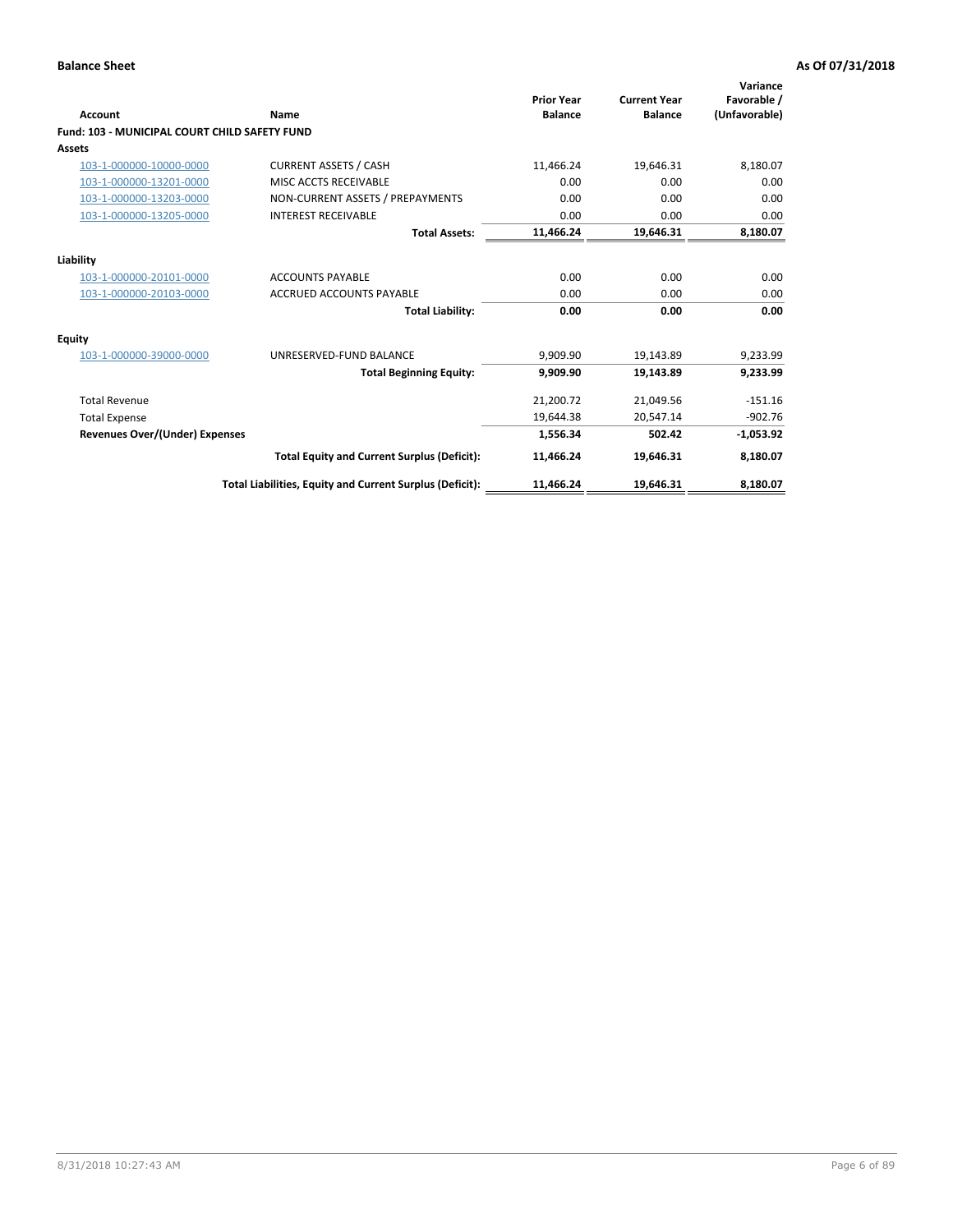|                                           |                                                          | <b>Prior Year</b> | <b>Current Year</b> | Variance<br>Favorable / |
|-------------------------------------------|----------------------------------------------------------|-------------------|---------------------|-------------------------|
| Account                                   | Name                                                     | <b>Balance</b>    | <b>Balance</b>      | (Unfavorable)           |
| <b>Fund: 110 - EXCHANGE BUILDING FUND</b> |                                                          |                   |                     |                         |
| <b>Assets</b>                             |                                                          |                   |                     |                         |
| 110-1-000000-10000-0000                   | <b>CURRENT ASSETS / CASH</b>                             | -533,344.53       | $-533,019.77$       | 324.76                  |
| 110-1-000000-13201-0000                   | MISC ACCTS RECEIVABLE                                    | 0.00              | 0.00                | 0.00                    |
| 110-1-000000-13203-0000                   | NON-CURRENT ASSETS / PREPAYMENTS                         | 0.00              | 0.00                | 0.00                    |
| 110-1-000000-13205-0000                   | <b>INTEREST RECEIVABLE</b>                               | 0.00              | 0.00                | 0.00                    |
| 110-1-000000-14100-0000                   | DUE FROM FUND 100                                        | 0.00              | 0.00                | 0.00                    |
| 110-1-000000-16001-0000                   | FIXED ASSETS / LAND                                      | 0.00              | 0.00                | 0.00                    |
| 110-1-000000-16002-0000                   | <b>IMPROVMENTS-NON BUILDINGS</b>                         | 0.00              | 0.00                | 0.00                    |
| 110-1-000000-16003-0000                   | ACCUMULATED DEPRECIATION                                 | 0.00              | 0.00                | 0.00                    |
| 110-1-000000-16004-0000                   | <b>FIXED ASSETS / BUILDINGS</b>                          | 0.00              | 0.00                | 0.00                    |
| 110-1-000000-16005-0000                   | ACCUMULATED DEPRECIATION                                 | 0.00              | 0.00                | 0.00                    |
| 110-1-000000-16201-0000                   | MACHINERY AND EQUIPMENT                                  | 0.00              | 0.00                | 0.00                    |
| 110-1-000000-16202-0000                   | ACCUMULATED DEPRECATION                                  | 0.00              | 0.00                | 0.00                    |
| 110-1-000000-16301-0000                   | FIXED ASSETS / C W I P                                   | 0.00              | 0.00                | 0.00                    |
|                                           | <b>Total Assets:</b>                                     | $-533,344.53$     | -533,019.77         | 324.76                  |
| Liability                                 |                                                          |                   |                     |                         |
| 110-1-000000-20101-0000                   | <b>ACCOUNTS PAYABLE</b>                                  | 0.00              | 0.00                | 0.00                    |
| 110-1-000000-20102-0000                   | <b>CREDIT CARD PAYABLE</b>                               | 0.00              | 0.00                | 0.00                    |
| 110-1-000000-20103-0000                   | <b>ACCRUED ACCOUNTS PAYABLE</b>                          | 0.00              | 0.00                | 0.00                    |
| 110-1-000000-20109-0000                   | MISCELLANEOUS LIABILITIES                                | 0.00              | 0.00                | 0.00                    |
| 110-1-000000-20110-0000                   | REVENUE BONDS PAYABLE                                    | 0.00              | 0.00                | 0.00                    |
| 110-1-000000-20112-0000                   | ACCRUED INTEREST PAYABLE                                 | 0.00              | 0.00                | 0.00                    |
| 110-1-000000-20141-0000                   | <b>TELEPHONE CLEARING</b>                                | 0.00              | 0.00                | 0.00                    |
| 110-1-000000-20160-0000                   | <b>UNAPPLIED CREDIT</b>                                  | 0.00              | 0.00                | 0.00                    |
| 110-1-000000-20201-0000                   | <b>DEFERRED REVENUE</b>                                  | 0.00              | 0.00                | 0.00                    |
| 110-1-000000-21001-0000                   | <b>GENERAL FUND / GENERAL FUND</b>                       | 0.00              | 0.00                | 0.00                    |
| 110-1-000000-22001-0000                   | SALARIES PAYABLE                                         | 0.00              | 0.00                | 0.00                    |
| 110-1-000000-22002-0000                   | VACATION/SICK PAYABLE                                    | 0.00              | 0.00                | 0.00                    |
| 110-1-000000-26001-0000                   | <b>OBLIG FOR COMP ABSENCES</b>                           | 0.00              | 0.00                | 0.00                    |
| 110-1-000000-26102-0000                   | REVENUE BONDS PAYABLE                                    | 0.00              | 0.00                | 0.00                    |
| 110-1-000000-27001-0000                   | <b>CONTRIBUTED CAPITAL</b>                               | 0.00              | 0.00                | 0.00                    |
| 110-1-000000-29300-0000                   | <b>ENCUMBRANCE SUMMARY</b>                               | 0.00              | 0.00                | 0.00                    |
| 110-1-000000-29400-0100                   | RESERVED ACCOUNT / ENCUMBRANCES                          | 0.00              | 0.00                | 0.00                    |
|                                           | <b>Total Liability:</b>                                  | 0.00              | 0.00                | 0.00                    |
| Equity                                    |                                                          |                   |                     |                         |
| 110-1-000000-39000-0000                   | UNRESERVED-FUND BALANCE                                  | 0.00              | 0.00                | 0.00                    |
| 110-1-000000-39100-0000                   | UNRESERVED-RET. EARNINGS                                 | $-533,357.14$     | -533,019.77         | 337.37                  |
|                                           | <b>Total Beginning Equity:</b>                           | $-533,357.14$     | -533,019.77         | 337.37                  |
|                                           |                                                          |                   |                     |                         |
| <b>Total Revenue</b>                      |                                                          | 12.61             | 0.00                | $-12.61$                |
| <b>Total Expense</b>                      |                                                          | 0.00              | 0.00                | 0.00                    |
| <b>Revenues Over/(Under) Expenses</b>     |                                                          | 12.61             | 0.00                | $-12.61$                |
|                                           | <b>Total Equity and Current Surplus (Deficit):</b>       | $-533,344.53$     | -533,019.77         | 324.76                  |
|                                           | Total Liabilities, Equity and Current Surplus (Deficit): | -533,344.53       | -533,019.77         | 324.76                  |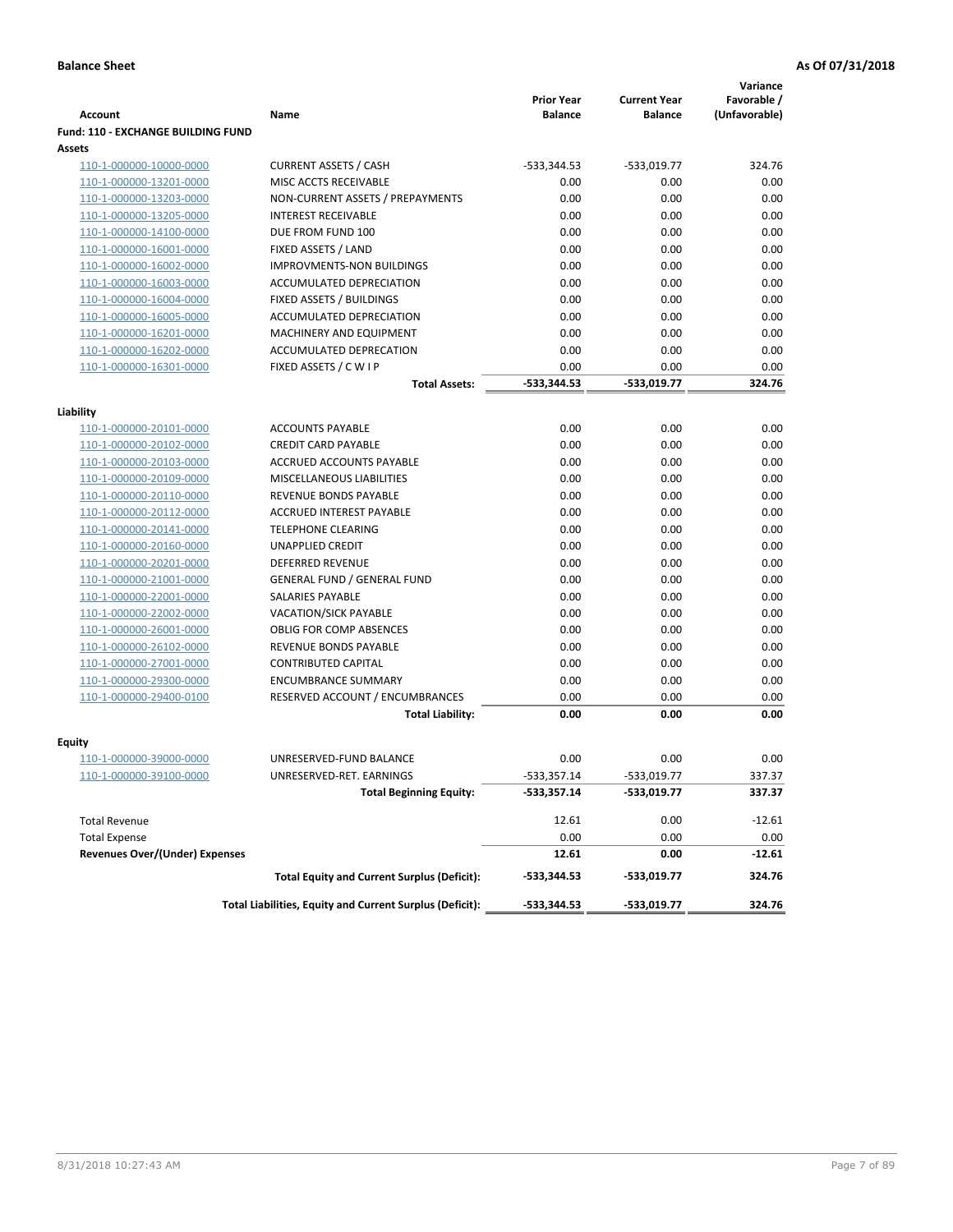| <b>Account</b>                         | Name                                                     | <b>Prior Year</b><br><b>Balance</b> | <b>Current Year</b><br><b>Balance</b> | Variance<br>Favorable /<br>(Unfavorable) |
|----------------------------------------|----------------------------------------------------------|-------------------------------------|---------------------------------------|------------------------------------------|
| Fund: 111 - RECREATION ACTIVITIES FUND |                                                          |                                     |                                       |                                          |
| <b>Assets</b>                          |                                                          |                                     |                                       |                                          |
| 111-1-000000-10000-0000                | <b>CURRENT ASSETS / CASH</b>                             | $-23,672.46$                        | $-6,795.62$                           | 16,876.84                                |
| 111-1-000000-10313-0000                | <b>CHANGE DRAWER - PARK CONCESSIONS</b>                  | 0.00                                | 0.00                                  | 0.00                                     |
| 111-1-000000-13201-0000                | MISC ACCTS RECEIVABLE                                    | 0.00                                | 0.00                                  | 0.00                                     |
| 111-1-000000-13205-0000                | <b>INTEREST RECEIVABLE</b>                               | 0.00                                | 0.00                                  | 0.00                                     |
|                                        | <b>Total Assets:</b>                                     | $-23,672.46$                        | $-6,795.62$                           | 16,876.84                                |
| Liability                              |                                                          |                                     |                                       |                                          |
| 111-1-000000-20101-0000                | <b>ACCOUNTS PAYABLE</b>                                  | 0.00                                | 0.00                                  | 0.00                                     |
| 111-1-000000-20102-0000                | <b>CREDIT CARD PAYABLE</b>                               | 0.00                                | 0.00                                  | 0.00                                     |
| 111-1-000000-20103-0000                | <b>ACCRUED ACCOUNTS PAYABLE</b>                          | 0.00                                | 0.00                                  | 0.00                                     |
| 111-1-000000-20125-0000                | SALES TAX PAYABLE / IN THE CITY                          | 0.00                                | 0.00                                  | 0.00                                     |
| 111-1-000000-20160-0000                | <b>UNAPPLIED CREDIT</b>                                  | 0.00                                | 0.00                                  | 0.00                                     |
| 111-1-000000-20201-0000                | <b>DEFERRED REVENUE</b>                                  | 0.00                                | 0.00                                  | 0.00                                     |
| 111-1-000000-22001-0000                | <b>SALARIES PAYABLE</b>                                  | 0.00                                | 0.00                                  | 0.00                                     |
| 111-1-000000-29300-0000                | <b>ENCUMBRANCE SUMMARY</b>                               | 0.00                                | 0.00                                  | 0.00                                     |
| 111-1-000000-29400-0100                | RESERVED ACCOUNT / ENCUMBRANCES                          | 0.00                                | 0.00                                  | 0.00                                     |
|                                        | <b>Total Liability:</b>                                  | 0.00                                | 0.00                                  | 0.00                                     |
| Equity                                 |                                                          |                                     |                                       |                                          |
| 111-1-000000-39000-0000                | UNRESERVED-FUND BALANCE                                  | $-21,137.22$                        | $-13,054.13$                          | 8,083.09                                 |
| 111-1-000000-39100-0000                | UNRESERVED-RET. EARNINGS                                 | 0.00                                | 0.00                                  | 0.00                                     |
|                                        | <b>Total Beginning Equity:</b>                           | $-21,137.22$                        | $-13,054.13$                          | 8,083.09                                 |
| <b>Total Revenue</b>                   |                                                          | 171,414.28                          | 143,529.91                            | $-27,884.37$                             |
| <b>Total Expense</b>                   |                                                          | 173,949.52                          | 137,271.40                            | 36,678.12                                |
| <b>Revenues Over/(Under) Expenses</b>  |                                                          | $-2,535.24$                         | 6,258.51                              | 8,793.75                                 |
|                                        | <b>Total Equity and Current Surplus (Deficit):</b>       | $-23,672.46$                        | $-6,795.62$                           | 16,876.84                                |
|                                        | Total Liabilities, Equity and Current Surplus (Deficit): | $-23,672.46$                        | $-6,795.62$                           | 16,876.84                                |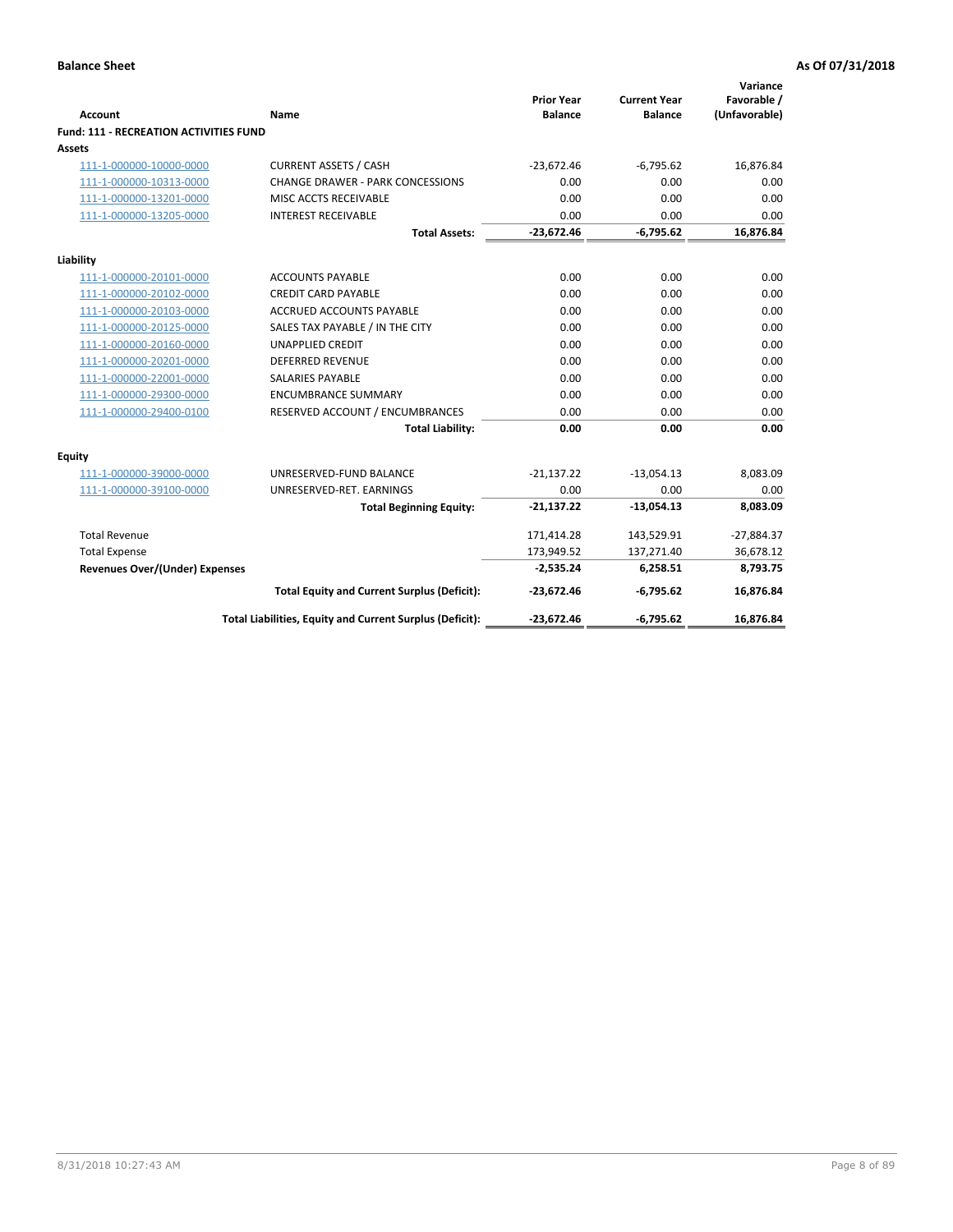|                                       |                                                          |                                     |                                       | Variance                     |
|---------------------------------------|----------------------------------------------------------|-------------------------------------|---------------------------------------|------------------------------|
| <b>Account</b>                        | Name                                                     | <b>Prior Year</b><br><b>Balance</b> | <b>Current Year</b><br><b>Balance</b> | Favorable /<br>(Unfavorable) |
| Fund: 112 - GUN RANGE FUND            |                                                          |                                     |                                       |                              |
| <b>Assets</b>                         |                                                          |                                     |                                       |                              |
| 112-1-000000-10000-0000               | <b>CURRENT ASSETS / CASH</b>                             | 29,310.29                           | 3,907.08                              | $-25,403.21$                 |
| 112-1-000000-13201-0000               | MISC ACCTS RECEIVABLE                                    | 0.00                                | 0.00                                  | 0.00                         |
|                                       | <b>Total Assets:</b>                                     | 29,310.29                           | 3,907.08                              | $-25,403.21$                 |
| Liability                             |                                                          |                                     |                                       |                              |
| 112-1-000000-20101-0000               | <b>ACCOUNTS PAYABLE</b>                                  | 0.00                                | 0.00                                  | 0.00                         |
| 112-1-000000-20103-0000               | <b>ACCRUED ACCOUNTS PAYABLE</b>                          | 0.00                                | 0.00                                  | 0.00                         |
| 112-1-000000-20160-0000               | <b>UNAPPLIED CREDIT</b>                                  | 0.00                                | 0.00                                  | 0.00                         |
| 112-1-000000-21001-0000               | <b>GENERAL FUND / GENERAL FUND</b>                       | 0.00                                | 0.00                                  | 0.00                         |
| 112-1-000000-29300-0000               | <b>ENCUMBRANCE SUMMARY</b>                               | 0.00                                | 0.00                                  | 0.00                         |
| 112-1-000000-29400-0100               | RESERVED ACCOUNT / ENCUMBRANCES                          | 0.00                                | 0.00                                  | 0.00                         |
|                                       | <b>Total Liability:</b>                                  | 0.00                                | 0.00                                  | 0.00                         |
| Equity                                |                                                          |                                     |                                       |                              |
| 112-1-000000-39000-0000               | UNRESERVED-FUND BALANCE                                  | 26,256.56                           | 29,489.10                             | 3,232.54                     |
| 112-1-000000-39100-0000               | UNRESERVED-RET. EARNINGS                                 | 0.00                                | 0.00                                  | 0.00                         |
|                                       | <b>Total Beginning Equity:</b>                           | 26,256.56                           | 29.489.10                             | 3.232.54                     |
| <b>Total Revenue</b>                  |                                                          | 3,689.32                            | 1,907.40                              | $-1,781.92$                  |
| <b>Total Expense</b>                  |                                                          | 635.59                              | 27,489.42                             | $-26,853.83$                 |
| <b>Revenues Over/(Under) Expenses</b> |                                                          | 3,053.73                            | $-25,582.02$                          | $-28,635.75$                 |
|                                       | <b>Total Equity and Current Surplus (Deficit):</b>       | 29,310.29                           | 3,907.08                              | $-25,403.21$                 |
|                                       | Total Liabilities, Equity and Current Surplus (Deficit): | 29,310.29                           | 3,907.08                              | $-25,403.21$                 |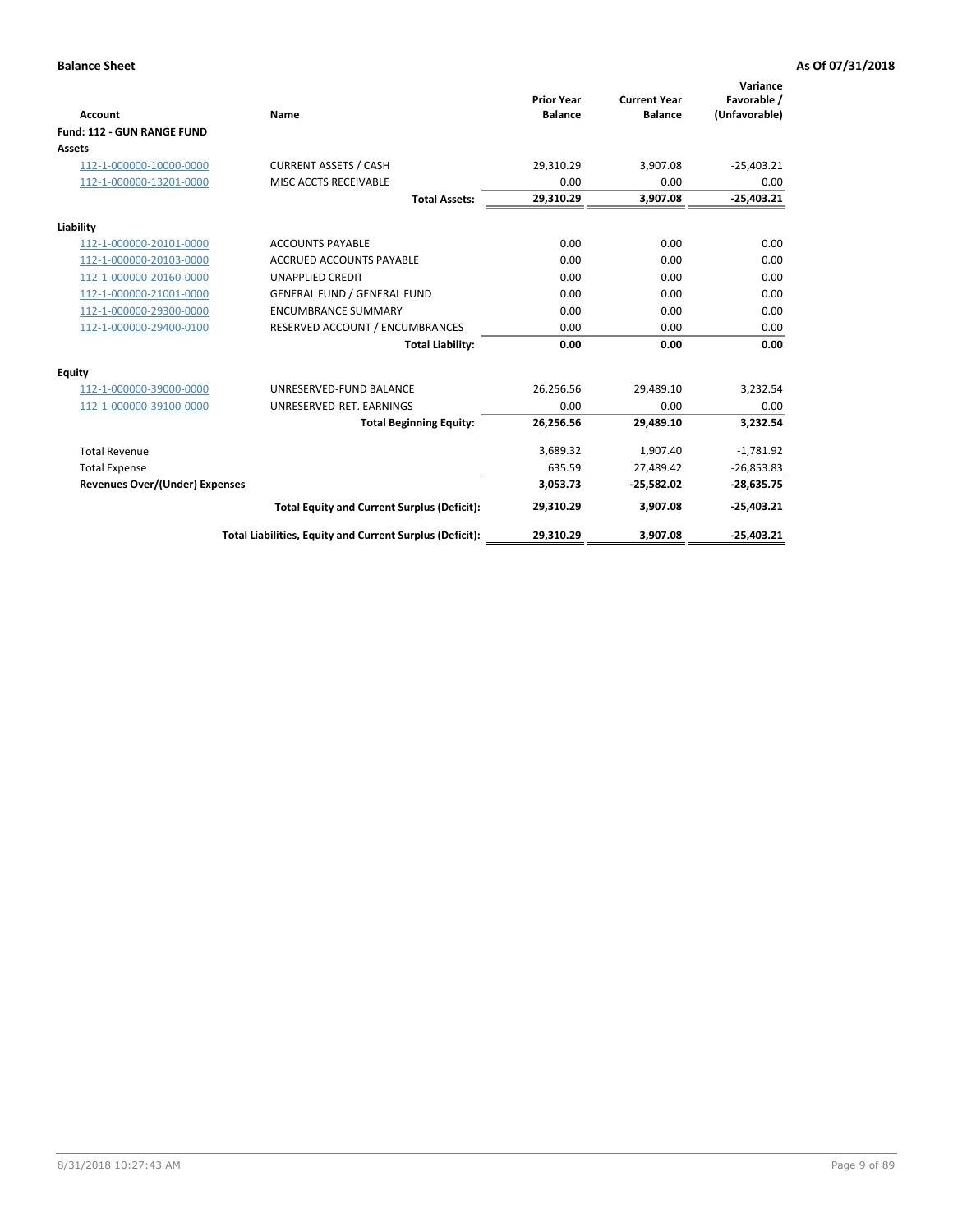| <b>Account</b>                               | <b>Name</b>                                              | <b>Prior Year</b><br><b>Balance</b> | <b>Current Year</b><br><b>Balance</b> | Variance<br>Favorable /<br>(Unfavorable) |
|----------------------------------------------|----------------------------------------------------------|-------------------------------------|---------------------------------------|------------------------------------------|
| Fund: 113 - HOTEL / MOTEL OCCUPANCY TAX FUND |                                                          |                                     |                                       |                                          |
| Assets                                       |                                                          |                                     |                                       |                                          |
| 113-1-000000-10000-0000                      | <b>CURRENT ASSETS / CASH</b>                             | 575,036.99                          | 463,868.13                            | $-111,168.86$                            |
| 113-1-000000-13101-0000                      | TAX RECEIVABLE-CURRENT                                   | 0.00                                | 0.00                                  | 0.00                                     |
| 113-1-000000-13201-0000                      | MISC ACCTS RECEIVABLE                                    | 0.00                                | 0.00                                  | 0.00                                     |
| 113-1-000000-13202-0000                      | <b>EMPLOYEE ADVANCES</b>                                 | 0.00                                | 0.00                                  | 0.00                                     |
| 113-1-000000-13203-0000                      | NON-CURRENT ASSETS / PREPAYMENTS                         | 0.00                                | 0.00                                  | 0.00                                     |
| 113-1-000000-13205-0000                      | <b>INTEREST RECEIVABLE</b>                               | 0.00                                | 0.00                                  | 0.00                                     |
|                                              | <b>Total Assets:</b>                                     | 575,036.99                          | 463,868.13                            | $-111,168.86$                            |
| Liability                                    |                                                          |                                     |                                       |                                          |
| 113-1-000000-20101-0000                      | <b>ACCOUNTS PAYABLE</b>                                  | 0.00                                | 0.00                                  | 0.00                                     |
| 113-1-000000-20102-0000                      | <b>CREDIT CARD PAYABLE</b>                               | 0.00                                | 0.00                                  | 0.00                                     |
| 113-1-000000-20103-0000                      | <b>ACCRUED ACCOUNTS PAYABLE</b>                          | 0.00                                | 0.00                                  | 0.00                                     |
| 113-1-000000-20144-0000                      | SPECIAL EVENT DONATIONS                                  | 0.00                                | $-1,046.65$                           | 1,046.65                                 |
| 113-1-000000-22001-0000                      | <b>SALARIES PAYABLE</b>                                  | 1,622.86                            | 1,673.24                              | $-50.38$                                 |
| 113-1-000000-24001-0000                      | O/S CHECKS PAYABLE                                       | 0.00                                | 0.00                                  | 0.00                                     |
| 113-1-000000-29300-0000                      | <b>ENCUMBRANCE SUMMARY</b>                               | 0.00                                | 0.00                                  | 0.00                                     |
| 113-1-000000-29400-0100                      | RESERVED ACCOUNT / ENCUMBRANCES                          | 0.00                                | 0.00                                  | 0.00                                     |
|                                              | <b>Total Liability:</b>                                  | 1,622.86                            | 626.59                                | 996.27                                   |
|                                              |                                                          |                                     |                                       |                                          |
| Equity                                       |                                                          |                                     |                                       |                                          |
| 113-1-000000-39000-0000                      | UNRESERVED-FUND BALANCE                                  | 417,432.34                          | 616,628.89                            | 199,196.55                               |
|                                              | <b>Total Beginning Equity:</b>                           | 417,432.34                          | 616,628.89                            | 199,196.55                               |
| <b>Total Revenue</b>                         |                                                          | 514,305.71                          | 497,452.70                            | $-16,853.01$                             |
| <b>Total Expense</b>                         |                                                          | 358,323.92                          | 650,840.05                            | $-292,516.13$                            |
| <b>Revenues Over/(Under) Expenses</b>        |                                                          | 155,981.79                          | $-153,387.35$                         | $-309,369.14$                            |
|                                              | <b>Total Equity and Current Surplus (Deficit):</b>       | 573,414.13                          | 463,241.54                            | $-110, 172.59$                           |
|                                              | Total Liabilities, Equity and Current Surplus (Deficit): | 575,036.99                          | 463,868.13                            | $-111,168.86$                            |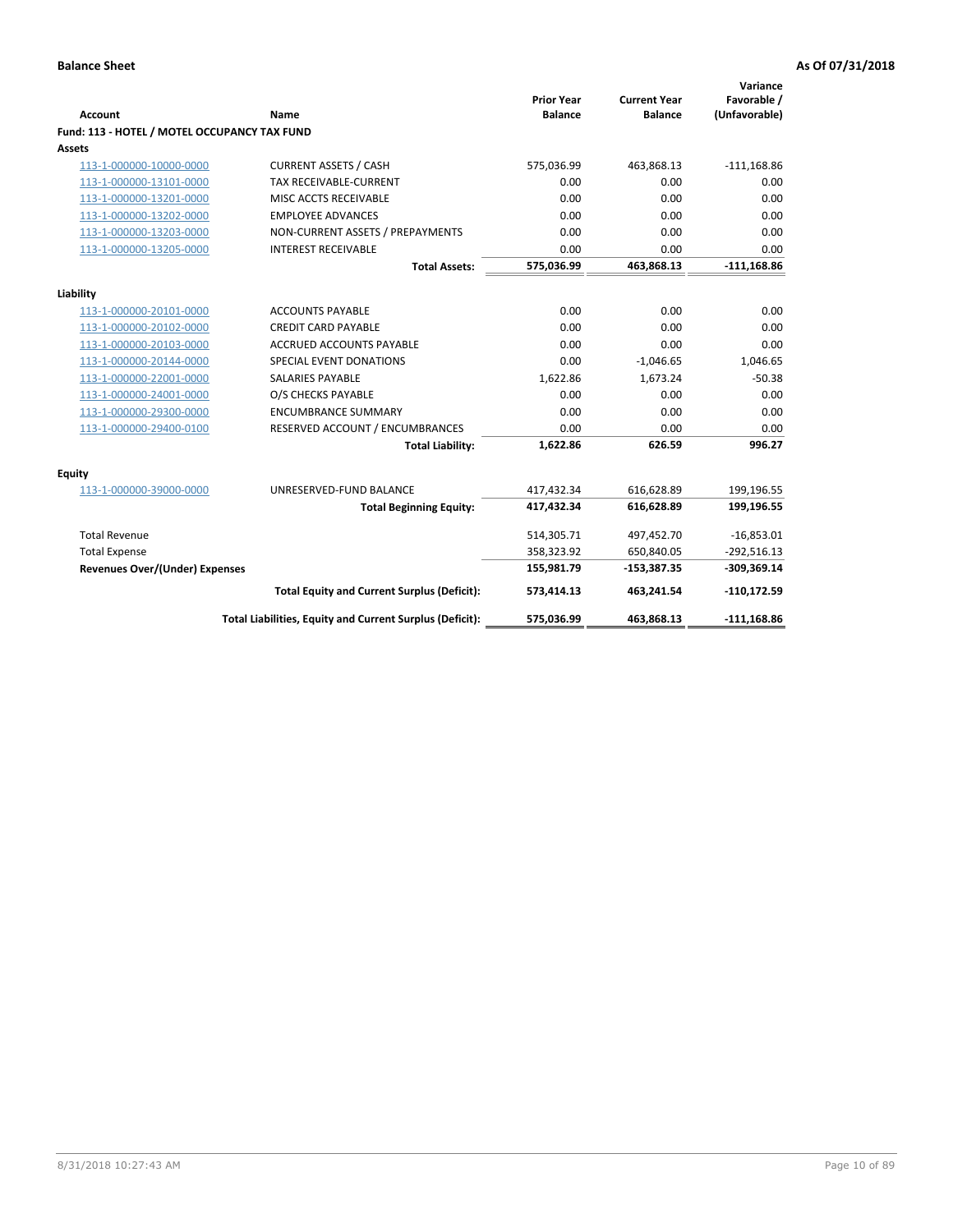|                                          |                                                                  | <b>Prior Year</b> | <b>Current Year</b> | Variance<br>Favorable / |
|------------------------------------------|------------------------------------------------------------------|-------------------|---------------------|-------------------------|
| <b>Account</b>                           | Name                                                             | <b>Balance</b>    | <b>Balance</b>      | (Unfavorable)           |
| <b>Fund: 114 - VENUE MANAGEMENT FUND</b> |                                                                  |                   |                     |                         |
| Assets                                   | <b>CURRENT ASSETS / CASH</b>                                     |                   |                     |                         |
| 114-1-000000-10000-0000                  |                                                                  | $-231,285.55$     | $-114,064.20$       | 117,221.35              |
| 114-1-000000-10311-0000                  | CASH / PETTY CASH/CHANGE DRAWERS<br><b>MISC ACCTS RECEIVABLE</b> | 200.00<br>0.00    | 200.00<br>0.00      | 0.00<br>0.00            |
| 114-1-000000-13201-0000                  |                                                                  |                   | 0.00                | 0.00                    |
| 114-1-000000-13203-0000                  | NON-CURRENT ASSETS / PREPAYMENTS<br><b>INTEREST RECEIVABLE</b>   | 0.00<br>0.00      | 0.00                | 0.00                    |
| 114-1-000000-13205-0000                  | <b>Total Assets:</b>                                             |                   |                     |                         |
|                                          |                                                                  | $-231,085.55$     | $-113,864.20$       | 117,221.35              |
| Liability                                |                                                                  |                   |                     |                         |
| 114-1-000000-20101-0000                  | <b>ACCOUNTS PAYABLE</b>                                          | 0.00              | 650.00              | $-650.00$               |
| 114-1-000000-20102-0000                  | <b>CREDIT CARD PAYABLE</b>                                       | 0.00              | 0.00                | 0.00                    |
| 114-1-000000-20103-0000                  | <b>ACCRUED ACCOUNTS PAYABLE</b>                                  | 0.00              | 0.00                | 0.00                    |
| 114-1-000000-20125-0000                  | SALES TAX PAYABLE / IN THE CITY                                  | 0.00              | 0.00                | 0.00                    |
| 114-1-000000-20144-0000                  | SPECIAL EVENT DONATIONS                                          | 2,750.00          | 0.00                | 2,750.00                |
| 114-1-000000-20150-0000                  | <b>TICKET SALE SHARING</b>                                       | 17,404.05         | $-31.00$            | 17,435.05               |
| 114-1-000000-20151-0000                  | <b>SOUND &amp; LIGHTING</b>                                      | 0.00              | 0.00                | 0.00                    |
| 114-1-000000-20160-0000                  | <b>UNAPPLIED CREDIT</b>                                          | 0.00              | 0.00                | 0.00                    |
| 114-1-000000-20201-0000                  | <b>DEFERRED REVENUE</b>                                          | 0.00              | 0.00                | 0.00                    |
| 114-1-000000-22001-0000                  | <b>SALARIES PAYABLE</b>                                          | 1,082.08          | 1,129.52            | $-47.44$                |
| 114-1-000000-24010-0000                  | <b>CIVIC CENTER DEPOSITS</b>                                     | 5,050.00          | 5,250.00            | $-200.00$               |
| 114-1-000000-24012-0000                  | <b>AUDITORIUM DEPOSITS</b>                                       | 5,020.00          | 8,125.00            | $-3,105.00$             |
| 114-1-000000-29300-0000                  | <b>ENCUMBRANCE SUMMARY</b>                                       | 0.00              | 0.00                | 0.00                    |
| 114-1-000000-29400-0000                  | RESERVED ACCOUNT / ENCUMBRANCES                                  | 0.00              | 0.00                | 0.00                    |
|                                          | <b>Total Liability:</b>                                          | 31,306.13         | 15,123.52           | 16,182.61               |
| <b>Equity</b>                            |                                                                  |                   |                     |                         |
| 114-1-000000-39000-0000                  | UNRESERVED-FUND BALANCE                                          | $-196,531.63$     | $-275,832.77$       | $-79,301.14$            |
|                                          | <b>Total Beginning Equity:</b>                                   | -196,531.63       | $-275,832.77$       | -79,301.14              |
|                                          |                                                                  |                   |                     |                         |
| <b>Total Revenue</b>                     |                                                                  | 132,544.74        | 346,058.88          | 213,514.14              |
| <b>Total Expense</b>                     |                                                                  | 198,404.79        | 199,213.83          | $-809.04$               |
| <b>Revenues Over/(Under) Expenses</b>    |                                                                  | $-65,860.05$      | 146,845.05          | 212,705.10              |
|                                          | <b>Total Equity and Current Surplus (Deficit):</b>               | $-262,391.68$     | $-128,987.72$       | 133,403.96              |
|                                          | Total Liabilities, Equity and Current Surplus (Deficit):         | $-231,085.55$     | $-113,864.20$       | 117,221.35              |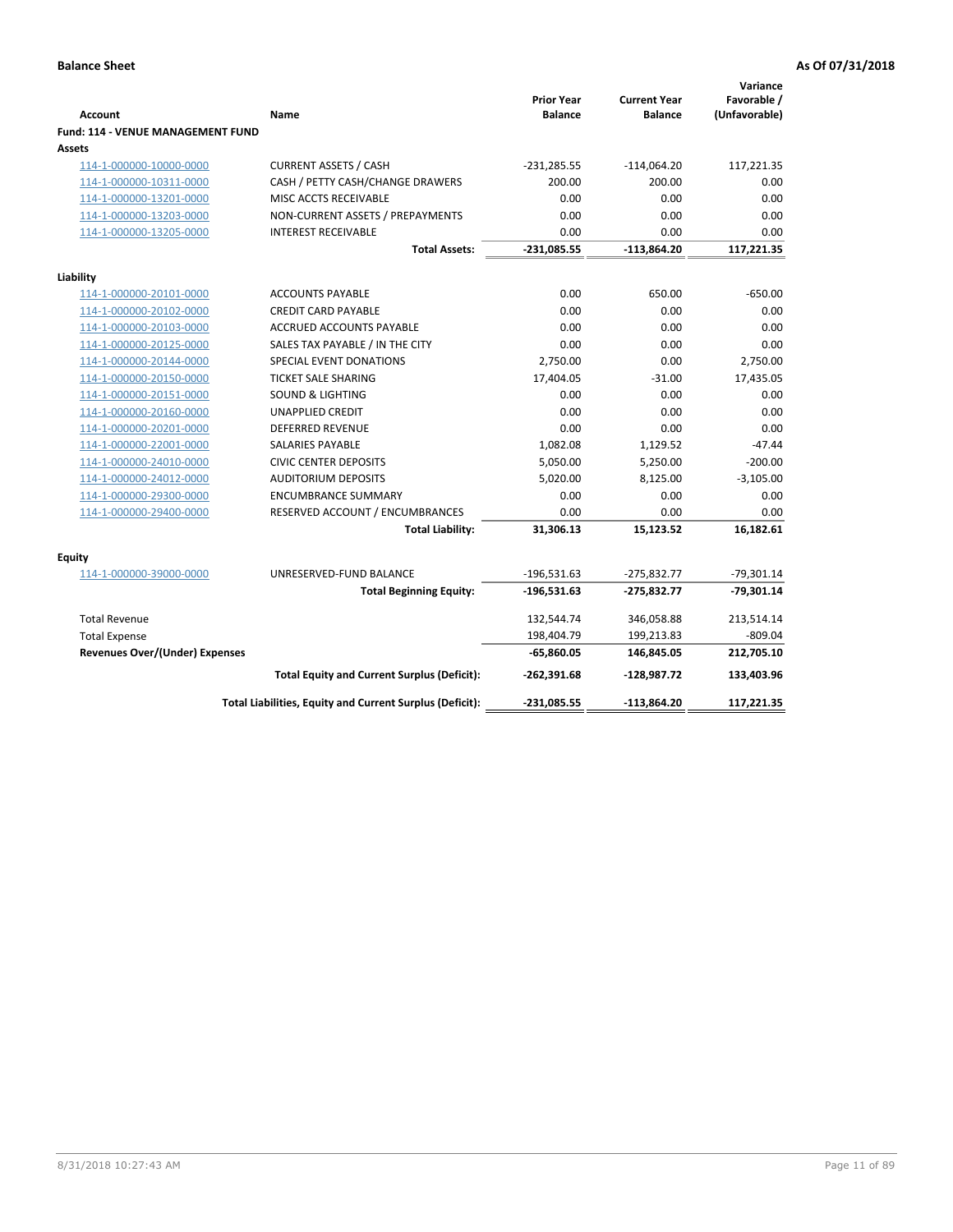| <b>Account</b>                        | <b>Name</b>                                              | <b>Prior Year</b><br><b>Balance</b> | <b>Current Year</b><br><b>Balance</b> | Variance<br>Favorable /<br>(Unfavorable) |
|---------------------------------------|----------------------------------------------------------|-------------------------------------|---------------------------------------|------------------------------------------|
| Fund: 115 - TIRZ FUND                 |                                                          |                                     |                                       |                                          |
| <b>Assets</b>                         |                                                          |                                     |                                       |                                          |
| 115-1-000000-10000-0000               | <b>CURRENT ASSETS / CASH</b>                             | 0.00                                | 0.00                                  | 0.00                                     |
| 115-1-000000-13101-0000               | TAX RECEIVABLE-CURRENT                                   | 0.00                                | 0.00                                  | 0.00                                     |
| 115-1-000000-13102-0000               | <b>TAXES REC-DELINQUENT</b>                              | 0.00                                | 0.00                                  | 0.00                                     |
| 115-1-000000-13103-0000               | ALLOW FOR UNCOLLECT TAXES                                | 0.00                                | 0.00                                  | 0.00                                     |
| 115-1-000000-13201-0000               | MISC ACCTS RECEIVABLE                                    | 0.00                                | 0.00                                  | 0.00                                     |
| 115-1-000000-13205-0000               | <b>INTEREST RECEIVABLE</b>                               | 0.00                                | 0.00                                  | 0.00                                     |
|                                       | <b>Total Assets:</b>                                     | 0.00                                | 0.00                                  | 0.00                                     |
| Liability                             |                                                          |                                     |                                       |                                          |
| 115-1-000000-20101-0000               | <b>ACCOUNTS PAYABLE</b>                                  | 0.00                                | 0.00                                  | 0.00                                     |
| 115-1-000000-20103-0000               | <b>ACCRUED ACCOUNTS PAYABLE</b>                          | 0.00                                | 0.00                                  | 0.00                                     |
| 115-1-000000-20203-0000               | <b>DEFERRED TAX REVENUE</b>                              | 0.00                                | 0.00                                  | 0.00                                     |
| 115-1-000000-29300-0000               | <b>ENCUMBRANCE SUMMARY</b>                               | 0.00                                | 0.00                                  | 0.00                                     |
| 115-1-000000-29400-0100               | RESERVED ACCOUNT / ENCUMBRANCES                          | 0.00                                | 0.00                                  | 0.00                                     |
|                                       | <b>Total Liability:</b>                                  | 0.00                                | 0.00                                  | 0.00                                     |
| Equity                                |                                                          |                                     |                                       |                                          |
| 115-1-000000-39000-0000               | UNRESERVED-FUND BALANCE                                  | 0.00                                | 0.00                                  | 0.00                                     |
| 115-1-000000-39100-0000               | UNRESERVED-RET. EARNINGS                                 | 0.00                                | 0.00                                  | 0.00                                     |
|                                       | <b>Total Beginning Equity:</b>                           | 0.00                                | 0.00                                  | 0.00                                     |
| <b>Total Revenue</b>                  |                                                          | 0.00                                | 0.00                                  | 0.00                                     |
| <b>Total Expense</b>                  |                                                          | 0.00                                | 0.00                                  | 0.00                                     |
| <b>Revenues Over/(Under) Expenses</b> |                                                          | 0.00                                | 0.00                                  | 0.00                                     |
|                                       | <b>Total Equity and Current Surplus (Deficit):</b>       | 0.00                                | 0.00                                  | 0.00                                     |
|                                       | Total Liabilities, Equity and Current Surplus (Deficit): | 0.00                                | 0.00                                  | 0.00                                     |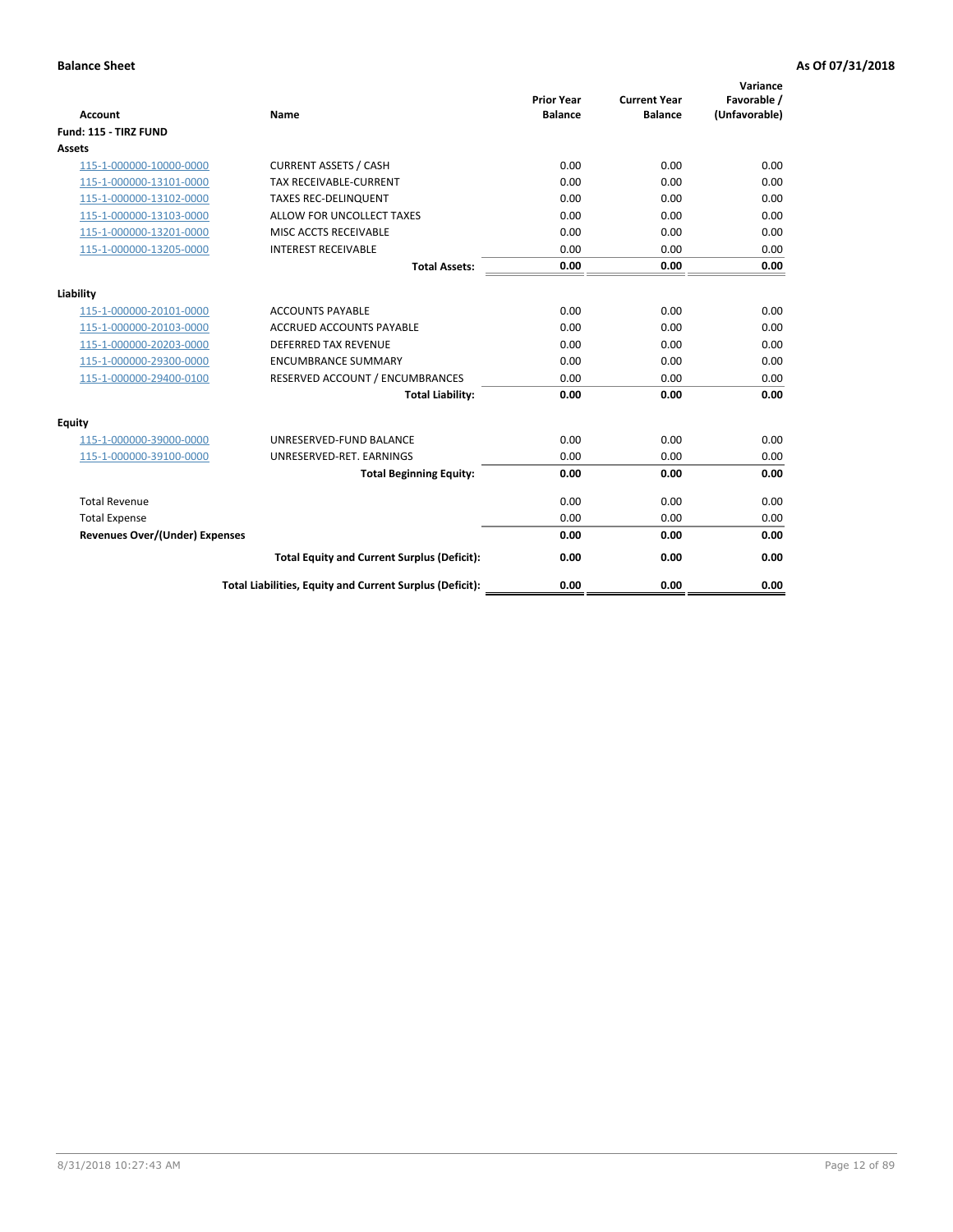| <b>Account</b>                   | Name                                                     | <b>Prior Year</b><br><b>Balance</b> | <b>Current Year</b><br><b>Balance</b> | Variance<br>Favorable /<br>(Unfavorable) |
|----------------------------------|----------------------------------------------------------|-------------------------------------|---------------------------------------|------------------------------------------|
| Fund: 116 - ROADWAY IMPACT FEE 1 |                                                          |                                     |                                       |                                          |
| Assets                           |                                                          |                                     |                                       |                                          |
| 116-1-000000-10000-0000          | <b>CURRENT ASSETS / CASH</b>                             | 13,136.76                           | 0.39                                  | $-13,136.37$                             |
| 116-1-000000-13201-0000          | MISC ACCTS RECEIVABLE                                    | 0.00                                | 0.00                                  | 0.00                                     |
| 116-1-000000-13205-0000          | <b>INTEREST RECEIVABLE</b>                               | 0.00                                | 0.00                                  | 0.00                                     |
|                                  | <b>Total Assets:</b>                                     | 13,136.76                           | 0.39                                  | $-13,136.37$                             |
| Liability                        |                                                          |                                     |                                       |                                          |
| 116-1-000000-20101-0000          | <b>ACCOUNTS PAYABLE</b>                                  | 0.00                                | 0.00                                  | 0.00                                     |
| 116-1-000000-20103-0000          | <b>ACCRUED ACCOUNTS PAYABLE</b>                          | 0.00                                | 0.00                                  | 0.00                                     |
|                                  | <b>Total Liability:</b>                                  | 0.00                                | 0.00                                  | 0.00                                     |
| Equity                           |                                                          |                                     |                                       |                                          |
| 116-1-000000-39000-0000          | UNRESERVED-FUND BALANCE                                  | 0.00                                | 0.00                                  | 0.00                                     |
| 116-1-000000-39100-0000          | UNRESERVED-RET. EARNINGS                                 | 13,121.26                           | 13,136.26                             | 15.00                                    |
|                                  | <b>Total Beginning Equity:</b>                           | 13,121.26                           | 13,136.26                             | 15.00                                    |
| <b>Total Revenue</b>             |                                                          | 22.72                               | 46.03                                 | 23.31                                    |
| <b>Total Expense</b>             |                                                          | 7.22                                | 13,181.90                             | $-13,174.68$                             |
| Revenues Over/(Under) Expenses   |                                                          | 15.50                               | $-13,135.87$                          | $-13,151.37$                             |
|                                  | <b>Total Equity and Current Surplus (Deficit):</b>       | 13,136.76                           | 0.39                                  | $-13,136.37$                             |
|                                  | Total Liabilities, Equity and Current Surplus (Deficit): | 13,136.76                           | 0.39                                  | $-13,136.37$                             |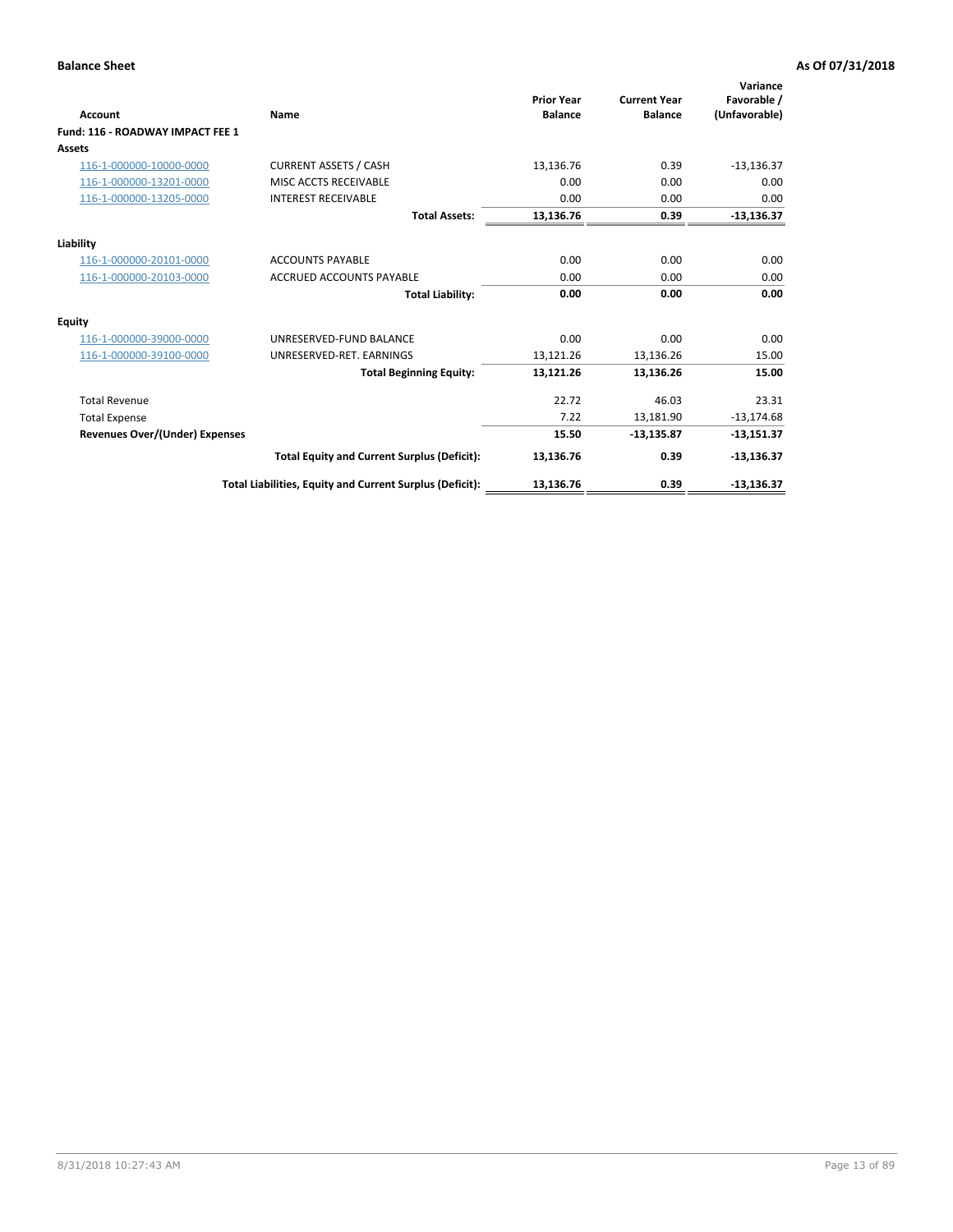| Account                               | Name                                                     | <b>Prior Year</b><br><b>Balance</b> | <b>Current Year</b><br><b>Balance</b> | Variance<br>Favorable /<br>(Unfavorable) |
|---------------------------------------|----------------------------------------------------------|-------------------------------------|---------------------------------------|------------------------------------------|
| Fund: 117 - ROADWAY IMPACT FEE 2      |                                                          |                                     |                                       |                                          |
| Assets                                |                                                          |                                     |                                       |                                          |
| 117-1-000000-10000-0000               | <b>CURRENT ASSETS / CASH</b>                             | 64.88                               | 0.00                                  | $-64.88$                                 |
| 117-1-000000-13201-0000               | MISC ACCTS RECEIVABLE                                    | 0.00                                | 0.00                                  | 0.00                                     |
| 117-1-000000-13205-0000               | <b>INTEREST RECEIVABLE</b>                               | 0.00                                | 0.00                                  | 0.00                                     |
|                                       | <b>Total Assets:</b>                                     | 64.88                               | 0.00                                  | $-64.88$                                 |
| Liability                             |                                                          |                                     |                                       |                                          |
| 117-1-000000-20101-0000               | <b>ACCOUNTS PAYABLE</b>                                  | 0.00                                | 0.00                                  | 0.00                                     |
| 117-1-000000-20103-0000               | <b>ACCRUED ACCOUNTS PAYABLE</b>                          | 0.00                                | 0.00                                  | 0.00                                     |
|                                       | <b>Total Liability:</b>                                  | 0.00                                | 0.00                                  | 0.00                                     |
| Equity                                |                                                          |                                     |                                       |                                          |
| 117-1-000000-39000-0000               | UNRESERVED-FUND BALANCE                                  | 0.00                                | 0.00                                  | 0.00                                     |
| 117-1-000000-39100-0000               | UNRESERVED-RET. EARNINGS                                 | 64.77                               | 64.88                                 | 0.11                                     |
|                                       | <b>Total Beginning Equity:</b>                           | 64.77                               | 64.88                                 | 0.11                                     |
| <b>Total Revenue</b>                  |                                                          | 0.11                                | 0.24                                  | 0.13                                     |
| <b>Total Expense</b>                  |                                                          | 0.00                                | 65.12                                 | $-65.12$                                 |
| <b>Revenues Over/(Under) Expenses</b> |                                                          | 0.11                                | $-64.88$                              | $-64.99$                                 |
|                                       | <b>Total Equity and Current Surplus (Deficit):</b>       | 64.88                               | 0.00                                  | $-64.88$                                 |
|                                       | Total Liabilities, Equity and Current Surplus (Deficit): | 64.88                               | 0.00                                  | $-64.88$                                 |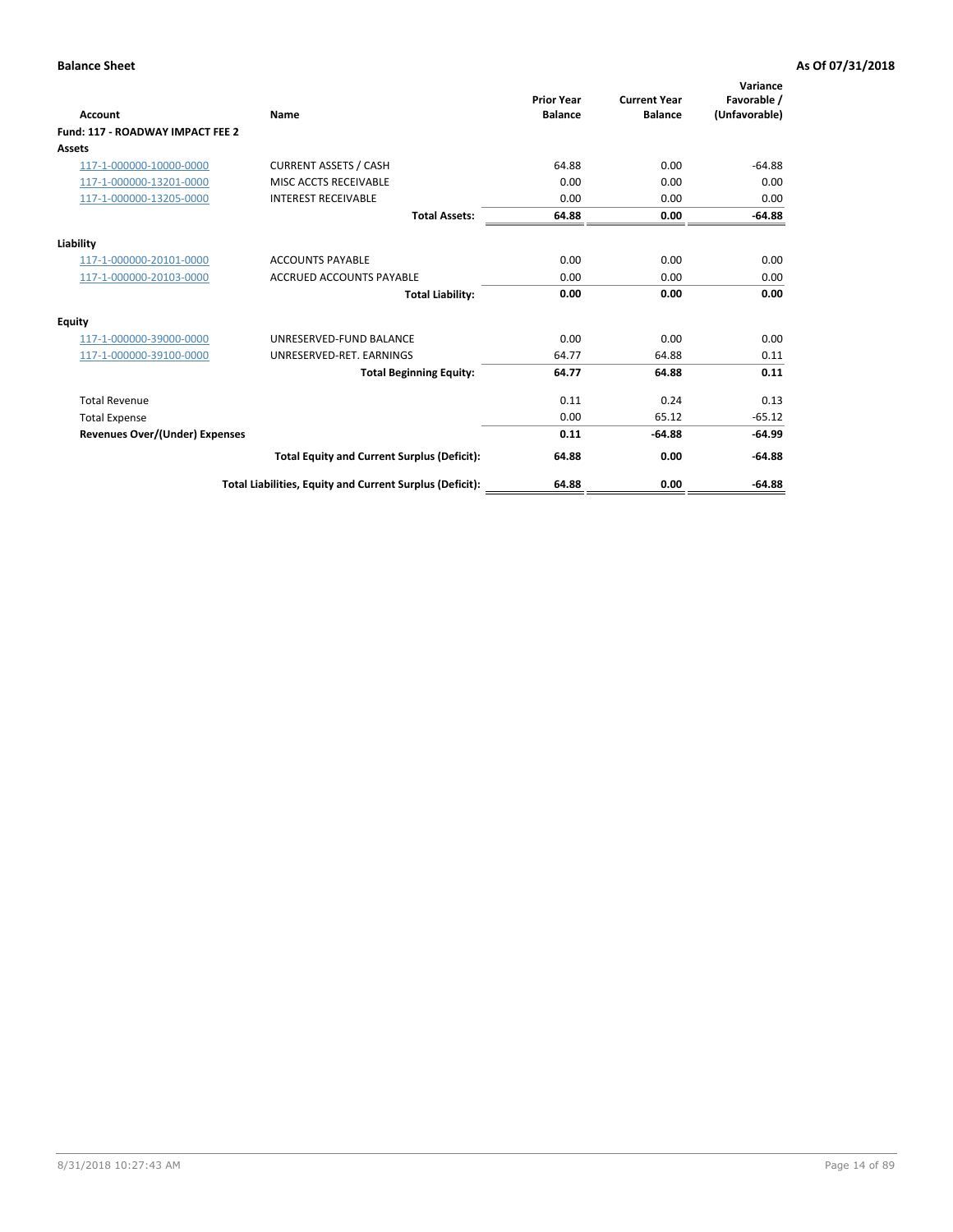| <b>Account</b>                        | Name                                                     | <b>Prior Year</b><br><b>Balance</b> | <b>Current Year</b><br><b>Balance</b> | Variance<br>Favorable /<br>(Unfavorable) |
|---------------------------------------|----------------------------------------------------------|-------------------------------------|---------------------------------------|------------------------------------------|
| Fund: 118 - ROADWAY IMPACT FEE 3      |                                                          |                                     |                                       |                                          |
| Assets                                |                                                          |                                     |                                       |                                          |
| 118-1-000000-10000-0000               | <b>CURRENT ASSETS / CASH</b>                             | 110.09                              | 0.00                                  | $-110.09$                                |
| 118-1-000000-13201-0000               | MISC ACCTS RECEIVABLE                                    | 0.00                                | 0.00                                  | 0.00                                     |
| 118-1-000000-13205-0000               | <b>INTEREST RECEIVABLE</b>                               | 0.00                                | 0.00                                  | 0.00                                     |
|                                       | <b>Total Assets:</b>                                     | 110.09                              | 0.00                                  | $-110.09$                                |
| Liability                             |                                                          |                                     |                                       |                                          |
| 118-1-000000-20101-0000               | <b>ACCOUNTS PAYABLE</b>                                  | 0.00                                | 0.00                                  | 0.00                                     |
| 118-1-000000-20103-0000               | <b>ACCRUED ACCOUNTS PAYABLE</b>                          | 0.00                                | 0.00                                  | 0.00                                     |
|                                       | <b>Total Liability:</b>                                  | 0.00                                | 0.00                                  | 0.00                                     |
| Equity                                |                                                          |                                     |                                       |                                          |
| 118-1-000000-39000-0000               | UNRESERVED-FUND BALANCE                                  | 0.00                                | 0.00                                  | 0.00                                     |
| 118-1-000000-39100-0000               | UNRESERVED-RET, EARNINGS                                 | 109.92                              | 110.10                                | 0.18                                     |
|                                       | <b>Total Beginning Equity:</b>                           | 109.92                              | 110.10                                | 0.18                                     |
| <b>Total Revenue</b>                  |                                                          | 0.20                                | 0.40                                  | 0.20                                     |
| <b>Total Expense</b>                  |                                                          | 0.03                                | 110.50                                | $-110.47$                                |
| <b>Revenues Over/(Under) Expenses</b> |                                                          | 0.17                                | $-110.10$                             | $-110.27$                                |
|                                       | <b>Total Equity and Current Surplus (Deficit):</b>       | 110.09                              | 0.00                                  | $-110.09$                                |
|                                       | Total Liabilities, Equity and Current Surplus (Deficit): | 110.09                              | 0.00                                  | $-110.09$                                |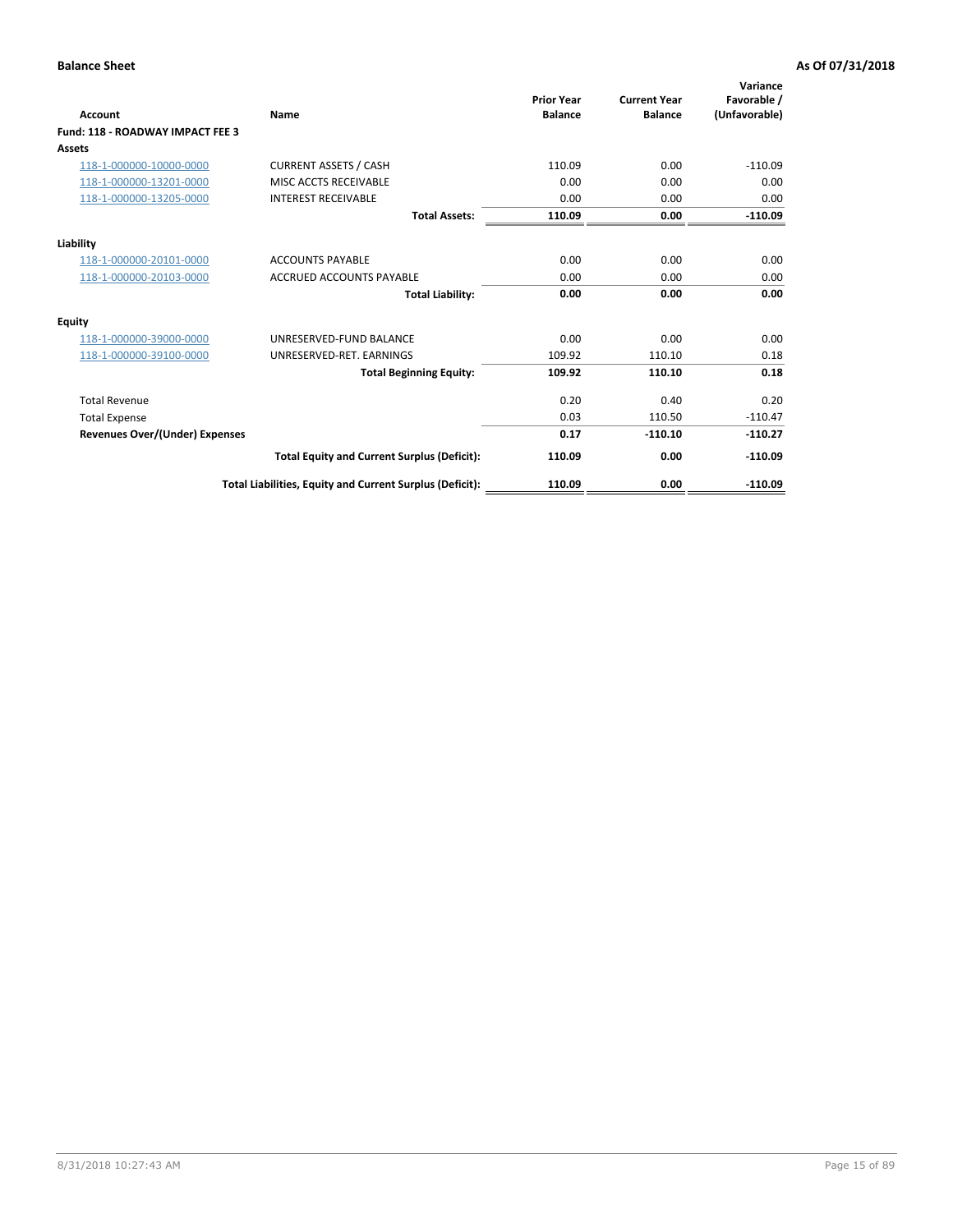| <b>Account</b>                        | Name                                                     | <b>Prior Year</b><br><b>Balance</b> | <b>Current Year</b><br><b>Balance</b> | Variance<br>Favorable /<br>(Unfavorable) |
|---------------------------------------|----------------------------------------------------------|-------------------------------------|---------------------------------------|------------------------------------------|
| Fund: 119 - ROADWAY IMPACT FEE 4      |                                                          |                                     |                                       |                                          |
| Assets                                |                                                          |                                     |                                       |                                          |
| 119-1-000000-10000-0000               | <b>CURRENT ASSETS / CASH</b>                             | 4.63                                | 0.00                                  | $-4.63$                                  |
| 119-1-000000-13201-0000               | MISC ACCTS RECEIVABLE                                    | 0.00                                | 0.00                                  | 0.00                                     |
| 119-1-000000-13205-0000               | <b>INTEREST RECEIVABLE</b>                               | 0.00                                | 0.00                                  | 0.00                                     |
|                                       | <b>Total Assets:</b>                                     | 4.63                                | 0.00                                  | $-4.63$                                  |
| Liability                             |                                                          |                                     |                                       |                                          |
| 119-1-000000-20101-0000               | <b>ACCOUNTS PAYABLE</b>                                  | 0.00                                | 0.00                                  | 0.00                                     |
| 119-1-000000-20103-0000               | <b>ACCRUED ACCOUNTS PAYABLE</b>                          | 0.00                                | 0.00                                  | 0.00                                     |
|                                       | <b>Total Liability:</b>                                  | 0.00                                | 0.00                                  | 0.00                                     |
| Equity                                |                                                          |                                     |                                       |                                          |
| 119-1-000000-39000-0000               | UNRESERVED-FUND BALANCE                                  | 0.00                                | 0.00                                  | 0.00                                     |
| 119-1-000000-39100-0000               | UNRESERVED-RET, EARNINGS                                 | 4.63                                | 4.63                                  | 0.00                                     |
|                                       | <b>Total Beginning Equity:</b>                           | 4.63                                | 4.63                                  | 0.00                                     |
| <b>Total Revenue</b>                  |                                                          | 0.00                                | 0.01                                  | 0.01                                     |
| <b>Total Expense</b>                  |                                                          | 0.00                                | 4.64                                  | $-4.64$                                  |
| <b>Revenues Over/(Under) Expenses</b> |                                                          | 0.00                                | $-4.63$                               | $-4.63$                                  |
|                                       | <b>Total Equity and Current Surplus (Deficit):</b>       | 4.63                                | 0.00                                  | $-4.63$                                  |
|                                       | Total Liabilities, Equity and Current Surplus (Deficit): | 4.63                                | 0.00                                  | $-4.63$                                  |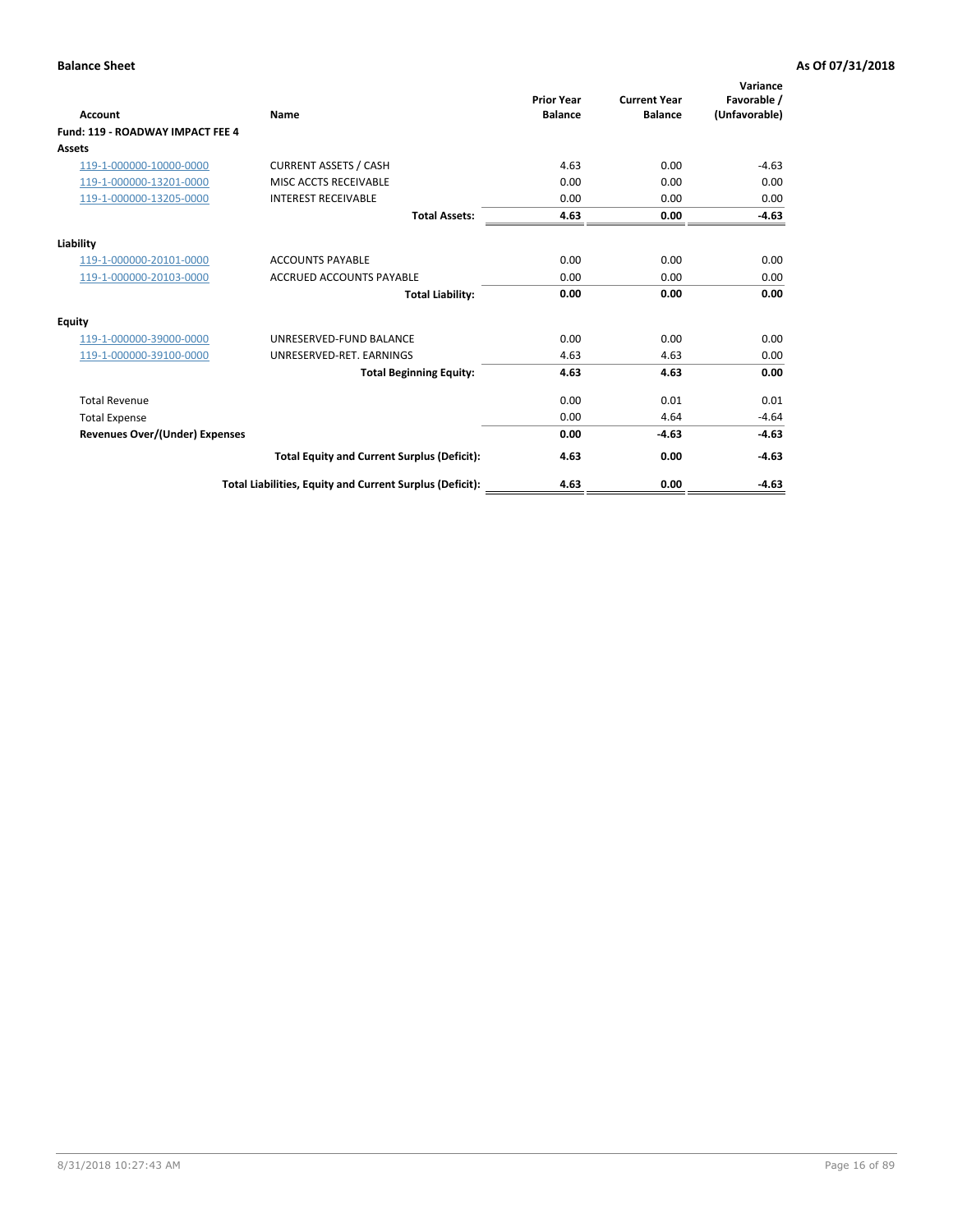|                                                   |                                                          | <b>Prior Year</b> | <b>Current Year</b> | Variance<br>Favorable / |
|---------------------------------------------------|----------------------------------------------------------|-------------------|---------------------|-------------------------|
| <b>Account</b>                                    | <b>Name</b>                                              | <b>Balance</b>    | <b>Balance</b>      | (Unfavorable)           |
| Fund: 120 - BROWNSFIELD HAZARDOUS WASTE EPA GRANT |                                                          |                   |                     |                         |
| <b>Assets</b>                                     |                                                          |                   |                     |                         |
| 120-1-000000-10000-0000                           | <b>CURRENT ASSETS / CASH</b>                             | 0.00              | 0.00                | 0.00                    |
| 120-1-000000-13201-0000                           | MISC ACCTS RECEIVABLE                                    | 0.00              | 0.00                | 0.00                    |
|                                                   | <b>Total Assets:</b>                                     | 0.00              | 0.00                | 0.00                    |
| Liability                                         |                                                          |                   |                     |                         |
| 120-1-000000-20101-0000                           | <b>ACCOUNTS PAYABLE</b>                                  | 0.00              | 0.00                | 0.00                    |
| 120-1-000000-20102-0000                           | <b>CREDIT CARD PAYABLE</b>                               | 0.00              | 0.00                | 0.00                    |
| 120-1-000000-20902-0000                           | <b>DEFERRED GRANT REVENUE</b>                            | 0.00              | 0.00                | 0.00                    |
| 120-1-000000-29300-0000                           | <b>ENCUMBRANCE SUMMARY</b>                               | 0.00              | 0.00                | 0.00                    |
| 120-1-000000-29400-0000                           | RESERVED ACCOUNT / ENCUMBRANCES                          | 0.00              | 0.00                | 0.00                    |
|                                                   | <b>Total Liability:</b>                                  | 0.00              | 0.00                | 0.00                    |
| Equity                                            |                                                          |                   |                     |                         |
| 120-1-000000-39000-0000                           | UNRESERVED-FUND BALANCE                                  | 0.00              | 0.00                | 0.00                    |
|                                                   | <b>Total Beginning Equity:</b>                           | 0.00              | 0.00                | 0.00                    |
| <b>Total Revenue</b>                              |                                                          | 0.00              | 0.00                | 0.00                    |
| <b>Total Expense</b>                              |                                                          | 0.00              | 0.00                | 0.00                    |
| <b>Revenues Over/(Under) Expenses</b>             |                                                          | 0.00              | 0.00                | 0.00                    |
|                                                   | <b>Total Equity and Current Surplus (Deficit):</b>       | 0.00              | 0.00                | 0.00                    |
|                                                   | Total Liabilities, Equity and Current Surplus (Deficit): | 0.00              | 0.00                | 0.00                    |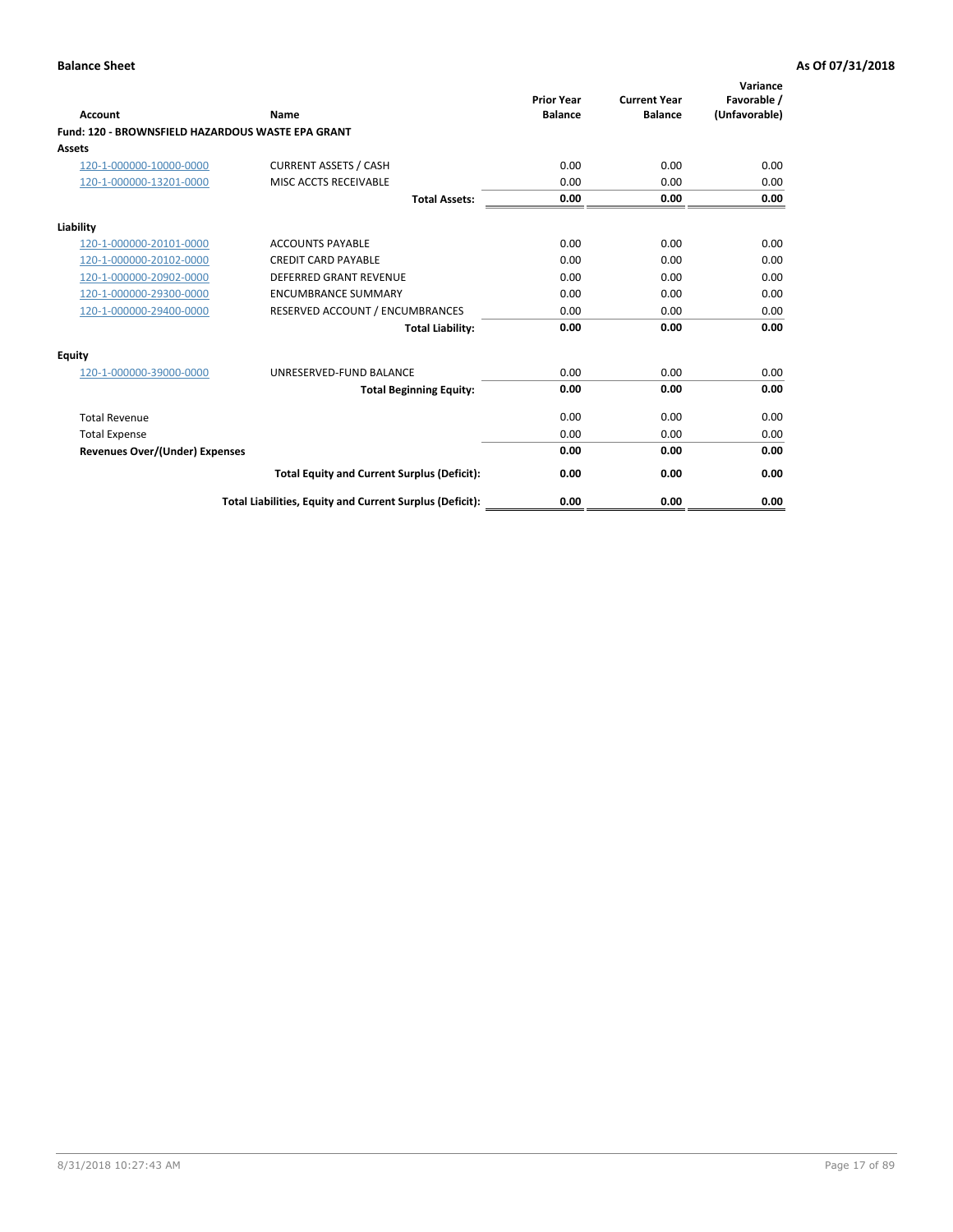| Account                                     | Name                                                     | <b>Prior Year</b><br><b>Balance</b> | <b>Current Year</b><br><b>Balance</b> | Variance<br>Favorable /<br>(Unfavorable) |
|---------------------------------------------|----------------------------------------------------------|-------------------------------------|---------------------------------------|------------------------------------------|
| Fund: 121 - BROWNSFIELD PETROLEUM EPA GRANT |                                                          |                                     |                                       |                                          |
| <b>Assets</b>                               |                                                          |                                     |                                       |                                          |
| 121-1-000000-10000-0000                     | <b>CURRENT ASSETS / CASH</b>                             | 0.00                                | 0.00                                  | 0.00                                     |
| 121-1-000000-13201-0000                     | <b>MISC ACCTS RECEIVABLE</b>                             | 0.00                                | 0.00                                  | 0.00                                     |
|                                             | <b>Total Assets:</b>                                     | 0.00                                | 0.00                                  | 0.00                                     |
| Liability                                   |                                                          |                                     |                                       |                                          |
| 121-1-000000-20101-0000                     | <b>ACCOUNTS PAYABLE</b>                                  | 0.00                                | 0.00                                  | 0.00                                     |
| 121-1-000000-20102-0000                     | <b>CREDIT CARD PAYABLE</b>                               | 0.00                                | 0.00                                  | 0.00                                     |
| 121-1-000000-20103-0000                     | <b>ACCRUED ACCOUNTS PAYABLE</b>                          | 0.00                                | 0.00                                  | 0.00                                     |
| 121-1-000000-20902-0000                     | <b>DEFERRED GRANT REVENUE</b>                            | 0.00                                | 0.00                                  | 0.00                                     |
| 121-1-000000-29300-0000                     | <b>ENCUMBRANCE SUMMARY</b>                               | 0.00                                | 0.00                                  | 0.00                                     |
| 121-1-000000-29400-0000                     | RESERVED ACCOUNT / ENCUMBRANCES                          | 0.00                                | 0.00                                  | 0.00                                     |
|                                             | <b>Total Liability:</b>                                  | 0.00                                | 0.00                                  | 0.00                                     |
| <b>Equity</b>                               |                                                          |                                     |                                       |                                          |
| 121-1-000000-39000-0000                     | UNRESERVED-FUND BALANCE                                  | 0.00                                | 0.00                                  | 0.00                                     |
|                                             | <b>Total Beginning Equity:</b>                           | 0.00                                | 0.00                                  | 0.00                                     |
| <b>Total Revenue</b>                        |                                                          | 0.00                                | 0.00                                  | 0.00                                     |
| <b>Total Expense</b>                        |                                                          | 0.00                                | 0.00                                  | 0.00                                     |
| <b>Revenues Over/(Under) Expenses</b>       |                                                          | 0.00                                | 0.00                                  | 0.00                                     |
|                                             | <b>Total Equity and Current Surplus (Deficit):</b>       | 0.00                                | 0.00                                  | 0.00                                     |
|                                             | Total Liabilities, Equity and Current Surplus (Deficit): | 0.00                                | 0.00                                  | 0.00                                     |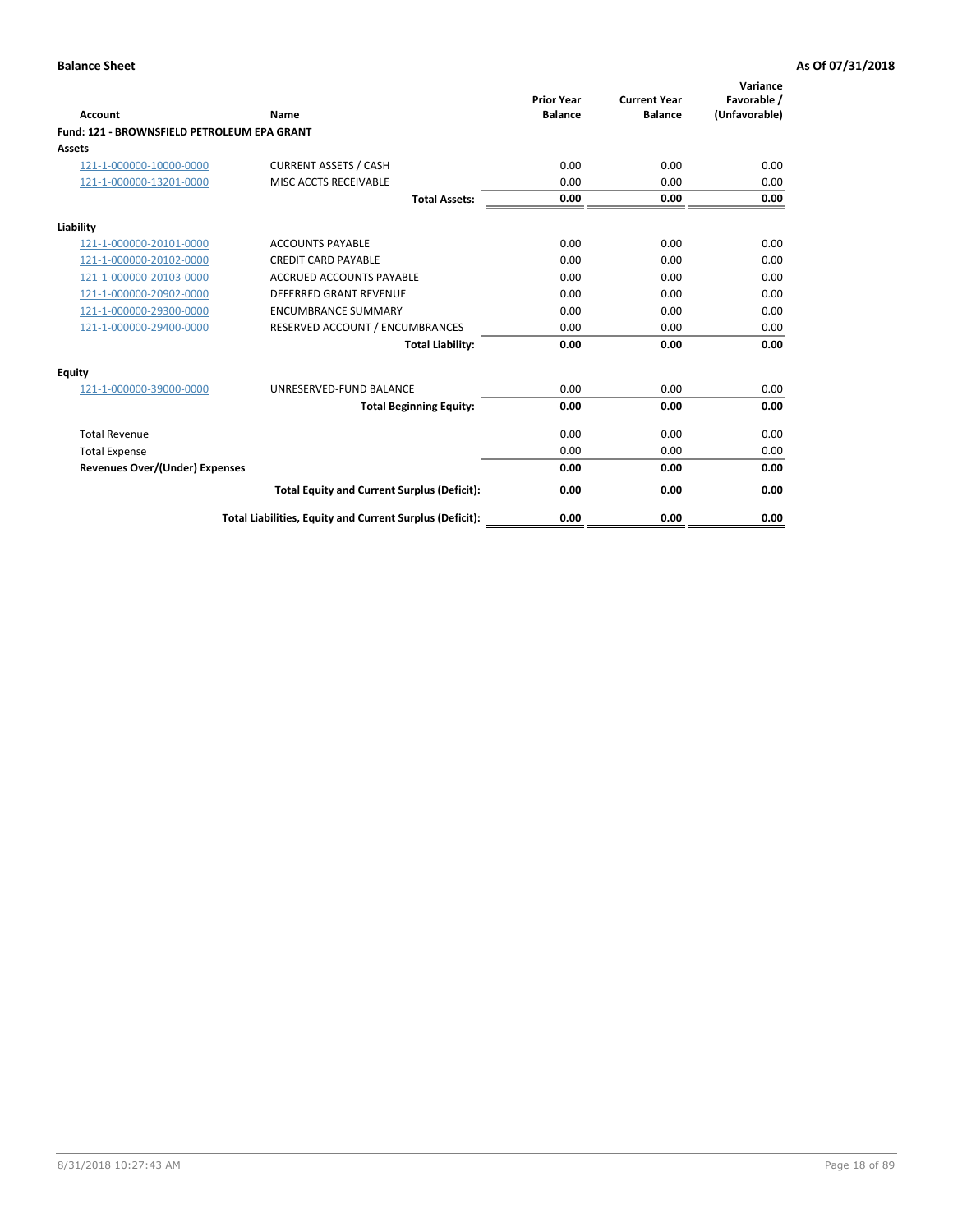| <b>Account</b>                                     | Name                                                     | <b>Prior Year</b><br><b>Balance</b> | <b>Current Year</b><br><b>Balance</b> | Variance<br>Favorable /<br>(Unfavorable) |
|----------------------------------------------------|----------------------------------------------------------|-------------------------------------|---------------------------------------|------------------------------------------|
| Fund: 122 - COPS HIRING PROGRAM GRANT 2010UMWX0308 |                                                          |                                     |                                       |                                          |
| Assets                                             |                                                          |                                     |                                       |                                          |
| 122-1-000000-10000-0000                            | <b>CURRENT ASSETS / CASH</b>                             | 0.00                                | 0.00                                  | 0.00                                     |
| 122-1-000000-13201-0000                            | MISC ACCTS RECEIVABLE                                    | 0.00                                | 0.00                                  | 0.00                                     |
|                                                    | <b>Total Assets:</b>                                     | 0.00                                | 0.00                                  | 0.00                                     |
| Liability                                          |                                                          |                                     |                                       |                                          |
| 122-1-000000-20101-0000                            | <b>ACCOUNTS PAYABLE</b>                                  | 0.00                                | 0.00                                  | 0.00                                     |
| 122-1-000000-20102-0000                            | <b>CREDIT CARD PAYABLE</b>                               | 0.00                                | 0.00                                  | 0.00                                     |
| 122-1-000000-20103-0000                            | <b>ACCRUED ACCOUNTS PAYABLE</b>                          | 0.00                                | 0.00                                  | 0.00                                     |
| 122-1-000000-20902-0000                            | <b>DEFERRED GRANT REVENUE</b>                            | 0.00                                | 0.00                                  | 0.00                                     |
|                                                    | <b>Total Liability:</b>                                  | 0.00                                | 0.00                                  | 0.00                                     |
| Equity                                             |                                                          |                                     |                                       |                                          |
| 122-1-000000-39000-0000                            | UNRESERVED-FUND BALANCE                                  | 0.00                                | 0.00                                  | 0.00                                     |
|                                                    | <b>Total Beginning Equity:</b>                           | 0.00                                | 0.00                                  | 0.00                                     |
| <b>Total Revenue</b>                               |                                                          | 0.00                                | 0.00                                  | 0.00                                     |
| <b>Total Expense</b>                               |                                                          | 0.00                                | 0.00                                  | 0.00                                     |
| <b>Revenues Over/(Under) Expenses</b>              |                                                          | 0.00                                | 0.00                                  | 0.00                                     |
|                                                    | <b>Total Equity and Current Surplus (Deficit):</b>       | 0.00                                | 0.00                                  | 0.00                                     |
|                                                    | Total Liabilities, Equity and Current Surplus (Deficit): | 0.00                                | 0.00                                  | 0.00                                     |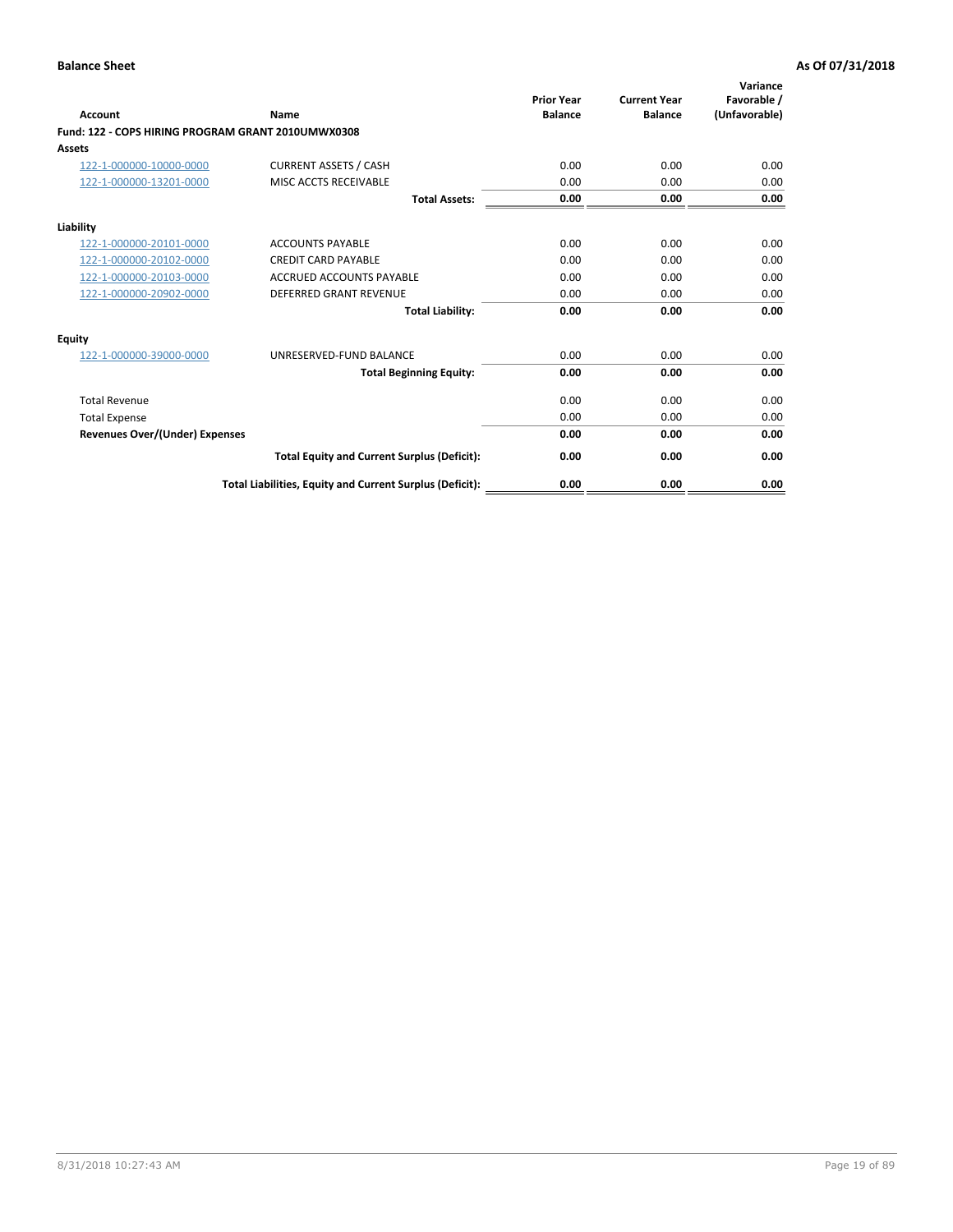| Account                        | Name                                                           | <b>Prior Year</b><br><b>Balance</b> | <b>Current Year</b><br><b>Balance</b> | Variance<br>Favorable /<br>(Unfavorable) |
|--------------------------------|----------------------------------------------------------------|-------------------------------------|---------------------------------------|------------------------------------------|
|                                | Fund: 123 - PTRAIN - POLICE REIMBURSEMENT GRANTS & CONT EDUCAT |                                     |                                       |                                          |
| Assets                         |                                                                |                                     |                                       |                                          |
| 123-1-000000-10000-0000        | <b>CURRENT ASSETS / CASH</b>                                   | 9.791.06                            | 10.440.68                             | 649.62                                   |
| 123-1-000000-13201-0000        | MISC ACCTS RECEIVABLE                                          | 0.00                                | 0.00                                  | 0.00                                     |
|                                | <b>Total Assets:</b>                                           | 9,791.06                            | 10.440.68                             | 649.62                                   |
| Liability                      |                                                                |                                     |                                       |                                          |
| 123-1-000000-20101-0000        | <b>ACCOUNTS PAYABLE</b>                                        | 0.00                                | 0.00                                  | 0.00                                     |
| 123-1-000000-20102-0000        | <b>CREDIT CARD PAYABLE</b>                                     | 0.00                                | 0.00                                  | 0.00                                     |
| 123-1-000000-20103-0000        | ACCRUED ACCOUNTS PAYABLE                                       | 0.00                                | 0.00                                  | 0.00                                     |
|                                | <b>Total Liability:</b>                                        | 0.00                                | 0.00                                  | 0.00                                     |
| Equity                         |                                                                |                                     |                                       |                                          |
| 123-1-000000-39000-0000        | UNRESERVED-FUND BALANCE                                        | 6,800.59                            | 9,790.68                              | 2,990.09                                 |
|                                | <b>Total Beginning Equity:</b>                                 | 6,800.59                            | 9,790.68                              | 2,990.09                                 |
| <b>Total Revenue</b>           |                                                                | 4,691.66                            | 4,523.41                              | $-168.25$                                |
| <b>Total Expense</b>           |                                                                | 1,701.19                            | 3,873.41                              | $-2,172.22$                              |
| Revenues Over/(Under) Expenses |                                                                | 2,990.47                            | 650.00                                | $-2,340.47$                              |
|                                | <b>Total Equity and Current Surplus (Deficit):</b>             | 9,791.06                            | 10.440.68                             | 649.62                                   |
|                                | Total Liabilities, Equity and Current Surplus (Deficit):       | 9,791.06                            | 10.440.68                             | 649.62                                   |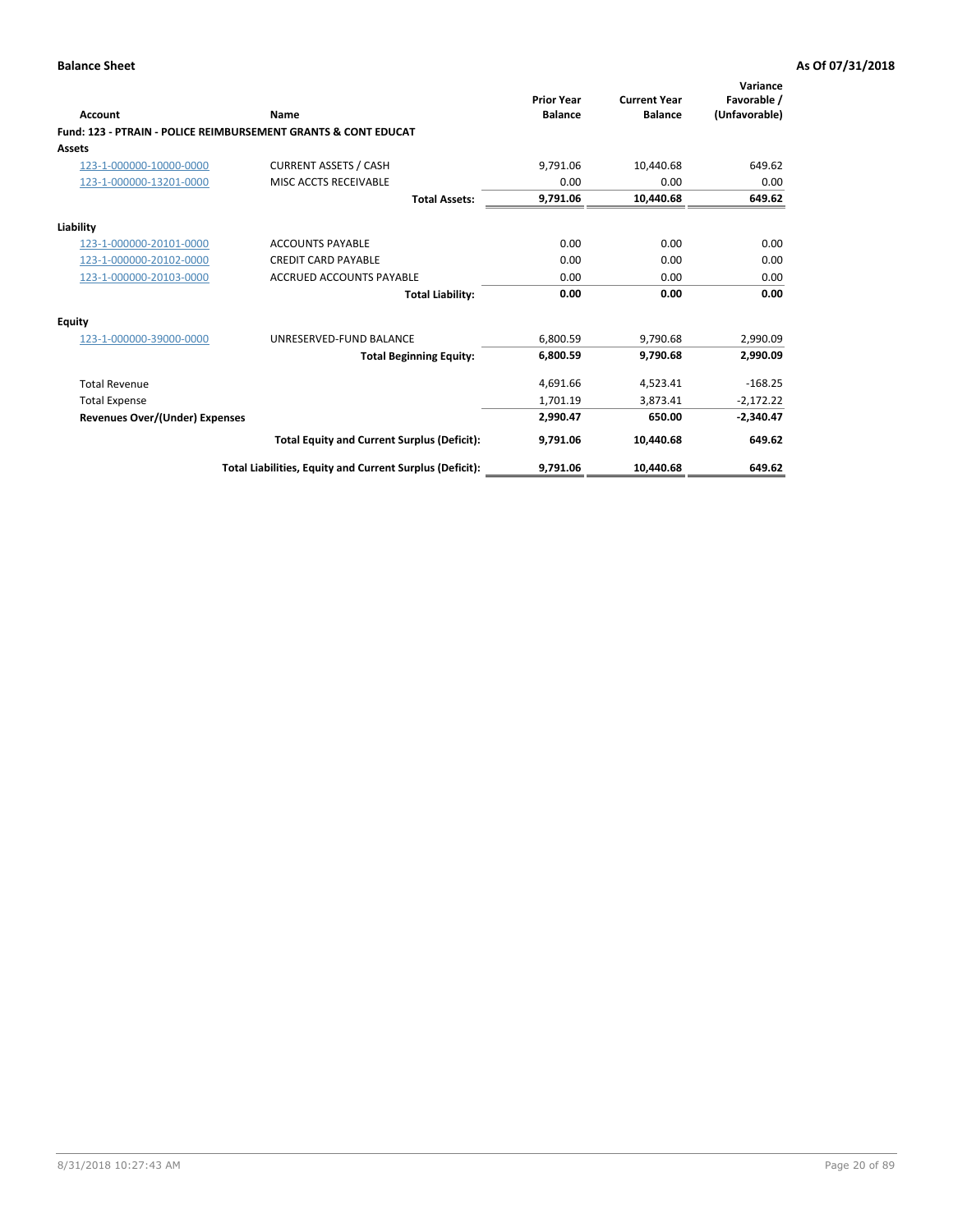| <b>Account</b>                        | Name                                                     | <b>Prior Year</b><br><b>Balance</b> | <b>Current Year</b><br><b>Balance</b> | Variance<br>Favorable /<br>(Unfavorable) |
|---------------------------------------|----------------------------------------------------------|-------------------------------------|---------------------------------------|------------------------------------------|
| Fund: 124 - FIRE HAZMAT GRANT         |                                                          |                                     |                                       |                                          |
| Assets                                |                                                          |                                     |                                       |                                          |
| 124-1-000000-10000-0000               | <b>CURRENT ASSETS / CASH</b>                             | 0.00                                | 0.00                                  | 0.00                                     |
| 124-1-000000-13201-0000               | <b>MISC ACCTS RECEIVABLE</b>                             | 0.00                                | 0.00                                  | 0.00                                     |
| 124-1-000000-13205-0000               | <b>INTEREST RECEIVABLE</b>                               | 0.00                                | 0.00                                  | 0.00                                     |
|                                       | <b>Total Assets:</b>                                     | 0.00                                | 0.00                                  | 0.00                                     |
| Liability                             |                                                          |                                     |                                       |                                          |
| 124-1-000000-20101-0000               | <b>ACCOUNTS PAYABLE</b>                                  | 0.00                                | 0.00                                  | 0.00                                     |
| 124-1-000000-20102-0000               | <b>CREDIT CARD PAYABLE</b>                               | 0.00                                | 0.00                                  | 0.00                                     |
| 124-1-000000-20902-0000               | <b>DEFERRED GRANT REVENUE</b>                            | 0.00                                | 0.00                                  | 0.00                                     |
| 124-1-000000-21001-0000               | <b>GENERAL FUND / GENERAL FUND</b>                       | 0.00                                | 0.00                                  | 0.00                                     |
| 124-1-000000-29300-0000               | <b>ENCUMBRANCE SUMMARY</b>                               | 0.00                                | 0.00                                  | 0.00                                     |
| 124-1-000000-29400-0000               | RESERVED ACCOUNT / ENCUMBRANCES                          | 0.00                                | 0.00                                  | 0.00                                     |
|                                       | <b>Total Liability:</b>                                  | 0.00                                | 0.00                                  | 0.00                                     |
| <b>Equity</b>                         |                                                          |                                     |                                       |                                          |
| 124-1-000000-39000-0000               | UNRESERVED-FUND BALANCE                                  | 0.00                                | 0.00                                  | 0.00                                     |
|                                       | <b>Total Beginning Equity:</b>                           | 0.00                                | 0.00                                  | 0.00                                     |
| <b>Total Revenue</b>                  |                                                          | 0.00                                | 0.00                                  | 0.00                                     |
| <b>Total Expense</b>                  |                                                          | 0.00                                | 0.00                                  | 0.00                                     |
| <b>Revenues Over/(Under) Expenses</b> |                                                          | 0.00                                | 0.00                                  | 0.00                                     |
|                                       | <b>Total Equity and Current Surplus (Deficit):</b>       | 0.00                                | 0.00                                  | 0.00                                     |
|                                       | Total Liabilities, Equity and Current Surplus (Deficit): | 0.00                                | 0.00                                  | 0.00                                     |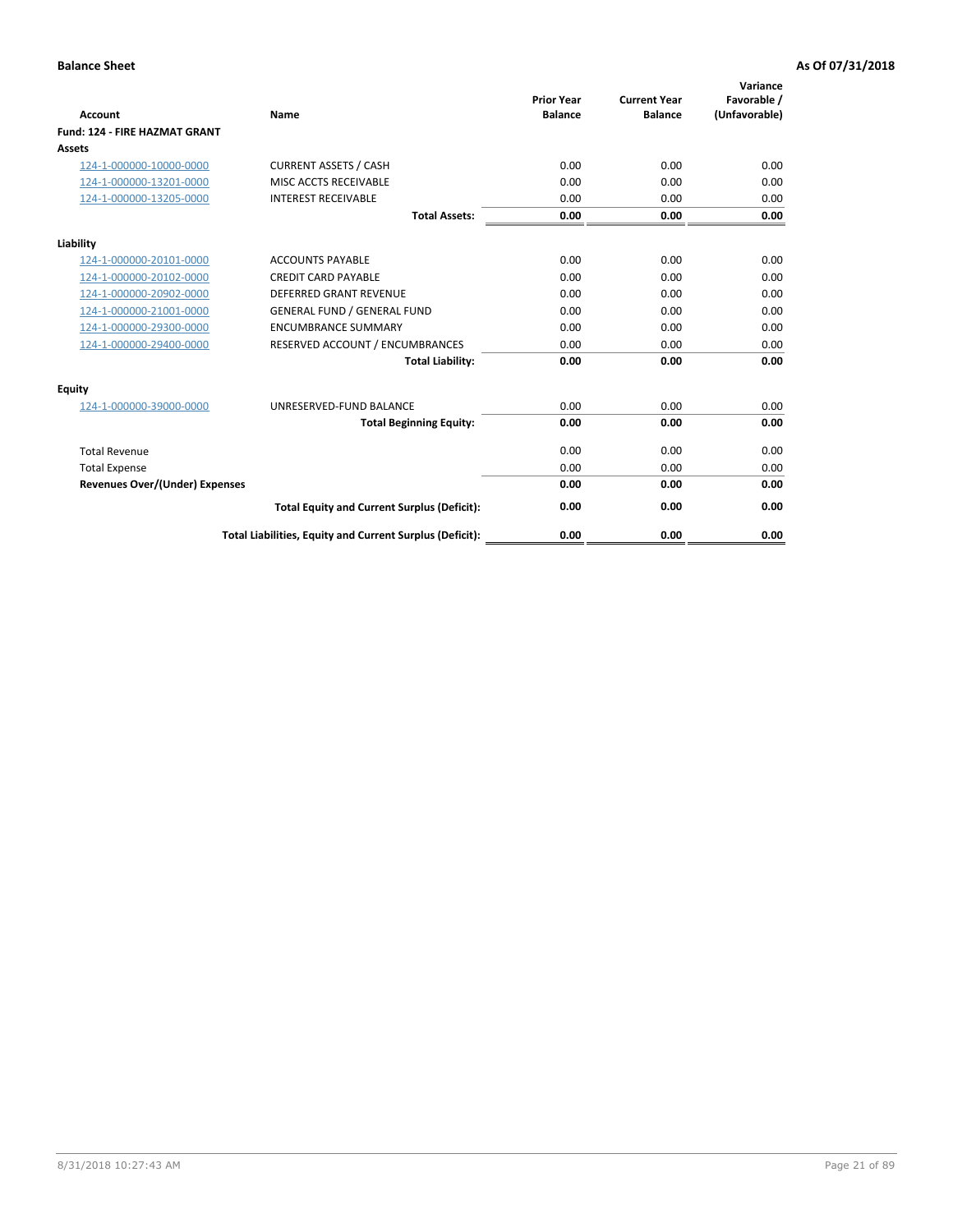| Account                                                   | Name                                                     | <b>Prior Year</b><br><b>Balance</b> | <b>Current Year</b><br><b>Balance</b> | Variance<br>Favorable /<br>(Unfavorable) |
|-----------------------------------------------------------|----------------------------------------------------------|-------------------------------------|---------------------------------------|------------------------------------------|
| <b>Fund: 125 - TRAINING &amp; HUMANITIES TEXAS GRANTS</b> |                                                          |                                     |                                       |                                          |
| <b>Assets</b>                                             |                                                          |                                     |                                       |                                          |
| 125-1-000000-10000-0000                                   | <b>CURRENT ASSETS / CASH</b>                             | 0.00                                | 0.00                                  | 0.00                                     |
| 125-1-000000-13205-0000                                   | <b>INTEREST RECEIVABLE</b>                               | 0.00                                | 0.00                                  | 0.00                                     |
|                                                           | <b>Total Assets:</b>                                     | 0.00                                | 0.00                                  | 0.00                                     |
| Liability                                                 |                                                          |                                     |                                       |                                          |
| 125-1-000000-20101-0000                                   | <b>ACCOUNTS PAYABLE</b>                                  | 0.00                                | 0.00                                  | 0.00                                     |
| 125-1-000000-20102-0000                                   | <b>CREDIT CARD PAYABLE</b>                               | 0.00                                | 0.00                                  | 0.00                                     |
| 125-1-000000-20103-0000                                   | <b>ACCRUED ACCOUNTS PAYABLE</b>                          | 0.00                                | 0.00                                  | 0.00                                     |
| 125-1-000000-20902-0000                                   | <b>DEFERRED GRANT REVENUE</b>                            | 0.00                                | 0.00                                  | 0.00                                     |
| 125-1-000000-29300-0000                                   | <b>ENCUMBRANCE SUMMARY</b>                               | 0.00                                | 0.00                                  | 0.00                                     |
| 125-1-000000-29400-0000                                   | RESERVED ACCOUNT / ENCUMBRANCES                          | 0.00                                | 0.00                                  | 0.00                                     |
|                                                           | <b>Total Liability:</b>                                  | 0.00                                | 0.00                                  | 0.00                                     |
| <b>Equity</b>                                             |                                                          |                                     |                                       |                                          |
| 125-1-000000-39000-0000                                   | UNRESERVED-FUND BALANCE                                  | 0.00                                | 0.00                                  | 0.00                                     |
|                                                           | <b>Total Beginning Equity:</b>                           | 0.00                                | 0.00                                  | 0.00                                     |
| <b>Total Revenue</b>                                      |                                                          | 0.00                                | 0.00                                  | 0.00                                     |
| <b>Total Expense</b>                                      |                                                          | 0.00                                | 0.00                                  | 0.00                                     |
| <b>Revenues Over/(Under) Expenses</b>                     |                                                          | 0.00                                | 0.00                                  | 0.00                                     |
|                                                           | <b>Total Equity and Current Surplus (Deficit):</b>       | 0.00                                | 0.00                                  | 0.00                                     |
|                                                           | Total Liabilities, Equity and Current Surplus (Deficit): | 0.00                                | 0.00                                  | 0.00                                     |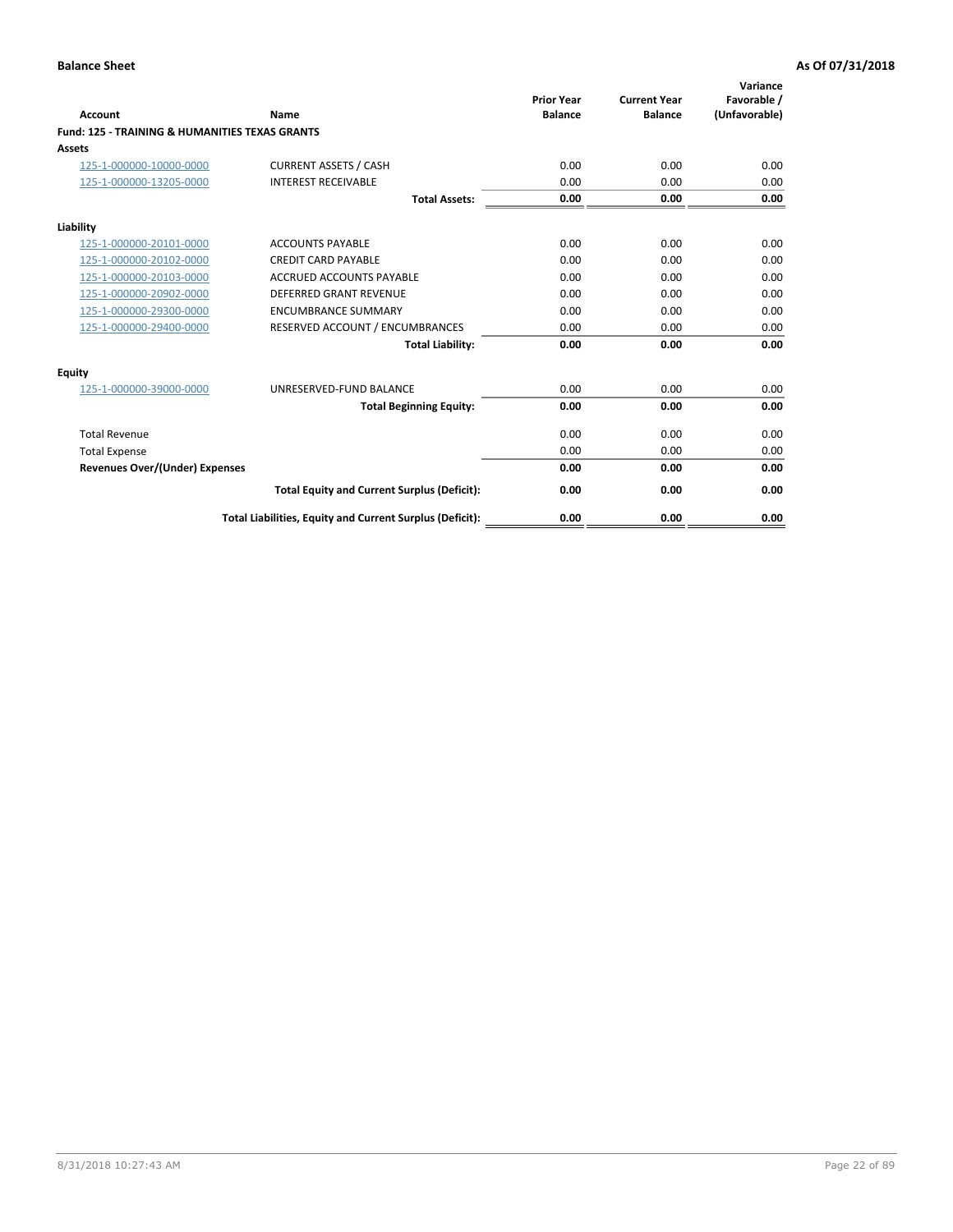| <b>Account</b>                         | Name                                                     | <b>Prior Year</b><br><b>Balance</b> | <b>Current Year</b><br><b>Balance</b> | Variance<br>Favorable /<br>(Unfavorable) |
|----------------------------------------|----------------------------------------------------------|-------------------------------------|---------------------------------------|------------------------------------------|
| <b>Fund: 126 - TIFMAS MOBILIZATION</b> |                                                          |                                     |                                       |                                          |
| Assets                                 |                                                          |                                     |                                       |                                          |
| 126-1-000000-10000-0000                | <b>CURRENT ASSETS / CASH</b>                             | $-521.73$                           | 0.00                                  | 521.73                                   |
| 126-1-000000-13201-0000                | MISC ACCTS RECEIVABLE                                    | 0.00                                | 0.00                                  | 0.00                                     |
|                                        | <b>Total Assets:</b>                                     | $-521.73$                           | 0.00                                  | 521.73                                   |
| Liability                              |                                                          |                                     |                                       |                                          |
| 126-1-000000-20101-0000                | <b>ACCOUNTS PAYABLE</b>                                  | 0.00                                | 0.00                                  | 0.00                                     |
| 126-1-000000-20102-0000                | <b>CREDIT CARD PAYABLE</b>                               | 0.00                                | 0.00                                  | 0.00                                     |
| 126-1-000000-39100-0000                | UNRESERVED-RET. EARNINGS                                 | 0.00                                | 0.00                                  | 0.00                                     |
|                                        | <b>Total Liability:</b>                                  | 0.00                                | 0.00                                  | 0.00                                     |
| Equity                                 |                                                          |                                     |                                       |                                          |
| 126-1-000000-39000-0000                | UNRESERVED-FUND BALANCE                                  | $-421.74$                           | $-521.73$                             | $-99.99$                                 |
|                                        | <b>Total Beginning Equity:</b>                           | $-421.74$                           | $-521.73$                             | $-99.99$                                 |
| <b>Total Revenue</b>                   |                                                          | 0.00                                | 0.00                                  | 0.00                                     |
| <b>Total Expense</b>                   |                                                          | 99.99                               | $-521.73$                             | 621.72                                   |
| Revenues Over/(Under) Expenses         |                                                          | $-99.99$                            | 521.73                                | 621.72                                   |
|                                        | <b>Total Equity and Current Surplus (Deficit):</b>       | $-521.73$                           | 0.00                                  | 521.73                                   |
|                                        | Total Liabilities, Equity and Current Surplus (Deficit): | $-521.73$                           | 0.00                                  | 521.73                                   |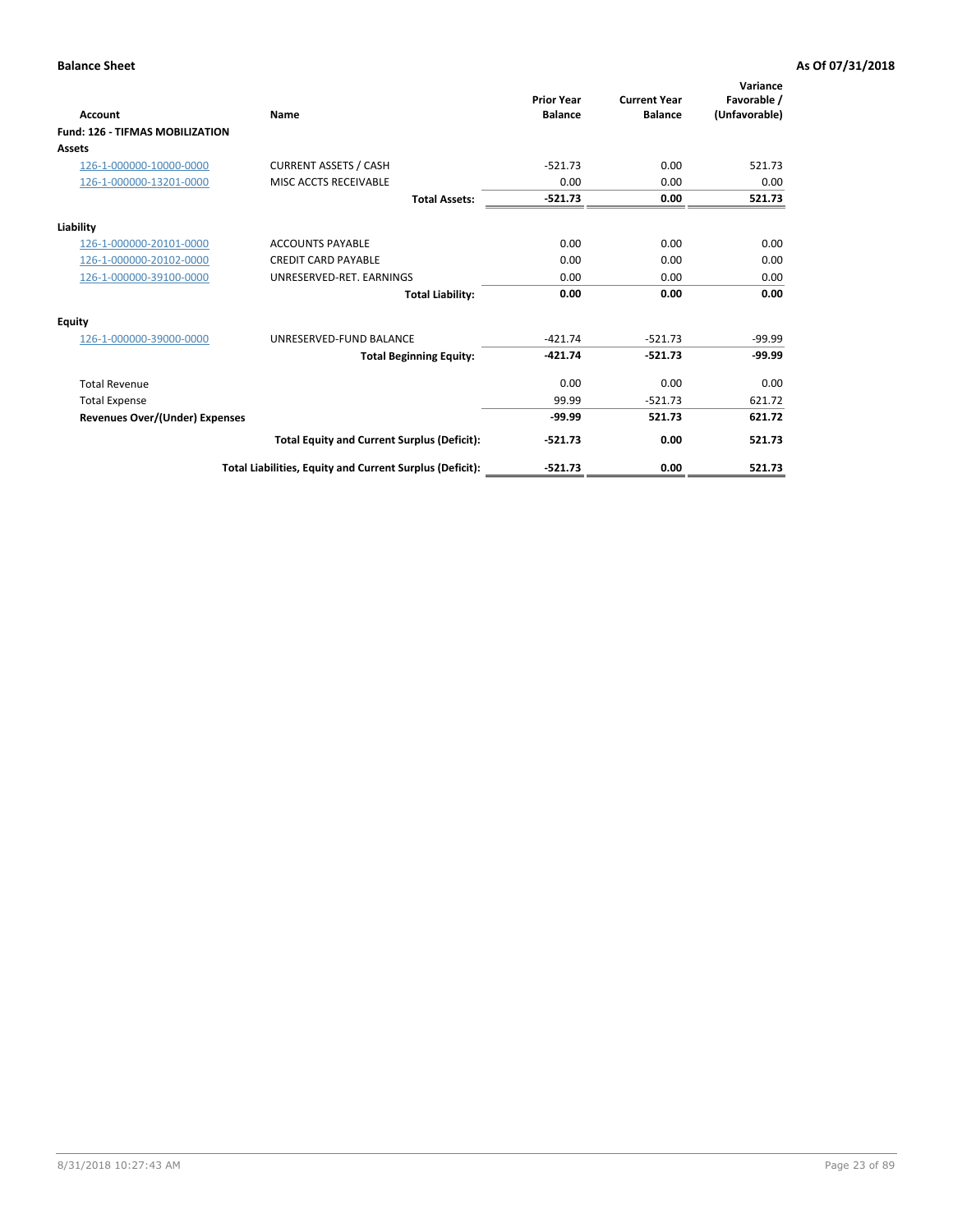| Account                               | Name                                                     | <b>Prior Year</b><br><b>Balance</b> | <b>Current Year</b><br><b>Balance</b> | Variance<br>Favorable /<br>(Unfavorable) |
|---------------------------------------|----------------------------------------------------------|-------------------------------------|---------------------------------------|------------------------------------------|
| Fund: 127 - FIRE GRANT                |                                                          |                                     |                                       |                                          |
| Assets                                |                                                          |                                     |                                       |                                          |
| 127-1-000000-10000-0000               | <b>CURRENT ASSETS / CASH</b>                             | 0.00                                | 0.00                                  | 0.00                                     |
| 127-1-000000-13201-0000               | MISC ACCTS RECEIVABLE                                    | 0.00                                | 0.00                                  | 0.00                                     |
|                                       | <b>Total Assets:</b>                                     | 0.00                                | 0.00                                  | 0.00                                     |
| Liability                             |                                                          |                                     |                                       |                                          |
| 127-1-000000-20101-0000               | <b>ACCOUNTS PAYABLE</b>                                  | 0.00                                | 0.00                                  | 0.00                                     |
|                                       | <b>Total Liability:</b>                                  | 0.00                                | 0.00                                  | 0.00                                     |
| <b>Equity</b>                         |                                                          |                                     |                                       |                                          |
| 127-1-000000-39000-0000               | UNRESERVED-FUND BALANCE                                  | 0.00                                | 0.00                                  | 0.00                                     |
|                                       | <b>Total Beginning Equity:</b>                           | 0.00                                | 0.00                                  | 0.00                                     |
| <b>Total Revenue</b>                  |                                                          | 0.00                                | 0.00                                  | 0.00                                     |
| <b>Total Expense</b>                  |                                                          | 0.00                                | 0.00                                  | 0.00                                     |
| <b>Revenues Over/(Under) Expenses</b> |                                                          | 0.00                                | 0.00                                  | 0.00                                     |
|                                       | <b>Total Equity and Current Surplus (Deficit):</b>       | 0.00                                | 0.00                                  | 0.00                                     |
|                                       | Total Liabilities, Equity and Current Surplus (Deficit): | 0.00                                | 0.00                                  | 0.00                                     |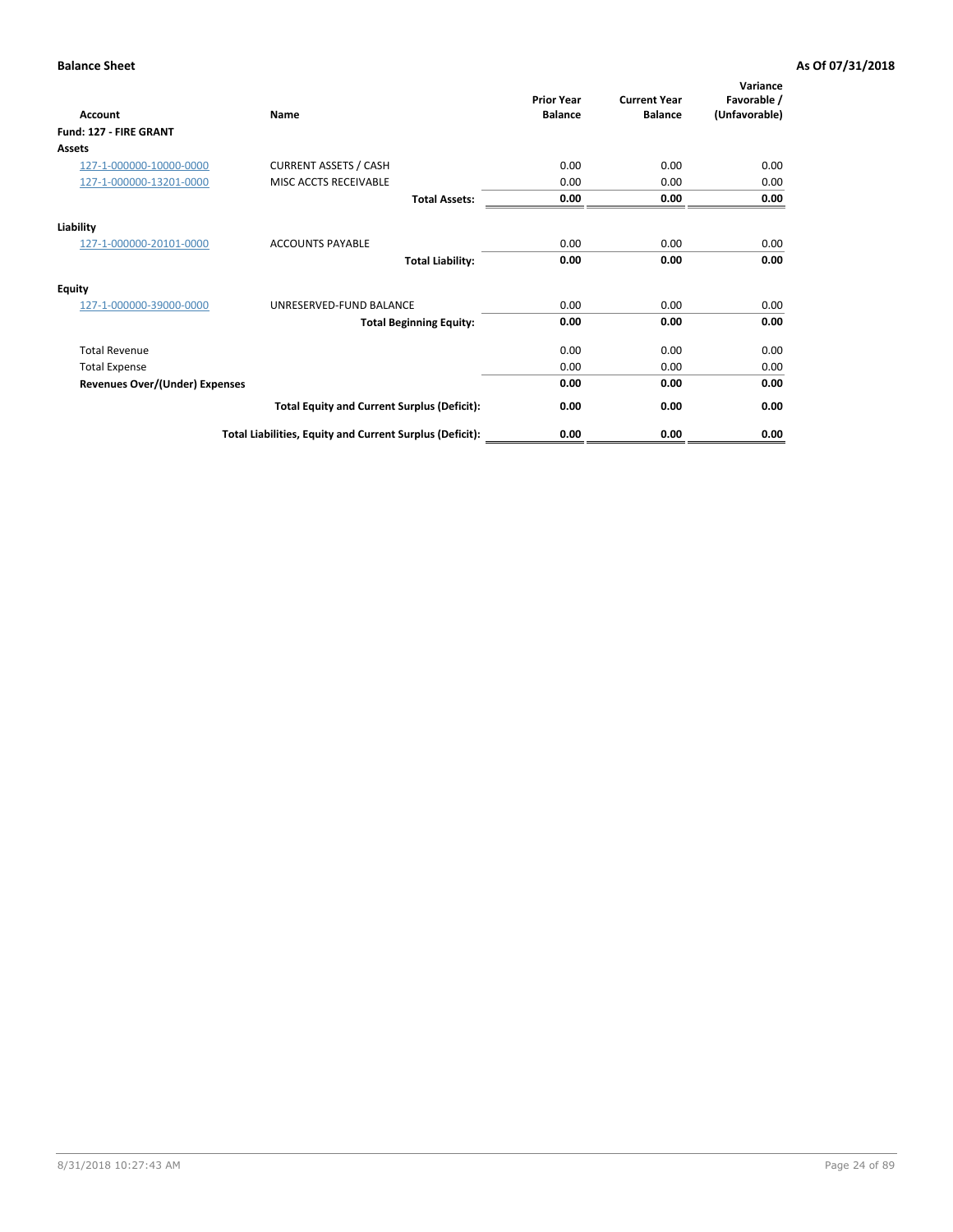| <b>Account</b><br>Fund: 140 - DEBT SERVICE FUND | Name                                                     | <b>Prior Year</b><br><b>Balance</b> | <b>Current Year</b><br><b>Balance</b> | Variance<br>Favorable /<br>(Unfavorable) |
|-------------------------------------------------|----------------------------------------------------------|-------------------------------------|---------------------------------------|------------------------------------------|
| Assets                                          |                                                          |                                     |                                       |                                          |
| 140-1-000000-10000-0000                         | <b>CURRENT ASSETS / CASH</b>                             | 1,054,685.99                        | 1,174,182.75                          | 119,496.76                               |
| 140-1-000000-12101-0000                         | <b>BOND ISSUANCE COSTS</b>                               | 0.00                                | 0.00                                  | 0.00                                     |
| 140-1-000000-13101-0000                         | TAX RECEIVABLE-CURRENT                                   | 44,443.26                           | $-4,367,971.76$                       | $-4,412,415.02$                          |
| 140-1-000000-13102-0000                         | <b>TAXES REC-DELINQUENT</b>                              | 174,380.47                          | 160,776.95                            | $-13,603.52$                             |
| 140-1-000000-13103-0000                         | ALLOW FOR UNCOLLECT TAXES                                | $-128,974.29$                       | $-137,812.38$                         | $-8,838.09$                              |
| 140-1-000000-13203-0000                         | NON-CURRENT ASSETS / PREPAYMENTS                         | 0.00                                | 0.00                                  | 0.00                                     |
| 140-1-000000-13205-0000                         | <b>INTEREST RECEIVABLE</b>                               | 0.00                                | 0.00                                  | 0.00                                     |
| 140-1-000000-13221-0000                         | MISC A/R - PROPERTY TAXES                                | 9,294.69                            | 15,993.78                             | 6,699.09                                 |
|                                                 | <b>Total Assets:</b>                                     | 1,153,830.12                        | $-3,154,830.66$                       | -4,308,660.78                            |
|                                                 |                                                          |                                     |                                       |                                          |
| Liability<br>140-1-000000-20101-0000            | <b>ACCOUNTS PAYABLE</b>                                  | 0.00                                | 0.00                                  | 0.00                                     |
| 140-1-000000-20102-0000                         | <b>CREDIT CARD PAYABLE</b>                               | 0.00                                | 0.00                                  | 0.00                                     |
| 140-1-000000-20103-0000                         | ACCRUED ACCOUNTS PAYABLE                                 | 0.00                                | 0.00                                  | 0.00                                     |
| 140-1-000000-20108-0000                         | MATURED BONDS PAYABLE                                    | 0.00                                | 0.00                                  | 0.00                                     |
| 140-1-000000-20111-0000                         | MATURED INTEREST PAYABLE                                 | 0.00                                | 0.00                                  | 0.00                                     |
| 140-1-000000-20112-0000                         | ACCRUED INTEREST PAYABLE                                 | 0.00                                | 0.00                                  | 0.00                                     |
| 140-1-000000-20203-0000                         | <b>DEFERRED TAX REVENUE</b>                              | 79,640.90                           | $-4,355,336.16$                       | 4,434,977.06                             |
| 140-1-000000-21001-0000                         | <b>GENERAL FUND / GENERAL FUND</b>                       | 0.00                                | 0.00                                  | 0.00                                     |
| 140-1-000000-21040-0000                         | DUE TO / GENERAL CIP FUND                                | 0.00                                | 0.00                                  | 0.00                                     |
| 140-1-000000-29300-0000                         | <b>ENCUMBRANCE SUMMARY</b>                               | 0.00                                | 0.00                                  | 0.00                                     |
| 140-1-000000-29400-0000                         | RESERVED ACCOUNT / ENCUMBRANCES                          | 0.00                                | 0.00                                  | 0.00                                     |
|                                                 | <b>Total Liability:</b>                                  | 79,640.90                           | $-4,355,336.16$                       | 4,434,977.06                             |
| Equity                                          |                                                          |                                     |                                       |                                          |
| 140-1-000000-39000-0000                         | UNRESERVED-FUND BALANCE                                  | 608,660.37                          | 680,422.24                            | 71,761.87                                |
|                                                 | <b>Total Beginning Equity:</b>                           | 608,660.37                          | 680,422.24                            | 71,761.87                                |
| <b>Total Revenue</b>                            |                                                          | 5,832,167.11                        | 5,840,857.78                          | 8,690.67                                 |
| <b>Total Expense</b>                            |                                                          | 5,366,638.26                        | 5,320,774.52                          | 45,863.74                                |
| <b>Revenues Over/(Under) Expenses</b>           |                                                          | 465,528.85                          | 520,083.26                            | 54,554.41                                |
|                                                 | <b>Total Equity and Current Surplus (Deficit):</b>       | 1,074,189.22                        | 1,200,505.50                          | 126,316.28                               |
|                                                 | Total Liabilities, Equity and Current Surplus (Deficit): | 1,153,830.12                        | $-3,154,830.66$                       | -4,308,660.78                            |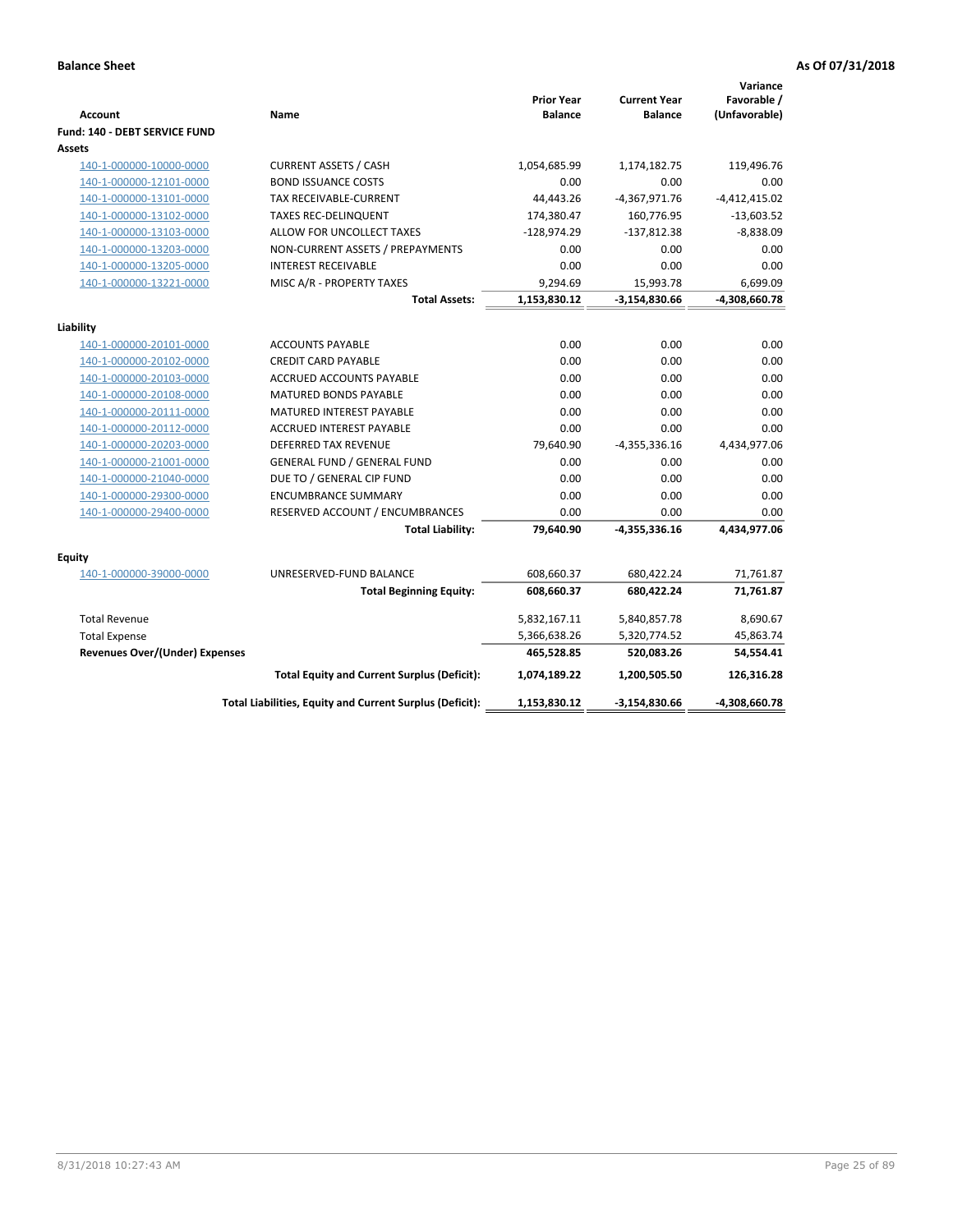|                                              |                                                          |                   |                     | Variance        |
|----------------------------------------------|----------------------------------------------------------|-------------------|---------------------|-----------------|
|                                              |                                                          | <b>Prior Year</b> | <b>Current Year</b> | Favorable /     |
| <b>Account</b>                               | Name                                                     | <b>Balance</b>    | <b>Balance</b>      | (Unfavorable)   |
| Fund: 160 - GENERAL CAPITAL IMPROVEMENT FUND |                                                          |                   |                     |                 |
| <b>Assets</b>                                |                                                          |                   |                     |                 |
| 160-1-000000-10000-0000                      | <b>CURRENT ASSETS / CASH</b>                             | $-1,425,669.30$   | 1,853,907.78        | 3,279,577.08    |
| 160-1-000000-11402-0000                      | 2002 CO'S                                                | 244,247.10        | 247,645.67          | 3,398.57        |
| 160-1-000000-11514-0000                      | EXCHANGE BLDG - TX DAILY ACCOUNT 1157                    | 1,907,935.91      | 221,200.46          | $-1,686,735.45$ |
| 160-1-000000-11517-0000                      | <b>EXCHANGE BLDG - TX TERM</b>                           | 0.00              | 0.00                | 0.00            |
| 160-1-000000-11520-0000                      | <b>CERTIFICATES OF DEPOSIT</b>                           | 300,000.00        | 0.00                | $-300,000.00$   |
| 160-1-000000-11602-0000                      | 2001 CO                                                  | 1,047.02          | 0.00                | $-1,047.02$     |
| 160-1-000000-11603-0000                      | 2001-A CO'S                                              | 73,813.86         | 74,836.36           | 1,022.50        |
| 160-1-000000-13201-0000                      | MISC ACCTS RECEIVABLE                                    | 0.00              | 0.00                | 0.00            |
| 160-1-000000-13205-0000                      | <b>INTEREST RECEIVABLE</b>                               | 0.00              | 0.00                | 0.00            |
| 160-1-000000-14035-0000                      | DEBT SERVICE / DEBT SERVICE FUND                         | 0.00              | 0.00                | 0.00            |
|                                              | <b>Total Assets:</b>                                     | 1,101,374.59      | 2,397,590.27        | 1,296,215.68    |
| Liability                                    |                                                          |                   |                     |                 |
| 160-1-000000-20101-0000                      | <b>ACCOUNTS PAYABLE</b>                                  | 20,044.03         | 0.00                | 20,044.03       |
| 160-1-000000-20102-0000                      | <b>CREDIT CARD PAYABLE</b>                               | 0.00              | 0.00                | 0.00            |
| 160-1-000000-20103-0000                      | ACCRUED ACCOUNTS PAYABLE                                 | 0.00              | 0.00                | 0.00            |
| 160-1-000000-20113-0000                      | <b>DEVELOPERS ESCROW</b>                                 | 0.00              | 0.00                | 0.00            |
| 160-1-000000-20139-0000                      | <b>RETAINAGES PAYABLE</b>                                | 124,619.28        | 0.00                | 124,619.28      |
| 160-1-000000-20902-0000                      | <b>DEFERRED GRANT REVENUE</b>                            | 0.00              | 0.00                | 0.00            |
| 160-1-000000-21001-0000                      | <b>GENERAL FUND / GENERAL FUND</b>                       | 0.00              | 0.00                | 0.00            |
| 160-1-000000-21035-0000                      | DEBT SERVICE / DUE TO DEBT SERVICE                       | 0.00              | 0.00                | 0.00            |
| 160-1-000000-21101-0000                      | ENTERPRISE / WTR/WWTR UTILITY FUND                       | 0.00              | 0.00                | 0.00            |
| 160-1-000000-29300-0000                      | <b>ENCUMBRANCE SUMMARY</b>                               | 0.00              | 0.00                | 0.00            |
| 160-1-000000-29400-0100                      | RESERVED ACCOUNT / ENCUMBRANCES                          | 0.00              | 0.00                | 0.00            |
|                                              | <b>Total Liability:</b>                                  | 144,663.31        | 0.00                | 144,663.31      |
|                                              |                                                          |                   |                     |                 |
| <b>Equity</b>                                |                                                          |                   |                     |                 |
| 160-1-000000-39000-0000                      | UNRESERVED-FUND BALANCE                                  | 5,383,540.33      | 365,973.09          | $-5,017,567.24$ |
|                                              | <b>Total Beginning Equity:</b>                           | 5,383,540.33      | 365,973.09          | -5,017,567.24   |
| <b>Total Revenue</b>                         |                                                          | -728,701.35       | 2,639,082.80        | 3,367,784.15    |
| <b>Total Expense</b>                         |                                                          | 3,698,127.70      | 607,465.62          | 3,090,662.08    |
| <b>Revenues Over/(Under) Expenses</b>        |                                                          | -4,426,829.05     | 2,031,617.18        | 6,458,446.23    |
|                                              | <b>Total Equity and Current Surplus (Deficit):</b>       | 956,711.28        | 2,397,590.27        | 1,440,878.99    |
|                                              | Total Liabilities, Equity and Current Surplus (Deficit): | 1,101,374.59      | 2,397,590.27        | 1,296,215.68    |
|                                              |                                                          |                   |                     |                 |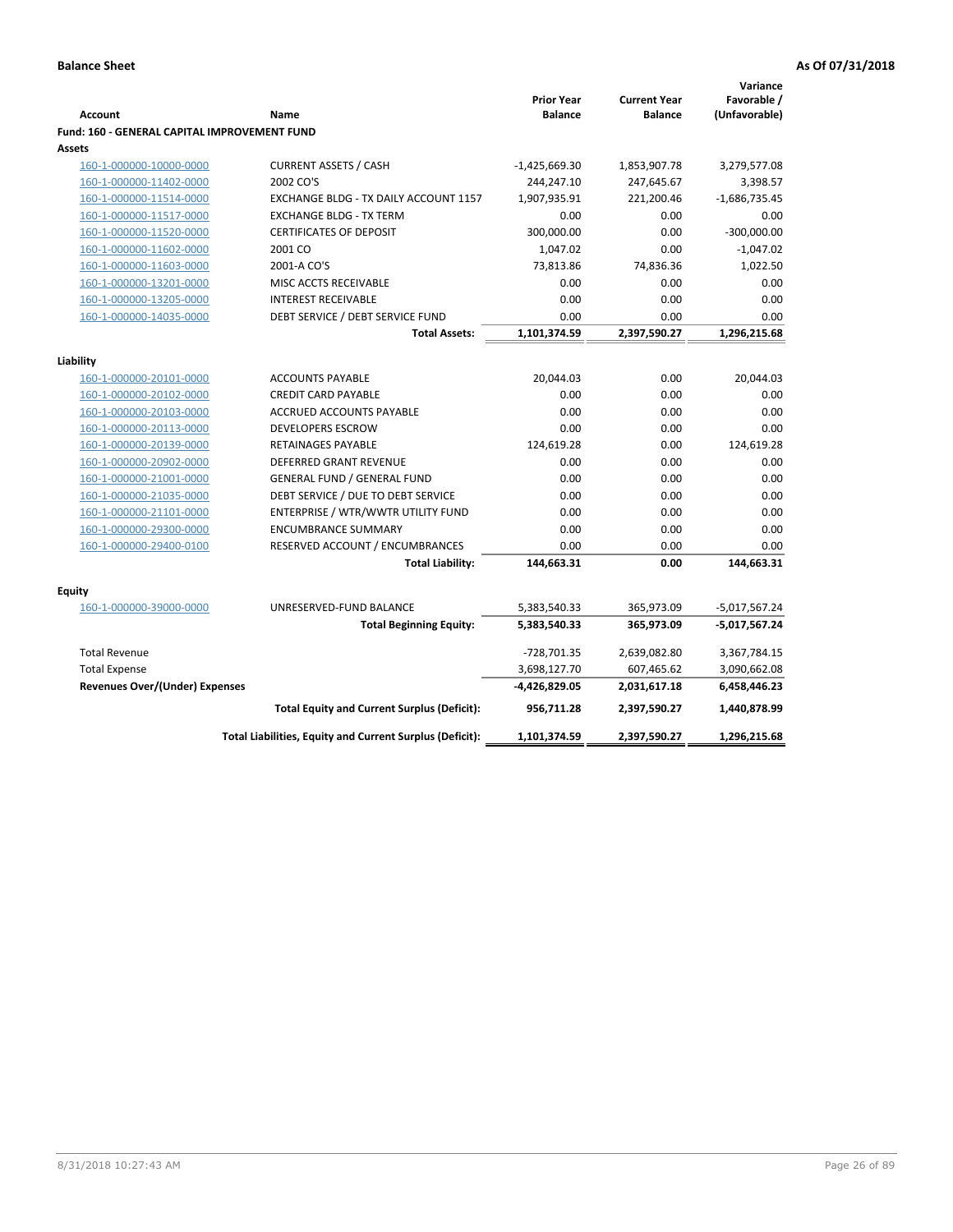| <b>Account</b>                       | Name                                                     | <b>Prior Year</b><br><b>Balance</b> | <b>Current Year</b><br><b>Balance</b> | Variance<br>Favorable /<br>(Unfavorable) |
|--------------------------------------|----------------------------------------------------------|-------------------------------------|---------------------------------------|------------------------------------------|
| Fund: 161 - STREET CONSTRUCTION FUND |                                                          |                                     |                                       |                                          |
| <b>Assets</b>                        |                                                          |                                     |                                       |                                          |
| 161-1-000000-10000-0000              | <b>CURRENT ASSETS / CASH</b>                             | 846,132.42                          | 850,418.93                            | 4.286.51                                 |
| 161-1-000000-11003-0000              | 2010 CO'S                                                | 0.00                                | 0.00                                  | 0.00                                     |
| 161-1-000000-13205-0000              | <b>INTEREST RECEIVABLE</b>                               | 0.00                                | 0.00                                  | 0.00                                     |
| 161-1-000000-14035-0000              | DEBT SERVICE / DEBT SERVICE FUND                         | 0.00                                | 0.00                                  | 0.00                                     |
|                                      | <b>Total Assets:</b>                                     | 846,132.42                          | 850,418.93                            | 4,286.51                                 |
| Liability                            |                                                          |                                     |                                       |                                          |
| 161-1-000000-20101-0000              | <b>ACCOUNTS PAYABLE</b>                                  | 0.00                                | 0.00                                  | 0.00                                     |
| 161-1-000000-20102-0000              | <b>CREDIT CARD PAYABLE</b>                               | 0.00                                | 0.00                                  | 0.00                                     |
| 161-1-000000-20103-0000              | <b>ACCRUED ACCOUNTS PAYABLE</b>                          | 0.00                                | 0.00                                  | 0.00                                     |
| 161-1-000000-20139-0000              | <b>RETAINAGES PAYABLE</b>                                | 0.00                                | 0.00                                  | 0.00                                     |
| 161-1-000000-21001-0000              | <b>GENERAL FUND / GENERAL FUND</b>                       | 0.00                                | 0.00                                  | 0.00                                     |
| 161-1-000000-21035-0000              | DEBT SERVICE / DUE TO DEBT SERVICE                       | 0.00                                | 0.00                                  | 0.00                                     |
| 161-1-000000-29300-0000              | <b>ENCUMBRANCE SUMMARY</b>                               | 0.00                                | 0.00                                  | 0.00                                     |
| 161-1-000000-29400-0100              | RESERVED ACCOUNT / ENCUMBRANCES                          | 0.00                                | 0.00                                  | 0.00                                     |
|                                      | <b>Total Liability:</b>                                  | 0.00                                | 0.00                                  | 0.00                                     |
| <b>Equity</b>                        |                                                          |                                     |                                       |                                          |
| 161-1-000000-39000-0000              | UNRESERVED-FUND BALANCE                                  | 844,983.85                          | 846,099.12                            | 1,115.27                                 |
|                                      | <b>Total Beginning Equity:</b>                           | 844,983.85                          | 846,099.12                            | 1,115.27                                 |
| <b>Total Revenue</b>                 |                                                          | 1,463.02                            | 4,627.51                              | 3,164.49                                 |
| <b>Total Expense</b>                 |                                                          | 314.45                              | 307.70                                | 6.75                                     |
| Revenues Over/(Under) Expenses       |                                                          | 1,148.57                            | 4,319.81                              | 3,171.24                                 |
|                                      | <b>Total Equity and Current Surplus (Deficit):</b>       | 846,132.42                          | 850,418.93                            | 4,286.51                                 |
|                                      | Total Liabilities, Equity and Current Surplus (Deficit): | 846,132.42                          | 850,418.93                            | 4,286.51                                 |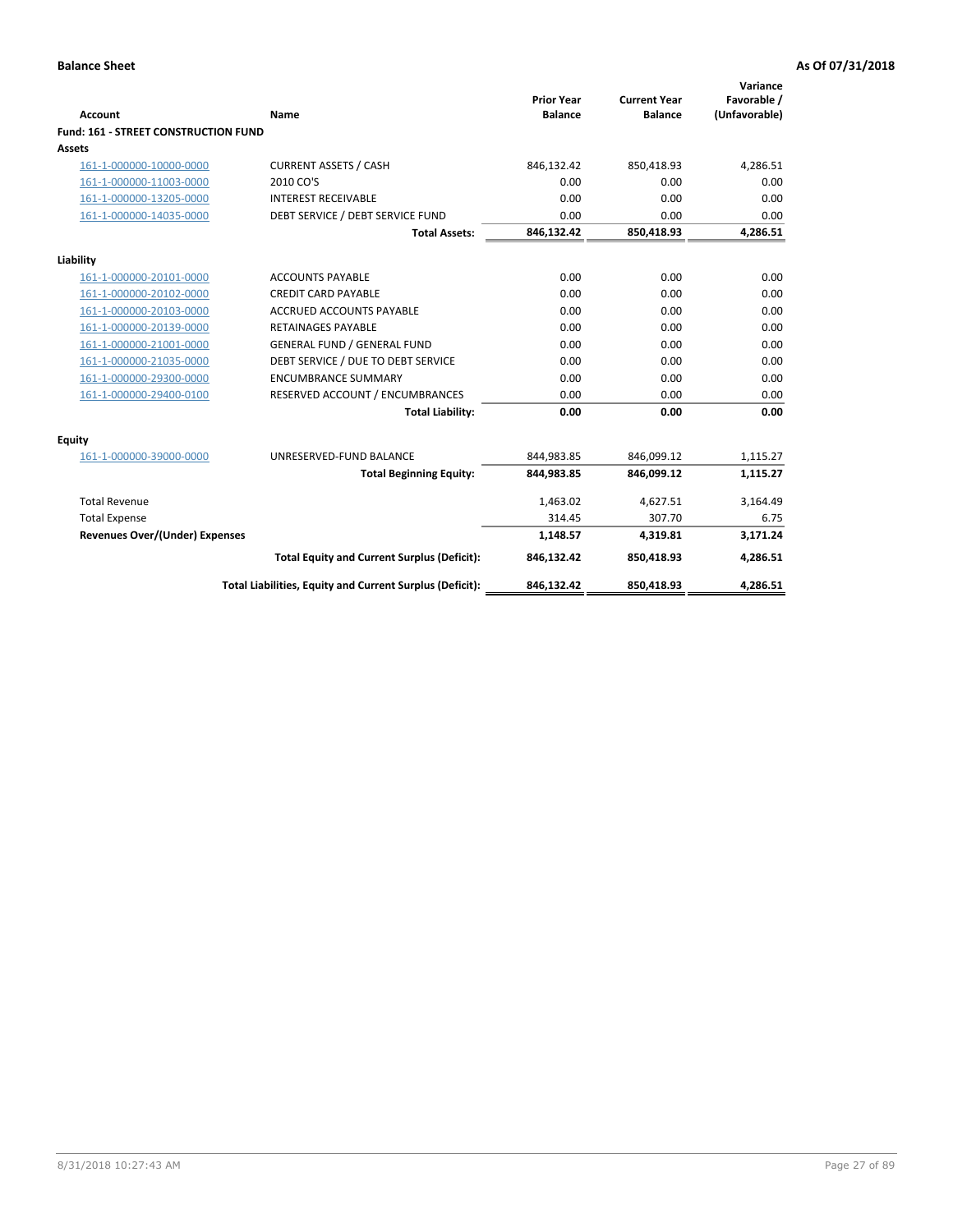| Account                                         | Name                                                     | <b>Prior Year</b><br><b>Balance</b> | <b>Current Year</b><br><b>Balance</b> | Variance<br>Favorable /<br>(Unfavorable) |
|-------------------------------------------------|----------------------------------------------------------|-------------------------------------|---------------------------------------|------------------------------------------|
| <b>Fund: 162 - GRAHAM PARK RENOVATIONS FUND</b> |                                                          |                                     |                                       |                                          |
| <b>Assets</b>                                   |                                                          |                                     |                                       |                                          |
| 162-1-000000-10000-0000                         | <b>CURRENT ASSETS / CASH</b>                             | 0.00                                | 0.00                                  | 0.00                                     |
| 162-1-000000-13201-0000                         | MISC ACCTS RECEIVABLE                                    | 0.00                                | 0.00                                  | 0.00                                     |
|                                                 | <b>Total Assets:</b>                                     | 0.00                                | 0.00                                  | 0.00                                     |
| Liability                                       |                                                          |                                     |                                       |                                          |
| 162-1-000000-20101-0000                         | <b>ACCOUNTS PAYABLE</b>                                  | 0.00                                | 0.00                                  | 0.00                                     |
| 162-1-000000-20139-0000                         | <b>RETAINAGES PAYABLE</b>                                | 0.00                                | 0.00                                  | 0.00                                     |
| 162-1-000000-20202-0000                         | <b>DEFERRED REVENUE</b>                                  | 0.00                                | 0.00                                  | 0.00                                     |
| 162-1-000000-29300-0000                         | <b>ENCUMBRANCE SUMMARY</b>                               | 0.00                                | 0.00                                  | 0.00                                     |
| 162-1-000000-29400-0000                         | RESERVED ACCOUNT / ENCUMBRANCES                          | 0.00                                | 0.00                                  | 0.00                                     |
|                                                 | <b>Total Liability:</b>                                  | 0.00                                | 0.00                                  | 0.00                                     |
| Equity                                          |                                                          |                                     |                                       |                                          |
| 162-1-000000-39000-0000                         | UNRESERVED-FUND BALANCE                                  | 0.00                                | 0.00                                  | 0.00                                     |
|                                                 | <b>Total Beginning Equity:</b>                           | 0.00                                | 0.00                                  | 0.00                                     |
| <b>Total Revenue</b>                            |                                                          | 0.00                                | 0.00                                  | 0.00                                     |
| <b>Total Expense</b>                            |                                                          | 0.00                                | 0.00                                  | 0.00                                     |
| <b>Revenues Over/(Under) Expenses</b>           |                                                          | 0.00                                | 0.00                                  | 0.00                                     |
|                                                 | <b>Total Equity and Current Surplus (Deficit):</b>       | 0.00                                | 0.00                                  | 0.00                                     |
|                                                 | Total Liabilities, Equity and Current Surplus (Deficit): | 0.00                                | 0.00                                  | 0.00                                     |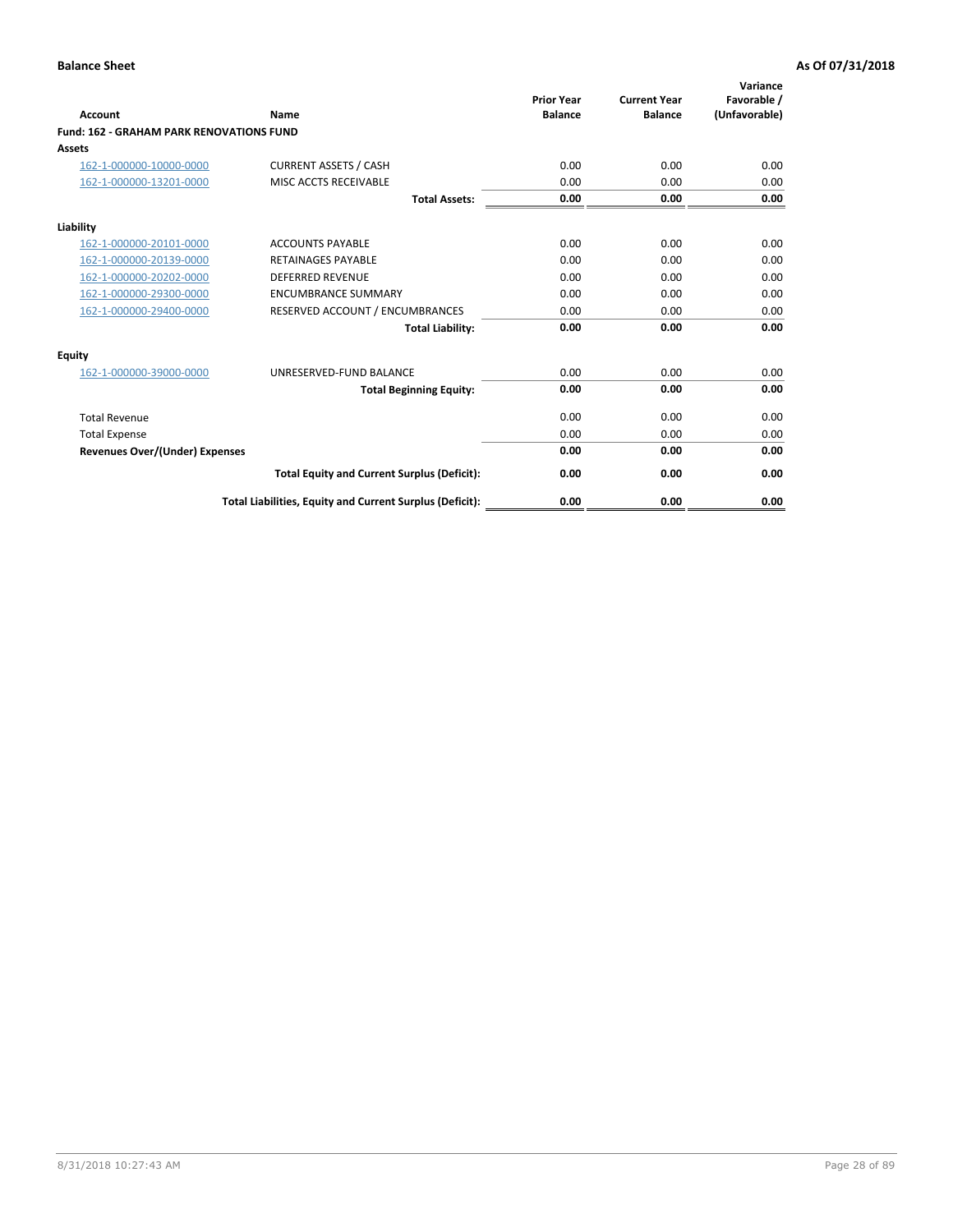|                                              |                                                          | <b>Prior Year</b> | <b>Current Year</b> | Variance<br>Favorable / |
|----------------------------------------------|----------------------------------------------------------|-------------------|---------------------|-------------------------|
| <b>Account</b>                               | Name                                                     | <b>Balance</b>    | <b>Balance</b>      | (Unfavorable)           |
| <b>Fund: 163 - SECO STIMULAS BLOCK GRANT</b> |                                                          |                   |                     |                         |
| Assets                                       |                                                          |                   |                     |                         |
| 163-1-000000-10000-0000                      | <b>CURRENT ASSETS / CASH</b>                             | 0.00              | 0.00                | 0.00                    |
| 163-1-000000-13201-0000                      | MISC ACCTS RECEIVABLE                                    | 0.00              | 0.00                | 0.00                    |
| 163-1-000000-13205-0000                      | <b>INTEREST RECEIVABLE</b>                               | 0.00              | 0.00                | 0.00                    |
|                                              | <b>Total Assets:</b>                                     | 0.00              | 0.00                | 0.00                    |
| Liability                                    |                                                          |                   |                     |                         |
| 163-1-000000-20101-0000                      | <b>ACCOUNTS PAYABLE</b>                                  | 0.00              | 0.00                | 0.00                    |
| 163-1-000000-20102-0000                      | <b>CREDIT CARD PAYABLE</b>                               | 0.00              | 0.00                | 0.00                    |
| 163-1-000000-20103-0000                      | <b>ACCRUED ACCOUNTS PAYABLE</b>                          | 0.00              | 0.00                | 0.00                    |
| 163-1-000000-20139-0000                      | <b>RETAINAGES PAYABLE</b>                                | 0.00              | 0.00                | 0.00                    |
| 163-1-000000-20902-0000                      | <b>DEFERRED GRANT REVENUE</b>                            | 0.00              | 0.00                | 0.00                    |
| 163-1-000000-29300-0000                      | <b>ENCUMBRANCE SUMMARY</b>                               | 0.00              | 0.00                | 0.00                    |
| 163-1-000000-29400-0100                      | RESERVED ACCOUNT / ENCUMBRANCES                          | 0.00              | 0.00                | 0.00                    |
|                                              | <b>Total Liability:</b>                                  | 0.00              | 0.00                | 0.00                    |
| <b>Equity</b>                                |                                                          |                   |                     |                         |
| 163-1-000000-39000-0000                      | UNRESERVED-FUND BALANCE                                  | 0.00              | 0.00                | 0.00                    |
|                                              | <b>Total Beginning Equity:</b>                           | 0.00              | 0.00                | 0.00                    |
| <b>Total Revenue</b>                         |                                                          | 0.00              | 0.00                | 0.00                    |
| <b>Total Expense</b>                         |                                                          | 0.00              | 0.00                | 0.00                    |
| Revenues Over/(Under) Expenses               |                                                          | 0.00              | 0.00                | 0.00                    |
|                                              | <b>Total Equity and Current Surplus (Deficit):</b>       | 0.00              | 0.00                | 0.00                    |
|                                              | Total Liabilities, Equity and Current Surplus (Deficit): | 0.00              | 0.00                | 0.00                    |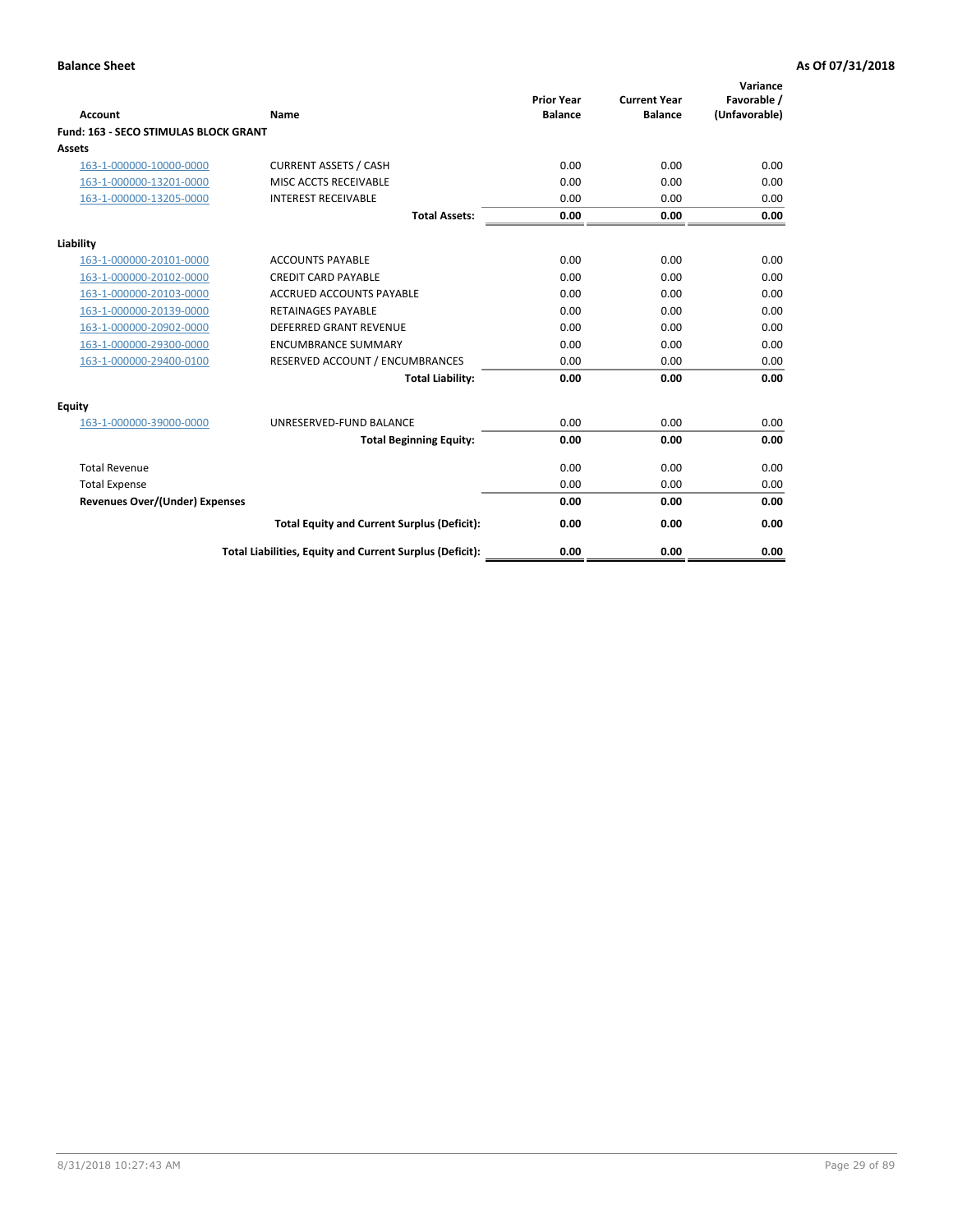| <b>Account</b>                        | Name                                                     | <b>Prior Year</b><br><b>Balance</b> | <b>Current Year</b><br><b>Balance</b> | Variance<br>Favorable /<br>(Unfavorable) |
|---------------------------------------|----------------------------------------------------------|-------------------------------------|---------------------------------------|------------------------------------------|
| Fund: 164 - 2013 CO CAPITAL FUND      |                                                          |                                     |                                       |                                          |
| Assets                                |                                                          |                                     |                                       |                                          |
| 164-1-000000-10000-0000               | <b>CURRENT ASSETS / CASH</b>                             | 31,658.35                           | 31,818.73                             | 160.38                                   |
| 164-1-000000-11508-0000               | 2013 CO'S PROJ CONST                                     | 1.982.31                            | 2.010.28                              | 27.97                                    |
| 164-1-000000-11509-0000               | 2013 CO'S DEBT SERVICE                                   | 0.00                                | 0.00                                  | 0.00                                     |
| 164-1-000000-13205-0000               | <b>INTEREST RECEIVABLE</b>                               | 0.00                                | 0.00                                  | 0.00                                     |
| 164-1-000000-14035-0000               | DEBT SERVICE / DEBT SERVICE FUND                         | 0.00                                | 0.00                                  | 0.00                                     |
|                                       | <b>Total Assets:</b>                                     | 33,640.66                           | 33,829.01                             | 188.35                                   |
| Liability                             |                                                          |                                     |                                       |                                          |
| 164-1-000000-20101-0000               | <b>ACCOUNTS PAYABLE</b>                                  | 0.00                                | 0.00                                  | 0.00                                     |
| 164-1-000000-20102-0000               | <b>CREDIT CARD PAYABLE</b>                               | 0.00                                | 0.00                                  | 0.00                                     |
| 164-1-000000-20103-0000               | <b>ACCRUED ACCOUNTS PAYABLE</b>                          | 0.00                                | 0.00                                  | 0.00                                     |
| 164-1-000000-20139-0000               | <b>RETAINAGES PAYABLE</b>                                | 0.00                                | 0.00                                  | 0.00                                     |
| 164-1-000000-21001-0000               | <b>GENERAL FUND / GENERAL FUND</b>                       | 0.00                                | 0.00                                  | 0.00                                     |
| 164-1-000000-21035-0000               | DEBT SERVICE / DUE TO DEBT SERVICE                       | 0.00                                | 0.00                                  | 0.00                                     |
| 164-1-000000-29300-0000               | <b>ENCUMBRANCE SUMMARY</b>                               | 0.00                                | 0.00                                  | 0.00                                     |
| 164-1-000000-29400-0100               | RESERVED ACCOUNT / ENCUMBRANCES                          | 0.00                                | 0.00                                  | 0.00                                     |
|                                       | <b>Total Liability:</b>                                  | 0.00                                | 0.00                                  | 0.00                                     |
| Equity                                |                                                          |                                     |                                       |                                          |
| 164-1-000000-39000-0000               | UNRESERVED-FUND BALANCE                                  | 33,501.36                           | 33,642.76                             | 141.40                                   |
|                                       | <b>Total Beginning Equity:</b>                           | 33,501.36                           | 33,642.76                             | 141.40                                   |
| <b>Total Revenue</b>                  |                                                          | 144.11                              | 197.76                                | 53.65                                    |
| <b>Total Expense</b>                  |                                                          | 4.81                                | 11.51                                 | $-6.70$                                  |
| <b>Revenues Over/(Under) Expenses</b> |                                                          | 139.30                              | 186.25                                | 46.95                                    |
|                                       | <b>Total Equity and Current Surplus (Deficit):</b>       | 33,640.66                           | 33,829.01                             | 188.35                                   |
|                                       | Total Liabilities, Equity and Current Surplus (Deficit): | 33,640.66                           | 33.829.01                             | 188.35                                   |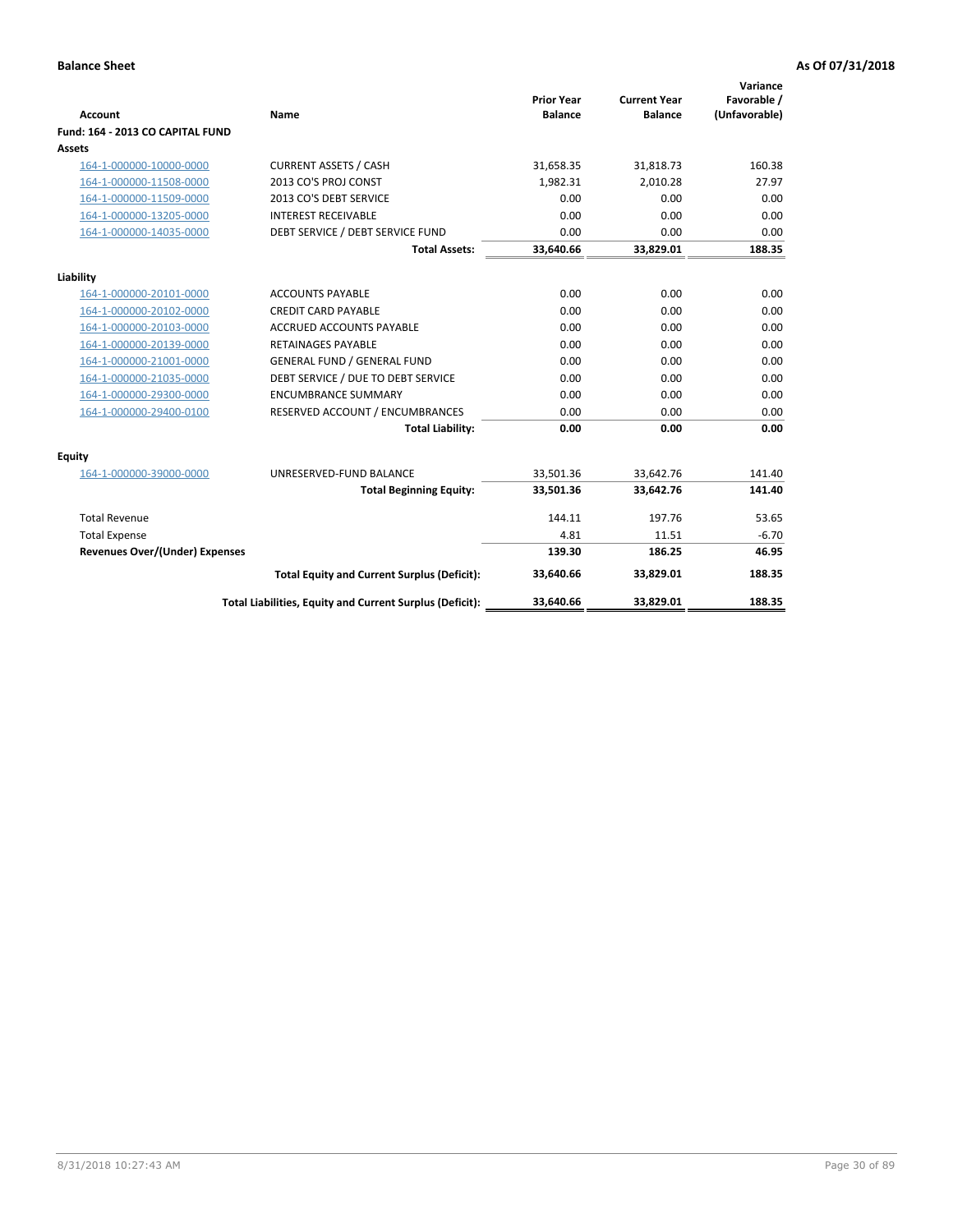| <b>Account</b>                        | Name                                                     | <b>Prior Year</b><br><b>Balance</b> | <b>Current Year</b><br><b>Balance</b> | Variance<br>Favorable /<br>(Unfavorable) |
|---------------------------------------|----------------------------------------------------------|-------------------------------------|---------------------------------------|------------------------------------------|
| Fund: 165 - 2014 GO FUND              |                                                          |                                     |                                       |                                          |
| <b>Assets</b>                         |                                                          |                                     |                                       |                                          |
| 165-1-000000-10000-0000               | <b>CURRENT ASSETS / CASH</b>                             | $-1,548,459.99$                     | $-8,613.63$                           | 1,539,846.36                             |
| 165-1-000000-11003-0000               | 2010 CO'S                                                | 0.00                                | 0.00                                  | 0.00                                     |
| 165-1-000000-11202-0000               | 2014 GO STREET BONDS                                     | 0.00                                | 0.00                                  | 0.00                                     |
| 165-1-000000-11511-0000               | 2015 GO PROJECT CONSTRUCTION                             | 2,747,111.80                        | 773,693.83                            | $-1,973,417.97$                          |
| 165-1-000000-11520-0000               | <b>CERTIFICATES OF DEPOSIT</b>                           | 0.00                                | 0.00                                  | 0.00                                     |
| 165-1-000000-11530-0000               | <b>TexasTERM CP</b>                                      | 0.00                                | 0.00                                  | 0.00                                     |
| 165-1-000000-13201-0000               | MISC ACCTS RECEIVABLE                                    | 0.00                                | 0.00                                  | 0.00                                     |
| 165-1-000000-13205-0000               | <b>INTEREST RECEIVABLE</b>                               | 0.00                                | 0.00                                  | 0.00                                     |
| 165-1-000000-14035-0000               | DEBT SERVICE / DEBT SERVICE FUND                         | 0.00                                | 0.00                                  | 0.00                                     |
|                                       | <b>Total Assets:</b>                                     | 1,198,651.81                        | 765,080.20                            | $-433,571.61$                            |
| Liability                             |                                                          |                                     |                                       |                                          |
| 165-1-000000-20101-0000               | <b>ACCOUNTS PAYABLE</b>                                  | 0.00                                | 0.00                                  | 0.00                                     |
| 165-1-000000-20102-0000               | <b>CREDIT CARD PAYABLE</b>                               | 0.00                                | 0.00                                  | 0.00                                     |
| 165-1-000000-20103-0000               | <b>ACCRUED ACCOUNTS PAYABLE</b>                          | 0.00                                | 0.00                                  | 0.00                                     |
| 165-1-000000-20139-0000               | <b>RETAINAGES PAYABLE</b>                                | 24,391.42                           | 0.00                                  | 24,391.42                                |
| 165-1-000000-21001-0000               | <b>GENERAL FUND / GENERAL FUND</b>                       | 0.00                                | 0.00                                  | 0.00                                     |
| 165-1-000000-21035-0000               | DEBT SERVICE / DUE TO DEBT SERVICE                       | 0.00                                | 0.00                                  | 0.00                                     |
| 165-1-000000-29300-0000               | <b>ENCUMBRANCE SUMMARY</b>                               | 0.00                                | 0.00                                  | 0.00                                     |
| 165-1-000000-29400-0100               | RESERVED ACCOUNT / ENCUMBRANCES                          | 0.00                                | 0.00                                  | 0.00                                     |
|                                       | <b>Total Liability:</b>                                  | 24,391.42                           | 0.00                                  | 24,391.42                                |
| <b>Equity</b>                         |                                                          |                                     |                                       |                                          |
| 165-1-000000-39000-0000               | UNRESERVED-FUND BALANCE                                  | 3,846,902.24                        | 755,496.40                            | $-3,091,405.84$                          |
|                                       | <b>Total Beginning Equity:</b>                           | 3,846,902.24                        | 755,496.40                            | $-3,091,405.84$                          |
| <b>Total Revenue</b>                  |                                                          | 34,354.54                           | 9,583.80                              | $-24,770.74$                             |
| <b>Total Expense</b>                  |                                                          | 2,706,996.39                        | 0.00                                  | 2,706,996.39                             |
| <b>Revenues Over/(Under) Expenses</b> |                                                          | $-2,672,641.85$                     | 9,583.80                              | 2,682,225.65                             |
|                                       | <b>Total Equity and Current Surplus (Deficit):</b>       | 1,174,260.39                        | 765,080.20                            | -409,180.19                              |
|                                       | Total Liabilities, Equity and Current Surplus (Deficit): | 1,198,651.81                        | 765,080.20                            | -433,571.61                              |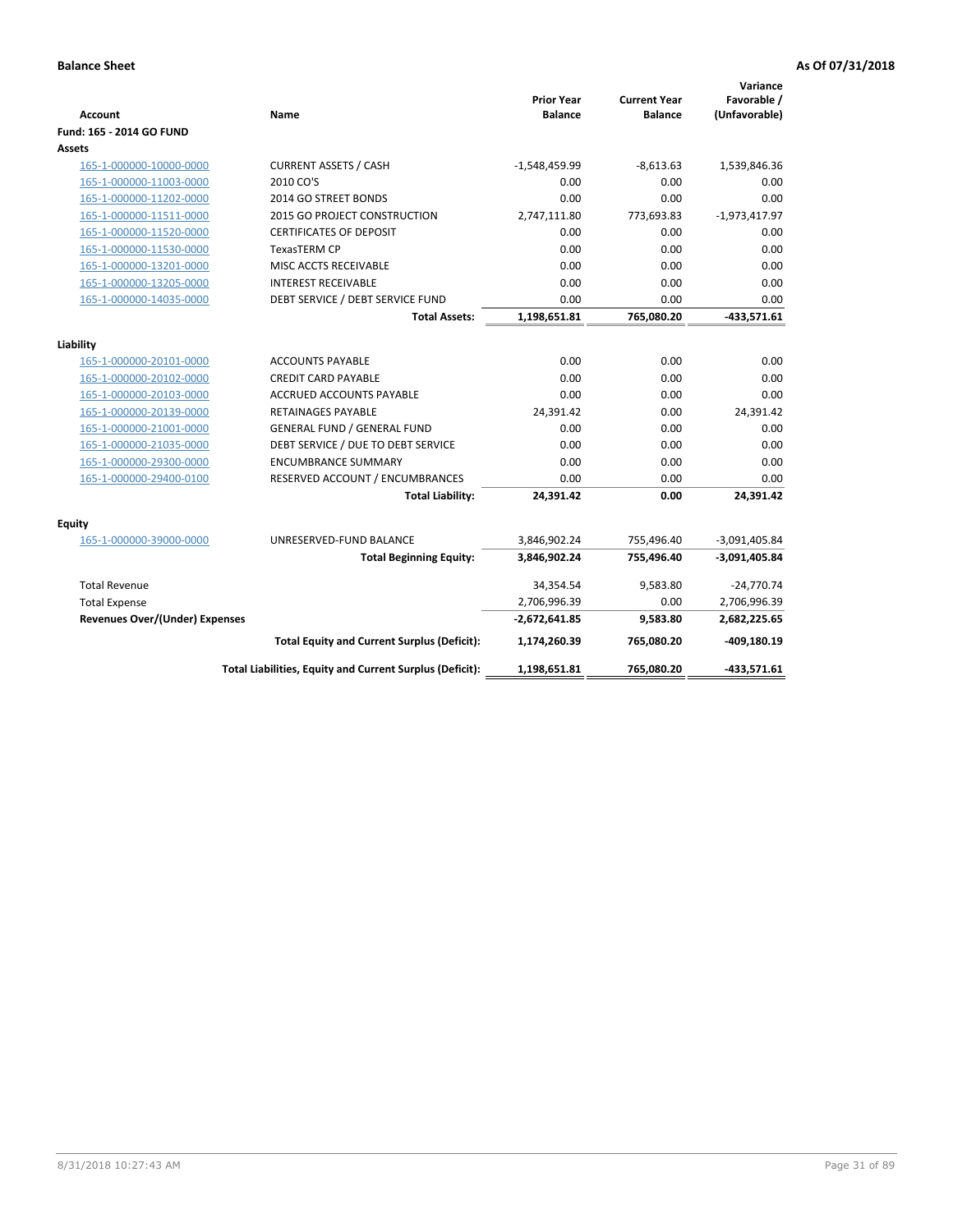|                                                       |                                                          |                                     |                                       | Variance                     |
|-------------------------------------------------------|----------------------------------------------------------|-------------------------------------|---------------------------------------|------------------------------|
| Account                                               | Name                                                     | <b>Prior Year</b><br><b>Balance</b> | <b>Current Year</b><br><b>Balance</b> | Favorable /<br>(Unfavorable) |
| Fund: 170 - LAW ENFORCEMENT GRANT - CAPITAL PURCHASES |                                                          |                                     |                                       |                              |
| Assets                                                |                                                          |                                     |                                       |                              |
| 170-1-000000-10000-0000                               | <b>CURRENT ASSETS / CASH</b>                             | 194.66                              | 0.00                                  | $-194.66$                    |
| 170-1-000000-13201-0000                               | MISC ACCTS RECEIVABLE                                    | 0.00                                | 0.00                                  | 0.00                         |
|                                                       | <b>Total Assets:</b>                                     | 194.66                              | 0.00                                  | $-194.66$                    |
| Liability                                             |                                                          |                                     |                                       |                              |
| 170-1-000000-20101-0000                               | <b>ACCOUNTS PAYABLE</b>                                  | 0.00                                | 0.00                                  | 0.00                         |
| 170-1-000000-20102-0000                               | <b>CREDIT CARD PAYABLE</b>                               | 0.00                                | 0.00                                  | 0.00                         |
| 170-1-000000-20103-0000                               | <b>ACCRUED ACCOUNTS PAYABLE</b>                          | 0.00                                | 0.00                                  | 0.00                         |
| 170-1-000000-20902-0000                               | <b>DEFERRED GRANT REVENUE</b>                            | 0.00                                | 0.00                                  | 0.00                         |
| 170-1-000000-21001-0000                               | <b>GENERAL FUND / GENERAL FUND</b>                       | 0.00                                | 0.00                                  | 0.00                         |
| 170-1-000000-24004-0000                               | <b>INTEREST PAYABLE ON DEP</b>                           | 0.00                                | 0.00                                  | 0.00                         |
| 170-1-000000-29300-0000                               | <b>ENCUMBRANCE SUMMARY</b>                               | 0.00                                | 0.00                                  | 0.00                         |
| 170-1-000000-29400-0000                               | RESERVED ACCOUNT / ENCUMBRANCES                          | 0.00                                | 0.00                                  | 0.00                         |
|                                                       | <b>Total Liability:</b>                                  | 0.00                                | 0.00                                  | 0.00                         |
| <b>Equity</b>                                         |                                                          |                                     |                                       |                              |
| 170-1-000000-39000-0000                               | UNRESERVED-FUND BALANCE                                  | 194.66                              | 194.66                                | 0.00                         |
|                                                       | <b>Total Beginning Equity:</b>                           | 194.66                              | 194.66                                | 0.00                         |
| <b>Total Revenue</b>                                  |                                                          | 30.000.00                           | 0.00                                  | $-30,000.00$                 |
| <b>Total Expense</b>                                  |                                                          | 30,000.00                           | 194.66                                | 29.805.34                    |
| <b>Revenues Over/(Under) Expenses</b>                 |                                                          | 0.00                                | $-194.66$                             | $-194.66$                    |
|                                                       | <b>Total Equity and Current Surplus (Deficit):</b>       | 194.66                              | 0.00                                  | $-194.66$                    |
|                                                       | Total Liabilities, Equity and Current Surplus (Deficit): | 194.66                              | 0.00                                  | $-194.66$                    |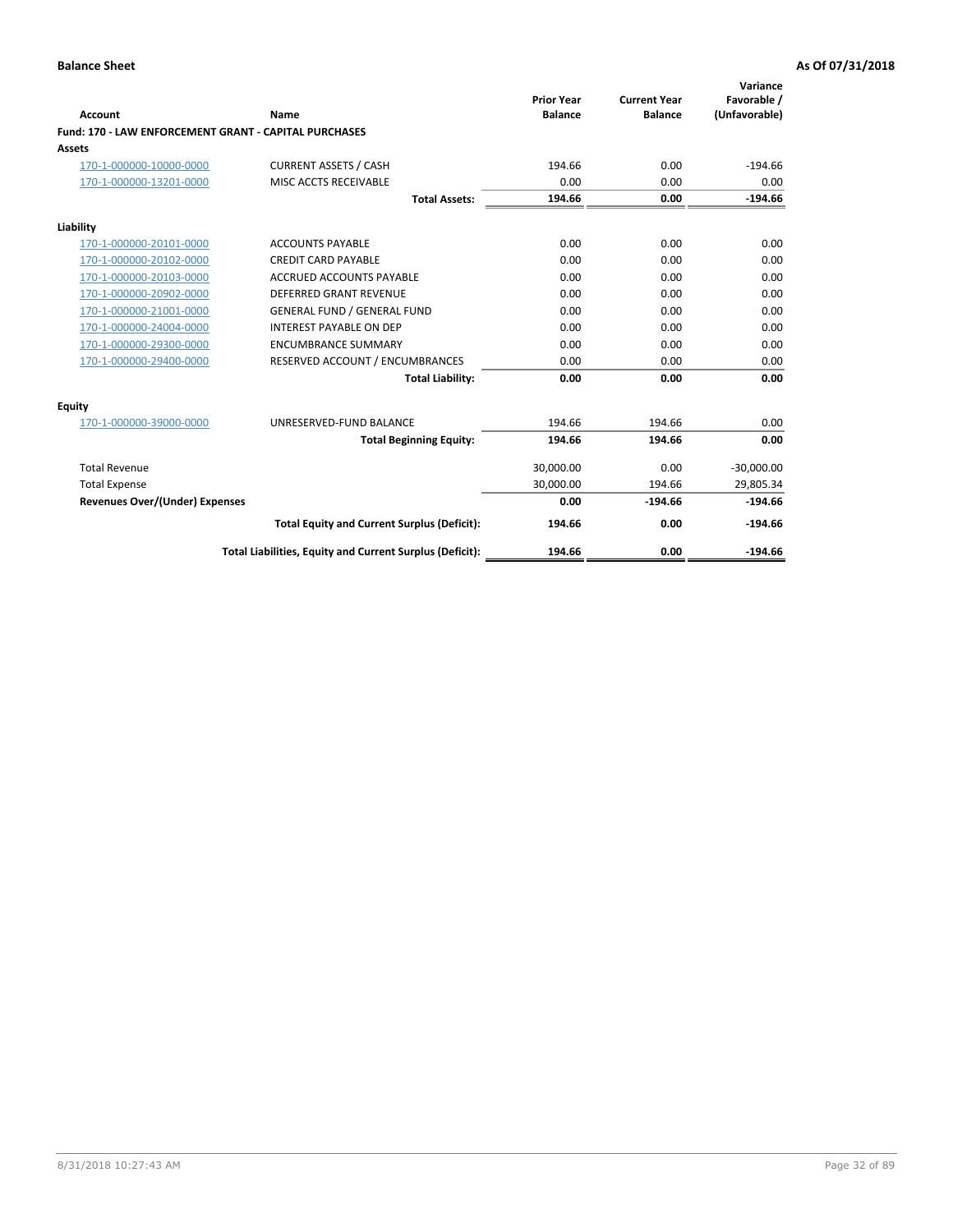|                                                |                                                          | <b>Prior Year</b> | <b>Current Year</b> | Variance<br>Favorable / |
|------------------------------------------------|----------------------------------------------------------|-------------------|---------------------|-------------------------|
| <b>Account</b>                                 | Name                                                     | <b>Balance</b>    | <b>Balance</b>      | (Unfavorable)           |
| <b>Fund: 171 - MAIN STREET SPECIAL REVENUE</b> |                                                          |                   |                     |                         |
| Assets                                         |                                                          |                   |                     |                         |
| 171-1-000000-10000-0000                        | <b>CURRENT ASSETS / CASH</b>                             | 48,433.28         | 24,303.65           | $-24,129.63$            |
| 171-1-000000-13201-0000                        | MISC ACCTS RECEIVABLE                                    | 0.00              | 0.00                | 0.00                    |
| 171-1-000000-13205-0000                        | <b>INTEREST RECEIVABLE</b>                               | 0.00              | 0.00                | 0.00                    |
|                                                | <b>Total Assets:</b>                                     | 48,433.28         | 24.303.65           | $-24,129.63$            |
| Liability                                      |                                                          |                   |                     |                         |
| 171-1-000000-20101-0000                        | <b>ACCOUNTS PAYABLE</b>                                  | 0.00              | 0.00                | 0.00                    |
| 171-1-000000-20102-0000                        | <b>CREDIT CARD PAYABLE</b>                               | 0.00              | 0.00                | 0.00                    |
| 171-1-000000-20103-0000                        | <b>ACCRUED ACCOUNTS PAYABLE</b>                          | 0.00              | 0.00                | 0.00                    |
| 171-1-000000-20139-0000                        | <b>RETAINAGES PAYABLE</b>                                | 0.00              | 0.00                | 0.00                    |
| 171-1-000000-20902-0000                        | <b>DEFERRED GRANT REVENUE</b>                            | 0.00              | 0.00                | 0.00                    |
| 171-1-000000-29300-0000                        | <b>ENCUMBRANCE SUMMARY</b>                               | 0.00              | 0.00                | 0.00                    |
| 171-1-000000-29400-0100                        | RESERVED ACCOUNT / ENCUMBRANCES                          | 0.00              | 0.00                | 0.00                    |
|                                                | <b>Total Liability:</b>                                  | 0.00              | 0.00                | 0.00                    |
| <b>Equity</b>                                  |                                                          |                   |                     |                         |
| 171-1-000000-39000-0000                        | UNRESERVED-FUND BALANCE                                  | 37,308.28         | 35,933.28           | $-1,375.00$             |
|                                                | <b>Total Beginning Equity:</b>                           | 37,308.28         | 35,933.28           | $-1,375.00$             |
| <b>Total Revenue</b>                           |                                                          | 25,000.00         | 25,000.00           | 0.00                    |
| <b>Total Expense</b>                           |                                                          | 13,875.00         | 36,629.63           | $-22,754.63$            |
| <b>Revenues Over/(Under) Expenses</b>          |                                                          | 11,125.00         | $-11,629.63$        | $-22,754.63$            |
|                                                | <b>Total Equity and Current Surplus (Deficit):</b>       | 48,433.28         | 24,303.65           | $-24,129.63$            |
|                                                | Total Liabilities, Equity and Current Surplus (Deficit): | 48.433.28         | 24.303.65           | $-24.129.63$            |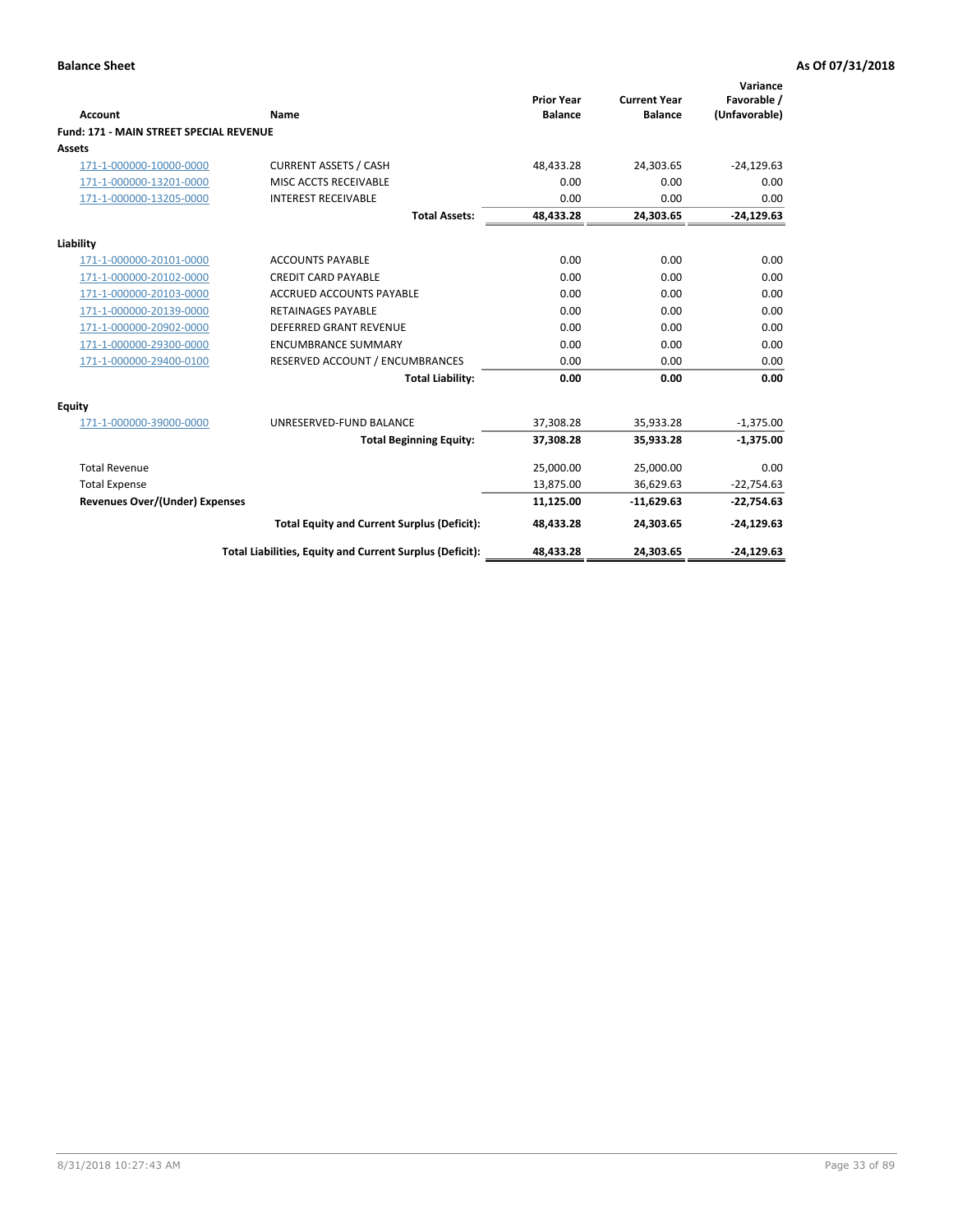|                                       |                                                          |                                     |                                       | Variance                     |
|---------------------------------------|----------------------------------------------------------|-------------------------------------|---------------------------------------|------------------------------|
| <b>Account</b>                        | Name                                                     | <b>Prior Year</b><br><b>Balance</b> | <b>Current Year</b><br><b>Balance</b> | Favorable /<br>(Unfavorable) |
| <b>Fund: 172 - MINOR GRANTS FUND</b>  |                                                          |                                     |                                       |                              |
| <b>Assets</b>                         |                                                          |                                     |                                       |                              |
| 172-1-000000-10000-0000               | <b>CURRENT ASSETS / CASH</b>                             | 6,720.35                            | 3,198.34                              | $-3,522.01$                  |
| 172-1-000000-13201-0000               | MISC ACCTS RECEIVABLE                                    | 0.00                                | 0.00                                  | 0.00                         |
| 172-1-000000-13205-0000               | <b>INTEREST RECEIVABLE</b>                               | 0.00                                | 0.00                                  | 0.00                         |
|                                       | <b>Total Assets:</b>                                     | 6,720.35                            | 3,198.34                              | $-3,522.01$                  |
| Liability                             |                                                          |                                     |                                       |                              |
| 172-1-000000-20101-0000               | <b>ACCOUNTS PAYABLE</b>                                  | 0.00                                | 0.00                                  | 0.00                         |
| 172-1-000000-20102-0000               | <b>CREDIT CARD PAYABLE</b>                               | 0.00                                | 0.00                                  | 0.00                         |
| 172-1-000000-20103-0000               | ACCRUED ACCOUNTS PAYABLE                                 | 0.00                                | 0.00                                  | 0.00                         |
| 172-1-000000-20902-0000               | <b>DEFERRED GRANT REVENUE</b>                            | 0.00                                | 0.00                                  | 0.00                         |
| 172-1-000000-29300-0000               | <b>ENCUMBRANCE SUMMARY</b>                               | 0.00                                | 0.00                                  | 0.00                         |
| 172-1-000000-29400-0000               | RESERVED ACCOUNT / ENCUMBRANCES                          | 0.00                                | 0.00                                  | 0.00                         |
|                                       | <b>Total Liability:</b>                                  | 0.00                                | 0.00                                  | 0.00                         |
| Equity                                |                                                          |                                     |                                       |                              |
| 172-1-000000-39000-0000               | UNRESERVED-FUND BALANCE                                  | 2,962.31                            | 493.86                                | $-2,468.45$                  |
|                                       | <b>Total Beginning Equity:</b>                           | 2,962.31                            | 493.86                                | $-2,468.45$                  |
| <b>Total Revenue</b>                  |                                                          | 51,219.92                           | 20,476.00                             | $-30,743.92$                 |
| <b>Total Expense</b>                  |                                                          | 47,461.88                           | 17,771.52                             | 29,690.36                    |
| <b>Revenues Over/(Under) Expenses</b> |                                                          | 3,758.04                            | 2,704.48                              | $-1,053.56$                  |
|                                       | <b>Total Equity and Current Surplus (Deficit):</b>       | 6,720.35                            | 3,198.34                              | $-3,522.01$                  |
|                                       | Total Liabilities, Equity and Current Surplus (Deficit): | 6,720.35                            | 3,198.34                              | $-3,522.01$                  |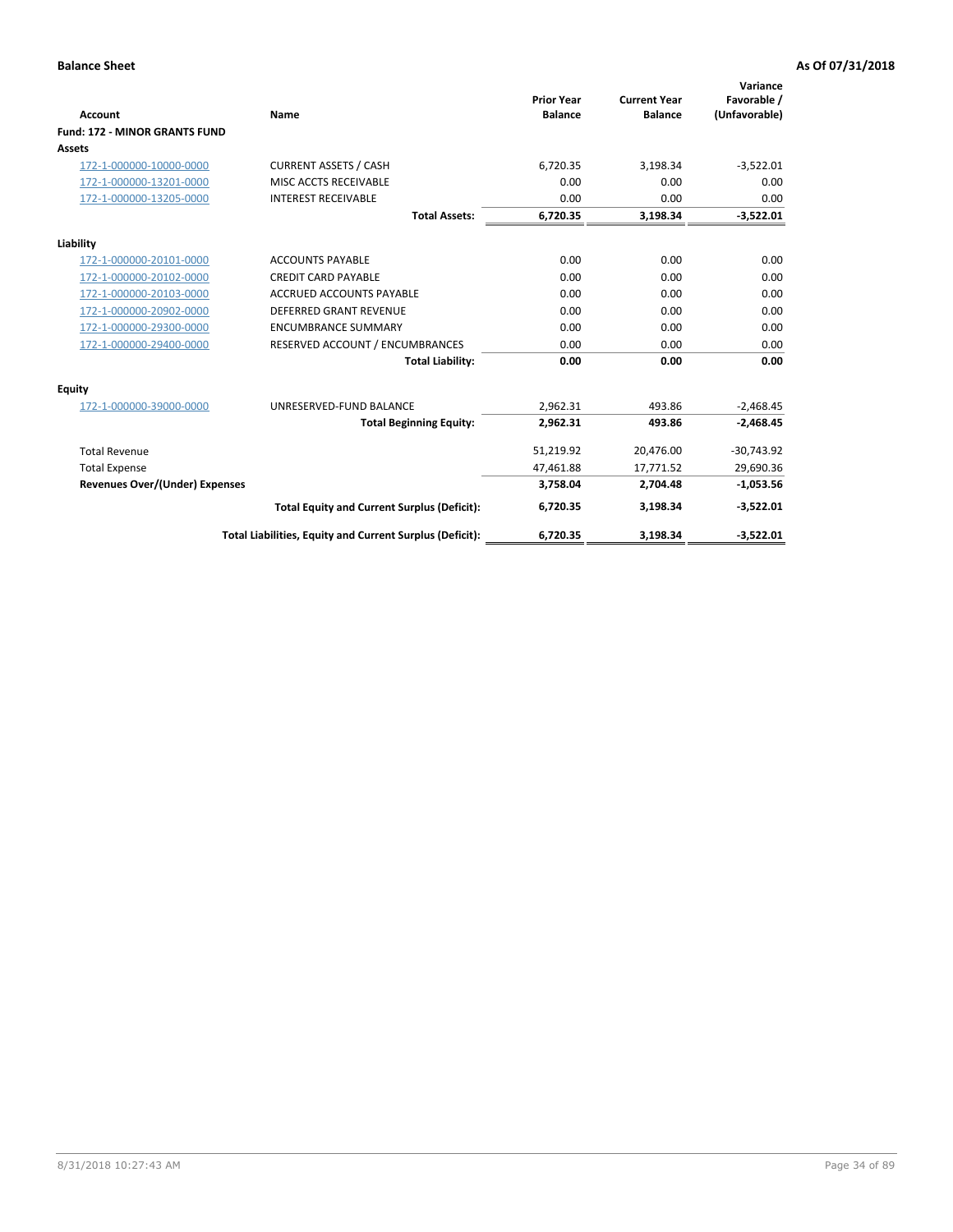| <b>Account</b>                         | <b>Name</b>                                              | <b>Prior Year</b><br><b>Balance</b> | <b>Current Year</b><br><b>Balance</b> | Variance<br>Favorable /<br>(Unfavorable) |
|----------------------------------------|----------------------------------------------------------|-------------------------------------|---------------------------------------|------------------------------------------|
| <b>Fund: 173 - FL YOUNG FOUNDATION</b> |                                                          |                                     |                                       |                                          |
| Assets                                 |                                                          |                                     |                                       |                                          |
| 173-1-000000-10000-0000                | <b>CURRENT ASSETS / CASH</b>                             | 0.00                                | 0.00                                  | 0.00                                     |
| 173-1-000000-13201-0000                | MISC ACCTS RECEIVABLE                                    | 0.00                                | 0.00                                  | 0.00                                     |
|                                        | <b>Total Assets:</b>                                     | 0.00                                | 0.00                                  | 0.00                                     |
| Liability                              |                                                          |                                     |                                       |                                          |
| 173-1-000000-20101-0000                | <b>ACCOUNTS PAYABLE</b>                                  | 0.00                                | 0.00                                  | 0.00                                     |
| 173-1-000000-20102-0000                | <b>CREDIT CARD PAYABLE</b>                               | 0.00                                | 0.00                                  | 0.00                                     |
| 173-1-000000-20902-0000                | <b>DEFERRED GRANT REVENUE</b>                            | 0.00                                | 0.00                                  | 0.00                                     |
| 173-1-000000-29300-0000                | <b>ENCUMBRANCE SUMMARY</b>                               | 0.00                                | 0.00                                  | 0.00                                     |
| 173-1-000000-29400-0000                | RESERVED ACCOUNT / ENCUMBRANCES                          | 0.00                                | 0.00                                  | 0.00                                     |
|                                        | <b>Total Liability:</b>                                  | 0.00                                | 0.00                                  | 0.00                                     |
| Equity                                 |                                                          |                                     |                                       |                                          |
| 173-1-000000-39000-0000                | UNRESERVED-FUND BALANCE                                  | 0.00                                | 0.00                                  | 0.00                                     |
|                                        | <b>Total Beginning Equity:</b>                           | 0.00                                | 0.00                                  | 0.00                                     |
| <b>Total Revenue</b>                   |                                                          | 0.00                                | 0.00                                  | 0.00                                     |
| <b>Total Expense</b>                   |                                                          | 0.00                                | 0.00                                  | 0.00                                     |
| <b>Revenues Over/(Under) Expenses</b>  |                                                          | 0.00                                | 0.00                                  | 0.00                                     |
|                                        | <b>Total Equity and Current Surplus (Deficit):</b>       | 0.00                                | 0.00                                  | 0.00                                     |
|                                        | Total Liabilities, Equity and Current Surplus (Deficit): | 0.00                                | 0.00                                  | 0.00                                     |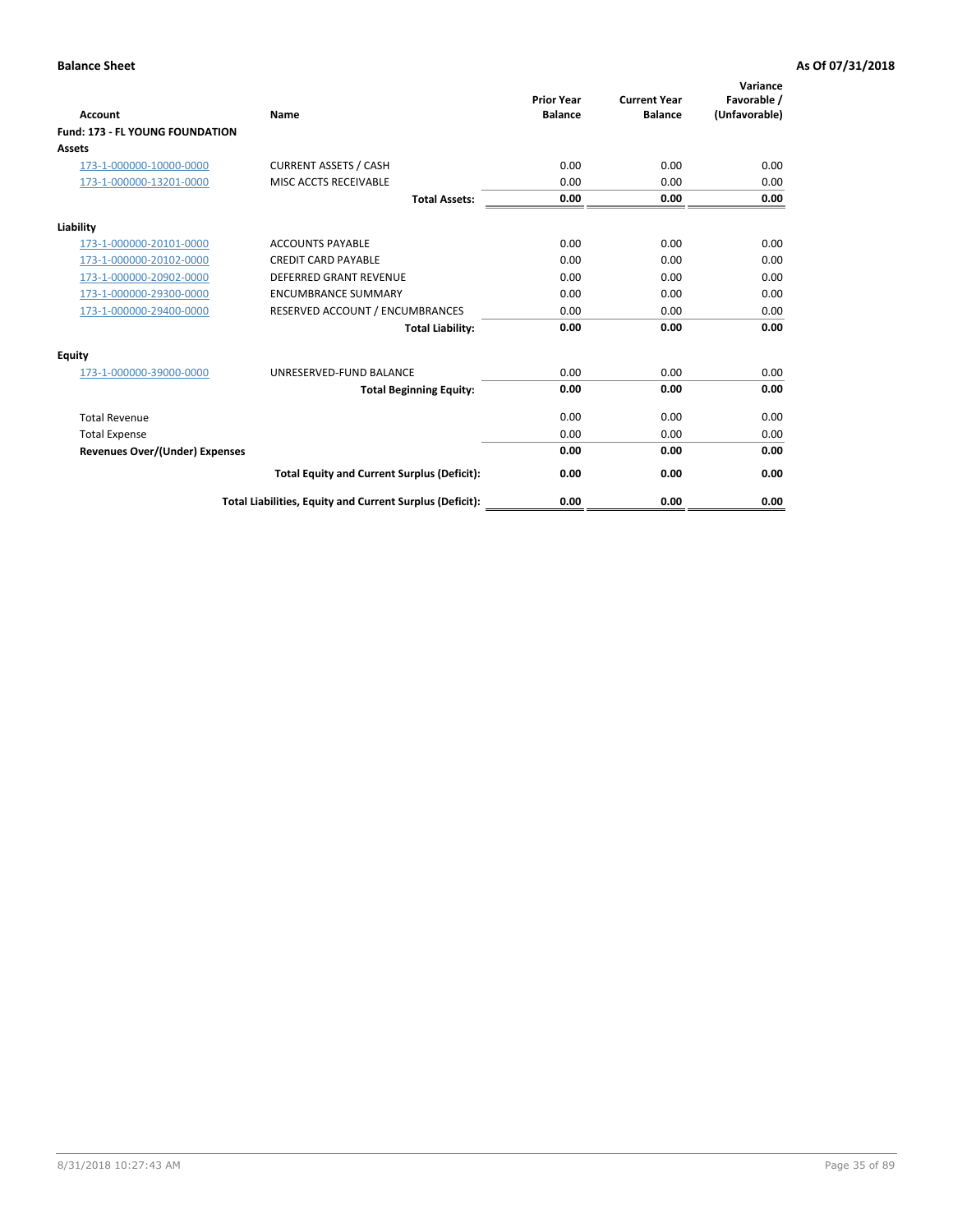|                                       |                                                          |                                     |                                       | Variance                     |
|---------------------------------------|----------------------------------------------------------|-------------------------------------|---------------------------------------|------------------------------|
| <b>Account</b>                        | Name                                                     | <b>Prior Year</b><br><b>Balance</b> | <b>Current Year</b><br><b>Balance</b> | Favorable /<br>(Unfavorable) |
| Fund: 174 - FEMA GRANT                |                                                          |                                     |                                       |                              |
| <b>Assets</b>                         |                                                          |                                     |                                       |                              |
| 174-1-000000-10000-0000               | <b>CURRENT ASSETS / CASH</b>                             | 71.08                               | 0.00                                  | $-71.08$                     |
| 174-1-000000-13201-0000               | MISC ACCTS RECEIVABLE                                    | 0.00                                | 0.00                                  | 0.00                         |
| 174-1-000000-13205-0000               | <b>INTEREST RECEIVABLE</b>                               | 0.00                                | 0.00                                  | 0.00                         |
|                                       | <b>Total Assets:</b>                                     | 71.08                               | 0.00                                  | $-71.08$                     |
| Liability                             |                                                          |                                     |                                       |                              |
| 174-1-000000-20101-0000               | <b>ACCOUNTS PAYABLE</b>                                  | 0.00                                | 0.00                                  | 0.00                         |
| 174-1-000000-20102-0000               | <b>CREDIT CARD PAYABLE</b>                               | 0.00                                | 0.00                                  | 0.00                         |
| 174-1-000000-20103-0000               | <b>ACCRUED ACCOUNTS PAYABLE</b>                          | 0.00                                | 0.00                                  | 0.00                         |
| 174-1-000000-20902-0000               | <b>DEFERRED GRANT REVENUE</b>                            | 0.00                                | 0.00                                  | 0.00                         |
| 174-1-000000-29300-0000               | <b>ENCUMBRANCE SUMMARY</b>                               | 0.00                                | 0.00                                  | 0.00                         |
| 174-1-000000-29400-0000               | RESERVED ACCOUNT / ENCUMBRANCES                          | 0.00                                | 0.00                                  | 0.00                         |
|                                       | <b>Total Liability:</b>                                  | 0.00                                | 0.00                                  | 0.00                         |
| Equity                                |                                                          |                                     |                                       |                              |
| 174-1-000000-39000-0000               | UNRESERVED-FUND BALANCE                                  | 1.08                                | 1.08                                  | 0.00                         |
|                                       | <b>Total Beginning Equity:</b>                           | 1.08                                | 1.08                                  | 0.00                         |
| <b>Total Revenue</b>                  |                                                          | 182,810.00                          | 0.00                                  | $-182,810.00$                |
| <b>Total Expense</b>                  |                                                          | 182,740.00                          | 1.08                                  | 182.738.92                   |
| <b>Revenues Over/(Under) Expenses</b> |                                                          | 70.00                               | $-1.08$                               | $-71.08$                     |
|                                       | <b>Total Equity and Current Surplus (Deficit):</b>       | 71.08                               | 0.00                                  | $-71.08$                     |
|                                       | Total Liabilities, Equity and Current Surplus (Deficit): | 71.08                               | 0.00                                  | $-71.08$                     |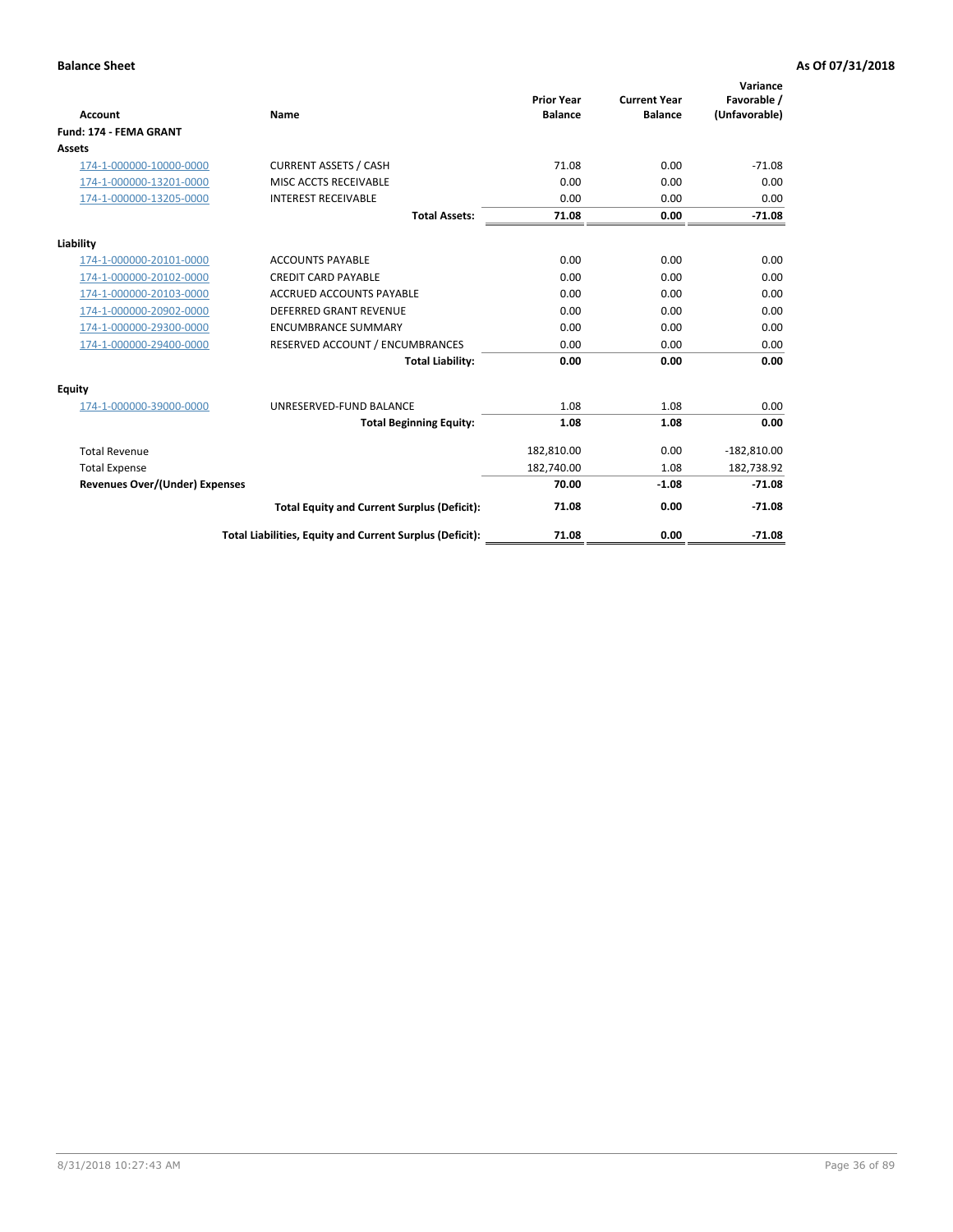| <b>Account</b>                             | Name                                                     | <b>Prior Year</b><br><b>Balance</b> | <b>Current Year</b><br><b>Balance</b> | Variance<br>Favorable /<br>(Unfavorable) |
|--------------------------------------------|----------------------------------------------------------|-------------------------------------|---------------------------------------|------------------------------------------|
| Fund: 175 - JUSTICE ASSISTANCE GRANT - JAG |                                                          |                                     |                                       |                                          |
| <b>Assets</b>                              |                                                          |                                     |                                       |                                          |
| 175-1-000000-10000-0000                    | <b>CURRENT ASSETS / CASH</b>                             | 30.65                               | 13,761.65                             | 13,731.00                                |
| 175-1-000000-13201-0000                    | MISC ACCTS RECEIVABLE                                    | 0.00                                | 0.00                                  | 0.00                                     |
|                                            | <b>Total Assets:</b>                                     | 30.65                               | 13,761.65                             | 13,731.00                                |
| Liability                                  |                                                          |                                     |                                       |                                          |
| 175-1-000000-20101-0000                    | <b>ACCOUNTS PAYABLE</b>                                  | 0.00                                | 0.00                                  | 0.00                                     |
| 175-1-000000-20102-0000                    | <b>CREDIT CARD PAYABLE</b>                               | 0.00                                | 0.00                                  | 0.00                                     |
| 175-1-000000-20902-0000                    | <b>DEFERRED GRANT REVENUE</b>                            | 0.00                                | 0.00                                  | 0.00                                     |
| 175-1-000000-29300-0000                    | <b>ENCUMBRANCE SUMMARY</b>                               | 0.00                                | 0.00                                  | 0.00                                     |
| 175-1-000000-29400-0000                    | RESERVED ACCOUNT / ENCUMBRANCES                          | 0.00                                | 0.00                                  | 0.00                                     |
|                                            | <b>Total Liability:</b>                                  | 0.00                                | 0.00                                  | 0.00                                     |
| Equity                                     |                                                          |                                     |                                       |                                          |
| 175-1-000000-39000-0000                    | UNRESERVED-FUND BALANCE                                  | 30.65                               | 30.65                                 | 0.00                                     |
|                                            | <b>Total Beginning Equity:</b>                           | 30.65                               | 30.65                                 | 0.00                                     |
| <b>Total Revenue</b>                       |                                                          | 6,165.00                            | 13,731.00                             | 7,566.00                                 |
| <b>Total Expense</b>                       |                                                          | 6,165.00                            | 0.00                                  | 6,165.00                                 |
| <b>Revenues Over/(Under) Expenses</b>      |                                                          | 0.00                                | 13,731.00                             | 13,731.00                                |
|                                            | <b>Total Equity and Current Surplus (Deficit):</b>       | 30.65                               | 13,761.65                             | 13,731.00                                |
|                                            | Total Liabilities, Equity and Current Surplus (Deficit): | 30.65                               | 13,761.65                             | 13,731.00                                |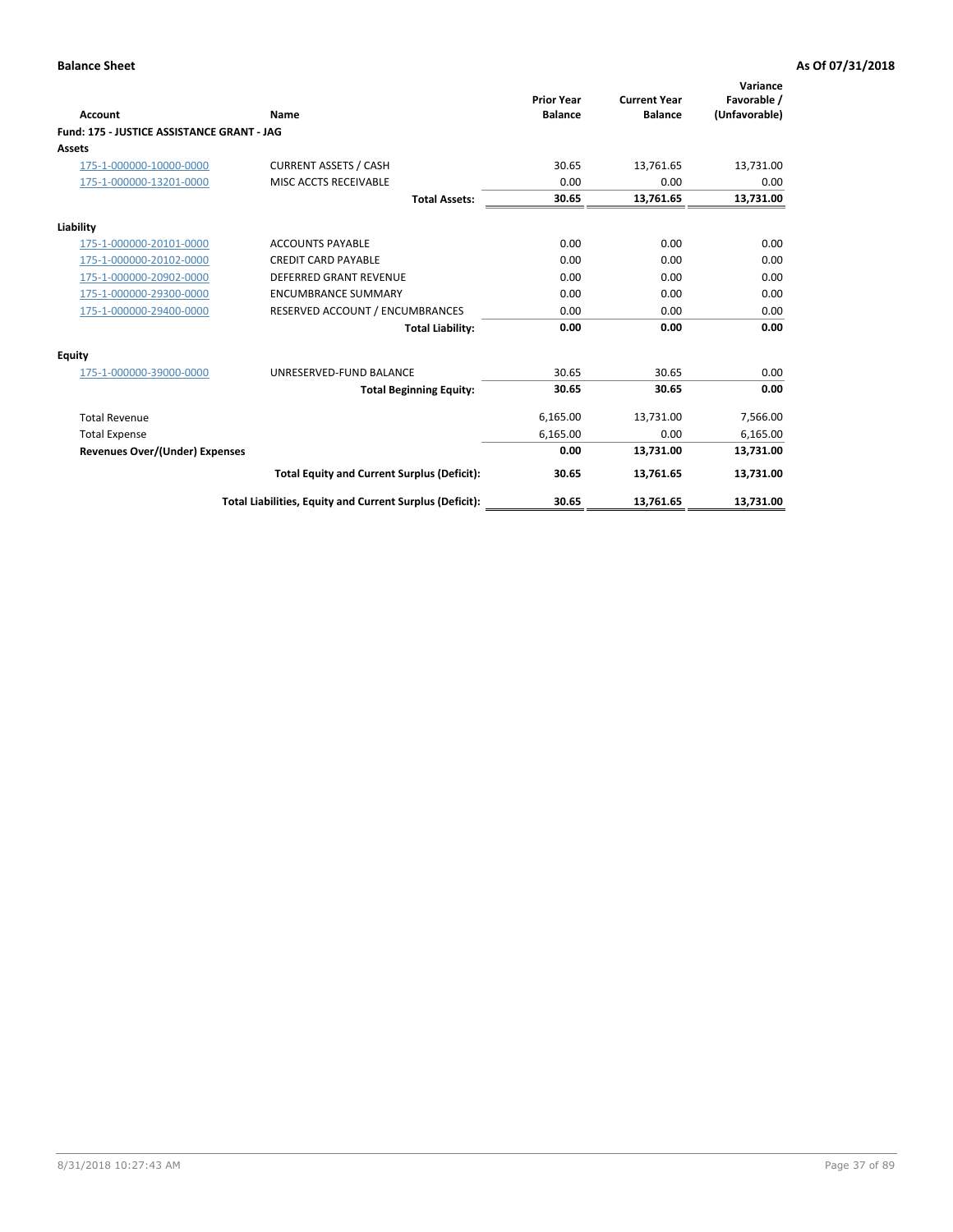| Account                               | Name                                                     | <b>Prior Year</b><br><b>Balance</b> | <b>Current Year</b><br><b>Balance</b> | Variance<br>Favorable /<br>(Unfavorable) |
|---------------------------------------|----------------------------------------------------------|-------------------------------------|---------------------------------------|------------------------------------------|
| Fund: 176 - HOME GRANT FUND           |                                                          |                                     |                                       |                                          |
| Assets                                |                                                          |                                     |                                       |                                          |
| 176-1-000000-10000-0000               | <b>CURRENT ASSETS / CASH</b>                             | 0.00                                | 0.00                                  | 0.00                                     |
| 176-1-000000-13201-0000               | MISC ACCTS RECEIVABLE                                    | 0.00                                | 0.00                                  | 0.00                                     |
| 176-1-000000-13205-0000               | <b>INTEREST RECEIVABLE</b>                               | 0.00                                | 0.00                                  | 0.00                                     |
|                                       | <b>Total Assets:</b>                                     | 0.00                                | 0.00                                  | 0.00                                     |
| Liability                             |                                                          |                                     |                                       |                                          |
| 176-1-000000-20101-0000               | <b>ACCOUNTS PAYABLE</b>                                  | 0.00                                | 0.00                                  | 0.00                                     |
| 176-1-000000-20102-0000               | <b>CREDIT CARD PAYABLE</b>                               | 0.00                                | 0.00                                  | 0.00                                     |
| 176-1-000000-20103-0000               | <b>ACCRUED ACCOUNTS PAYABLE</b>                          | 0.00                                | 0.00                                  | 0.00                                     |
| 176-1-000000-20902-0000               | <b>DEFERRED GRANT REVENUE</b>                            | 0.00                                | 0.00                                  | 0.00                                     |
| 176-1-000000-29300-0000               | <b>ENCUMBRANCE SUMMARY</b>                               | 0.00                                | 0.00                                  | 0.00                                     |
| 176-1-000000-29400-0000               | RESERVED ACCOUNT / ENCUMBRANCES                          | 0.00                                | 0.00                                  | 0.00                                     |
|                                       | <b>Total Liability:</b>                                  | 0.00                                | 0.00                                  | 0.00                                     |
| <b>Equity</b>                         |                                                          |                                     |                                       |                                          |
| 176-1-000000-39000-0000               | UNRESERVED-FUND BALANCE                                  | 0.00                                | 0.00                                  | 0.00                                     |
|                                       | <b>Total Beginning Equity:</b>                           | 0.00                                | 0.00                                  | 0.00                                     |
| <b>Total Revenue</b>                  |                                                          | 0.00                                | 0.00                                  | 0.00                                     |
| <b>Total Expense</b>                  |                                                          | 0.00                                | 0.00                                  | 0.00                                     |
| <b>Revenues Over/(Under) Expenses</b> |                                                          | 0.00                                | 0.00                                  | 0.00                                     |
|                                       | <b>Total Equity and Current Surplus (Deficit):</b>       | 0.00                                | 0.00                                  | 0.00                                     |
|                                       | Total Liabilities, Equity and Current Surplus (Deficit): | 0.00                                | 0.00                                  | 0.00                                     |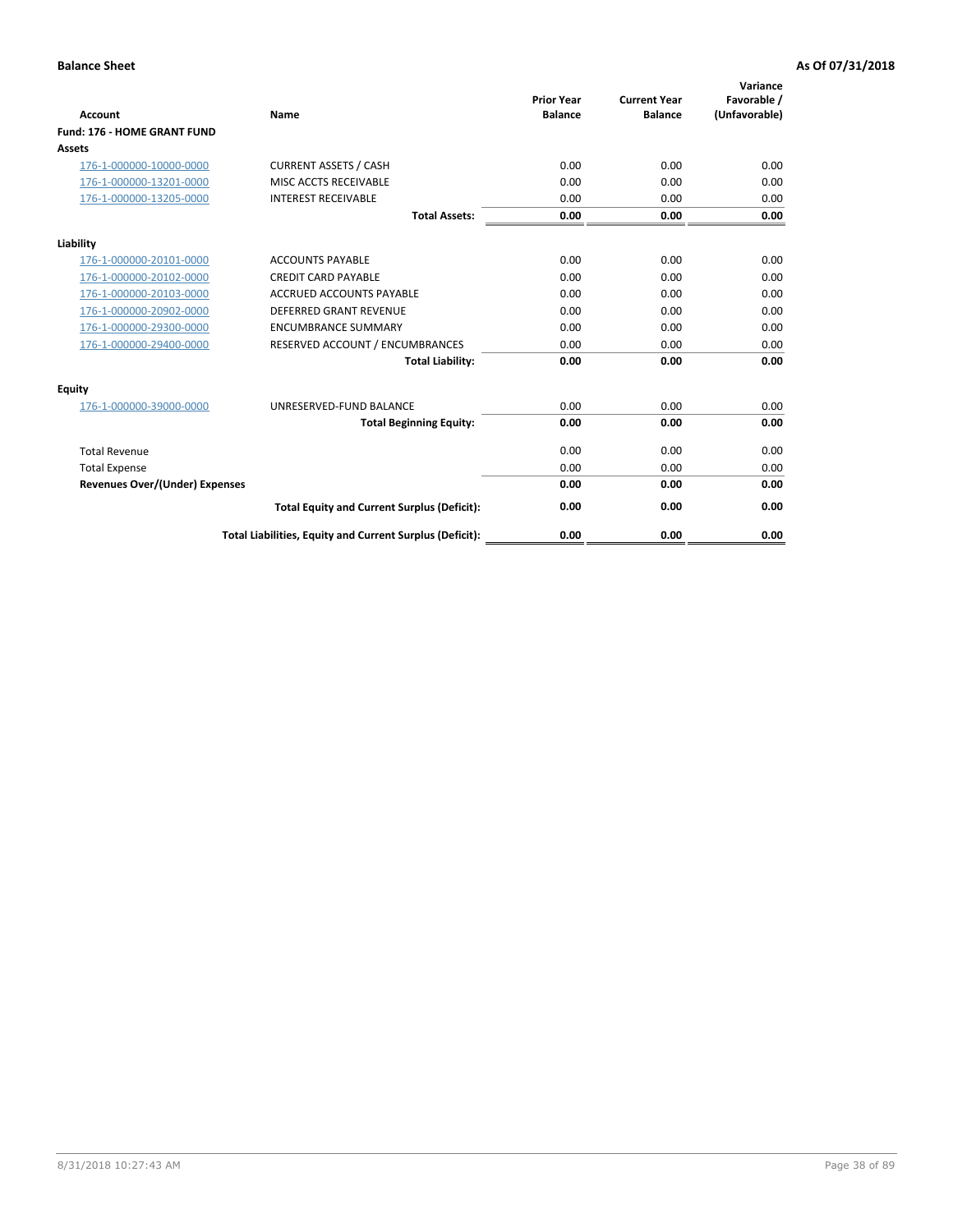| <b>Account</b>                                 | Name                                                     | <b>Prior Year</b><br><b>Balance</b> | <b>Current Year</b><br><b>Balance</b> | Variance<br>Favorable /<br>(Unfavorable) |
|------------------------------------------------|----------------------------------------------------------|-------------------------------------|---------------------------------------|------------------------------------------|
| <b>Fund: 177 - SAFE ROUTES TO SCHOOL GRANT</b> |                                                          |                                     |                                       |                                          |
| <b>Assets</b>                                  |                                                          |                                     |                                       |                                          |
| 177-1-000000-10000-0000                        | <b>CURRENT ASSETS / CASH</b>                             | 0.02                                | 0.00                                  | $-0.02$                                  |
| 177-1-000000-13201-0000                        | MISC ACCTS RECEIVABLE                                    | 0.00                                | 0.00                                  | 0.00                                     |
| 177-1-000000-13205-0000                        | <b>INTEREST RECEIVABLE</b>                               | 0.00                                | 0.00                                  | 0.00                                     |
|                                                | <b>Total Assets:</b>                                     | 0.02                                | 0.00                                  | $-0.02$                                  |
| Liability                                      |                                                          |                                     |                                       |                                          |
| 177-1-000000-20101-0000                        | <b>ACCOUNTS PAYABLE</b>                                  | 0.00                                | 0.00                                  | 0.00                                     |
| 177-1-000000-20102-0000                        | <b>CREDIT CARD PAYABLE</b>                               | 0.00                                | 0.00                                  | 0.00                                     |
| 177-1-000000-20139-0000                        | <b>RETAINAGES PAYABLE</b>                                | 0.00                                | 0.00                                  | 0.00                                     |
| 177-1-000000-20902-0000                        | <b>DEFERRED GRANT REVENUE</b>                            | 0.00                                | 0.00                                  | 0.00                                     |
|                                                | <b>Total Liability:</b>                                  | 0.00                                | 0.00                                  | 0.00                                     |
| <b>Equity</b>                                  |                                                          |                                     |                                       |                                          |
| 177-1-000000-39000-0000                        | UNRESERVED-FUND BALANCE                                  | 0.02                                | 0.02                                  | 0.00                                     |
|                                                | <b>Total Beginning Equity:</b>                           | 0.02                                | 0.02                                  | 0.00                                     |
| <b>Total Revenue</b>                           |                                                          | 0.00                                | 0.00                                  | 0.00                                     |
| <b>Total Expense</b>                           |                                                          | 0.00                                | 0.02                                  | $-0.02$                                  |
| Revenues Over/(Under) Expenses                 |                                                          | 0.00                                | $-0.02$                               | $-0.02$                                  |
|                                                | <b>Total Equity and Current Surplus (Deficit):</b>       | 0.02                                | 0.00                                  | $-0.02$                                  |
|                                                | Total Liabilities, Equity and Current Surplus (Deficit): | 0.02                                | 0.00                                  | $-0.02$                                  |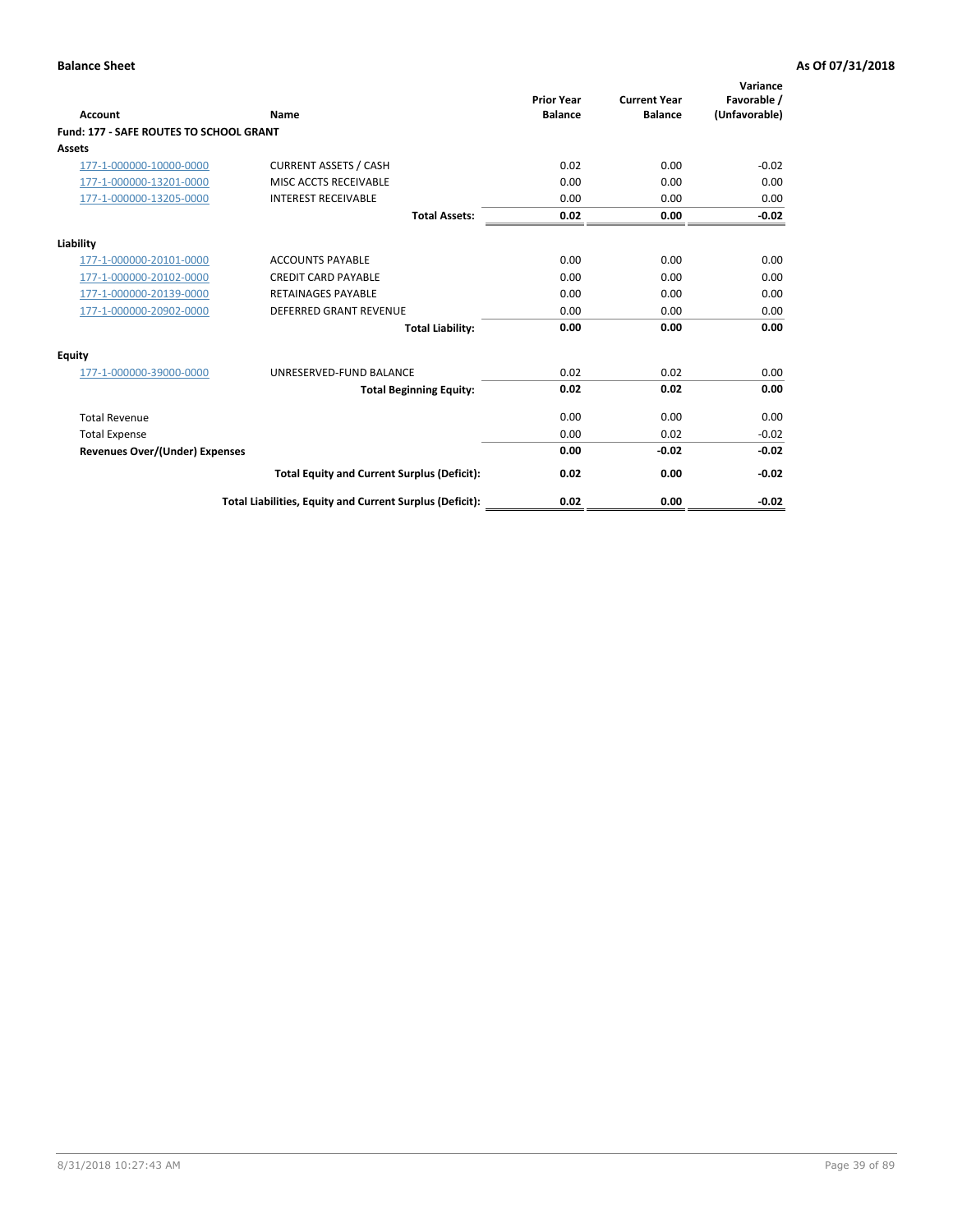| <b>Account</b>                        | Name                                                     | <b>Prior Year</b><br><b>Balance</b> | <b>Current Year</b><br><b>Balance</b> | Variance<br>Favorable /<br>(Unfavorable) |
|---------------------------------------|----------------------------------------------------------|-------------------------------------|---------------------------------------|------------------------------------------|
| Fund: 190 - FIXED ASSETS              |                                                          |                                     |                                       |                                          |
| <b>Assets</b>                         |                                                          |                                     |                                       |                                          |
| 190-1-000000-10000-0000               | <b>CURRENT ASSETS / CASH</b>                             | 4,395,783.73                        | 4,781,218.73                          | 385,435.00                               |
| 190-1-000000-16001-0000               | FIXED ASSETS / LAND                                      | 4,301,719.07                        | 4,301,719.07                          | 0.00                                     |
| 190-1-000000-16002-0000               | FIXED ASSETS / IMPROVMENTS-NON BUILDI                    | 8,469,732.94                        | 9,547,720.27                          | 1,077,987.33                             |
| 190-1-000000-16003-0000               | ACCUM DEPR / IMPROVEMENTS- NON BUIL                      | $-3,726,578.80$                     | -4,009,937.54                         | $-283,358.74$                            |
| 190-1-000000-16004-0000               | FIXED ASSETS / BUILDINGS                                 | 17,475,262.21                       | 17,535,682.21                         | 60,420.00                                |
| 190-1-000000-16005-0000               | <b>ACCUM DEPR / BUILDINGS</b>                            | $-6,272,081.85$                     | $-6,682,343.79$                       | $-410,261.94$                            |
| 190-1-000000-16109-0000               | FIXED ASSETS / INFRASTRUCTURE                            | 36,030,072.95                       | 39,600,292.98                         | 3,570,220.03                             |
| 190-1-000000-16110-0000               | ACCUM DEPR / INFRASTRUCTURE                              | $-16,666,333.14$                    | $-17,212,975.22$                      | $-546,642.08$                            |
| 190-1-000000-16201-0000               | FIXED ASSETS / MACHINERY AND EQUIPMEN                    | 5,984,517.36                        | 6,435,884.14                          | 451,366.78                               |
| 190-1-000000-16202-0000               | ACCUM DEPR / MACHINERY AND EQUIPMEI                      | -4,234,198.01                       | -4,533,779.36                         | -299,581.35                              |
| 190-1-000000-16205-0000               | FIXED ASSETS / SEIZURE FUNDED VEHICLES                   | 109,736.85                          | 109,736.85                            | 0.00                                     |
| 190-1-000000-16206-0000               | ACCUM DEPR / SEIZURE FUNDED VEHICLES                     | $-76,797.54$                        | $-86,047.91$                          | $-9,250.37$                              |
| 190-1-000000-16301-0000               | FIXED ASSETS / C W I P                                   | 5,434,233.92                        | 7,494,769.94                          | 2,060,536.02                             |
|                                       | <b>Total Assets:</b>                                     | 51,225,069.69                       | 57,281,940.37                         | 6,056,870.68                             |
|                                       |                                                          |                                     |                                       |                                          |
| Liability                             |                                                          |                                     |                                       |                                          |
| 190-1-000000-20101-0000               | <b>ACCOUNTS PAYABLE</b>                                  | 0.00                                | 0.00                                  | 0.00                                     |
| 190-1-000000-20102-0000               | <b>CREDIT CARD PAYABLE</b>                               | 0.00                                | 0.00                                  | 0.00                                     |
| 190-1-000000-27001-0000               | CONTRIBUTED CAPITAL / DEVELOPERS                         | 7,196,125.29                        | 7,196,125.29                          | 0.00                                     |
| 190-1-000000-27101-0000               | INVESTMENT IN GFA / GENERAL FUND                         | 2,194,657.07                        | 2,194,657.07                          | 0.00                                     |
| 190-1-000000-27102-0000               | <b>SPECIAL REVENUE FUNDS</b>                             | 4,861,998.29                        | 4,861,998.29                          | 0.00                                     |
| 190-1-000000-27103-0000               | <b>GENERAL CIP FUND</b>                                  | 55,066,479.06                       | 62,287,009.22                         | $-7,220,530.16$                          |
| 190-1-000000-27104-0000               | PROPRIETARY FUNDS                                        | 13,885,324.34                       | 13,885,324.34                         | 0.00                                     |
| 190-1-000000-27105-0000               | <b>INTERNAL SERVICE FUNDS</b>                            | 0.00                                | 0.00                                  | 0.00                                     |
| 190-1-000000-27106-0000               | <b>EXPENDABLE TRUST FUNDS</b>                            | 0.00                                | 0.00                                  | 0.00                                     |
| 190-1-000000-27107-0000               | INVESTMENT IN GFA / SEIZURE FUNDS                        | 127,680.68                          | 127,680.68                            | 0.00                                     |
| 190-1-000000-27108-0000               | INVESTMENT IN GFA / FIRE DEPARTMEN                       | 0.00                                | 0.00                                  | 0.00                                     |
| 190-1-000000-27109-0000               | PARKS & RECREATION DEPT                                  | 0.00                                | 0.00                                  | 0.00                                     |
| 190-1-000000-27110-0000               | INVESTMENT IN GFA / 4A EDC                               | 524,560.49                          | 524,560.49                            | 0.00                                     |
| 190-1-000000-27201-0000               | CAFR USE / MUNICIPAL BUILDINGS                           | 1,862,037.81                        | 1,862,037.81                          | 0.00                                     |
| 190-1-000000-27202-0000               | CAFR USE / OTHER GENERAL GOVERNMEN                       | 363,987.04                          | 363,987.04                            | 0.00                                     |
| 190-1-000000-27203-0000               | CAFR USE / POLICE PROTECTION                             | 1,742,383.46                        | 1,742,383.46                          | 0.00                                     |
| 190-1-000000-27204-0000               | CAFR USE / FIRE PROTECTION                               | 2,609,936.84                        | 2,609,936.84                          | 0.00                                     |
| 190-1-000000-27205-0000               | CAFR USE / PUBLIC WORKS                                  | 2,509,263.59                        | 2,509,263.59                          | 0.00                                     |
| 190-1-000000-27206-0000               | <b>CAFR USE / LIBRARIES</b>                              | 2,147,054.00                        | 2,147,054.00                          | 0.00                                     |
| 190-1-000000-27207-0000               | CAFR USE / RECREATION                                    | 4,153,623.63                        | 4,153,623.63                          | 0.00                                     |
| 190-1-000000-27208-0000               | CAFR USE / CEMETERY                                      | 246,894.00                          | 246,894.00                            | 0.00                                     |
| 190-1-000000-27209-0000               | CAFR USE / EXCHANGE BUILDING                             | 6,053,703.29                        | 6,053,703.29                          | 0.00                                     |
| 190-1-000000-27210-0000               | CAFR USE / INVESTMENT IN GFA                             | -21,688,883.66                      | -21,688,883.66                        | 0.00                                     |
| 190-1-000000-27301-0000               | DONATIONS/GRANTS                                         | 2,092,706.06                        | 2,478,141.06                          | -385,435.00                              |
|                                       | <b>Total Liability:</b>                                  | 85,949,531.28                       | 93,555,496.44                         | -7,605,965.16                            |
| <b>Equity</b>                         |                                                          |                                     |                                       |                                          |
| 190-1-000000-39000-0000               | UNRESERVED-FUND BALANCE                                  | -34,858,988.31                      | -36,273,556.07                        | $-1,414,567.76$                          |
|                                       | <b>Total Beginning Equity:</b>                           | -34,858,988.31                      | -36,273,556.07                        | $-1,414,567.76$                          |
| <b>Total Expense</b>                  |                                                          |                                     | 0.00                                  |                                          |
| <b>Revenues Over/(Under) Expenses</b> |                                                          | $-134,526.72$<br>134,526.72         | 0.00                                  | -134,526.72<br>-134,526.72               |
|                                       | <b>Total Equity and Current Surplus (Deficit):</b>       | -34,724,461.59                      | -36,273,556.07                        | $-1,549,094.48$                          |
|                                       | Total Liabilities, Equity and Current Surplus (Deficit): | 51,225,069.69                       | 57,281,940.37                         | 6,056,870.68                             |
|                                       |                                                          |                                     |                                       |                                          |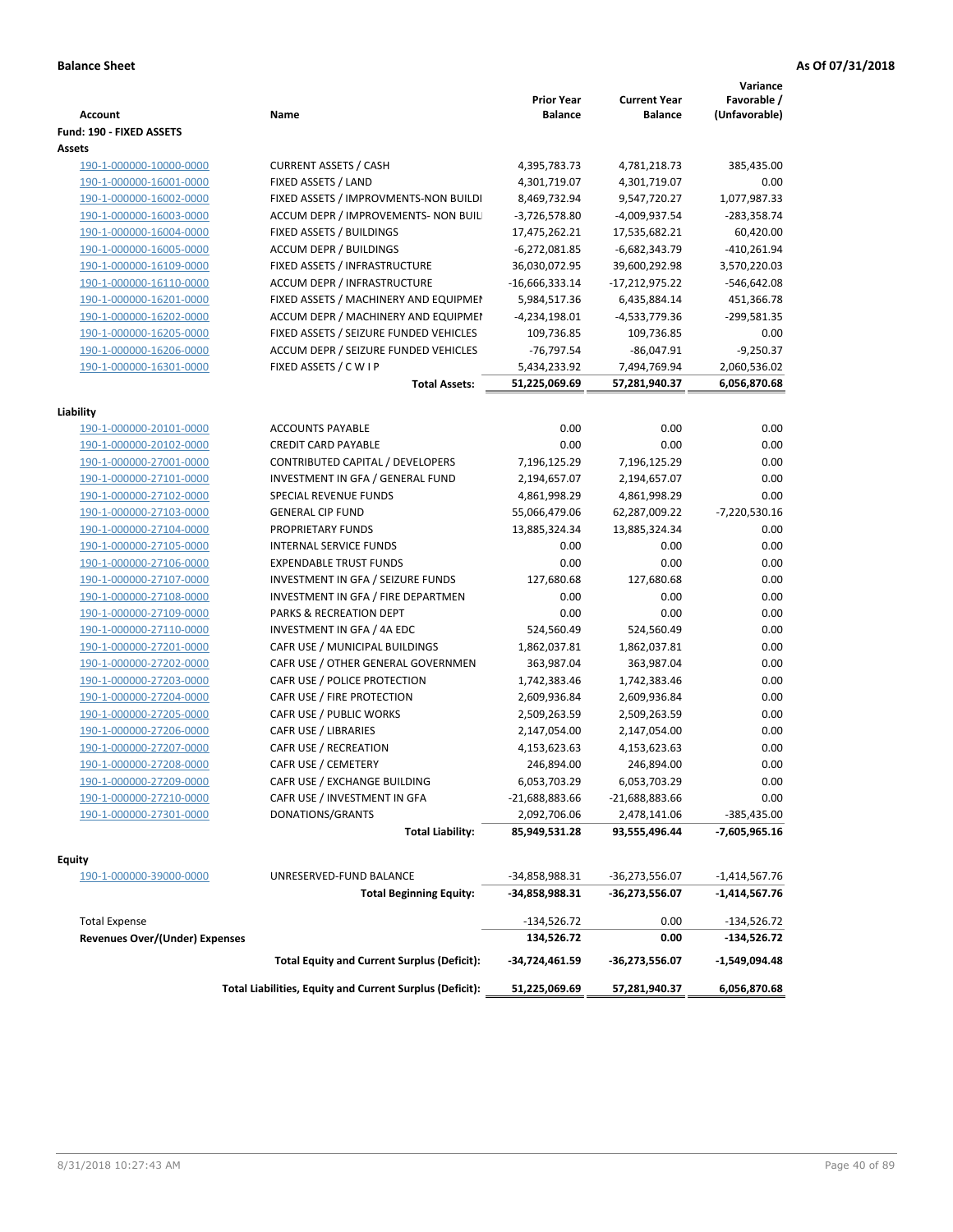| <b>Account</b>                 | Name                                                     | <b>Prior Year</b><br><b>Balance</b> | <b>Current Year</b><br><b>Balance</b> | Variance<br>Favorable /<br>(Unfavorable) |
|--------------------------------|----------------------------------------------------------|-------------------------------------|---------------------------------------|------------------------------------------|
| <b>Fund: 191 - DEBT</b>        |                                                          |                                     |                                       |                                          |
| <b>Assets</b>                  |                                                          |                                     |                                       |                                          |
| 191-1-000000-12101-0000        | <b>BOND ISSUANCE COSTS</b>                               | 0.00                                | 0.00                                  | 0.00                                     |
| 191-1-000000-12201-0000        | DEFERRED CHARGES / BOND DISCOUNT                         | $-1,044,044.26$                     | $-1,016,547.95$                       | 27,496.31                                |
| 191-1-000000-14101-0000        | WTR/WWTR UTILITY FUND                                    | 0.00                                | 0.00                                  | 0.00                                     |
| 191-1-000000-17101-0000        | LONG-TERM DEBT / AMT TO BE PROVIDE                       | 4,610,016.37                        | 453,446.27                            | $-4, 156, 570.10$                        |
|                                | <b>Total Assets:</b>                                     | 3,565,972.11                        | $-563,101.68$                         | -4,129,073.79                            |
| Liability                      |                                                          |                                     |                                       |                                          |
| 191-1-000000-20102-0000        | <b>CREDIT CARD PAYABLE</b>                               | 0.00                                | 0.00                                  | 0.00                                     |
| 191-1-000000-22002-0000        | <b>VACATION/SICK PAYABLE</b>                             | 1,631,580.90                        | 1,548,415.51                          | 83,165.39                                |
| 191-1-000000-26001-0000        | <b>COMPENSATED ABSENCES PAY</b>                          | 1,574,930.61                        | 1,574,354.03                          | 576.58                                   |
| 191-1-000000-26003-0000        | EXCESS SALES TAX DUE TO STATE OF TEXAS                   | 3,223,783.60                        | 3,045,688.20                          | 178,095.40                               |
| 191-1-000000-26101-0000        | <b>GENERAL OBLIG BONDS PAY</b>                           | 37,819,000.00                       | 33,926,000.00                         | 3,893,000.00                             |
| 191-1-000000-26103-0000        | DEFERRED LOSS/DEFEASEMENT                                | $-843,796.95$                       | 71,619.09                             | $-915,416.04$                            |
| 191-1-000000-26104-0000        | <b>ACCRETED INTEREST</b>                                 | 165,929.14                          | 164,196.41                            | 1,732.73                                 |
| 191-1-000000-26105-0000        | INV NET OF RELATED DEBT                                  | -34,384,329.59                      | -34,384,329.59                        | 0.00                                     |
| 191-1-000000-26106-0000        | <b>RESTRICTED DEBT SERVICE</b>                           | 621,308.00                          | 621,308.00                            | 0.00                                     |
|                                | <b>Total Liability:</b>                                  | 9,808,405.71                        | 6,567,251.65                          | 3,241,154.06                             |
| Equity                         |                                                          |                                     |                                       |                                          |
| 191-1-000000-39000-0000        | UNRESERVED-FUND BALANCE                                  | $-6,242,433.60$                     | $-7,130,353.33$                       | $-887,919.73$                            |
|                                | <b>Total Beginning Equity:</b>                           | $-6,242,433.60$                     | $-7,130,353.33$                       | $-887,919.73$                            |
| <b>Total Expense</b>           |                                                          | 0.00                                | 0.00                                  | 0.00                                     |
| Revenues Over/(Under) Expenses |                                                          | 0.00                                | 0.00                                  | 0.00                                     |
|                                | <b>Total Equity and Current Surplus (Deficit):</b>       | $-6,242,433.60$                     | $-7,130,353.33$                       | $-887,919.73$                            |
|                                | Total Liabilities, Equity and Current Surplus (Deficit): | 3,565,972.11                        | $-563, 101.68$                        | -4,129,073.79                            |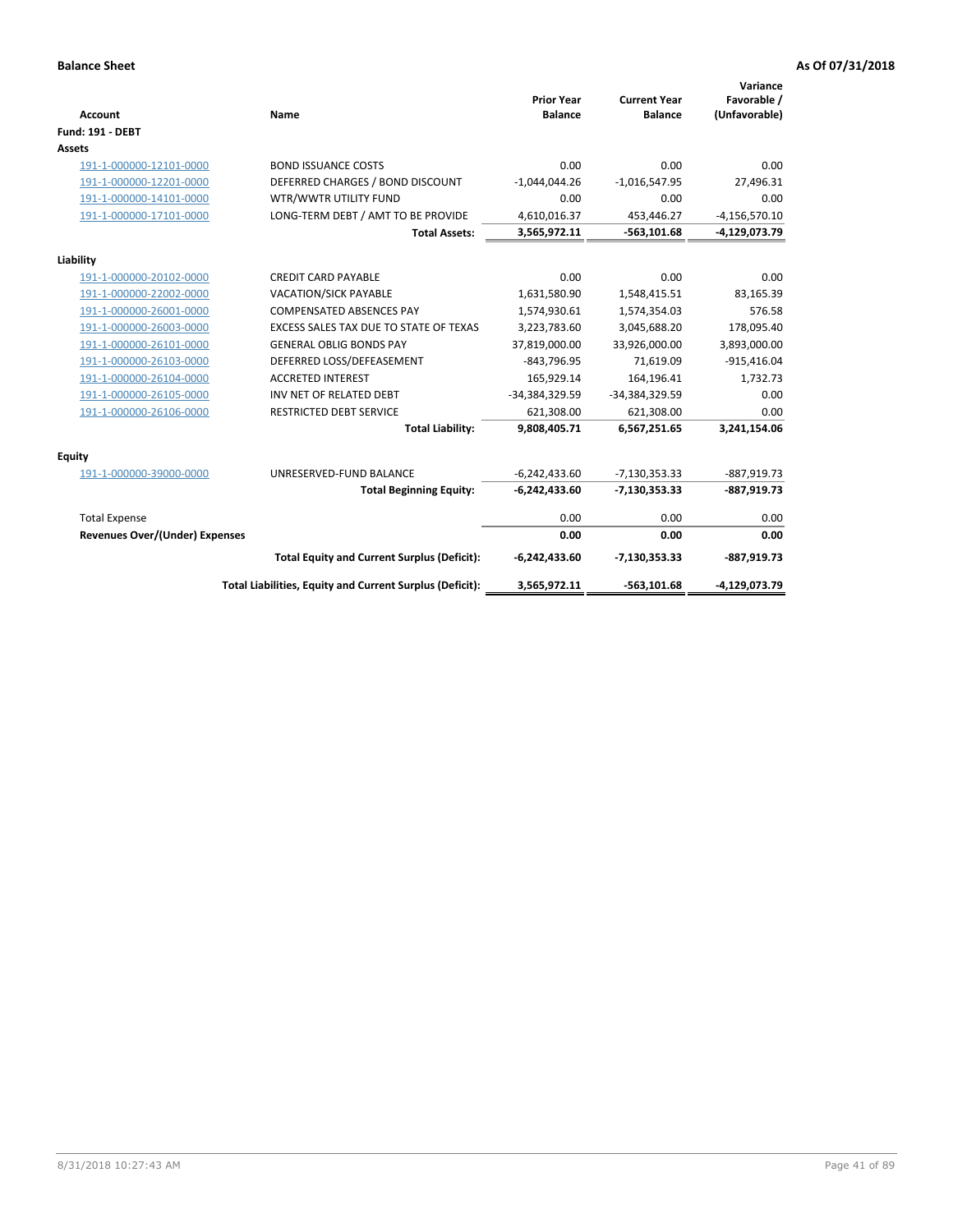| <b>Account</b>                                     | Name                                                | <b>Prior Year</b><br><b>Balance</b> | <b>Current Year</b><br><b>Balance</b> | Variance<br>Favorable /<br>(Unfavorable) |
|----------------------------------------------------|-----------------------------------------------------|-------------------------------------|---------------------------------------|------------------------------------------|
| <b>Fund: 192 - PAYROLL CLEARING</b><br>Assets      |                                                     |                                     |                                       |                                          |
| 192-1-000000-10000-0000                            | <b>CURRENT ASSETS / CASH</b>                        | 248,837.11                          | 249,378.57                            | 541.46                                   |
| 192-1-000000-13201-0000                            | MISC ACCTS RECEIVABLE                               | 1,482.18                            | 0.00                                  | $-1,482.18$                              |
| 192-1-000000-13203-0000                            | NON-CURRENT ASSETS / PREPAYMENTS                    | 0.00                                | 0.00                                  | 0.00                                     |
| 192-1-000000-13205-0000                            | <b>INTEREST RECEIVABLE</b>                          | 0.00                                | 0.00                                  | 0.00                                     |
|                                                    | <b>Total Assets:</b>                                | 250,319.29                          | 249,378.57                            | $-940.72$                                |
| Liability                                          |                                                     |                                     |                                       |                                          |
| 192-1-000000-20101-0000                            | <b>ACCOUNTS PAYABLE</b>                             | 0.00                                | $-1,000.00$                           | 1,000.00                                 |
| 192-1-000000-20102-0000                            | <b>CREDIT CARD PAYABLE</b>                          | 0.00                                | 0.00                                  | 0.00                                     |
| 192-1-000000-20103-0000                            | ACCRUED ACCOUNTS PAYABLE                            | 0.00                                | 0.00                                  | 0.00                                     |
| 192-1-000000-22001-0000                            | SALARIES PAYABLE                                    | $-126.89$                           | 0.00                                  | $-126.89$                                |
| 192-1-000000-22002-0000                            | VACATION/SICK PAYABLE                               | 0.00                                | 0.00                                  | 0.00                                     |
| 192-1-000000-22101-0000                            | TAXES - FEDERAL WITHHOLDING                         | 0.00                                | 0.00                                  | 0.00                                     |
| 192-1-000000-22102-0000                            | <b>TAXES - FICA</b>                                 | 0.00                                | 0.00                                  | 0.00                                     |
| 192-1-000000-22103-0000                            | <b>TAXES - MEDICARE</b>                             | 0.00                                | 0.00                                  | 0.00                                     |
| 192-1-000000-22201-0000                            | <b>INS - AFLAC</b>                                  | 60.36                               | $-2,208.12$                           | 2,268.48                                 |
| 192-1-000000-22202-0000                            | INS - LIFE INSURANCE                                | 0.00                                | 0.00                                  | 0.00                                     |
| 192-1-000000-22203-0000                            | INS - CITY EMPLOYEE PORTION                         | 0.00                                | 0.00                                  | 0.00                                     |
| 192-1-000000-22204-0000                            | INS - GEUS EMPLOYEE PORTION                         | 0.00                                | 0.00                                  | 0.00                                     |
| 192-1-000000-22205-0000                            | INS - CITY EMPL-FLEXCARD                            | 6,438.99                            | 108.00                                | 6,330.99                                 |
| 192-1-000000-22206-0000                            | INS - CITY EMPL-DEPENDENT CARE                      | 0.00                                | 0.00                                  | 0.00                                     |
| 192-1-000000-22207-0000                            | INS - GEUS EMPL-HEALTH CARE                         | 0.00                                | 0.00                                  | 0.00                                     |
| 192-1-000000-22208-0000                            | INS - AMERICAN FIDELITY                             | 0.00                                | 0.00                                  | 0.00                                     |
| 192-1-000000-22209-0000                            | INS - GEUS EMPL-DEPENDENT CARE                      | 0.00                                | 0.00                                  | 0.00                                     |
| 192-1-000000-22210-0000                            | INS - CITY EMPLOYEE - OPT OU                        | 0.00                                | 0.00                                  | 0.00                                     |
| 192-1-000000-22211-0000                            | INS - GEUS EMP - OPT OU<br><b>INS - VISION PLAN</b> | 0.00<br>$-2,165.26$                 | 0.00<br>$-839.96$                     | 0.00<br>$-1,325.30$                      |
| 192-1-000000-22212-0000<br>192-1-000000-22213-0000 | INS - AIG CRITICAL CARE                             | 0.00                                | 0.00                                  | 0.00                                     |
| 192-1-000000-22214-0000                            | INS - AIG ACCIDENT                                  | 0.00                                | 0.00                                  | 0.00                                     |
| 192-1-000000-22215-0000                            | INS - ALLSTATE CANCER                               | 0.00                                | 0.00                                  | 0.00                                     |
| 192-1-000000-22216-0000                            | INS - CRITICAL ILLNESS/CHARTIS                      | 0.00                                | 0.00                                  | 0.00                                     |
| 192-1-000000-22217-0000                            | INS - MUTUAL OF OMAHA                               | $-10,273.09$                        | $-10,403.74$                          | 130.65                                   |
| 192-1-000000-22218-0000                            | INS - TX LIFE                                       | $-97.45$                            | $-321.84$                             | 224.39                                   |
| 192-1-000000-22219-0000                            | <b>INS - NEW YORK LIFE</b>                          | 0.00                                | 15.00                                 | $-15.00$                                 |
| 192-1-000000-22220-0000                            | INS - AFLAC CRITICAL INSURANCE                      | 623.63                              | $-352.58$                             | 976.21                                   |
| 192-1-000000-22223-0000                            | INS - DENTAL PLAN                                   | $-4,430.60$                         | 1,085.92                              | $-5,516.52$                              |
| 192-1-000000-22301-0000                            | <b>RETIREMENT - TMRS</b>                            | 262,199.77                          | 262,870.44                            | $-670.67$                                |
| 192-1-000000-22302-0000                            | RETIREMENT - F R & R                                | $-2,145.70$                         | 1,000.00                              | $-3,145.70$                              |
| 192-1-000000-22303-0000                            | RETIREMENT - NATIONWIDE / PEBSCO                    | 0.00                                | 0.00                                  | 0.00                                     |
| 192-1-000000-22304-0000                            | RETIREMENT - 401 ICMA RETIREMENT                    | 0.00                                | 0.00                                  | 0.00                                     |
| 192-1-000000-22305-0000                            | RETIREMENT - VANTAGE CARE PRE-TAX RSP               | 0.00                                | 0.00                                  | 0.00                                     |
| 192-1-000000-22401-0000                            | <b>GARNISHMENT - TAX LEVY</b>                       | 0.00                                | 0.00                                  | 0.00                                     |
| 192-1-000000-22402-0000                            | GARNISHMENT - CHILD SUPPORT                         | 0.00                                | 0.00                                  | 0.00                                     |
| 192-1-000000-22403-0000                            | <b>GARNISHMENT - CHAPTER 13</b>                     | 0.00                                | 0.00                                  | 0.00                                     |
| 192-1-000000-22404-0000                            | <b>GARNISHMENT - STUDENT LOAN</b>                   | 0.00                                | 0.00                                  | 0.00                                     |
| 192-1-000000-22501-0000                            | <b>CHARITY PAYABLE</b>                              | 0.00                                | 0.00                                  | 0.00                                     |
| 192-1-000000-22502-0000                            | UNITED WAY                                          | 0.00                                | 0.00                                  | 0.00                                     |
| 192-1-000000-22503-0000                            | AMERICAN CANCER SOCIETY                             | 0.00                                | 0.00                                  | 0.00                                     |
| 192-1-000000-22601-0000                            | PR DEDUCT - SAVINGS BOND                            | 0.00                                | 0.00                                  | 0.00                                     |
| 192-1-000000-22602-0000                            | PR DEDUCT - CREDIT UNION                            | 0.00                                | 0.00                                  | 0.00                                     |
| 192-1-000000-22603-0000                            | PR DEDUCT - PRE PAID LEGAL FEE                      | $-68.70$                            | $-144.29$                             | 75.59                                    |
| 192-1-000000-22604-0000                            | PR DEDUCT - AUTO LEASE AGREEMENT                    | 0.00                                | 0.00                                  | 0.00                                     |
| 192-1-000000-22605-0000                            | PR DEDUCT - YMCA                                    | 0.00                                | 0.00                                  | 0.00                                     |
| 192-1-000000-22606-0000                            | PR DEDUCT - GAC                                     | 0.00                                | 0.00                                  | 0.00                                     |
| 192-1-000000-22607-0000                            | PR DEDUCT - WEIGHT WATCHERS                         | 0.00                                | 0.00                                  | 0.00                                     |
| 192-1-000000-22608-0000                            | PR DEDUCT - HUNT REG-FITNESS CTR                    | 0.00                                | 0.00                                  | 0.00                                     |
| 192-1-000000-22609-0000                            | PR DEDUCT - MISCELLANEOUS                           | 0.00                                | 0.00                                  | 0.00                                     |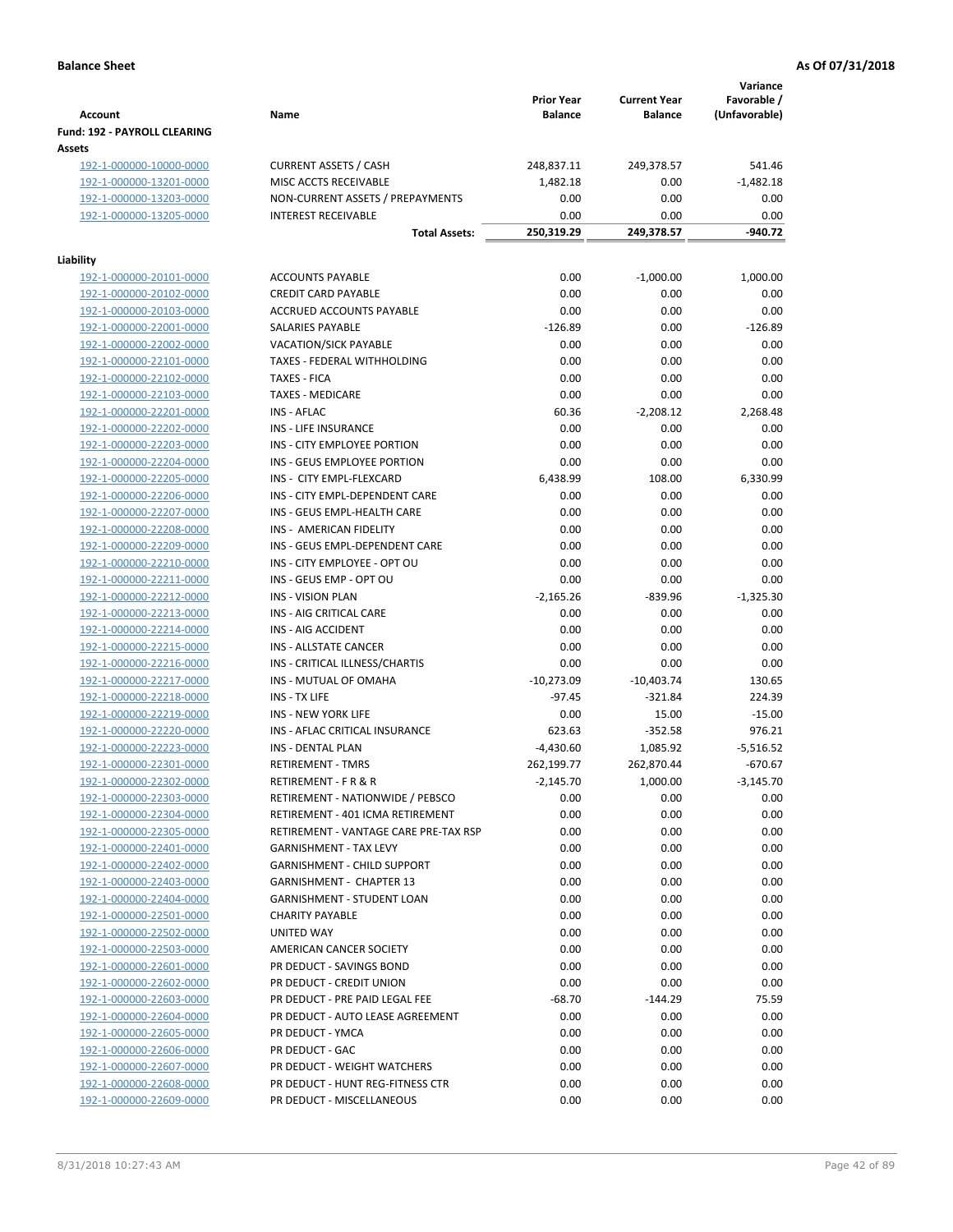| Account                 | Name                                                     | <b>Prior Year</b><br><b>Balance</b> | <b>Current Year</b><br><b>Balance</b> | Variance<br>Favorable /<br>(Unfavorable) |
|-------------------------|----------------------------------------------------------|-------------------------------------|---------------------------------------|------------------------------------------|
| 192-1-000000-22610-0000 | PR DEDUCT - MISC REIMB                                   | 304.23                              | $-430.26$                             | 734.49                                   |
| 192-1-000000-22611-0000 | PR DEDUCT - GOLF COURSE FEES                             | 0.00                                | 0.00                                  | 0.00                                     |
| 192-1-000000-22612-0000 | PR DEDUCT - WEARING APPAREL                              | 0.00                                | 0.00                                  | 0.00                                     |
| 192-1-000000-22613-0000 | PR DEDUCT - SNAP FITNESS                                 | 0.00                                | 0.00                                  | 0.00                                     |
|                         | <b>Total Liability:</b>                                  | 250,319.29                          | 249,378.57                            | 940.72                                   |
| <b>Equity</b>           |                                                          |                                     |                                       |                                          |
| 192-1-000000-39000-0000 | UNRESERVED-FUND BALANCE                                  | 0.00                                | 0.00                                  | 0.00                                     |
|                         | <b>Total Beginning Equity:</b>                           | 0.00                                | 0.00                                  | 0.00                                     |
|                         | <b>Total Equity and Current Surplus (Deficit):</b>       | 0.00                                | 0.00                                  | 0.00                                     |
|                         | Total Liabilities, Equity and Current Surplus (Deficit): | 250.319.29                          | 249.378.57                            | -940.72                                  |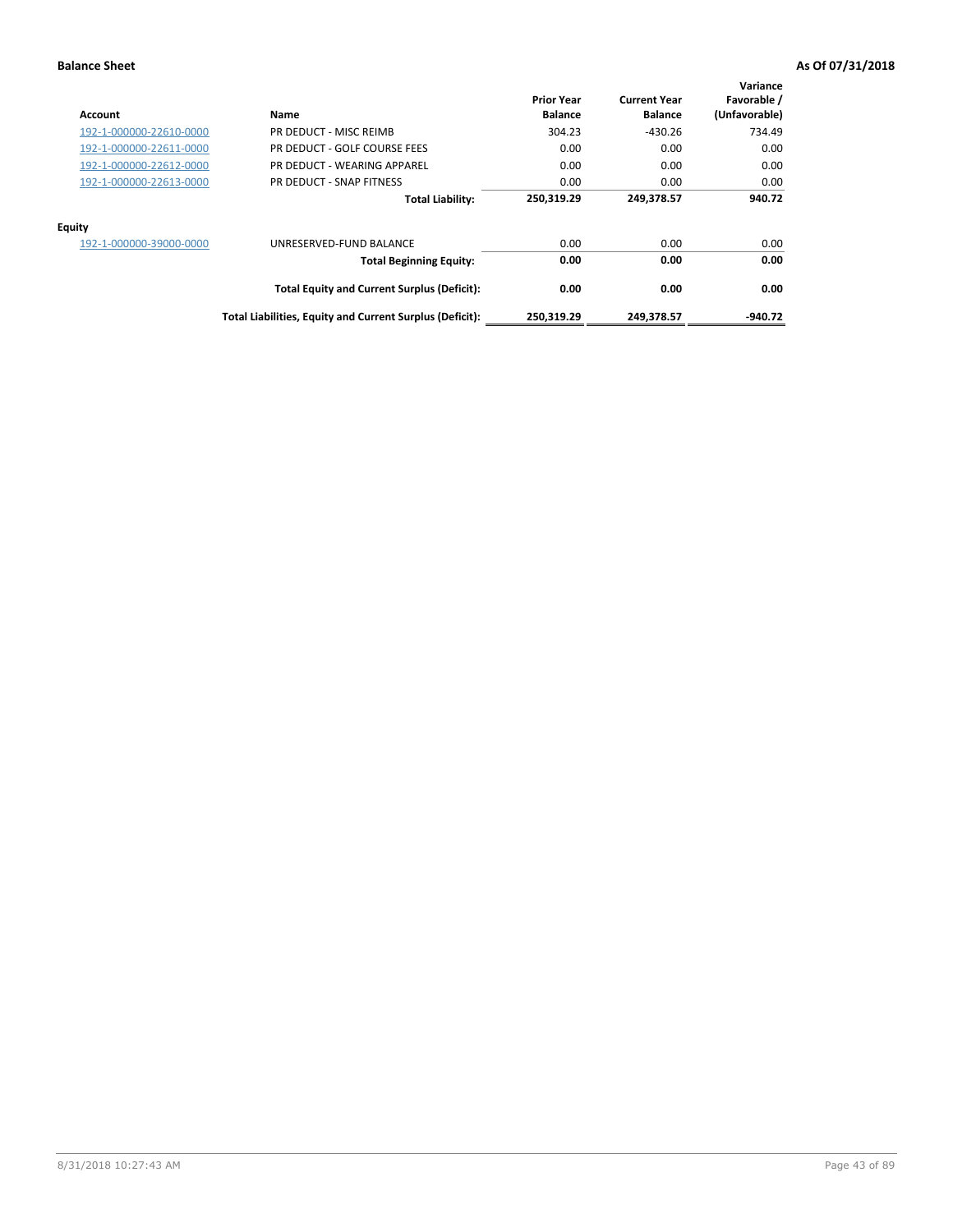|                                     |                                       |                   |                     | Variance        |
|-------------------------------------|---------------------------------------|-------------------|---------------------|-----------------|
|                                     |                                       | <b>Prior Year</b> | <b>Current Year</b> | Favorable /     |
| <b>Account</b>                      | Name                                  | <b>Balance</b>    | <b>Balance</b>      | (Unfavorable)   |
| Fund: 200 - WATER / WASTEWATER FUND |                                       |                   |                     |                 |
| Assets                              |                                       |                   |                     |                 |
| 200-2-000000-10000-0000             | <b>CURRENT ASSETS / CASH</b>          | 4,404,516.67      | 4,548,020.81        | 143,504.14      |
| 200-2-000000-12101-0000             | <b>BOND ISSUANCE COSTS</b>            | 0.00              | 0.00                | 0.00            |
| 200-2-000000-12201-0000             | DEFERRED CHARGES / BOND DISCOUNT      | $-40,463.35$      | $-35,109.18$        | 5,354.17        |
| 200-2-000000-13000-0000             | <b>CUSTOMER ACCTS RECEIVABLE</b>      | 382,306.02        | 538,107.45          | 155,801.43      |
| 200-2-000000-13001-0000             | NON CURRENT CUSTOMER ACCTS RECEIVAE   | 175,289.31        | 197,228.35          | 21,939.04       |
| 200-2-000000-13002-0000             | ALLOW FOR UNCOLLECT REC               | $-180,628.30$     | $-173,530.63$       | 7,097.67        |
| 200-2-000000-13003-0000             | UNBILLED YEAR-END ACCRUAL             | 993,472.42        | 1,046,691.01        | 53,218.59       |
| 200-2-000000-13004-0000             | <b>WASTE HAULER RECEIVABLE</b>        | 43,602.60         | 40,304.60           | $-3,298.00$     |
| 200-2-000000-13007-0000             | <b>RETURNED CHECKS</b>                | 0.00              | 0.00                | 0.00            |
| 200-2-000000-13010-0000             | <b>CADDO MILLS</b>                    | 0.00              | 0.00                | 0.00            |
| 200-2-000000-13201-0000             | MISC ACCTS RECEIVABLE                 | 0.00              | 0.00                | 0.00            |
| 200-2-000000-13202-0000             | <b>EMPLOYEE ADVANCES</b>              | 0.00              | 0.00                | 0.00            |
| 200-2-000000-13203-0000             | NON-CURRENT ASSETS / PREPAYMENTS      | 0.00              | 0.00                | 0.00            |
| 200-2-000000-13205-0000             | <b>INTEREST RECEIVABLE</b>            | 0.00              | 0.00                | 0.00            |
| 200-2-000000-14001-0000             | DUE FROM / GENERAL FUND               | 0.00              | 0.00                | 0.00            |
| 200-2-000000-14040-0000             | <b>GENERAL CIP / GENERAL CIP</b>      | 0.00              | 0.00                | 0.00            |
| 200-2-000000-14120-0000             | DUE FROM UTILITY CIP                  | 38,336,026.85     | 38,336,026.85       | 0.00            |
| 200-2-000000-15401-0000             | <b>INVENTORIES / WATER STOCK</b>      | 255,981.59        | 255,981.59          | 0.00            |
| 200-2-000000-15501-0000             | <b>INVENTORIES / WASTEWATER STOCK</b> | 37,338.12         | 37,338.12           | 0.00            |
| 200-2-000000-16001-0000             | FIXED ASSETS / LAND                   | 685,983.11        | 685,983.11          | 0.00            |
| 200-2-000000-16002-0000             | FIXED ASSETS / IMPROVMENTS-NON BUILDI | 5,396,182.49      | 5,396,182.49        | 0.00            |
| 200-2-000000-16003-0000             | ACCUM DEPR / IMPROVEMENTS-NON BUILI   | $-1,804,747.08$   | -1,997,080.68       | $-192,333.60$   |
| 200-2-000000-16004-0000             | FIXED ASSETS / BUILDINGS              | 23,420,073.36     | 23,420,750.92       | 677.56          |
| 200-2-000000-16005-0000             | <b>ACCUM DEPR / BUILDINGS</b>         | $-1,845,303.04$   | $-2,311,101.08$     | -465,798.04     |
| 200-2-000000-16006-0000             | FIXED ASSETS / FILTRATION PLANT       | 10,529,295.00     | 10,529,295.00       | 0.00            |
| 200-2-000000-16007-0000             | ACCUM DEPR / FILTRATION PLANT         | -6,841,360.24     | $-7,053,202.00$     | $-211,841.76$   |
| 200-2-000000-16008-0000             | FIXED ASSETS / WATER RECLAMATION PLAN | 7,272,907.47      | 7,272,907.47        | 0.00            |
| 200-2-000000-16009-0000             | ACCUM DEPR / WATER RECLAMATION PLAN   | -5,958,539.29     | $-6,134,209.96$     | $-175,670.67$   |
| 200-2-000000-16101-0000             | FIXED ASSETS / WATER MAINS            | 19,560,838.81     | 19,766,398.81       | 205,560.00      |
| 200-2-000000-16102-0000             | <b>ACCUM DEPR / WATER MAINS</b>       | -9,312,839.49     | -9,722,167.22       | -409,327.73     |
| 200-2-000000-16103-0000             | FIXED ASSETS / SANITARY SEWERS        | 25,544,578.76     | 25,724,453.76       | 179,875.00      |
| 200-2-000000-16104-0000             | <b>ACCUM DEPR / SANITARY SEWERS</b>   | $-10,208,802.70$  | $-10,787,201.06$    | -578,398.36     |
| 200-2-000000-16105-0000             | FIXED ASSETS / RESERVOIRS & TANKS     | 1,023,525.00      | 1,023,525.00        | 0.00            |
| 200-2-000000-16106-0000             | ACCUM DEPR / RESERVOIRS & TANKS       | $-805,299.50$     | $-814,273.58$       | $-8,974.08$     |
| 200-2-000000-16107-0000             | FIXED ASSETS / PUMP STATIONS          | 366,796.61        | 366,796.61          | 0.00            |
| 200-2-000000-16108-0000             | <b>ACCUM DEPR / PUMP STATIONS</b>     | -279,980.46       | -293,979.25         | $-13,998.79$    |
| 200-2-000000-16201-0000             | FIXED ASSETS / MACHINERY AND EQUIPMEN | 2,909,732.82      | 3,008,111.91        | 98,379.09       |
| 200-2-000000-16202-0000             | ACCUM DEPR / MACHINERY AND EQUIPMEI   | -1,389,601.03     | $-1,524,807.11$     | $-135,206.08$   |
| 200-2-000000-16301-0000             | FIXED ASSETS / C W I P                | 0.00              | 0.00                | 0.00            |
| 200-2-000000-17501-0000             | <b>EMPLOYEE CONTRIBUTIONS</b>         | 143,748.00        | 157,273.00          | 13,525.00       |
| 200-2-000000-17504-0000             | <b>INVESTMENT RETURN</b>              | 670,725.00        | 495,876.00          | $-174,849.00$   |
| 200-2-000000-17508-0000             | EXPERIENCE DIFFERENCE- OUTFLOW        | 13,590.00         | 8,729.00            | $-4,861.00$     |
| 200-2-000000-17509-0000             | <b>EXPERIENCE DIFFERENCE - INFLOW</b> | 0.00              | $-57,790.00$        | $-57,790.00$    |
| 200-2-000000-17520-0000             | <b>ASSUMPTION CHANGES</b>             | 178,221.00        | 116,123.00          | $-62,098.00$    |
|                                     | <b>Total Assets:</b>                  | 103,677,166.53    | 102,067,653.11      | $-1,609,513.42$ |
| Liability                           |                                       |                   |                     |                 |
| 200-2-000000-20101-0000             | <b>ACCOUNTS PAYABLE</b>               | 0.00              | $-187.24$           | 187.24          |
| 200-2-000000-20102-0000             | <b>CREDIT CARD PAYABLE</b>            | 0.00              | 0.00                | 0.00            |
| 200-2-000000-20103-0000             | ACCRUED ACCOUNTS PAYABLE              | 10,000.00         | 10,000.00           | 0.00            |
| 200-2-000000-20104-0000             | <b>ESCHEATED LIABILITY</b>            | 0.00              | 0.00                | 0.00            |
| 200-2-000000-20109-0000             | <b>GENERAL OBLIG BONDS PAY</b>        | 1,361,000.00      | 1,393,000.00        | $-32,000.00$    |
| 200-2-000000-20110-0000             | REVENUE BONDS PAYABLE                 | 925,000.00        | 0.00                | 925,000.00      |
| 200-2-000000-20112-0000             | ACCRUED INTEREST PAYABLE              | 77,667.06         | $-2,188.94$         | 79,856.00       |
| 200-2-000000-20125-0000             | SALES TAX PAYABLE / IN THE CITY       | $-19.98$          | 0.00                | $-19.98$        |
| 200-2-000000-20139-0000             | RETAINAGES PAYABLE                    | 0.00              | 0.00                | 0.00            |
| 200-2-000000-20141-0000             | <b>TELEPHONE CLEARING</b>             | 0.01              | 0.01                | 0.00            |
|                                     |                                       |                   |                     |                 |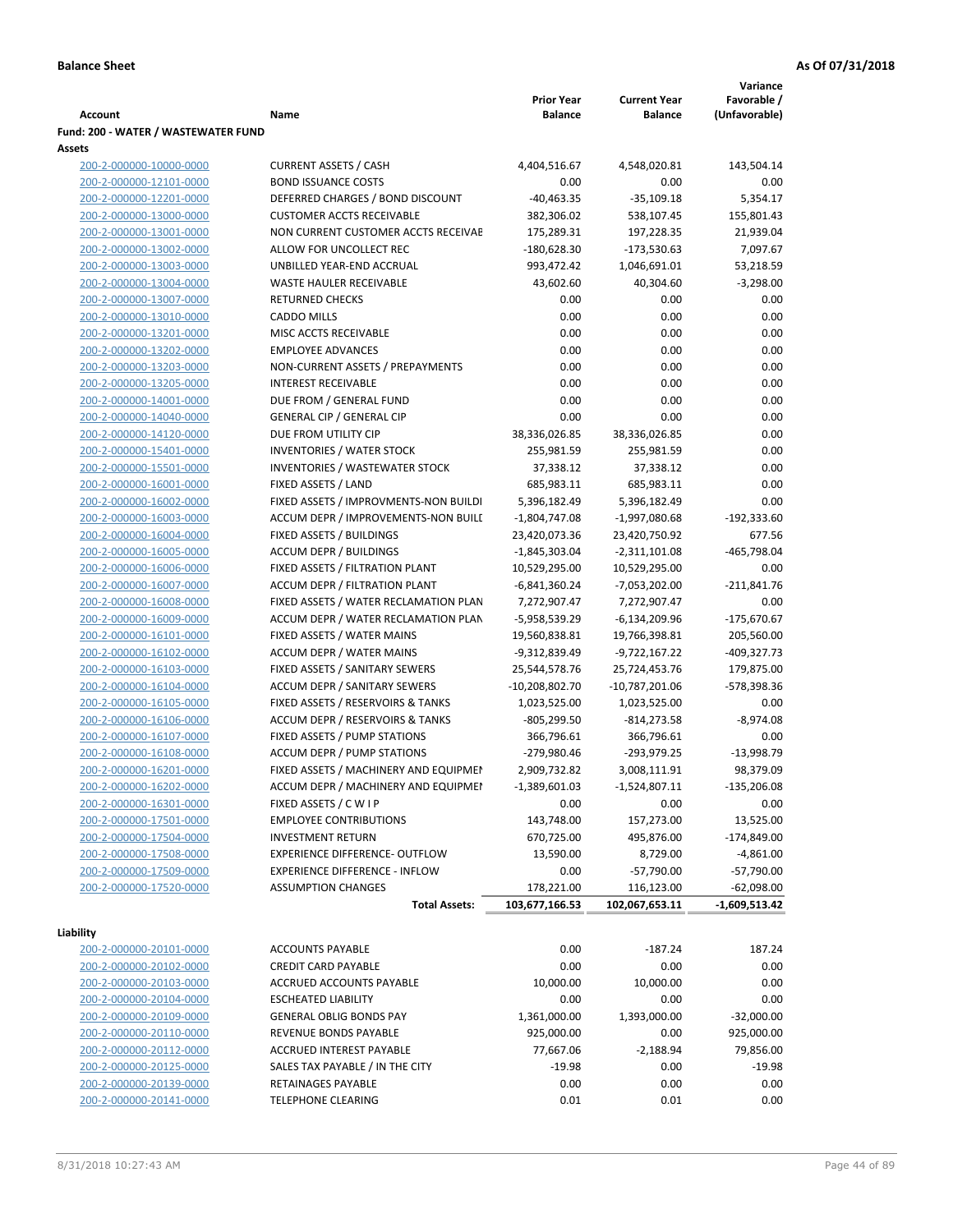|                                       |                                                          |                                     |                                       | Variance                     |
|---------------------------------------|----------------------------------------------------------|-------------------------------------|---------------------------------------|------------------------------|
| <b>Account</b>                        | Name                                                     | <b>Prior Year</b><br><b>Balance</b> | <b>Current Year</b><br><b>Balance</b> | Favorable /<br>(Unfavorable) |
| 200-2-000000-20160-0000               | <b>UNAPPLIED CREDIT</b>                                  | 0.00                                | 0.00                                  | 0.00                         |
| 200-2-000000-21001-0000               | GENERAL FUND / GENERAL FUND                              | 0.00                                | 0.00                                  | 0.00                         |
| 200-2-000000-21101-0000               | ENTERPRISE / WTR/WWTR UTILITY FUND                       | 0.00                                | 0.00                                  | 0.00                         |
| 200-2-000000-22001-0000               | <b>SALARIES PAYABLE</b>                                  | 72,876.25                           | 79,792.91                             | $-6,916.66$                  |
| 200-2-000000-22002-0000               | VACATION/SICK PAYABLE                                    | 184,856.65                          | 164,567.04                            | 20,289.61                    |
| 200-2-000000-23001-0000               | <b>CAPITAL LEASE PAYABLE</b>                             | 0.00                                | 0.00                                  | 0.00                         |
| 200-2-000000-24001-0000               | O/S CHECKS PAYABLE                                       | 0.00                                | 0.00                                  | 0.00                         |
| 200-2-000000-24002-0000               | <b>CUSTOMER DEPOSITS</b>                                 | 714,131.71                          | 815,072.32                            | $-100,940.61$                |
| 200-2-000000-24003-0000               | <b>CUSTOMER OVERPMT SUSPENSE</b>                         | 94,372.60                           | 109,035.55                            | $-14,662.95$                 |
| 200-2-000000-24004-0000               | <b>INTEREST PAYABLE ON DEP</b>                           | 0.00                                | 0.00                                  | 0.00                         |
| 200-2-000000-24005-0000               | <b>ACCRUED INT PAY ON DEP</b>                            | 0.00                                | 0.00                                  | 0.00                         |
| 200-2-000000-24006-0000               | <b>AWAITING CUSTOMER SETUP</b>                           | 1,955.61                            | 1,955.61                              | 0.00                         |
| 200-2-000000-24007-0000               | <b>BILLED DEPOSITS SUSPENSE</b>                          | 0.00                                | 0.00                                  | 0.00                         |
| 200-2-000000-26001-0000               | <b>COMPENSATED ABSENCES PAY</b>                          | 238,102.66                          | 253,640.85                            | $-15,538.19$                 |
| 200-2-000000-26101-0000               | <b>GENERAL OBLIG BONDS PAY</b>                           | 8,846,000.00                        | 7,453,000.00                          | 1,393,000.00                 |
| 200-2-000000-26102-0000               | <b>REVENUE BONDS PAYABLE</b>                             | 14,145,000.00                       | 13,200,000.00                         | 945,000.00                   |
| 200-2-000000-26103-0000               | DEFERRED LOSS/DEFEASEMENT                                | $-317,889.28$                       | $-272,476.43$                         | $-45,412.85$                 |
| 200-2-000000-27001-0000               | <b>CONTRIBUTED CAPITAL</b>                               | 0.00                                | 0.00                                  | 0.00                         |
| 200-2-000000-27002-0000               | CONTRIBUTED CAPITAL / DEVELOPERS                         | 0.00                                | 0.00                                  | 0.00                         |
| 200-2-000000-29300-0000               | <b>ENCUMBRANCE SUMMARY</b>                               | 0.00                                | 0.00                                  | 0.00                         |
| 200-2-000000-29400-0100               | RESERVED ACCOUNT / ENCUMBRANCES                          | 0.00                                | 0.00                                  | 0.00                         |
| 200-2-000000-29999-0000               | NET PENSION LIABILITY                                    | 1,133,409.00                        | 1,077,764.00                          | 55,645.00                    |
| 200-2-000000-92080-0000               | <b>GLTDAG</b>                                            | 0.00                                | 0.00                                  | 0.00                         |
|                                       | <b>Total Liability:</b>                                  | 27,486,462.29                       | 24,282,975.68                         | 3,203,486.61                 |
| <b>Equity</b>                         |                                                          |                                     |                                       |                              |
| 200-2-000000-39000-0000               | UNRESERVED-FUND BALANCE                                  | 0.00                                | 0.00                                  | 0.00                         |
| 200-2-000000-39100-0000               | UNRESERVED-RET. EARNINGS                                 | 77,527,044.89                       | 75,815,422.17                         | $-1,711,622.72$              |
| 200-2-000000-39150-0000               | RESERVED-RET. EARNINGS                                   | 0.00                                | 0.00                                  | 0.00                         |
| 200-2-000000-39500-0000               | <b>NET POSITION - PENSION</b>                            | $-965.00$                           | $-965.00$                             | 0.00                         |
|                                       | <b>Total Beginning Equity:</b>                           | 77,526,079.89                       | 75,814,457.17                         | $-1,711,622.72$              |
| <b>Total Revenue</b>                  |                                                          | 10,327,095.90                       | 11,278,803.84                         | 951,707.94                   |
| <b>Total Expense</b>                  |                                                          | 11,662,471.55                       | 9,308,583.57                          | 2,353,887.98                 |
| <b>Revenues Over/(Under) Expenses</b> |                                                          | $-1,335,375.65$                     | 1,970,220.27                          | 3,305,595.92                 |
|                                       | <b>Total Equity and Current Surplus (Deficit):</b>       | 76,190,704.24                       | 77,784,677.44                         | 1,593,973.20                 |
|                                       | Total Liabilities, Equity and Current Surplus (Deficit): | 103,677,166.53                      | 102,067,653.12                        | $-1,609,513.41$              |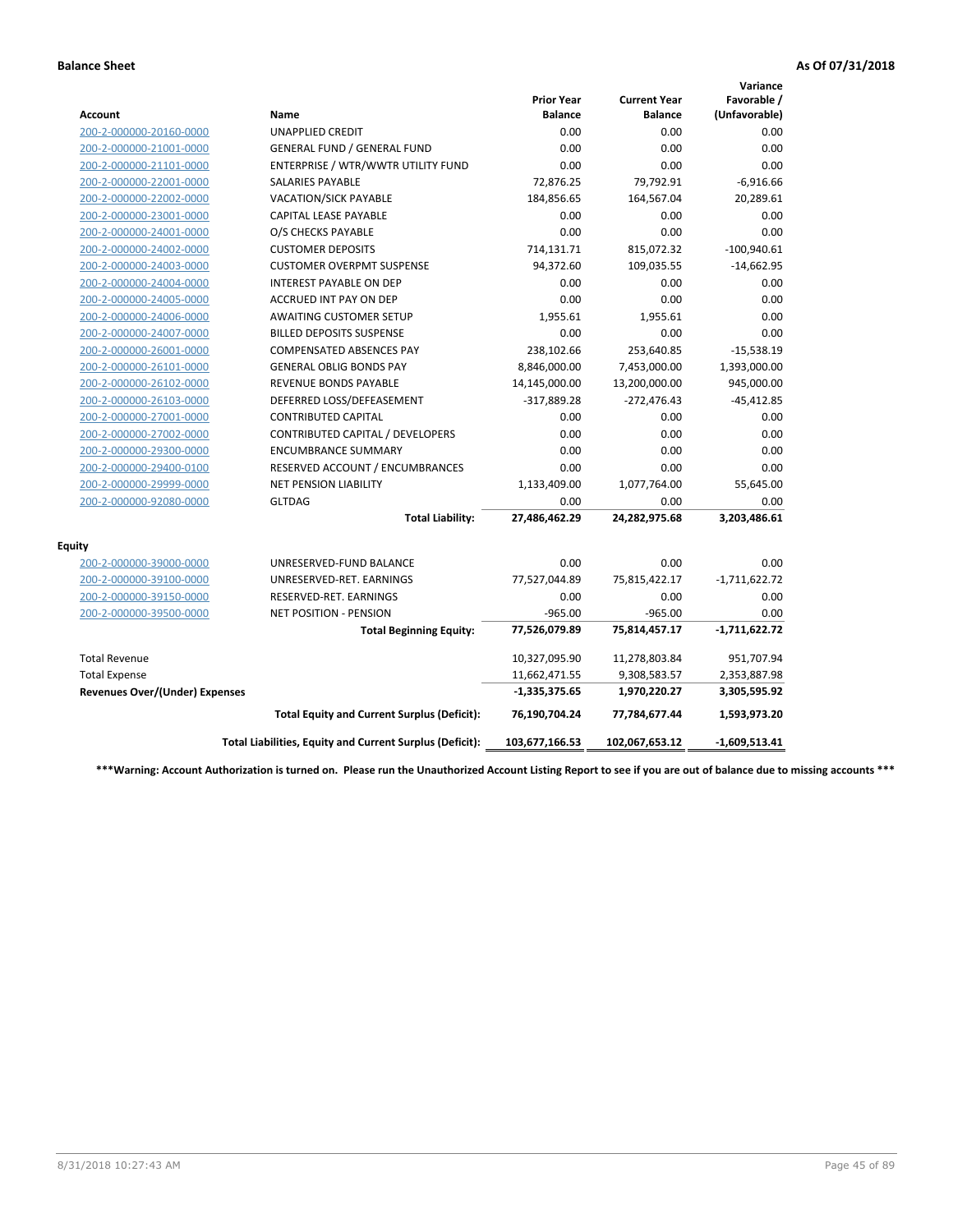| Account                               | Name                                                     | <b>Prior Year</b><br><b>Balance</b> | <b>Current Year</b><br><b>Balance</b> | Variance<br>Favorable /<br>(Unfavorable) |
|---------------------------------------|----------------------------------------------------------|-------------------------------------|---------------------------------------|------------------------------------------|
| <b>Fund: 210 - WATER IMPACT FEES</b>  |                                                          |                                     |                                       |                                          |
| <b>Assets</b>                         |                                                          |                                     |                                       |                                          |
| 210-2-000000-10000-0000               | <b>CURRENT ASSETS / CASH</b>                             | 36.85                               | 0.00                                  | $-36.85$                                 |
| 210-2-000000-13201-0000               | MISC ACCTS RECEIVABLE                                    | 0.00                                | 0.00                                  | 0.00                                     |
| 210-2-000000-13205-0000               | <b>INTEREST RECEIVABLE</b>                               | 0.00                                | 0.00                                  | 0.00                                     |
|                                       | <b>Total Assets:</b>                                     | 36.85                               | 0.00                                  | $-36.85$                                 |
| Liability                             |                                                          |                                     |                                       |                                          |
| 210-2-000000-20101-0000               | <b>ACCOUNTS PAYABLE</b>                                  | 0.00                                | 0.00                                  | 0.00                                     |
| 210-2-000000-20103-0000               | <b>ACCRUED ACCOUNTS PAYABLE</b>                          | 0.00                                | 0.00                                  | 0.00                                     |
| 210-2-000000-29300-0000               | <b>ENCUMBRANCE SUMMARY</b>                               | 0.00                                | 0.00                                  | 0.00                                     |
| 210-2-000000-29400-0000               | RESERVED ACCOUNT / ENCUMBRANCES                          | 0.00                                | 0.00                                  | 0.00                                     |
|                                       | <b>Total Liability:</b>                                  | 0.00                                | 0.00                                  | 0.00                                     |
| <b>Equity</b>                         |                                                          |                                     |                                       |                                          |
| 210-2-000000-39000-0000               | UNRESERVED-FUND BALANCE                                  | 0.00                                | 0.00                                  | 0.00                                     |
| 210-2-000000-39100-0000               | UNRESERVED-RET. EARNINGS                                 | 36.78                               | 36.86                                 | 0.08                                     |
|                                       | <b>Total Beginning Equity:</b>                           | 36.78                               | 36.86                                 | 0.08                                     |
| <b>Total Revenue</b>                  |                                                          | 0.07                                | 0.12                                  | 0.05                                     |
| <b>Total Expense</b>                  |                                                          | 0.00                                | 36.98                                 | $-36.98$                                 |
| <b>Revenues Over/(Under) Expenses</b> |                                                          | 0.07                                | $-36.86$                              | $-36.93$                                 |
|                                       | <b>Total Equity and Current Surplus (Deficit):</b>       | 36.85                               | 0.00                                  | $-36.85$                                 |
|                                       | Total Liabilities, Equity and Current Surplus (Deficit): | 36.85                               | 0.00                                  | $-36.85$                                 |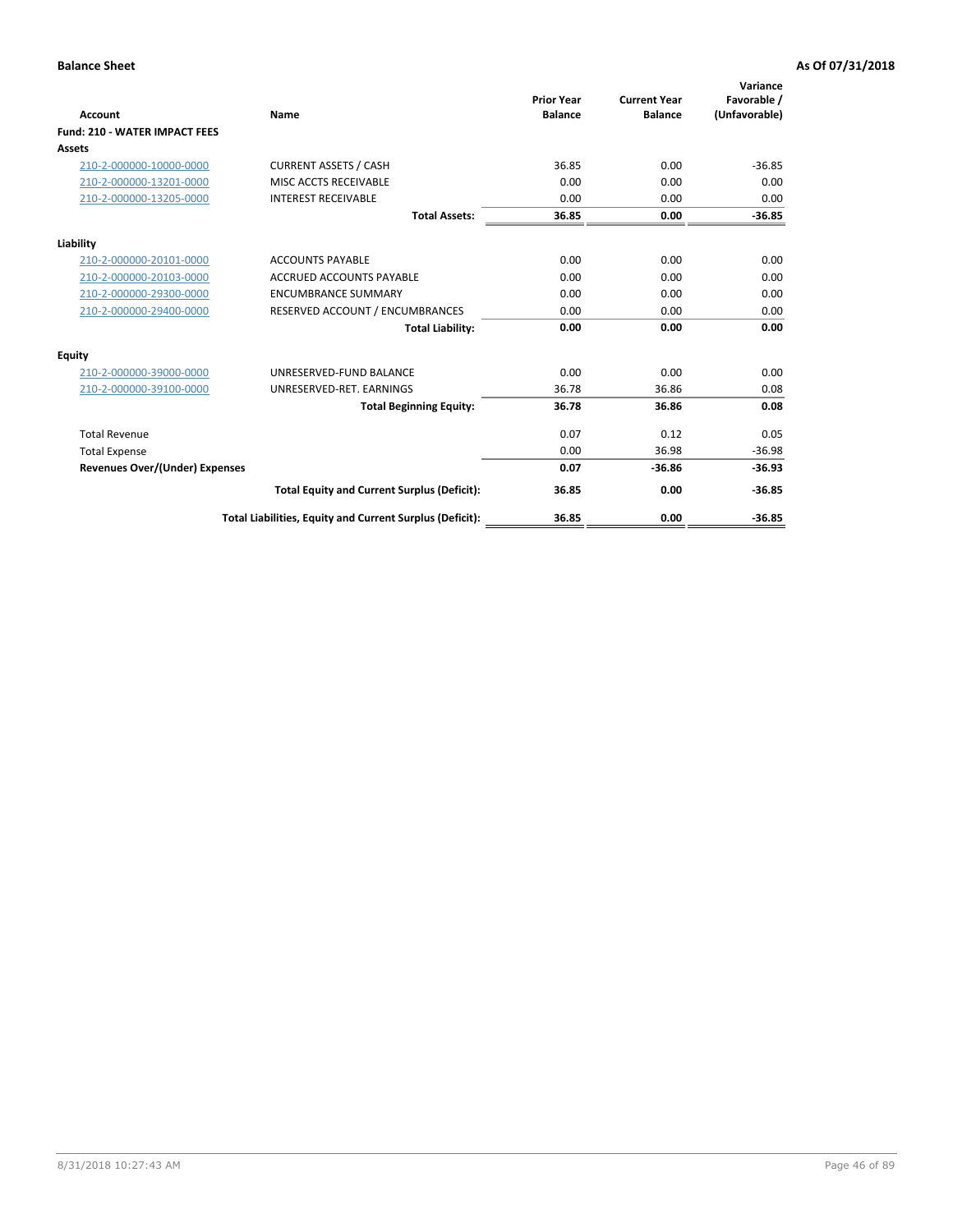| <b>Account</b>                            | Name                                                     | <b>Prior Year</b><br><b>Balance</b> | <b>Current Year</b><br><b>Balance</b> | Variance<br>Favorable /<br>(Unfavorable) |
|-------------------------------------------|----------------------------------------------------------|-------------------------------------|---------------------------------------|------------------------------------------|
| <b>Fund: 211 - WASTEWATER IMPACT FEES</b> |                                                          |                                     |                                       |                                          |
| <b>Assets</b>                             |                                                          |                                     |                                       |                                          |
| 211-2-000000-10000-0000                   | <b>CURRENT ASSETS / CASH</b>                             | 1,863.54                            | 0.05                                  | $-1,863.49$                              |
| 211-2-000000-13201-0000                   | MISC ACCTS RECEIVABLE                                    | 0.00                                | 0.00                                  | 0.00                                     |
| 211-2-000000-13205-0000                   | <b>INTEREST RECEIVABLE</b>                               | 0.00                                | 0.00                                  | 0.00                                     |
|                                           | <b>Total Assets:</b>                                     | 1,863.54                            | 0.05                                  | $-1,863.49$                              |
| Liability                                 |                                                          |                                     |                                       |                                          |
| 211-2-000000-20101-0000                   | <b>ACCOUNTS PAYABLE</b>                                  | 0.00                                | 0.00                                  | 0.00                                     |
| 211-2-000000-20103-0000                   | <b>ACCRUED ACCOUNTS PAYABLE</b>                          | 0.00                                | 0.00                                  | 0.00                                     |
|                                           | <b>Total Liability:</b>                                  | 0.00                                | 0.00                                  | 0.00                                     |
| Equity                                    |                                                          |                                     |                                       |                                          |
| 211-2-000000-39000-0000                   | UNRESERVED-FUND BALANCE                                  | 0.00                                | 0.00                                  | 0.00                                     |
| 211-2-000000-39100-0000                   | UNRESERVED-RET. EARNINGS                                 | 1,996.75                            | 1,863.46                              | $-133.29$                                |
|                                           | <b>Total Beginning Equity:</b>                           | 1,996.75                            | 1,863.46                              | $-133.29$                                |
| <b>Total Revenue</b>                      |                                                          | 3.44                                | 6.53                                  | 3.09                                     |
| <b>Total Expense</b>                      |                                                          | 136.65                              | 1,869.94                              | $-1,733.29$                              |
| <b>Revenues Over/(Under) Expenses</b>     |                                                          | $-133.21$                           | $-1,863.41$                           | $-1,730.20$                              |
|                                           | <b>Total Equity and Current Surplus (Deficit):</b>       | 1,863.54                            | 0.05                                  | $-1,863.49$                              |
|                                           | Total Liabilities, Equity and Current Surplus (Deficit): | 1,863.54                            | 0.05                                  | $-1,863.49$                              |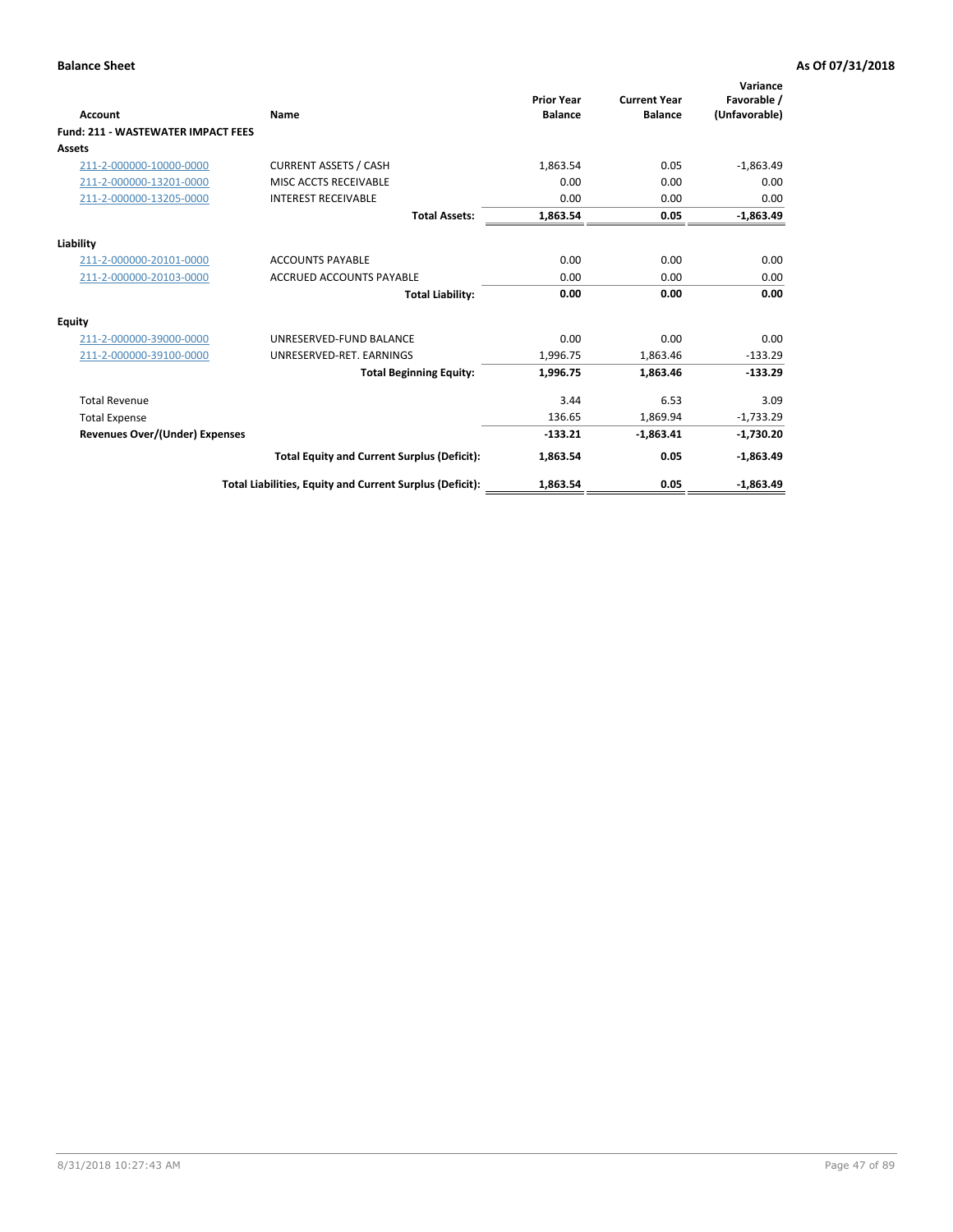| <b>Account</b>                        | Name                                                      | <b>Prior Year</b><br><b>Balance</b> | <b>Current Year</b><br><b>Balance</b> | Variance<br>Favorable /<br>(Unfavorable) |
|---------------------------------------|-----------------------------------------------------------|-------------------------------------|---------------------------------------|------------------------------------------|
|                                       | Fund: 212 - TX COMMUNITY DEV SWR SYSTEM IMPROV PROG GRANT |                                     |                                       |                                          |
| <b>Assets</b>                         |                                                           |                                     |                                       |                                          |
| 212-2-000000-10000-0000               | <b>CURRENT ASSETS / CASH</b>                              | 0.00                                | 5.057.87                              | 5,057.87                                 |
| 212-2-000000-13201-0000               | MISC ACCTS RECEIVABLE                                     | 0.00                                | 0.00                                  | 0.00                                     |
| 212-2-000000-13205-0000               | <b>INTEREST RECEIVABLE</b>                                | 0.00                                | 0.00                                  | 0.00                                     |
| 212-2-000000-16301-0000               | FIXED ASSETS / C W I P                                    | 0.00                                | 0.00                                  | 0.00                                     |
|                                       | <b>Total Assets:</b>                                      | 0.00                                | 5,057.87                              | 5,057.87                                 |
| Liability                             |                                                           |                                     |                                       |                                          |
| 212-2-000000-20101-0000               | <b>ACCOUNTS PAYABLE</b>                                   | 0.00                                | 0.00                                  | 0.00                                     |
| 212-2-000000-20102-0000               | <b>CREDIT CARD PAYABLE</b>                                | 0.00                                | 0.00                                  | 0.00                                     |
| 212-2-000000-20103-0000               | <b>ACCRUED ACCOUNTS PAYABLE</b>                           | 0.00                                | 0.00                                  | 0.00                                     |
| 212-2-000000-20139-0000               | <b>RETAINAGES PAYABLE</b>                                 | 0.00                                | 0.00                                  | 0.00                                     |
| 212-2-000000-20902-0000               | <b>DEFERRED GRANT REVENUE</b>                             | 0.00                                | 0.00                                  | 0.00                                     |
| 212-2-000000-21001-0000               | <b>GENERAL FUND / GENERAL FUND</b>                        | 0.00                                | 0.00                                  | 0.00                                     |
| 212-2-000000-29300-0000               | <b>ENCUMBRANCE SUMMARY</b>                                | 0.00                                | 0.00                                  | 0.00                                     |
| 212-2-000000-29400-0100               | RESERVED ACCOUNT / ENCUMBRANCES                           | 0.00                                | 0.00                                  | 0.00                                     |
|                                       | <b>Total Liability:</b>                                   | 0.00                                | 0.00                                  | 0.00                                     |
| <b>Equity</b>                         |                                                           |                                     |                                       |                                          |
| 212-2-000000-39100-0000               | UNRESERVED-RET. EARNINGS                                  | 0.00                                | 0.00                                  | 0.00                                     |
|                                       | <b>Total Beginning Equity:</b>                            | 0.00                                | 0.00                                  | 0.00                                     |
| <b>Total Revenue</b>                  |                                                           | 0.00                                | 123,204.90                            | 123,204.90                               |
| <b>Total Expense</b>                  |                                                           | 0.00                                | 118,147.03                            | $-118,147.03$                            |
| <b>Revenues Over/(Under) Expenses</b> |                                                           | 0.00                                | 5.057.87                              | 5,057.87                                 |
|                                       | <b>Total Equity and Current Surplus (Deficit):</b>        | 0.00                                | 5,057.87                              | 5,057.87                                 |
|                                       | Total Liabilities, Equity and Current Surplus (Deficit):  | 0.00                                | 5,057.87                              | 5,057.87                                 |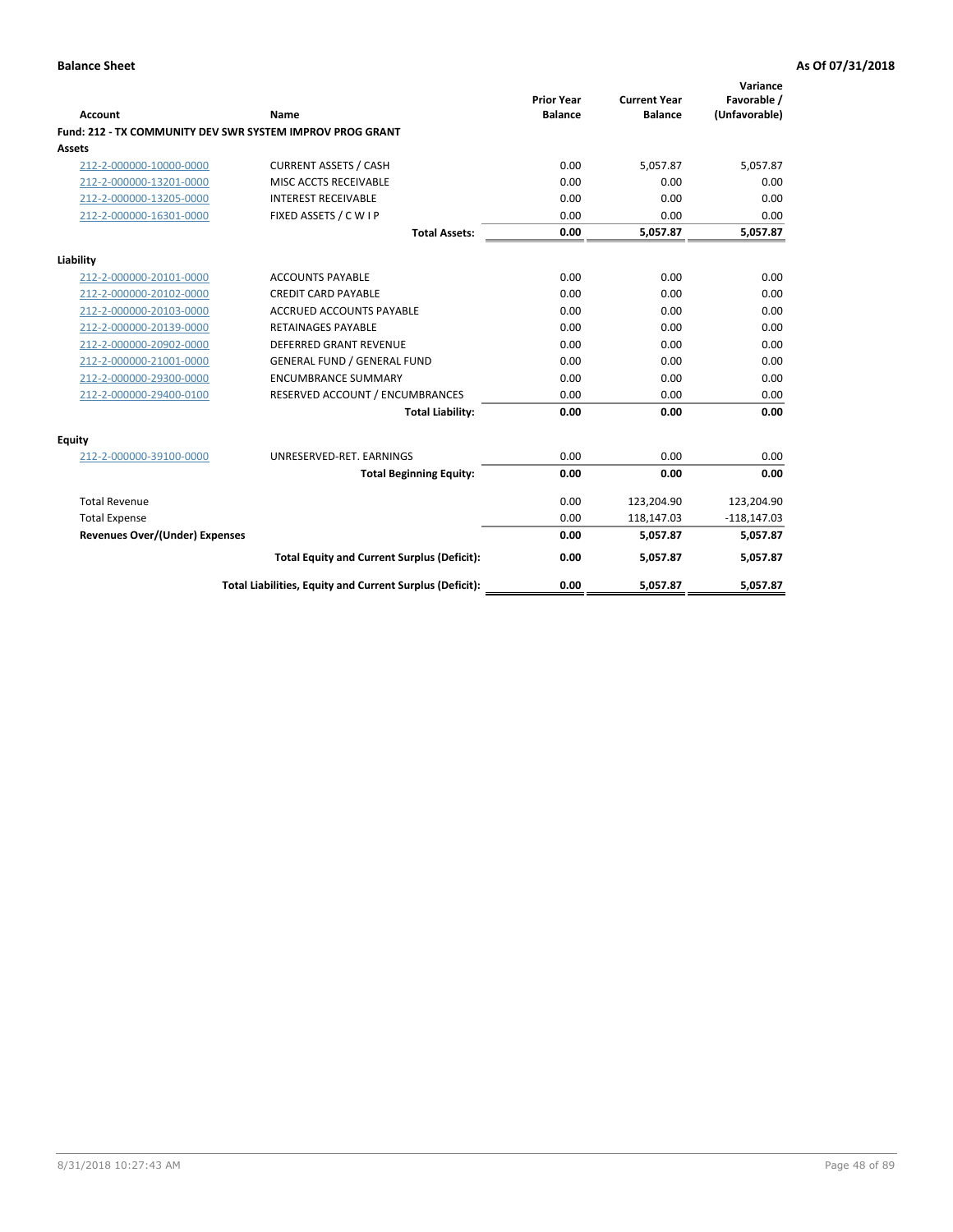| <b>Account</b>                        | Name                                                     | <b>Prior Year</b><br><b>Balance</b> | <b>Current Year</b><br><b>Balance</b> | Variance<br>Favorable /<br>(Unfavorable) |
|---------------------------------------|----------------------------------------------------------|-------------------------------------|---------------------------------------|------------------------------------------|
| Fund: 216 - UTILIITY CIP FUND         |                                                          |                                     |                                       |                                          |
| Assets                                |                                                          |                                     |                                       |                                          |
| 216-2-000000-10000-0000               | <b>CURRENT ASSETS / CASH</b>                             | 5,527,723.98                        | 1,569,776.41                          | $-3,957,947.57$                          |
| 216-2-000000-11101-0000               | MBIA ACCOUNTS / 2002 WSSR                                | 0.00                                | 0.00                                  | 0.00                                     |
| 216-2-000000-11103-0000               | 2005 WSSR                                                | 0.00                                | 0.00                                  | 0.00                                     |
| 216-2-000000-11403-0000               | RESERVE FUND / 2003 WSSR                                 | 0.00                                | 0.00                                  | 0.00                                     |
| 216-2-000000-11503-0000               | 2008WSSR CONST 486000273                                 | 0.00                                | 0.00                                  | 0.00                                     |
| 216-2-000000-13000-0000               | <b>CUSTOMER ACCTS RECEIVABLE</b>                         | 0.00                                | 0.00                                  | 0.00                                     |
| 216-2-000000-13002-0000               | ALLOW FOR UNCOLLECT REC                                  | 0.00                                | 0.00                                  | 0.00                                     |
| 216-2-000000-13003-0000               | UNBILLED YEAR-END ACCRUAL                                | 0.00                                | 0.00                                  | 0.00                                     |
| 216-2-000000-13201-0000               | MISC ACCTS RECEIVABLE                                    | 0.00                                | 0.00                                  | 0.00                                     |
| 216-2-000000-13205-0000               | <b>INTEREST RECEIVABLE</b>                               | 0.00                                | 0.00                                  | 0.00                                     |
| 216-2-000000-16301-0000               | FIXED ASSETS / C W I P                                   | 342,655.91                          | 695,008.09                            | 352,352.18                               |
|                                       | <b>Total Assets:</b>                                     | 5,870,379.89                        | 2,264,784.50                          | $-3,605,595.39$                          |
| Liability                             |                                                          |                                     |                                       |                                          |
| 216-2-000000-20101-0000               | <b>ACCOUNTS PAYABLE</b>                                  | 0.00                                | 0.00                                  | 0.00                                     |
| 216-2-000000-20102-0000               | <b>CREDIT CARD PAYABLE</b>                               | 0.00                                | 0.00                                  | 0.00                                     |
| 216-2-000000-20103-0000               | <b>ACCRUED ACCOUNTS PAYABLE</b>                          | 0.00                                | 0.00                                  | 0.00                                     |
| 216-2-000000-20113-0000               | <b>DEVELOPERS ESCROW</b>                                 | 0.00                                | 0.00                                  | 0.00                                     |
| 216-2-000000-20139-0000               | <b>RETAINAGES PAYABLE</b>                                | 0.00                                | 212,471.69                            | $-212,471.69$                            |
| 216-2-000000-21101-0000               | ENTERPRISE / WTR/WWTR UTILITY FUND                       | 18,939,652.64                       | 18,939,652.64                         | 0.00                                     |
| 216-2-000000-29300-0000               | <b>ENCUMBRANCE SUMMARY</b>                               | 0.00                                | 0.00                                  | 0.00                                     |
| 216-2-000000-29400-0100               | RESERVED ACCOUNT / ENCUMBRANCES                          | 0.00                                | 0.00                                  | 0.00                                     |
|                                       | <b>Total Liability:</b>                                  | 18,939,652.64                       | 19,152,124.33                         | $-212,471.69$                            |
|                                       |                                                          |                                     |                                       |                                          |
| <b>Equity</b>                         |                                                          |                                     |                                       |                                          |
| 216-2-000000-39000-0000               | UNRESERVED-FUND BALANCE                                  | 0.00                                | 0.00                                  | 0.00                                     |
| 216-2-000000-39100-0000               | UNRESERVED-RET. EARNINGS                                 | $-15, 153, 579.94$                  | $-12,308,627.81$                      | 2,844,952.13                             |
|                                       | <b>Total Beginning Equity:</b>                           | -15,153,579.94                      | $-12,308,627.81$                      | 2,844,952.13                             |
| <b>Total Revenue</b>                  |                                                          | 2,477,354.38                        | 328,818.89                            | $-2,148,535.49$                          |
| <b>Total Expense</b>                  |                                                          | 393,047.19                          | 4,907,530.91                          | $-4,514,483.72$                          |
| <b>Revenues Over/(Under) Expenses</b> |                                                          | 2,084,307.19                        | -4,578,712.02                         | $-6,663,019.21$                          |
|                                       | <b>Total Equity and Current Surplus (Deficit):</b>       | -13,069,272.75                      | -16,887,339.83                        | $-3,818,067.08$                          |
|                                       | Total Liabilities, Equity and Current Surplus (Deficit): | 5,870,379.89                        | 2,264,784.50                          | $-3,605,595.39$                          |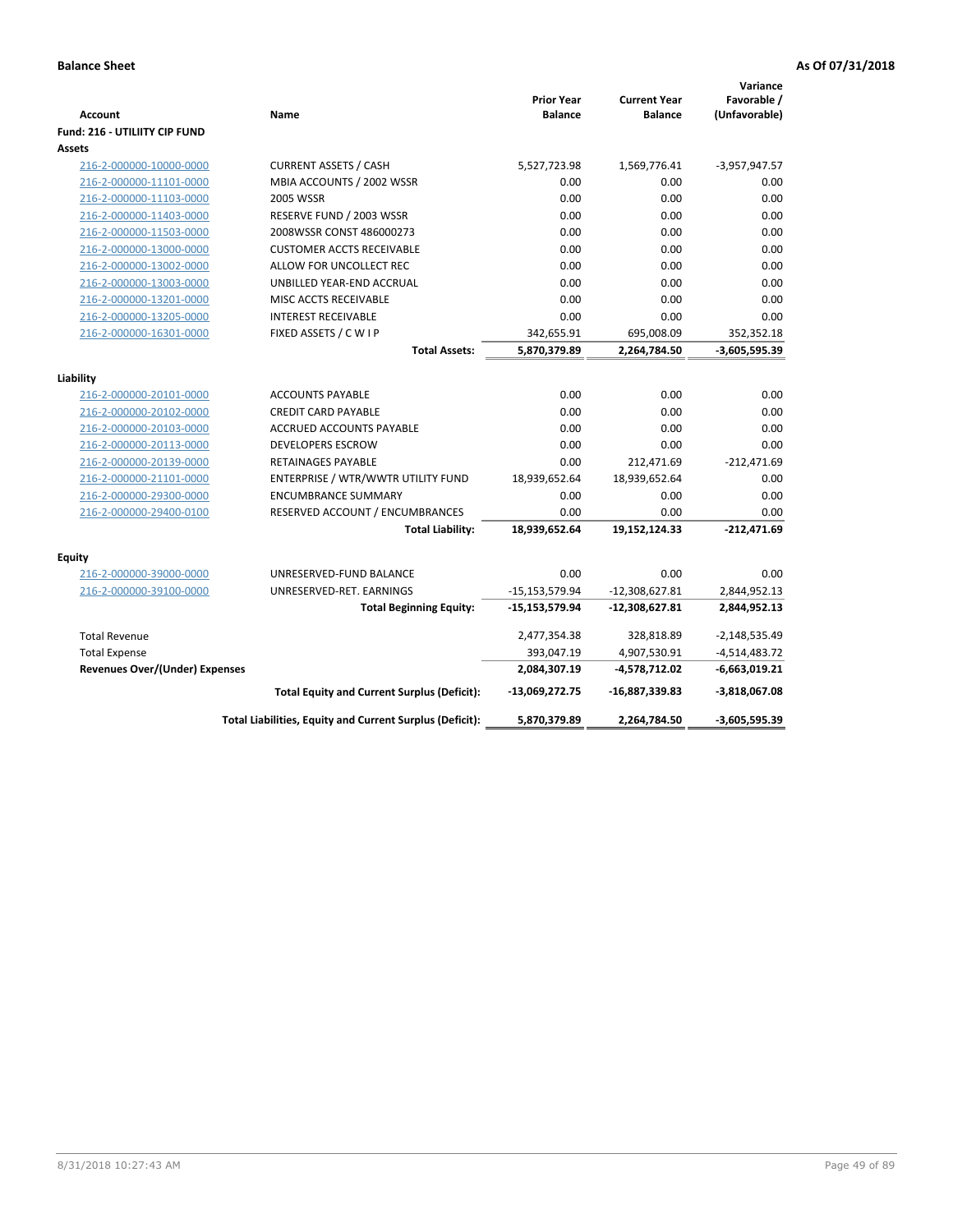| <b>Account</b>                                 | Name                                                     | <b>Prior Year</b><br><b>Balance</b> | <b>Current Year</b><br><b>Balance</b> | Variance<br>Favorable /<br>(Unfavorable) |
|------------------------------------------------|----------------------------------------------------------|-------------------------------------|---------------------------------------|------------------------------------------|
| <b>Fund: 217 - WASTEWATER RECLAMATION FUND</b> |                                                          |                                     |                                       |                                          |
| <b>Assets</b>                                  |                                                          |                                     |                                       |                                          |
| 217-2-000000-10000-0000                        | <b>CURRENT ASSETS / CASH</b>                             | 0.00                                | 0.00                                  | 0.00                                     |
| 217-2-000000-11301-0000                        | TEXASTERM / 2008 WSSR REVENUE BOND                       | 0.00                                | 0.00                                  | 0.00                                     |
| 217-2-000000-11302-0000                        | 2008 WSSR REVENUE BOND                                   | 0.00                                | 0.00                                  | 0.00                                     |
| 217-2-000000-11503-0000                        | 2008WSSR CONST 486000273                                 | 740,128.89                          | 750,569.20                            | 10,440.31                                |
| 217-2-000000-13000-0000                        | <b>CUSTOMER ACCTS RECEIVABLE</b>                         | 0.00                                | 0.00                                  | 0.00                                     |
| 217-2-000000-13002-0000                        | ALLOW FOR UNCOLLECT REC                                  | 0.00                                | 0.00                                  | 0.00                                     |
| 217-2-000000-13201-0000                        | MISC ACCTS RECEIVABLE                                    | 0.00                                | 0.00                                  | 0.00                                     |
| 217-2-000000-13205-0000                        | <b>INTEREST RECEIVABLE</b>                               | 0.00                                | 0.00                                  | 0.00                                     |
| 217-2-000000-16301-0000                        | FIXED ASSETS / C W I P                                   | 0.00                                | 0.00                                  | 0.00                                     |
|                                                | <b>Total Assets:</b>                                     | 740,128.89                          | 750,569.20                            | 10,440.31                                |
|                                                |                                                          |                                     |                                       |                                          |
| Liability                                      |                                                          |                                     |                                       |                                          |
| 217-2-000000-20101-0000                        | <b>ACCOUNTS PAYABLE</b>                                  | 0.00                                | 0.00                                  | 0.00                                     |
| 217-2-000000-20102-0000                        | <b>CREDIT CARD PAYABLE</b>                               | 0.00                                | 0.00                                  | 0.00                                     |
| 217-2-000000-20103-0000                        | <b>ACCRUED ACCOUNTS PAYABLE</b>                          | 0.00                                | 0.00                                  | 0.00                                     |
| 217-2-000000-20139-0000                        | <b>RETAINAGES PAYABLE</b>                                | 0.00                                | 0.00                                  | 0.00                                     |
| 217-2-000000-21101-0000                        | ENTERPRISE / WTR/WWTR UTILITY FUND                       | 19,396,374.21                       | 19,396,374.21                         | 0.00                                     |
| 217-2-000000-29300-0000                        | <b>ENCUMBRANCE SUMMARY</b>                               | 0.00                                | 0.00                                  | 0.00                                     |
| 217-2-000000-29400-0100                        | RESERVED ACCOUNT / ENCUMBRANCES                          | 0.00                                | 0.00                                  | 0.00                                     |
|                                                | <b>Total Liability:</b>                                  | 19,396,374.21                       | 19,396,374.21                         | 0.00                                     |
| <b>Equity</b>                                  |                                                          |                                     |                                       |                                          |
| 217-2-000000-39100-0000                        | UNRESERVED-RET. EARNINGS                                 | -18,660,279.37                      | -18,654,993.80                        | 5,285.57                                 |
|                                                | <b>Total Beginning Equity:</b>                           | -18,660,279.37                      | -18,654,993.80                        | 5,285.57                                 |
|                                                |                                                          |                                     |                                       |                                          |
| <b>Total Revenue</b>                           |                                                          | 4,034.05                            | 9,188.79                              | 5,154.74                                 |
| <b>Total Expense</b>                           |                                                          | 0.00                                | 0.00                                  | 0.00                                     |
| <b>Revenues Over/(Under) Expenses</b>          |                                                          | 4,034.05                            | 9,188.79                              | 5,154.74                                 |
|                                                | <b>Total Equity and Current Surplus (Deficit):</b>       | $-18,656,245.32$                    | $-18,645,805.01$                      | 10,440.31                                |
|                                                | Total Liabilities, Equity and Current Surplus (Deficit): | 740,128.89                          | 750,569.20                            | 10,440.31                                |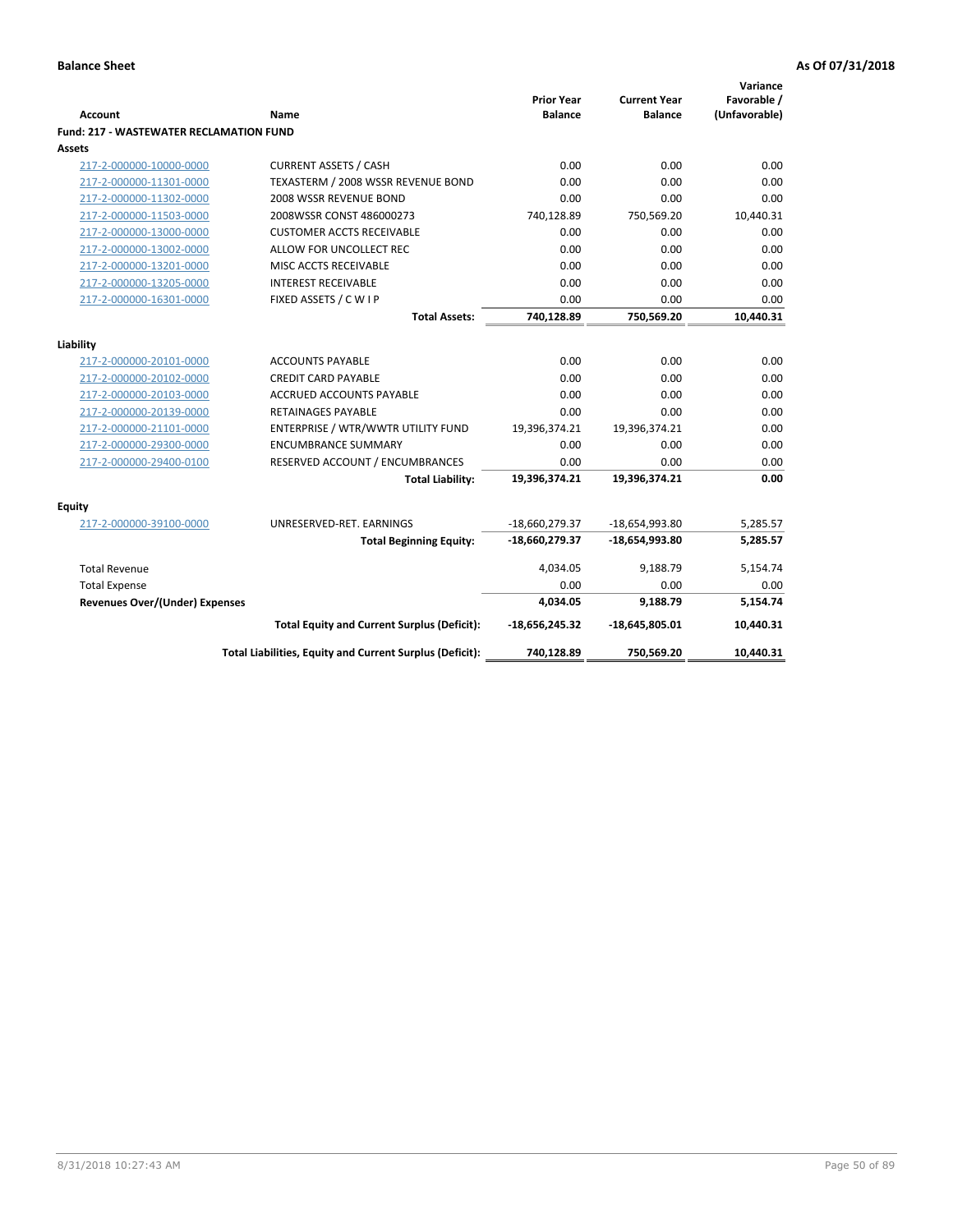|                                |                                        | <b>Prior Year</b> | <b>Current Year</b> | Variance<br>Favorable / |
|--------------------------------|----------------------------------------|-------------------|---------------------|-------------------------|
| <b>Account</b>                 | Name                                   | <b>Balance</b>    | <b>Balance</b>      | (Unfavorable)           |
| Fund: 300 - AIRPORT FUND       |                                        |                   |                     |                         |
| Assets                         |                                        |                   |                     |                         |
| 300-2-000000-10000-0000        | <b>CURRENT ASSETS / CASH</b>           | 1,074,873.04      | 1,806,546.78        | 731,673.74              |
| 300-2-000000-13201-0000        | MISC ACCTS RECEIVABLE                  | 0.00              | 0.00                | 0.00                    |
| 300-2-000000-13202-0000        | <b>EMPLOYEE ADVANCES</b>               | 0.00              | 0.00                | 0.00                    |
| 300-2-000000-13203-0000        | NON-CURRENT ASSETS / PREPAYMENTS       | 0.00              | 0.00                | 0.00                    |
| 300-2-000000-13205-0000        | <b>INTEREST RECEIVABLE</b>             | 0.00              | 0.00                | 0.00                    |
| 300-2-000000-14126-0000        | <b>GRANT FUND / AIRPORT GRANT FUND</b> | 0.00              | 0.00                | 0.00                    |
| 300-2-000000-16001-0000        | FIXED ASSETS / LAND                    | 813,937.00        | 813,937.00          | 0.00                    |
| 300-2-000000-16002-0000        | FIXED ASSETS / IMPROVMENTS-NON BUILDI  | 71,096,300.51     | 71,096,300.51       | 0.00                    |
| 300-2-000000-16003-0000        | ACCUM DEPR / IMPROVEMENTS-NON BUILI    | -34,642,939.56    | -36,570,663.72      | $-1,927,724.16$         |
| 300-2-000000-16004-0000        | FIXED ASSETS / BUILDINGS               | 60,824,408.10     | 60,824,408.10       | 0.00                    |
| 300-2-000000-16005-0000        | <b>ACCUM DEPR / BUILDINGS</b>          | -23,390,672.25    | -24,613,803.17      | $-1,223,130.92$         |
| 300-2-000000-16201-0000        | FIXED ASSETS / MACHINERY AND EQUIPMEN  | 12,340.00         | 12,340.00           | 0.00                    |
| 300-2-000000-16202-0000        | ACCUM DEPR / MACHINERY AND EQUIPMEI    | $-12,339.94$      | $-12,339.94$        | 0.00                    |
| 300-2-000000-16301-0000        | FIXED ASSETS / C W I P                 | 0.00              | 5,686,912.48        | 5,686,912.48            |
| 300-2-000000-17501-0000        | <b>EMPLOYEE CONTRIBUTIONS</b>          | 0.00              | 0.00                | 0.00                    |
| 300-2-000000-17504-0000        | <b>INVESTMENT RETURN</b>               | 0.00              | 0.00                | 0.00                    |
| 300-2-000000-17508-0000        | <b>EXPERIENCE DIFFERENCE- OUTFLOW</b>  | 0.00              | 0.00                | 0.00                    |
| 300-2-000000-17509-0000        | <b>EXPERIENCE DIFFERENCE - INFLOW</b>  | 0.00              | 0.00                | 0.00                    |
| 300-2-000000-17520-0000        | <b>ASSUMPTION CHANGES</b>              | 0.00              | 0.00                | 0.00                    |
|                                | <b>Total Assets:</b>                   | 75,775,906.90     | 79,043,638.04       | 3,267,731.14            |
| Liability                      |                                        |                   |                     |                         |
| 300-2-000000-20101-0000        | <b>ACCOUNTS PAYABLE</b>                | 0.00              | 0.00                | 0.00                    |
| 300-2-000000-20102-0000        | <b>CREDIT CARD PAYABLE</b>             | 0.00              | 0.00                | 0.00                    |
| 300-2-000000-20103-0000        | ACCRUED ACCOUNTS PAYABLE               | 0.00              | 0.00                | 0.00                    |
| 300-2-000000-20105-0000        | <b>L-3 FUNDS PAYABLE</b>               | 0.00              | 0.00                | 0.00                    |
| 300-2-000000-20106-0000        | <b>GRANT MATCH</b>                     | 0.00              | 0.00                | 0.00                    |
| 300-2-000000-20108-0000        | MATURED BONDS PAYABLE                  | 0.00              | 0.00                | 0.00                    |
| 300-2-000000-20110-0000        | REVENUE BONDS PAYABLE                  | 0.00              | 0.00                | 0.00                    |
| 300-2-000000-20111-0000        | MATURED INTEREST PAYABLE               | 0.00              | 0.00                | 0.00                    |
| 300-2-000000-20112-0000        | ACCRUED INTEREST PAYABLE               | 0.00              | 0.00                | 0.00                    |
| 300-2-000000-20139-0000        | RETAINAGES PAYABLE                     | 0.00              | 0.00                | 0.00                    |
| 300-2-000000-20141-0000        | <b>TELEPHONE CLEARING</b>              | 0.00              | 0.00                | 0.00                    |
| 300-2-000000-20160-0000        | <b>UNAPPLIED CREDIT</b>                | 0.00              | 0.00                | 0.00                    |
| 300-2-000000-20201-0000        | <b>DEFERRED REVENUE</b>                | 0.00              | 0.00                | 0.00                    |
| 300-2-000000-21001-0000        | <b>GENERAL FUND / GENERAL FUND</b>     | 0.00              | 0.00                | 0.00                    |
| <u>300-2-000000-22001-0000</u> | SALARIES PAYABLE                       | 2,099.43          | 2,152.98            | $-53.55$                |
| 300-2-000000-22002-0000        | VACATION/SICK PAYABLE                  | 3,722.00          | 2,600.11            | 1,121.89                |
| 300-2-000000-26001-0000        | <b>COMPENSATED ABSENCES PAY</b>        | $-1.08$           | 3,743.00            | $-3,744.08$             |
| 300-2-000000-26101-0000        | <b>GENERAL OBLIG BONDS PAY</b>         | 0.00              | 0.00                | 0.00                    |
| 300-2-000000-26102-0000        | REVENUE BONDS PAYABLE                  | 0.00              | 0.00                | 0.00                    |
| 300-2-000000-27001-0000        | <b>CONTRIBUTED CAPITAL</b>             | $-3.39$           | 5,686,912.61        | $-5,686,916.00$         |
| 300-2-000000-29300-0000        | <b>ENCUMBRANCE SUMMARY</b>             | 0.00              | 0.00                | 0.00                    |
| 300-2-000000-29400-0100        | RESERVED ACCOUNT / ENCUMBRANCES        | 0.00              | 0.00                | 0.00                    |
| 300-2-000000-29999-0000        | <b>NET PENSION LIABILITY</b>           | 0.00              | 0.00                | 0.00                    |
|                                | <b>Total Liability:</b>                | 5,816.96          | 5,695,408.70        | -5,689,591.74           |
|                                |                                        |                   |                     |                         |
| <b>Equity</b>                  |                                        |                   |                     |                         |
| 300-2-000000-39000-0000        | UNRESERVED-FUND BALANCE                | 0.00              | 0.00                | 0.00                    |
| 300-2-000000-39100-0000        | UNRESERVED-RET. EARNINGS               | 75,282,016.64     | 72,784,355.87       | $-2,497,660.77$         |
| 300-2-000000-39500-0000        | NET POSITION - PENSION                 | 0.00              | 0.00                | 0.00                    |
|                                | <b>Total Beginning Equity:</b>         | 75,282,016.64     | 72,784,355.87       | $-2,497,660.77$         |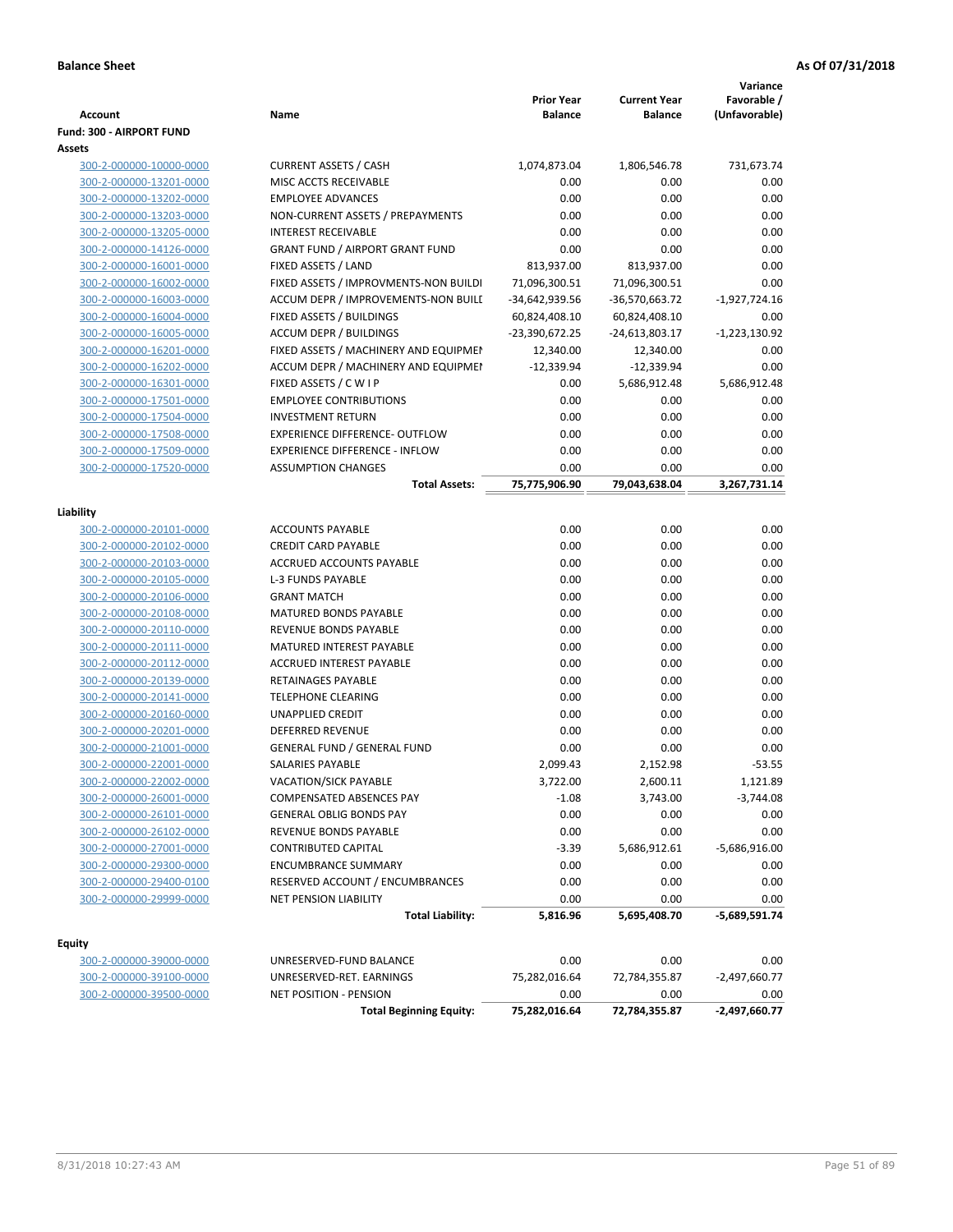| Account                        | Name                                                     | <b>Prior Year</b><br><b>Balance</b> | <b>Current Year</b><br><b>Balance</b> | Variance<br>Favorable /<br>(Unfavorable) |
|--------------------------------|----------------------------------------------------------|-------------------------------------|---------------------------------------|------------------------------------------|
| Total Revenue                  |                                                          | 624,791.49                          | 698,223.25                            | 73,431.76                                |
| Total Expense                  |                                                          | 136,718.18                          | 134,349.77                            | 2,368.41                                 |
| Revenues Over/(Under) Expenses |                                                          | 488,073.31                          | 563,873.48                            | 75,800.17                                |
|                                | <b>Total Equity and Current Surplus (Deficit):</b>       | 75,770,089.95                       | 73,348,229.35                         | $-2,421,860.60$                          |
|                                | Total Liabilities, Equity and Current Surplus (Deficit): | 75,775,906.91                       | 79,043,638.05                         | 3,267,731.14                             |
|                                | *** FUND 300 OUT OF BALANCE ***                          | $-0.01$                             | $-0.01$                               | 0.00                                     |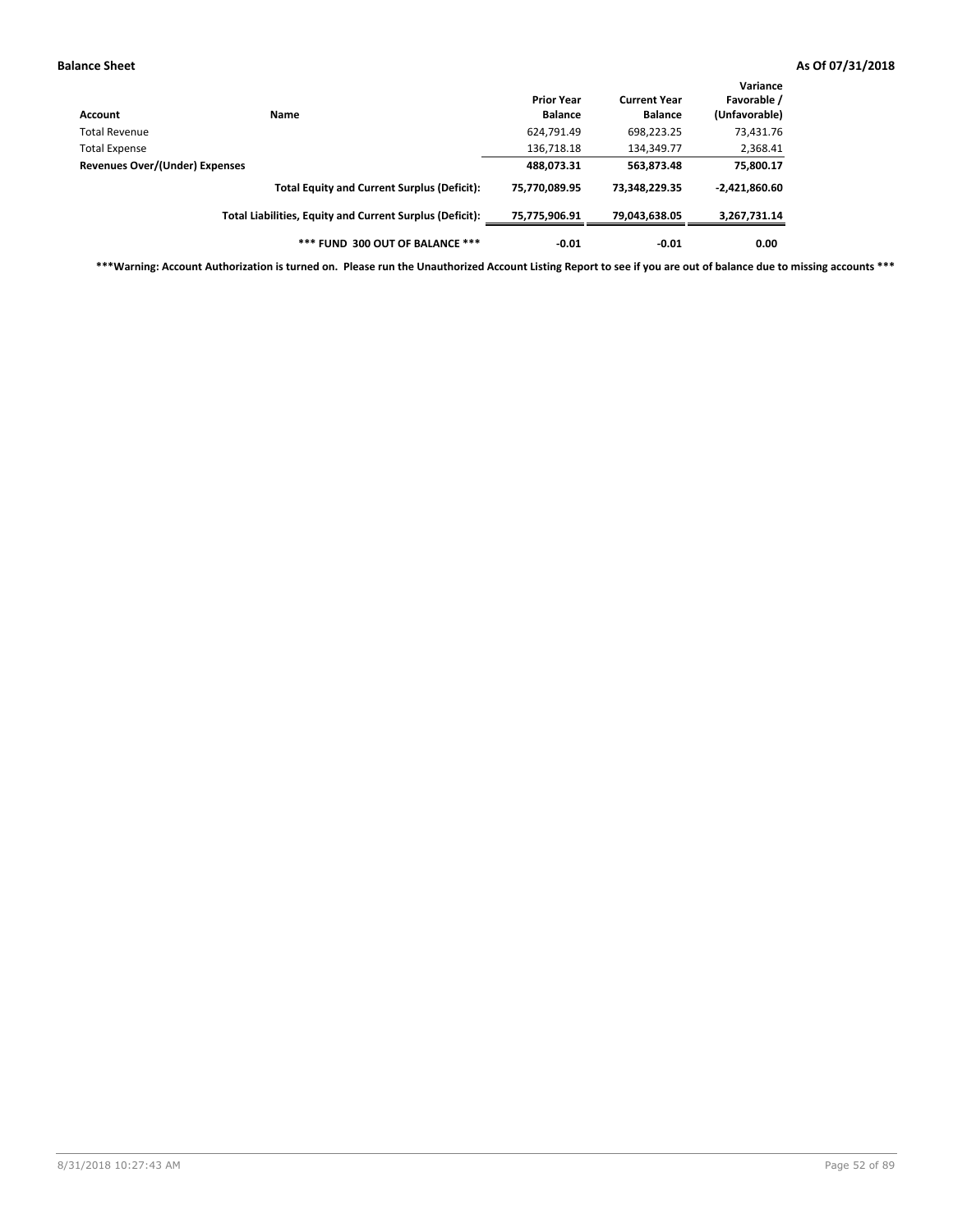|                                 |                                                          |                                     |                                       | Variance                     |
|---------------------------------|----------------------------------------------------------|-------------------------------------|---------------------------------------|------------------------------|
| Account                         | Name                                                     | <b>Prior Year</b><br><b>Balance</b> | <b>Current Year</b><br><b>Balance</b> | Favorable /<br>(Unfavorable) |
| Fund: 320 - AIRPORT TXDOT GRANT |                                                          |                                     |                                       |                              |
| Assets                          |                                                          |                                     |                                       |                              |
| 320-2-000000-10000-0000         | <b>CURRENT ASSETS / CASH</b>                             | 214,975.84                          | 200,000.84                            | $-14,975.00$                 |
| 320-2-000000-13201-0000         | MISC ACCTS RECEIVABLE                                    | 0.00                                | 0.00                                  | 0.00                         |
| 320-2-000000-13205-0000         | <b>INTEREST RECEIVABLE</b>                               | 0.00                                | 0.00                                  | 0.00                         |
|                                 | <b>Total Assets:</b>                                     | 214,975.84                          | 200,000.84                            | $-14,975.00$                 |
| Liability                       |                                                          |                                     |                                       |                              |
| 320-2-000000-20101-0000         | <b>ACCOUNTS PAYABLE</b>                                  | 0.00                                | 0.00                                  | 0.00                         |
| 320-2-000000-20102-0000         | <b>CREDIT CARD PAYABLE</b>                               | 0.00                                | 0.00                                  | 0.00                         |
| 320-2-000000-20103-0000         | <b>ACCRUED ACCOUNTS PAYABLE</b>                          | 0.00                                | 0.00                                  | 0.00                         |
| 320-2-000000-20902-0000         | <b>DEFERRED GRANT REVENUE</b>                            | 0.00                                | 0.00                                  | 0.00                         |
| 320-2-000000-21125-0000         | DUE TO / AIRPORT FUND                                    | 0.00                                | 0.00                                  | 0.00                         |
| 320-2-000000-29300-0000         | <b>ENCUMBRANCE SUMMARY</b>                               | 0.00                                | 0.00                                  | 0.00                         |
| 320-2-000000-29400-0100         | RESERVED ACCOUNT / ENCUMBRANCES                          | 0.00                                | 0.00                                  | 0.00                         |
|                                 | <b>Total Liability:</b>                                  | 0.00                                | 0.00                                  | 0.00                         |
| <b>Equity</b>                   |                                                          |                                     |                                       |                              |
| 320-2-000000-39000-0000         | UNRESERVED-FUND BALANCE                                  | 14,975.84                           | 214,975.84                            | 200,000.00                   |
|                                 | <b>Total Beginning Equity:</b>                           | 14,975.84                           | 214,975.84                            | 200,000.00                   |
| <b>Total Revenue</b>            |                                                          | 200,000.00                          | 0.00                                  | $-200,000.00$                |
| <b>Total Expense</b>            |                                                          | 0.00                                | 14,975.00                             | $-14,975.00$                 |
| Revenues Over/(Under) Expenses  |                                                          | 200,000.00                          | $-14,975.00$                          | $-214,975.00$                |
|                                 | <b>Total Equity and Current Surplus (Deficit):</b>       | 214,975.84                          | 200,000.84                            | $-14,975.00$                 |
|                                 | Total Liabilities, Equity and Current Surplus (Deficit): | 214,975.84                          | 200,000.84                            | $-14,975.00$                 |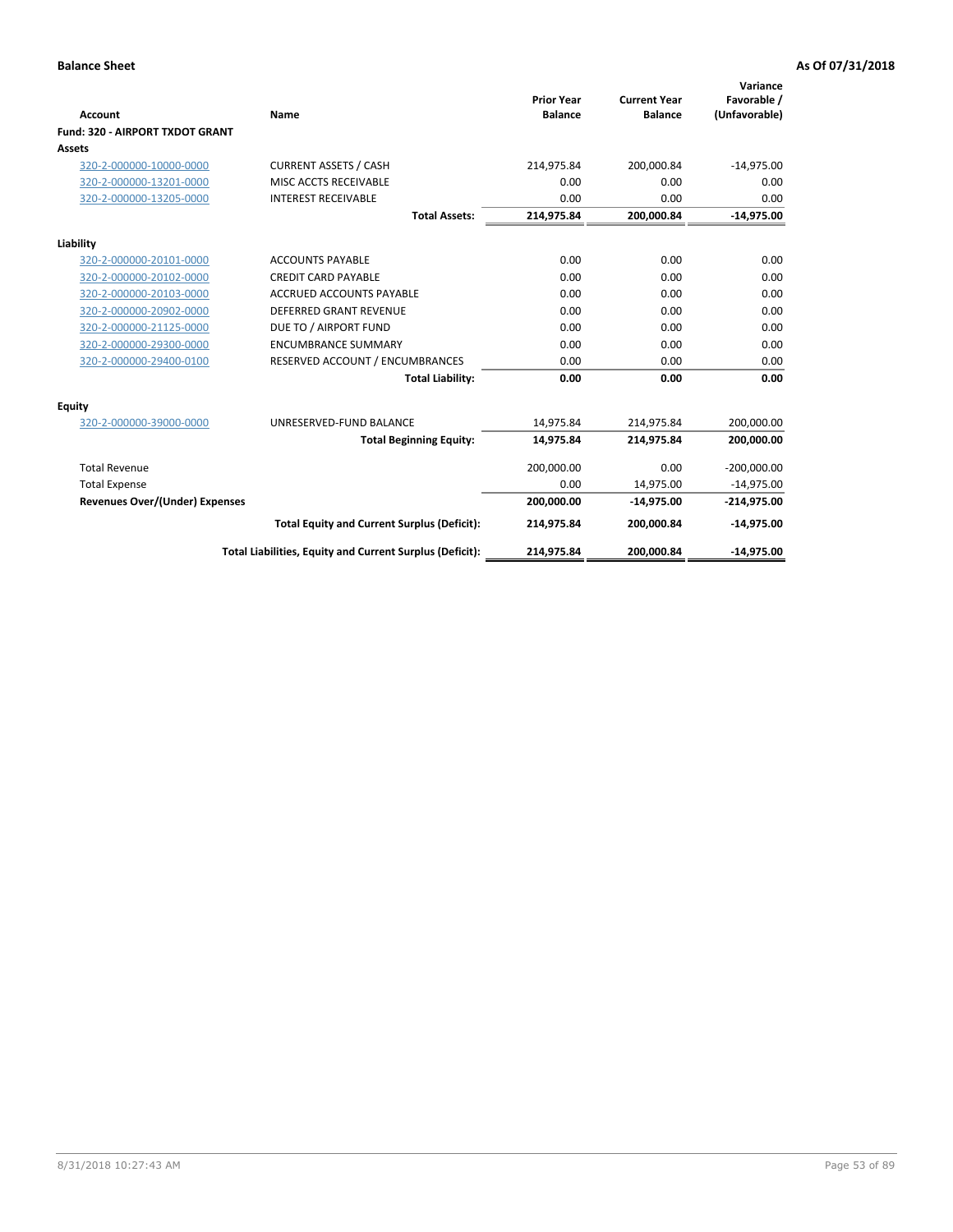|                                                    |                                                               |                                     |                                       | Variance                     |
|----------------------------------------------------|---------------------------------------------------------------|-------------------------------------|---------------------------------------|------------------------------|
| Account                                            | Name                                                          | <b>Prior Year</b><br><b>Balance</b> | <b>Current Year</b><br><b>Balance</b> | Favorable /<br>(Unfavorable) |
| <b>Fund: 360 - AIRPORT CAPITAL FUND</b>            |                                                               |                                     |                                       |                              |
| <b>Assets</b>                                      |                                                               |                                     |                                       |                              |
| 360-2-000000-10000-0000                            | <b>CURRENT ASSETS / CASH</b>                                  | 2,046,285.00                        | 1,253,052.65                          | $-793,232.35$                |
| 360-2-000000-13201-0000                            | MISC ACCTS RECEIVABLE                                         | 0.00                                | 0.00                                  | 0.00                         |
| 360-2-000000-13205-0000                            | <b>INTEREST RECEIVABLE</b>                                    | 0.00                                | 0.00                                  | 0.00                         |
| 360-2-000000-16301-0000                            | FIXED ASSETS / C W I P                                        | 132,616.88                          | 337,320.17                            | 204,703.29                   |
|                                                    | <b>Total Assets:</b>                                          | 2,178,901.88                        | 1,590,372.82                          | -588,529.06                  |
|                                                    |                                                               |                                     |                                       |                              |
| Liability                                          |                                                               |                                     |                                       |                              |
| 360-2-000000-20101-0000                            | <b>ACCOUNTS PAYABLE</b>                                       | 0.00                                | 0.00                                  | 0.00                         |
| 360-2-000000-20102-0000                            | <b>CREDIT CARD PAYABLE</b><br><b>ACCRUED ACCOUNTS PAYABLE</b> | 0.00<br>0.00                        | 0.00<br>0.00                          | 0.00<br>0.00                 |
| 360-2-000000-20103-0000                            |                                                               | 0.00                                | 0.00                                  | 0.00                         |
| 360-2-000000-20125-0000<br>360-2-000000-20139-0000 | SALES TAX PAYABLE / IN THE CITY<br><b>RETAINAGES PAYABLE</b>  | 0.00                                | 0.00                                  | 0.00                         |
| 360-2-000000-21001-0000                            | <b>GENERAL FUND / GENERAL FUND</b>                            | 0.00                                | 0.00                                  | 0.00                         |
| 360-2-000000-27001-0000                            | <b>CONTRIBUTED CAPITAL</b>                                    | 0.00                                | 0.00                                  | 0.00                         |
| 360-2-000000-29300-0000                            | <b>ENCUMBRANCE SUMMARY</b>                                    | 0.00                                | 0.00                                  | 0.00                         |
| 360-2-000000-29400-0000                            | RESERVED ACCOUNT / ENCUMBRANCES                               | 0.00                                | 0.00                                  | 0.00                         |
|                                                    | <b>Total Liability:</b>                                       | 0.00                                | 0.00                                  | 0.00                         |
|                                                    |                                                               |                                     |                                       |                              |
| Equity                                             |                                                               |                                     |                                       |                              |
| 360-2-000000-39000-0000                            | UNRESERVED-FUND BALANCE                                       | 0.00                                | 0.00                                  | 0.00                         |
| 360-2-000000-39100-0000                            | UNRESERVED-RET. EARNINGS                                      | 1,382,000.62                        | 1,810,130.80                          | 428,130.18                   |
|                                                    | <b>Total Beginning Equity:</b>                                | 1,382,000.62                        | 1,810,130.80                          | 428,130.18                   |
| <b>Total Revenue</b>                               |                                                               | 850,493.78                          | 72,587.56                             | $-777,906.22$                |
| <b>Total Expense</b>                               |                                                               | 53,592.52                           | 292,345.54                            | $-238,753.02$                |
| <b>Revenues Over/(Under) Expenses</b>              |                                                               | 796,901.26                          | $-219,757.98$                         | $-1,016,659.24$              |
|                                                    | <b>Total Equity and Current Surplus (Deficit):</b>            | 2,178,901.88                        | 1,590,372.82                          | -588,529.06                  |
|                                                    | Total Liabilities, Equity and Current Surplus (Deficit):      | 2,178,901.88                        | 1,590,372.82                          | -588,529.06                  |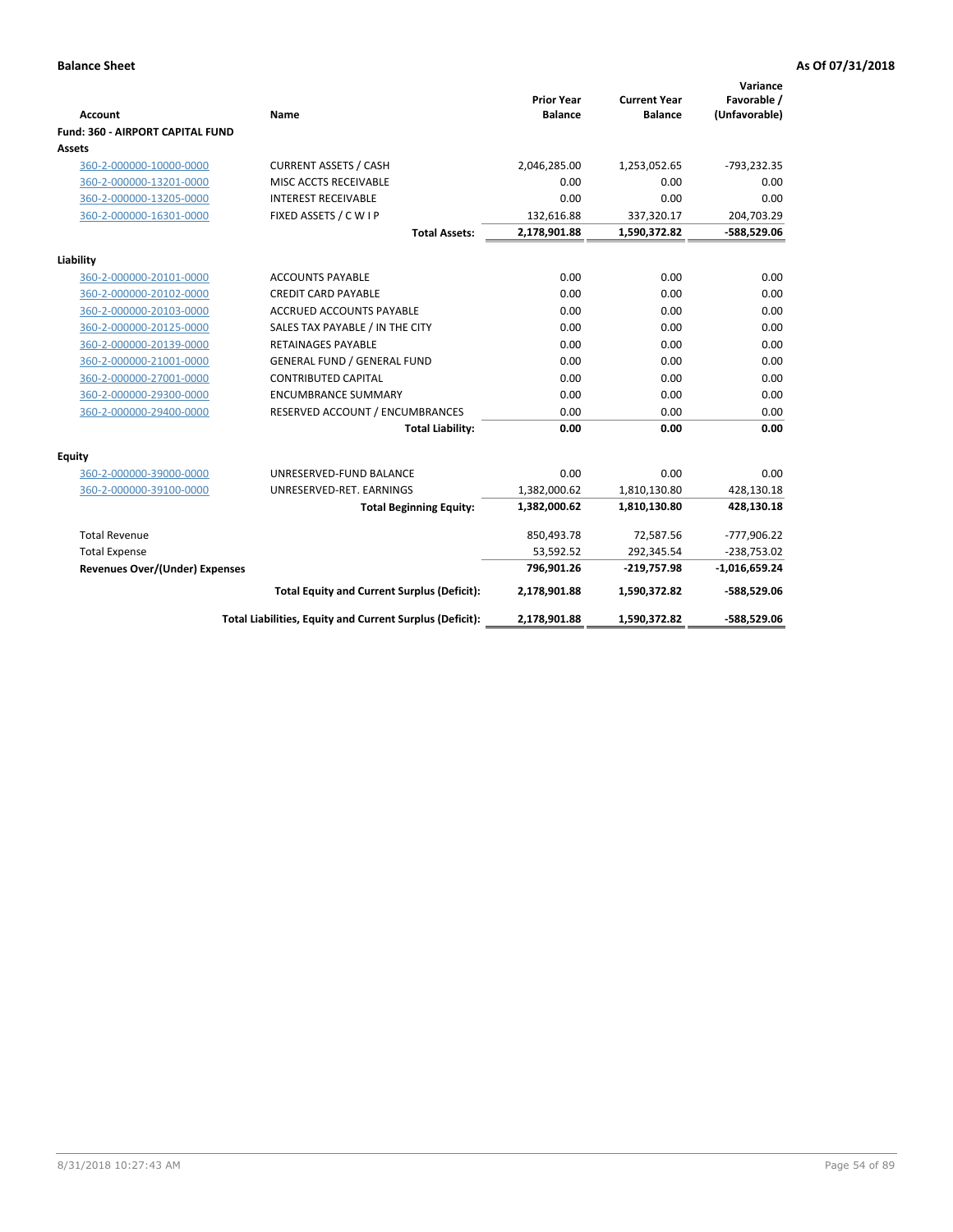| <b>Account</b>                        | Name                                                     | <b>Prior Year</b><br><b>Balance</b> | <b>Current Year</b><br><b>Balance</b> | Variance<br>Favorable /<br>(Unfavorable) |
|---------------------------------------|----------------------------------------------------------|-------------------------------------|---------------------------------------|------------------------------------------|
| <b>Fund: 361 - L3-IDC FUND</b>        |                                                          |                                     |                                       |                                          |
| Assets                                |                                                          |                                     |                                       |                                          |
| 361-2-000000-10000-0000               | <b>CURRENT ASSETS / CASH</b>                             | 0.00                                | 0.00                                  | 0.00                                     |
| 361-2-000000-13201-0000               | MISC ACCTS RECEIVABLE                                    | 0.00                                | 0.00                                  | 0.00                                     |
| 361-2-000000-13205-0000               | <b>INTEREST RECEIVABLE</b>                               | 0.00                                | 0.00                                  | 0.00                                     |
|                                       | <b>Total Assets:</b>                                     | 0.00                                | 0.00                                  | 0.00                                     |
| Liability                             |                                                          |                                     |                                       |                                          |
| 361-2-000000-20101-0000               | <b>ACCOUNTS PAYABLE</b>                                  | 0.00                                | 0.00                                  | 0.00                                     |
| 361-2-000000-20102-0000               | <b>CREDIT CARD PAYABLE</b>                               | 0.00                                | 0.00                                  | 0.00                                     |
| 361-2-000000-20103-0000               | <b>MISCELLANEOUS LIABILITIES</b>                         | 0.00                                | 0.00                                  | 0.00                                     |
| 361-2-000000-20108-0000               | <b>MATURED BONDS PAYABLE</b>                             | 0.00                                | 0.00                                  | 0.00                                     |
| 361-2-000000-20111-0000               | <b>MATURED INTEREST PAYABLE</b>                          | 0.00                                | 0.00                                  | 0.00                                     |
| 361-2-000000-20112-0000               | <b>ACCRUED INTEREST PAYABLE</b>                          | 0.00                                | 0.00                                  | 0.00                                     |
| 361-2-000000-20139-0000               | <b>RETAINAGES PAYABLE</b>                                | 0.00                                | 0.00                                  | 0.00                                     |
| 361-2-000000-21001-0000               | <b>GENERAL FUND / GENERAL FUND</b>                       | 0.00                                | 0.00                                  | 0.00                                     |
|                                       | <b>Total Liability:</b>                                  | 0.00                                | 0.00                                  | 0.00                                     |
| Equity                                |                                                          |                                     |                                       |                                          |
| 361-2-000000-39000-0000               | UNRESERVED-FUND BALANCE                                  | 0.00                                | 0.00                                  | 0.00                                     |
| 361-2-000000-39100-0000               | UNRESERVED-RET. EARNINGS                                 | $-2,881,924.85$                     | $-2,881,924.85$                       | 0.00                                     |
| 361-2-000000-39150-0000               | RESERVED-RET. EARNINGS                                   | 2,881,924.85                        | 2,881,924.85                          | 0.00                                     |
|                                       | <b>Total Beginning Equity:</b>                           | 0.00                                | 0.00                                  | 0.00                                     |
| <b>Total Revenue</b>                  |                                                          | 0.00                                | 0.00                                  | 0.00                                     |
| <b>Total Expense</b>                  |                                                          | 0.00                                | 0.00                                  | 0.00                                     |
| <b>Revenues Over/(Under) Expenses</b> |                                                          | 0.00                                | 0.00                                  | 0.00                                     |
|                                       | <b>Total Equity and Current Surplus (Deficit):</b>       | 0.00                                | 0.00                                  | 0.00                                     |
|                                       | Total Liabilities, Equity and Current Surplus (Deficit): | 0.00                                | 0.00                                  | 0.00                                     |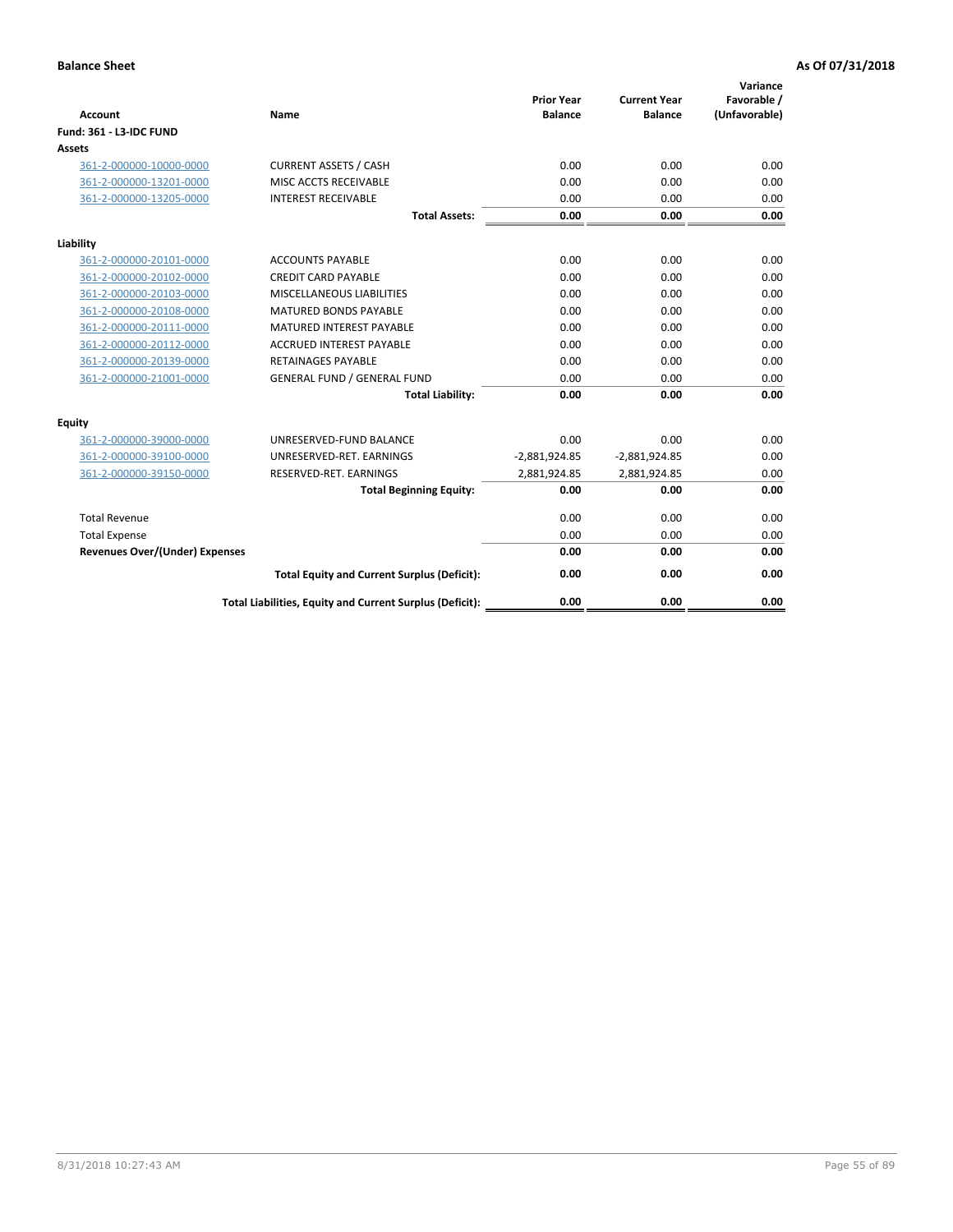|                                       |                                                          |                                     |                                       | Variance                     |
|---------------------------------------|----------------------------------------------------------|-------------------------------------|---------------------------------------|------------------------------|
| Account                               | Name                                                     | <b>Prior Year</b><br><b>Balance</b> | <b>Current Year</b><br><b>Balance</b> | Favorable /<br>(Unfavorable) |
| Fund: 362 - AIRPORT FBO FUEL          |                                                          |                                     |                                       |                              |
| Assets                                |                                                          |                                     |                                       |                              |
| 362-2-000000-10000-0000               | <b>CURRENT ASSETS / CASH</b>                             | 42,131.24                           | 38,377.99                             | $-3,753.25$                  |
| 362-2-000000-13201-0000               | MISC ACCTS RECEIVABLE                                    | 0.00                                | 0.00                                  | 0.00                         |
| 362-2-000000-13205-0000               | <b>INTEREST RECEIVABLE</b>                               | 0.00                                | 0.00                                  | 0.00                         |
|                                       | <b>Total Assets:</b>                                     | 42,131.24                           | 38,377.99                             | $-3,753.25$                  |
| Liability                             |                                                          |                                     |                                       |                              |
| 362-2-000000-20101-0000               | <b>ACCOUNTS PAYABLE</b>                                  | 0.00                                | 0.00                                  | 0.00                         |
| 362-2-000000-20102-0000               | <b>CREDIT CARD PAYABLE</b>                               | 0.00                                | 0.00                                  | 0.00                         |
| 362-2-000000-20103-0000               | <b>ACCRUED ACCOUNTS PAYABLE</b>                          | 0.00                                | 0.00                                  | 0.00                         |
| 362-2-000000-20125-0000               | SALES TAX PAYABLE / IN THE CITY                          | 40.43                               | 25.54                                 | 14.89                        |
| 362-2-000000-29300-0000               | <b>ENCUMBRANCE SUMMARY</b>                               | 0.00                                | 0.00                                  | 0.00                         |
| 362-2-000000-29400-0000               | RESERVED ACCOUNT / ENCUMBRANCES                          | 0.00                                | 0.00                                  | 0.00                         |
|                                       | <b>Total Liability:</b>                                  | 40.43                               | 25.54                                 | 14.89                        |
| Equity                                |                                                          |                                     |                                       |                              |
| 362-2-000000-39000-0000               | UNRESERVED-FUND BALANCE                                  | 0.00                                | 0.00                                  | 0.00                         |
| 362-2-000000-39100-0000               | UNRESERVED-RET. EARNINGS                                 | $-2.87$                             | $-41.31$                              | $-38.44$                     |
|                                       | <b>Total Beginning Equity:</b>                           | $-2.87$                             | $-41.31$                              | $-38.44$                     |
| <b>Total Revenue</b>                  |                                                          | 419,475.06                          | 343,409.12                            | $-76,065.94$                 |
| <b>Total Expense</b>                  |                                                          | 377,381.38                          | 305,015.36                            | 72,366.02                    |
| <b>Revenues Over/(Under) Expenses</b> |                                                          | 42.093.68                           | 38,393.76                             | $-3,699.92$                  |
|                                       | <b>Total Equity and Current Surplus (Deficit):</b>       | 42,090.81                           | 38,352.45                             | $-3,738.36$                  |
|                                       | Total Liabilities, Equity and Current Surplus (Deficit): | 42,131.24                           | 38,377.99                             | $-3,753.25$                  |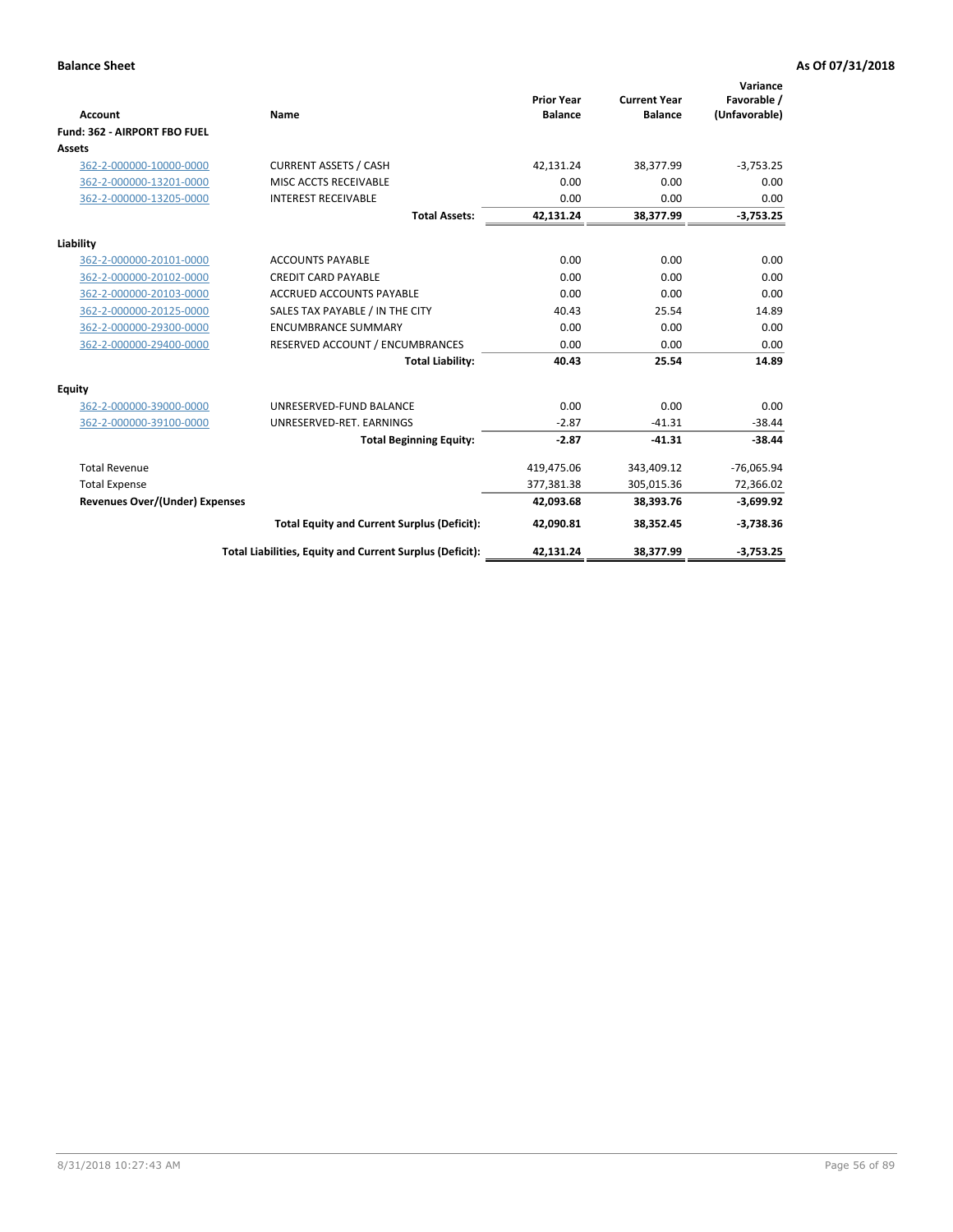|                         |                                                                | <b>Prior Year</b> | <b>Current Year</b> | Variance<br>Favorable / |
|-------------------------|----------------------------------------------------------------|-------------------|---------------------|-------------------------|
| Account                 | Name                                                           | <b>Balance</b>    | <b>Balance</b>      | (Unfavorable)           |
| Fund: 400 - GOLF FUND   |                                                                |                   |                     |                         |
| Assets                  |                                                                |                   |                     |                         |
| 400-2-000000-10000-0000 | <b>CURRENT ASSETS / CASH</b>                                   | $-329,348.07$     | $-356, 198.70$      | $-26,850.63$            |
| 400-2-000000-10304-0000 | CASH / PETTY CASH/CHANGE DRAWERS                               | 200.00            | 200.00              | 0.00                    |
| 400-2-000000-13007-0000 | <b>RETURNED CHECKS</b>                                         | 0.00              | 0.00                | 0.00                    |
| 400-2-000000-13201-0000 | MISC ACCTS RECEIVABLE                                          | 3,590.27          | $-407.31$           | $-3,997.58$             |
| 400-2-000000-13202-0000 | <b>EMPLOYEE ADVANCES</b>                                       | 0.00              | 0.00                | 0.00                    |
| 400-2-000000-13203-0000 | NON-CURRENT ASSETS / PREPAYMENTS<br><b>INTEREST RECEIVABLE</b> | 0.00              | 0.00                | 0.00                    |
| 400-2-000000-13205-0000 |                                                                | 0.00              | 0.00                | 0.00                    |
| 400-2-000000-13206-0000 | <b>CHARGES RECEIVABLE</b>                                      | 32,150.15         | 35,755.13           | 3,604.98                |
| 400-2-000000-15301-0000 | <b>INVENTORIES / GOLF COURSE</b>                               | 7,272.38          | 8,301.68            | 1,029.30                |
| 400-2-000000-16001-0000 | FIXED ASSETS / LAND                                            | 93,000.00         | 93,000.00           | 0.00                    |
| 400-2-000000-16002-0000 | FIXED ASSETS / IMPROVMENTS-NON BUILDI                          | 521,160.58        | 521,160.58          | 0.00                    |
| 400-2-000000-16003-0000 | ACCUM DEPR / IMPROVEMENTS-NON BUILI                            | $-262,245.70$     | -281,523.98         | $-19,278.28$            |
| 400-2-000000-16004-0000 | FIXED ASSETS / BUILDINGS                                       | 109,640.00        | 109,640.00          | 0.00                    |
| 400-2-000000-16005-0000 | <b>ACCUM DEPR / BUILDINGS</b>                                  | $-107,771.86$     | $-108,377.74$       | $-605.88$               |
| 400-2-000000-16201-0000 | FIXED ASSETS / MACHINERY AND EQUIPMEN                          | 51,957.00         | 51,957.00           | 0.00                    |
| 400-2-000000-16202-0000 | ACCUM DEPR / MACHINERY AND EQUIPMEI                            | $-51,957.00$      | $-51,957.00$        | 0.00                    |
| 400-2-000000-16301-0000 | FIXED ASSETS / C W I P                                         | 0.00              | 0.00                | 0.00                    |
| 400-2-000000-17501-0000 | <b>EMPLOYEE CONTRIBUTIONS</b>                                  | 6,534.00          | 7,149.00            | 615.00                  |
| 400-2-000000-17504-0000 | <b>INVESTMENT RETURN</b>                                       | 30,487.00         | 22,540.00           | $-7,947.00$             |
| 400-2-000000-17508-0000 | <b>EXPERIENCE DIFFERENCE- OUTFLOW</b>                          | 618.00            | 397.00              | $-221.00$               |
| 400-2-000000-17509-0000 | <b>EXPERIENCE DIFFERENCE - INFLOW</b>                          | 0.00              | $-2,627.00$         | $-2,627.00$             |
| 400-2-000000-17520-0000 | <b>ASSUMPTION CHANGES</b>                                      | 8,101.00          | 5,278.00            | $-2,823.00$             |
|                         | <b>Total Assets:</b>                                           | 113,387.75        | 54,286.66           | -59,101.09              |
| Liability               |                                                                |                   |                     |                         |
| 400-2-000000-20101-0000 | <b>ACCOUNTS PAYABLE</b>                                        | 0.00              | 0.00                | 0.00                    |
| 400-2-000000-20102-0000 | <b>CREDIT CARD PAYABLE</b>                                     | 0.00              | 0.00                | 0.00                    |
| 400-2-000000-20103-0000 | ACCRUED ACCOUNTS PAYABLE                                       | 0.00              | 0.00                | 0.00                    |
| 400-2-000000-20112-0000 | ACCRUED INTEREST PAYABLE                                       | 0.00              | 0.00                | 0.00                    |
| 400-2-000000-20124-0000 | <b>GOLF COURSE RESALE</b>                                      | 0.00              | 0.00                | 0.00                    |
| 400-2-000000-20125-0000 | SALES TAX PAYABLE / IN THE CITY                                | 569.68            | 784.48              | $-214.80$               |
| 400-2-000000-20139-0000 | RETAINAGES PAYABLE                                             | 0.00              | 0.00                | 0.00                    |
| 400-2-000000-20141-0000 | <b>TELEPHONE CLEARING</b>                                      | 0.00              | 0.00                | 0.00                    |
| 400-2-000000-20160-0000 | <b>UNAPPLIED CREDIT</b>                                        | 0.00              | 0.00                | 0.00                    |
| 400-2-000000-21001-0000 | <b>GENERAL FUND / GENERAL FUND</b>                             | 0.00              | 0.00                | 0.00                    |
| 400-2-000000-21101-0000 | ENTERPRISE / WTR/WWTR UTILITY FUND                             | 0.00              | 0.00                | 0.00                    |
| 400-2-000000-22001-0000 | SALARIES PAYABLE                                               | 4,793.59          | 4,783.71            | 9.88                    |
| 400-2-000000-22002-0000 | VACATION/SICK PAYABLE                                          | 9,962.69          | 15,069.61           | $-5,106.92$             |
| 400-2-000000-23001-0000 | CAPITAL LEASE PAYABLE                                          | 0.00              | 0.00                | 0.00                    |
| 400-2-000000-24001-0000 | O/S CHECKS PAYABLE                                             | 0.00              | 0.00                | 0.00                    |
| 400-2-000000-26001-0000 | COMPENSATED ABSENCES PAY                                       | 36,211.40         | 28,608.92           | 7,602.48                |
| 400-2-000000-27001-0000 | <b>CONTRIBUTED CAPITAL</b>                                     | 0.00              | 0.00                | 0.00                    |
| 400-2-000000-27002-0000 | CONTRIBUTED CAPITAL / DEVELOPERS                               | 0.00              | 0.00                | 0.00                    |
| 400-2-000000-29300-0000 | <b>ENCUMBRANCE SUMMARY</b>                                     | 0.00              | 0.00                | 0.00                    |
| 400-2-000000-29400-0100 | RESERVED ACCOUNT / ENCUMBRANCES                                | 0.00              | 0.00                | 0.00                    |
| 400-2-000000-29999-0000 | NET PENSION LIABILITY                                          | 51,519.00         | 48,989.00           | 2,530.00                |
|                         | <b>Total Liability:</b>                                        | 103,056.36        | 98,235.72           | 4,820.64                |
|                         |                                                                |                   |                     |                         |
| <b>Equity</b>           |                                                                |                   |                     |                         |
| 400-2-000000-39000-0000 | UNRESERVED-FUND BALANCE                                        | 0.00              | 0.00                | 0.00                    |
| 400-2-000000-39100-0000 | UNRESERVED-RET. EARNINGS                                       | $-13,008.54$      | $-26,531.20$        | $-13,522.66$            |
| 400-2-000000-39500-0000 | NET POSITION - PENSION                                         | $-44.00$          | $-44.00$            | 0.00                    |
|                         | <b>Total Beginning Equity:</b>                                 | $-13,052.54$      | -26,575.20          | $-13,522.66$            |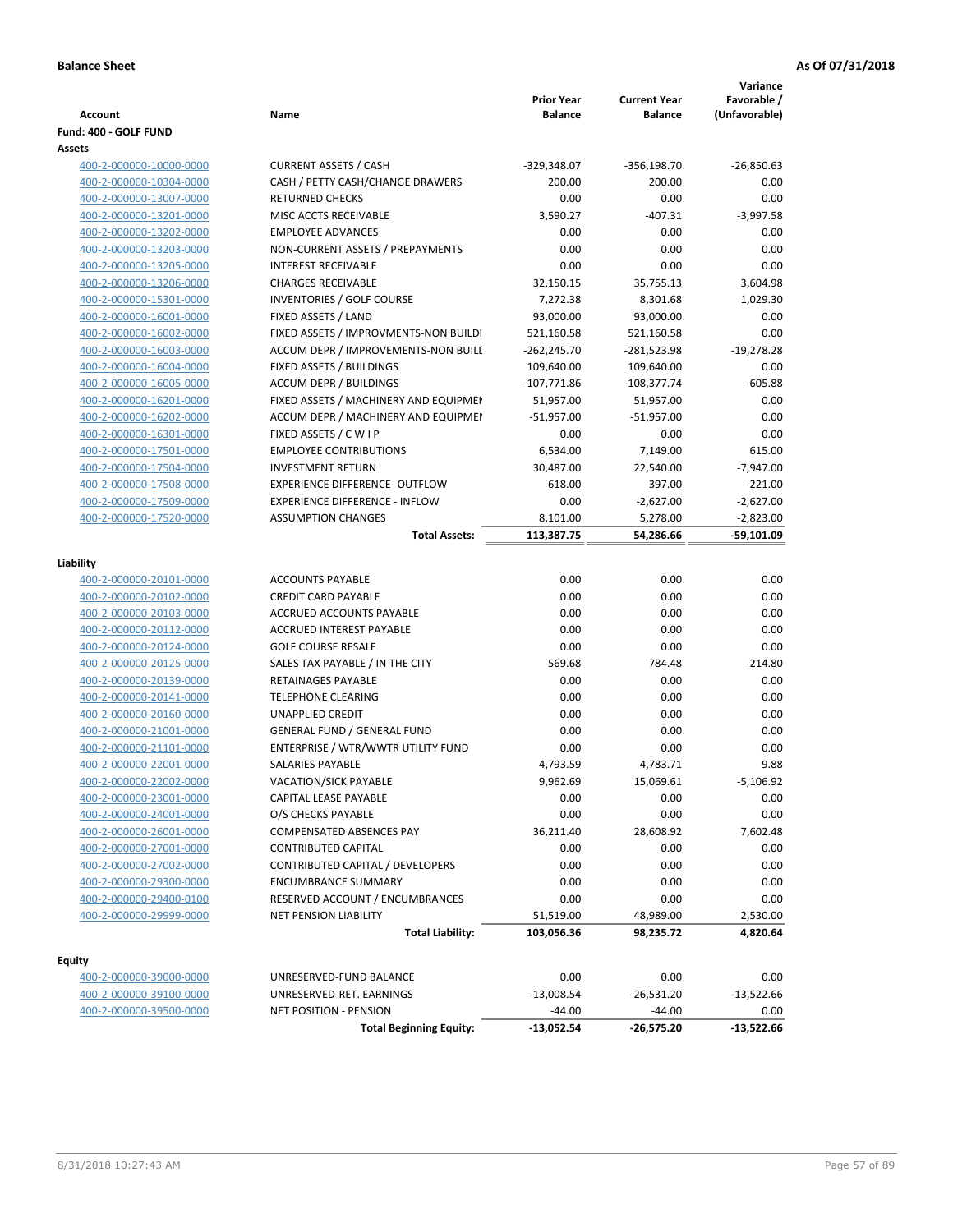| Account                        | <b>Name</b>                                              | <b>Prior Year</b><br><b>Balance</b> | <b>Current Year</b><br><b>Balance</b> | Variance<br>Favorable /<br>(Unfavorable) |
|--------------------------------|----------------------------------------------------------|-------------------------------------|---------------------------------------|------------------------------------------|
| Total Revenue                  |                                                          | 205,159.18                          | 195,708.68                            | $-9,450.50$                              |
| <b>Total Expense</b>           |                                                          | 181,775.24                          | 213,082.53                            | $-31,307.29$                             |
| Revenues Over/(Under) Expenses |                                                          | 23,383.94                           | $-17,373.85$                          | $-40,757.79$                             |
|                                | <b>Total Equity and Current Surplus (Deficit):</b>       | 10,331.40                           | -43.949.05                            | $-54,280.45$                             |
|                                | Total Liabilities, Equity and Current Surplus (Deficit): | 113.387.76                          | 54,286.67                             | -59,101.09                               |
|                                | *** FUND 400 OUT OF BALANCE ***                          | $-0.01$                             | $-0.01$                               | 0.00                                     |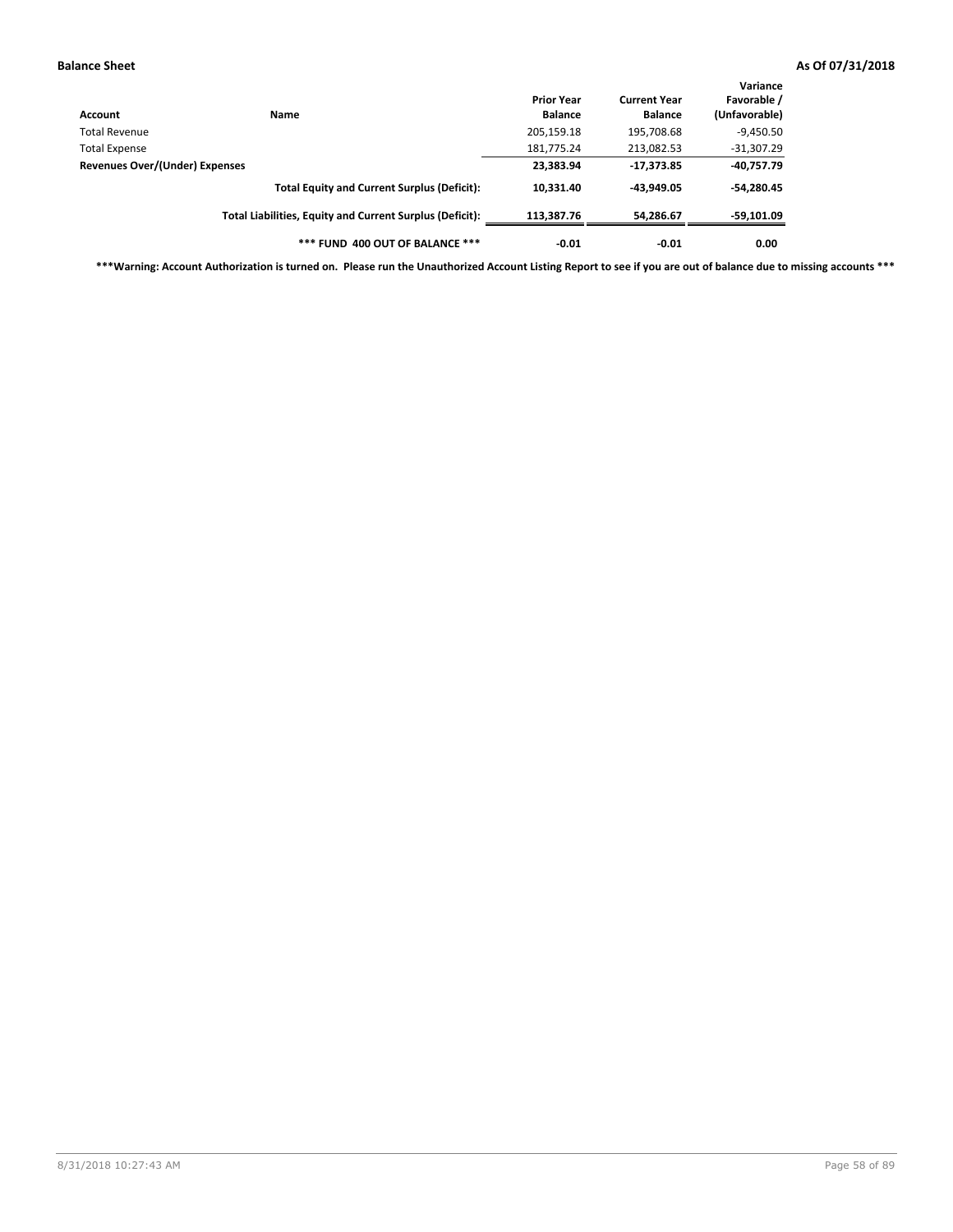|                                                     |                                                          |                         |                     | Variance               |
|-----------------------------------------------------|----------------------------------------------------------|-------------------------|---------------------|------------------------|
|                                                     |                                                          | <b>Prior Year</b>       | <b>Current Year</b> | Favorable /            |
| <b>Account</b>                                      | Name                                                     | <b>Balance</b>          | <b>Balance</b>      | (Unfavorable)          |
| <b>Fund: 500 - SANITATION FUND</b><br><b>Assets</b> |                                                          |                         |                     |                        |
| 500-2-000000-10000-0000                             | <b>CURRENT ASSETS / CASH</b>                             | 1,973,324.84            | 2,218,631.67        | 245,306.83             |
| 500-2-000000-13000-0000                             | <b>CUSTOMER ACCTS RECEIVABLE</b>                         | 122,115.24              | 110,289.71          | $-11,825.53$           |
| 500-2-000000-13001-0000                             | NON CURRENT CUSTOMER ACCTS RECEIVAE                      | 53,865.33               | 63,116.49           | 9,251.16               |
| 500-2-000000-13002-0000                             | ALLOW FOR UNCOLLECT REC                                  | $-51,300.94$            | $-56,852.74$        | $-5,551.80$            |
| 500-2-000000-13003-0000                             | UNBILLED YEAR-END ACCRUAL                                | 316,710.26              | 314,317.28          | $-2,392.98$            |
| 500-2-000000-13201-0000                             | MISC ACCTS RECEIVABLE                                    | 185.00                  | 0.00                | $-185.00$              |
| 500-2-000000-17501-0000                             | <b>EMPLOYEE CONTRIBUTIONS</b>                            | 6,534.00                | 7,149.00            | 615.00                 |
| 500-2-000000-17504-0000                             | <b>INVESTMENT RETURN</b>                                 | 30,487.00               | 22,540.00           | $-7,947.00$            |
| 500-2-000000-17508-0000                             | <b>EXPERIENCE DIFFERENCE- OUTFLOW</b>                    | 618.00                  | 397.00              | $-221.00$              |
| 500-2-000000-17509-0000                             | <b>EXPERIENCE DIFFERENCE - INFLOW</b>                    | 0.00                    | $-2,627.00$         | $-2,627.00$            |
| 500-2-000000-17520-0000                             | <b>ASSUMPTION CHANGES</b>                                | 8,101.00                | 5,278.00            | $-2,823.00$            |
|                                                     | <b>Total Assets:</b>                                     | 2,460,639.73            | 2,682,239.41        | 221,599.68             |
|                                                     |                                                          |                         |                     |                        |
| Liability                                           |                                                          |                         |                     |                        |
| 500-2-000000-20101-0000                             | <b>ACCOUNTS PAYABLE</b>                                  | 0.00                    | 0.00                | 0.00                   |
| 500-2-000000-20102-0000                             | <b>CREDIT CARD PAYABLE</b>                               | 0.00                    | 0.00                | 0.00                   |
| 500-2-000000-20103-0000                             | ACCRUED ACCOUNTS PAYABLE                                 | 0.00                    | 0.00                | 0.00                   |
| 500-2-000000-20125-0000                             | SALES TAX PAYABLE / IN THE CITY                          | 21.226.68               | 20,597.79           | 628.89                 |
| 500-2-000000-20126-0000                             | SALES TAX PAYABLE / OUT OF CITY                          | 0.00                    | 0.00                | 0.00                   |
| 500-2-000000-20133-0000                             | <b>GARBAGE CLEARING</b>                                  | 0.00                    | 0.00                | 0.00                   |
| 500-2-000000-20135-0000                             | <b>GARBAGE CLEARING / BAD DEBT EXPENS</b>                | 38,923.80               | 38,650.33           | 273.47                 |
| 500-2-000000-20160-0000                             | UNAPPLIED CREDIT                                         | 0.00                    | 0.00                | 0.00                   |
| 500-2-000000-20201-0000                             | <b>DEFERRED REVENUE</b>                                  | 0.00                    | 0.00                | 0.00                   |
| 500-2-000000-21001-0000                             | <b>GENERAL FUND / GENERAL FUND</b>                       | 0.00                    | 0.00                | 0.00                   |
| 500-2-000000-22001-0000                             | SALARIES PAYABLE                                         | 2,316.20                | 4,893.72            | $-2,577.52$            |
| 500-2-000000-22002-0000                             | <b>VACATION/SICK PAYABLE</b>                             | 5,358.50                | 7,535.45            | $-2,176.95$            |
| 500-2-000000-24002-0000                             | <b>CUSTOMER DEPOSITS</b>                                 | 205,405.64              | 252,565.98          | -47,160.34             |
| 500-2-000000-24007-0000                             | <b>BILLED DEPOSITS SUSPENSE</b>                          | 0.00                    | 0.00                | 0.00                   |
| 500-2-000000-26001-0000                             | <b>COMPENSATED ABSENCES PAY</b>                          | 2,594.17                | 3,841.35            | $-1,247.18$            |
| 500-2-000000-29300-0000                             | <b>ENCUMBRANCE SUMMARY</b>                               | 0.00                    | 0.00                | 0.00                   |
| 500-2-000000-29400-0100                             | RESERVED ACCOUNT / ENCUMBRANCES                          | 0.00                    | 0.00                | 0.00                   |
| 500-2-000000-29999-0000                             | <b>NET PENSION LIABILITY</b>                             | 51,519.00<br>327,343.99 | 48,989.00           | 2,530.00<br>-49,729.63 |
|                                                     | <b>Total Liability:</b>                                  |                         | 377,073.62          |                        |
| <b>Equity</b>                                       |                                                          |                         |                     |                        |
| 500-2-000000-39000-0000                             | UNRESERVED-FUND BALANCE                                  | 0.00                    | 0.00                | 0.00                   |
| 500-2-000000-39100-0000                             | UNRESERVED-RET. EARNINGS                                 | 1,430,891.22            | 1,890,622.70        | 459,731.48             |
| <u>500-2-000000-39500-0000</u>                      | <b>NET POSITION - PENSION</b>                            | $-44.00$                | $-44.00$            | 0.00                   |
|                                                     | <b>Total Beginning Equity:</b>                           | 1,430,847.22            | 1,890,578.70        | 459,731.48             |
| <b>Total Revenue</b>                                |                                                          | 3,322,373.27            | 3,284,901.03        | $-37,472.24$           |
| <b>Total Expense</b>                                |                                                          | 2,619,924.75            | 2,870,313.94        | -250,389.19            |
| <b>Revenues Over/(Under) Expenses</b>               |                                                          | 702,448.52              | 414,587.09          | -287,861.43            |
|                                                     | <b>Total Equity and Current Surplus (Deficit):</b>       | 2,133,295.74            | 2,305,165.79        | 171,870.05             |
|                                                     | Total Liabilities, Equity and Current Surplus (Deficit): | 2,460,639.73            | 2,682,239.41        | 221,599.68             |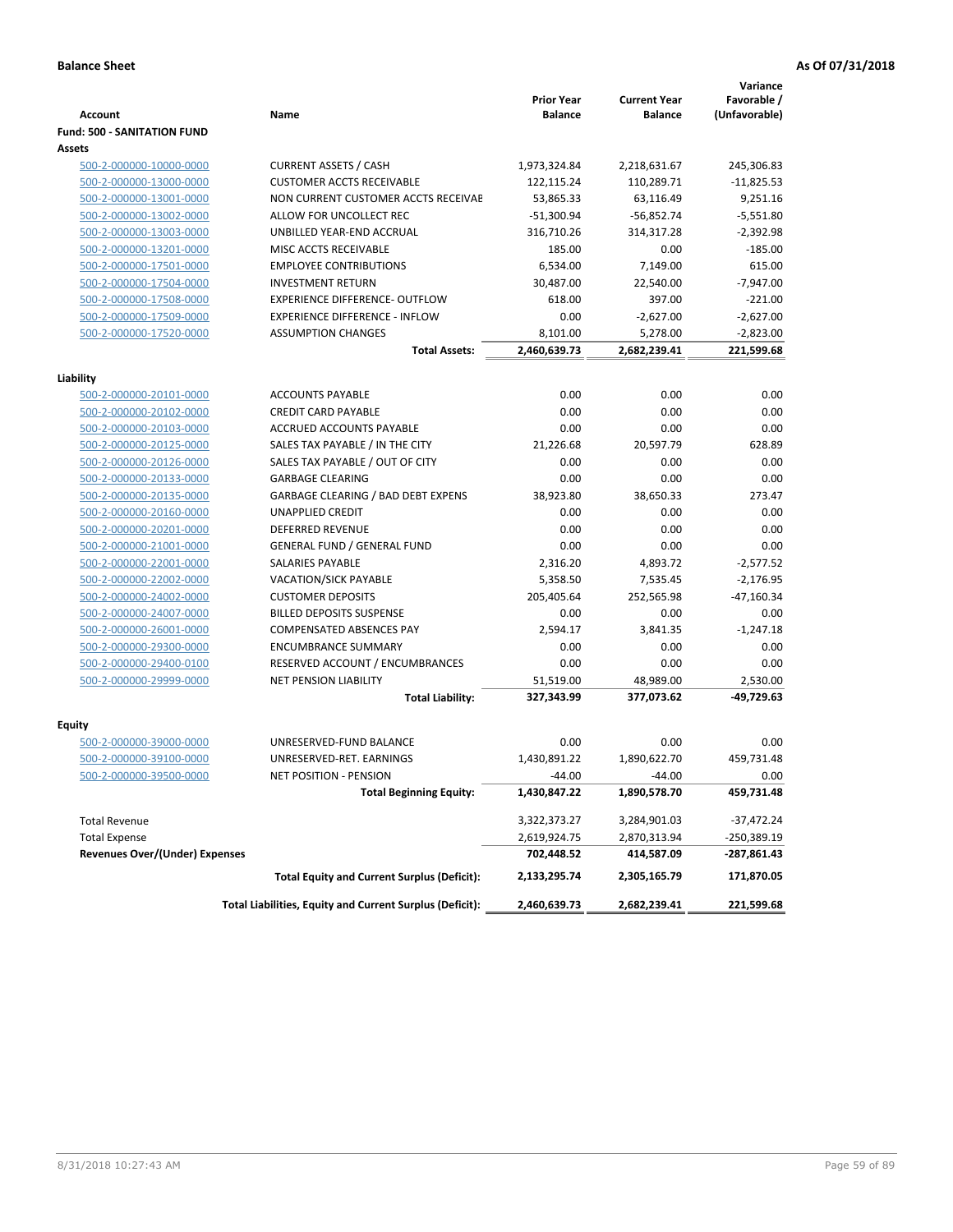| Account                                             | Name                                                     | <b>Prior Year</b><br><b>Balance</b> | <b>Current Year</b><br><b>Balance</b> | Variance<br>Favorable /<br>(Unfavorable) |
|-----------------------------------------------------|----------------------------------------------------------|-------------------------------------|---------------------------------------|------------------------------------------|
| Fund: 561 - REGINAL HOUSEHOLD HAZARDOUS WASTE GRANT |                                                          |                                     |                                       |                                          |
| <b>Assets</b>                                       |                                                          |                                     |                                       |                                          |
| 561-2-000000-10000-0000                             | <b>CURRENT ASSETS / CASH</b>                             | 0.00                                | 0.00                                  | 0.00                                     |
| 561-2-000000-13201-0000                             | MISC ACCTS RECEIVABLE                                    | 0.00                                | 0.00                                  | 0.00                                     |
| 561-2-000000-13205-0000                             | <b>INTEREST RECEIVABLE</b>                               | 0.00                                | 0.00                                  | 0.00                                     |
|                                                     | <b>Total Assets:</b>                                     | 0.00                                | 0.00                                  | 0.00                                     |
| Liability                                           |                                                          |                                     |                                       |                                          |
| 561-2-000000-20101-0000                             | <b>ACCOUNTS PAYABLE</b>                                  | 0.00                                | 0.00                                  | 0.00                                     |
| 561-2-000000-20102-0000                             | <b>CREDIT CARD PAYABLE</b>                               | 0.00                                | 0.00                                  | 0.00                                     |
| 561-2-000000-20103-0000                             | ACCRUED ACCOUNTS PAYABLE                                 | 0.00                                | 0.00                                  | 0.00                                     |
| 561-2-000000-21140-0000                             | DUE TO / SANITATION FUND                                 | 0.00                                | 0.00                                  | 0.00                                     |
| 561-2-000000-29300-0000                             | <b>ENCUMBRANCE SUMMARY</b>                               | 0.00                                | 0.00                                  | 0.00                                     |
| 561-2-000000-29400-0100                             | RESERVED ACCOUNT / ENCUMBRANCES                          | 0.00                                | 0.00                                  | 0.00                                     |
|                                                     | <b>Total Liability:</b>                                  | 0.00                                | 0.00                                  | 0.00                                     |
| <b>Equity</b>                                       |                                                          |                                     |                                       |                                          |
| 561-2-000000-39100-0000                             | UNRESERVED-RET. EARNINGS                                 | 0.00                                | 0.00                                  | 0.00                                     |
|                                                     | <b>Total Beginning Equity:</b>                           | 0.00                                | 0.00                                  | 0.00                                     |
| <b>Total Revenue</b>                                |                                                          | 0.00                                | 0.00                                  | 0.00                                     |
| <b>Total Expense</b>                                |                                                          | 0.00                                | 0.00                                  | 0.00                                     |
| <b>Revenues Over/(Under) Expenses</b>               |                                                          | 0.00                                | 0.00                                  | 0.00                                     |
|                                                     | <b>Total Equity and Current Surplus (Deficit):</b>       | 0.00                                | 0.00                                  | 0.00                                     |
|                                                     | Total Liabilities, Equity and Current Surplus (Deficit): | 0.00                                | 0.00                                  | 0.00                                     |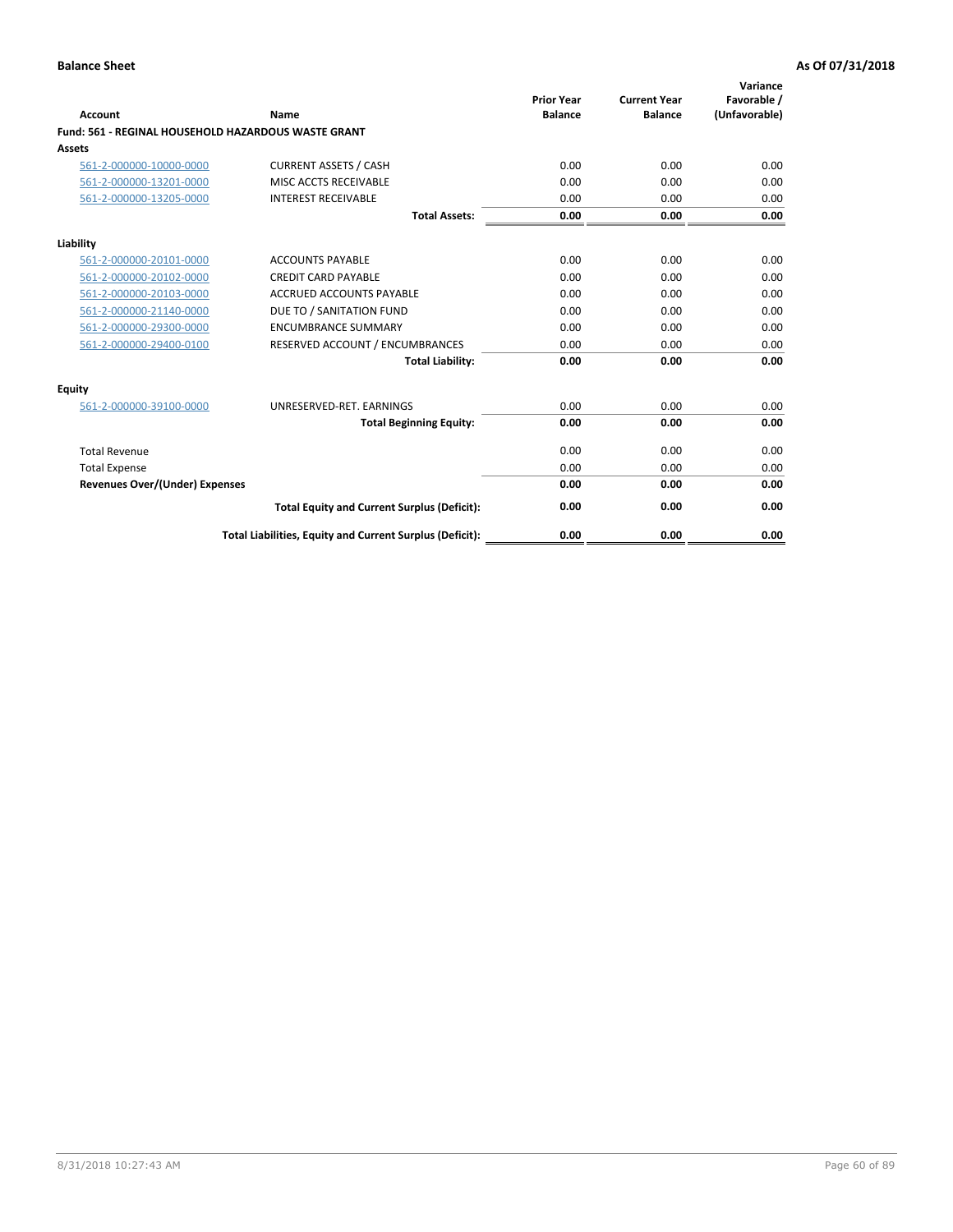| <b>Account</b>                                     | Name                                                     | <b>Prior Year</b><br><b>Balance</b> | <b>Current Year</b><br><b>Balance</b> | Variance<br>Favorable /<br>(Unfavorable) |
|----------------------------------------------------|----------------------------------------------------------|-------------------------------------|---------------------------------------|------------------------------------------|
| <b>Fund: 601 - CENTRAL SERVICE FUND</b>            |                                                          |                                     |                                       |                                          |
| Assets                                             |                                                          |                                     |                                       |                                          |
| 601-2-000000-10000-0000                            | <b>CURRENT ASSETS / CASH</b>                             | 21,726.16                           | $-104,767.52$                         | $-126,493.68$                            |
| 601-2-000000-13201-0000                            | MISC ACCTS RECEIVABLE                                    | 0.00                                | 0.00                                  | 0.00                                     |
| 601-2-000000-13203-0000                            | NON-CURRENT ASSETS / PREPAYMENTS                         | 0.00                                | 0.00                                  | 0.00                                     |
| 601-2-000000-13204-0000                            | PREPAYMENTS / INSURANCE PREPAYMENT                       | 0.00                                | 0.00                                  | 0.00                                     |
| 601-2-000000-13205-0000                            | <b>INTEREST RECEIVABLE</b>                               | 0.00                                | 0.00                                  | 0.00                                     |
| 601-2-000000-15001-0000                            | <b>INVENTORIES / POSTAGE</b>                             | 0.00                                | 0.00                                  | 0.00                                     |
| 601-2-000000-15101-0000                            | <b>FACILITIES MAINT STOCK INVENTORIES</b>                | 13,338.92                           | 17,625.33                             | 4,286.41                                 |
| 601-2-000000-15201-0000                            | <b>INVENTORIES / GARAGE</b>                              | 199,461.65                          | 274,229.82                            | 74,768.17                                |
| 601-2-000000-16001-0000                            | FIXED ASSETS / LAND                                      | 0.00                                | 0.00                                  | 0.00                                     |
| 601-2-000000-16002-0000                            | FIXED ASSETS / IMPROVMENTS-NON BUILDI                    | 0.00                                | 0.00                                  | 0.00                                     |
| 601-2-000000-16003-0000                            | ACCUM DEPR / IMPROVEMENTS-NON BUILI                      | 0.00                                | 0.00                                  | 0.00                                     |
| 601-2-000000-16004-0000                            | FIXED ASSETS / BUILDINGS                                 | 100,832.00                          | 100,832.00                            | 0.00                                     |
| 601-2-000000-16005-0000                            | <b>ACCUM DEPR / BUILDINGS</b>                            | $-100,832.00$                       | $-100,832.00$                         | 0.00                                     |
| 601-2-000000-16201-0000                            | FIXED ASSETS / MACHINERY AND EQUIPMEN                    | 166,476.00                          | 166,476.00                            | 0.00                                     |
| 601-2-000000-16202-0000                            | ACCUM DEPR / MACHINERY AND EQUIPMEI                      | $-166,476.00$                       | $-166,476.00$                         | 0.00                                     |
| 601-2-000000-17501-0000                            | <b>EMPLOYEE CONTRIBUTIONS</b>                            | 26,136.00                           | 28,595.00                             | 2,459.00                                 |
| 601-2-000000-17504-0000                            | <b>INVESTMENT RETURN</b>                                 | 121,950.00                          | 90,159.00                             | $-31,791.00$                             |
| 601-2-000000-17508-0000                            | <b>EXPERIENCE DIFFERENCE- OUTFLOW</b>                    | 2,471.00                            | 1,587.00                              | $-884.00$                                |
| 601-2-000000-17509-0000                            | <b>EXPERIENCE DIFFERENCE - INFLOW</b>                    | 0.00                                | $-10,507.00$                          | $-10,507.00$                             |
| 601-2-000000-17520-0000                            | <b>ASSUMPTION CHANGES</b>                                | 32,404.00                           | 21,113.00                             | $-11,291.00$                             |
|                                                    | <b>Total Assets:</b>                                     | 417,487.73                          | 318,034.63                            | -99,453.10                               |
|                                                    |                                                          |                                     |                                       |                                          |
| Liability                                          |                                                          |                                     |                                       |                                          |
| 601-2-000000-20101-0000                            | <b>ACCOUNTS PAYABLE</b>                                  | 0.00                                | 154.59                                | $-154.59$                                |
| 601-2-000000-20102-0000                            | <b>CREDIT CARD PAYABLE</b>                               | 0.00                                | 0.00                                  | 0.00                                     |
| 601-2-000000-20103-0000                            | ACCRUED ACCOUNTS PAYABLE                                 | 0.00                                | 0.00                                  | 0.00                                     |
| 601-2-000000-20115-0000                            | <b>DRINK SUPPLY</b>                                      | 0.00                                | 0.00                                  | 0.00                                     |
| 601-2-000000-20141-0000                            | <b>TELEPHONE CLEARING</b>                                | 0.00                                | 0.00                                  | 0.00                                     |
| 601-2-000000-20148-0000                            | <b>FLEET FUEL CLEARING</b>                               | 0.00                                | 0.00                                  | 0.00                                     |
| 601-2-000000-20149-0000                            | FLEET MAINTENANCE CLEARING                               | $-16.48$                            | 84.03                                 | $-100.51$                                |
| 601-2-000000-20201-0000                            | <b>DEFERRED REVENUE</b>                                  | 0.00                                | 0.00                                  | 0.00                                     |
| 601-2-000000-21001-0000                            | <b>GENERAL FUND / GENERAL FUND</b>                       | 0.00                                | 0.00                                  | 0.00                                     |
| 601-2-000000-21101-0000                            | ENTERPRISE / WTR/WWTR UTILITY FUND                       | 0.00                                | 0.00                                  | 0.00                                     |
| 601-2-000000-22001-0000                            | SALARIES PAYABLE                                         | 16,959.79                           | 16,938.86                             | 20.93                                    |
| 601-2-000000-22002-0000                            | <b>VACATION/SICK PAYABLE</b>                             | 31,596.43                           | 31,233.84                             | 362.59                                   |
| 601-2-000000-24011-0000                            | <b>CIVIC CENTER DEPOSITS</b>                             | 0.00                                | 0.00                                  | 0.00                                     |
| 601-2-000000-24012-0000                            | <b>AUDITORIUM DEPOSITS</b>                               | 0.00                                | 0.00                                  | 0.00                                     |
| 601-2-000000-26001-0000                            | <b>COMPENSATED ABSENCES PAY</b>                          | 47,153.34                           | 58,038.36                             | $-10,885.02$                             |
| 601-2-000000-27001-0000                            | <b>CONTRIBUTED CAPITAL</b>                               | 0.00                                | 0.00                                  | 0.00                                     |
| 601-2-000000-29300-0000                            | <b>ENCUMBRANCE SUMMARY</b>                               | 0.00                                | 0.00                                  | 0.00                                     |
| 601-2-000000-29400-0100                            | RESERVED ACCOUNT / ENCUMBRANCES                          | 0.00                                | 0.00                                  | 0.00                                     |
| 601-2-000000-29999-0000                            | NET PENSION LIABILITY                                    | 206,074.00                          | 195,957.00                            | 10,117.00                                |
|                                                    | <b>Total Liability:</b>                                  | 301,767.08                          | 302,406.68                            | -639.60                                  |
|                                                    |                                                          |                                     |                                       |                                          |
| <b>Equity</b>                                      | UNRESERVED-FUND BALANCE                                  | 0.00                                | 0.00                                  | 0.00                                     |
| 601-2-000000-39000-0000<br>601-2-000000-39100-0000 |                                                          |                                     | 51,003.70                             |                                          |
|                                                    | UNRESERVED-RET. EARNINGS                                 | 146,820.97                          |                                       | -95,817.27                               |
| 601-2-000000-39500-0000                            | NET POSITION - PENSION<br><b>Total Beginning Equity:</b> | $-175.00$<br>146,645.97             | $-175.00$<br>50,828.70                | 0.00<br>$-95,817.27$                     |
|                                                    |                                                          |                                     |                                       |                                          |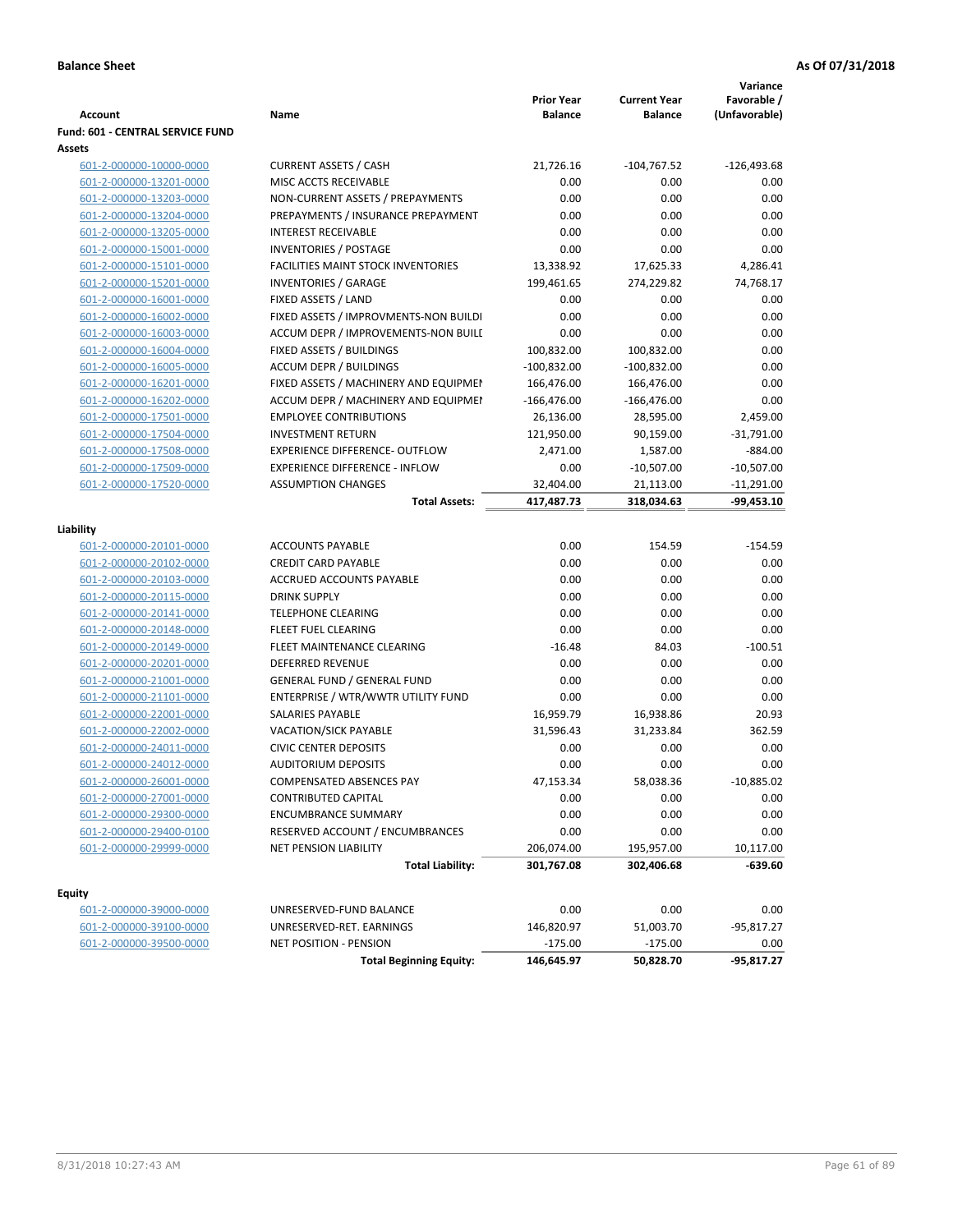| Account                        | Name                                                     | <b>Prior Year</b><br><b>Balance</b> | <b>Current Year</b><br><b>Balance</b> | Variance<br>Favorable /<br>(Unfavorable) |
|--------------------------------|----------------------------------------------------------|-------------------------------------|---------------------------------------|------------------------------------------|
| Total Revenue                  |                                                          | 677,671.70                          | 741,287.60                            | 63,615.90                                |
| <b>Total Expense</b>           |                                                          | 708,597.13                          | 776,488.54                            | $-67,891.41$                             |
| Revenues Over/(Under) Expenses |                                                          | $-30,925.43$                        | $-35,200.94$                          | $-4,275.51$                              |
|                                | <b>Total Equity and Current Surplus (Deficit):</b>       | 115.720.54                          | 15.627.76                             | $-100.092.78$                            |
|                                | Total Liabilities, Equity and Current Surplus (Deficit): | 417,487.62                          | 318.034.44                            | -99,453.18                               |
|                                | *** FUND 601 OUT OF BALANCE ***                          | 0.11                                | 0.19                                  | 0.08                                     |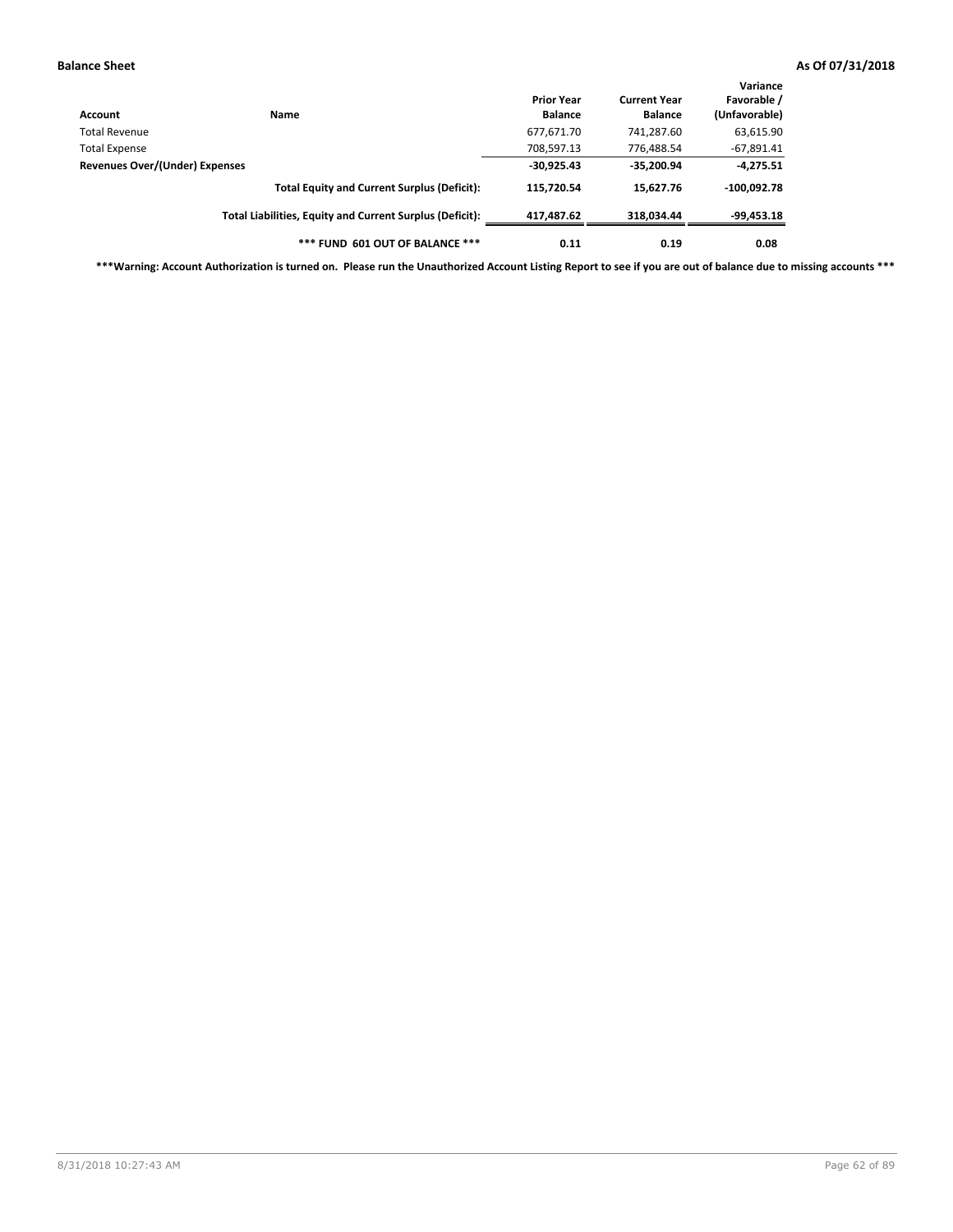| <b>Account</b>                    | Name                                                     | <b>Prior Year</b><br><b>Balance</b> | <b>Current Year</b><br><b>Balance</b> | Variance<br>Favorable /<br>(Unfavorable) |
|-----------------------------------|----------------------------------------------------------|-------------------------------------|---------------------------------------|------------------------------------------|
| <b>Fund: 602 - INSURANCE FUND</b> |                                                          |                                     |                                       |                                          |
| <b>Assets</b>                     |                                                          |                                     |                                       |                                          |
| 602-2-000000-10000-0000           | <b>CURRENT ASSETS / CASH</b>                             | $-534,855.81$                       | $-213,199.46$                         | 321,656.35                               |
| 602-2-000000-13201-0000           | MISC ACCTS RECEIVABLE                                    | 0.00                                | 0.00                                  | 0.00                                     |
| 602-2-000000-13204-0000           | PREPAYMENTS / INSURANCE PREPAYMENT                       | 0.00                                | 0.00                                  | 0.00                                     |
| 602-2-000000-13205-0000           | <b>INTEREST RECEIVABLE</b>                               | 0.00                                | 0.00                                  | 0.00                                     |
|                                   | <b>Total Assets:</b>                                     | $-534,855.81$                       | $-213, 199.46$                        | 321,656.35                               |
| Liability                         |                                                          |                                     |                                       |                                          |
| 602-2-000000-20101-0000           | <b>ACCOUNTS PAYABLE</b>                                  | $-1,633.56$                         | $-1,903.53$                           | 269.97                                   |
| 602-2-000000-20102-0000           | <b>CREDIT CARD PAYABLE</b>                               | 0.00                                | 0.00                                  | 0.00                                     |
| 602-2-000000-20103-0000           | <b>ACCRUED ACCOUNTS PAYABLE</b>                          | 0.00                                | 0.00                                  | 0.00                                     |
| 602-2-000000-20201-0000           | <b>DEFERRED REVENUE</b>                                  | 0.00                                | 0.00                                  | 0.00                                     |
| 602-2-000000-29300-0000           | <b>ENCUMBRANCE SUMMARY</b>                               | 0.00                                | 0.00                                  | 0.00                                     |
| 602-2-000000-29400-0100           | RESERVED ACCOUNT / ENCUMBRANCES                          | 0.00                                | 0.00                                  | 0.00                                     |
|                                   | <b>Total Liability:</b>                                  | $-1,633.56$                         | $-1,903.53$                           | 269.97                                   |
| <b>Equity</b>                     |                                                          |                                     |                                       |                                          |
| 602-2-000000-39000-0000           | UNRESERVED-FUND BALANCE                                  | 0.00                                | 0.00                                  | 0.00                                     |
| 602-2-000000-39100-0000           | UNRESERVED-RET. EARNINGS                                 | 632,449.20                          | $-253,836.31$                         | $-886, 285.51$                           |
|                                   | <b>Total Beginning Equity:</b>                           | 632,449.20                          | $-253,836.31$                         | $-886,285.51$                            |
| <b>Total Revenue</b>              |                                                          | 4,147,317.08                        | 4,677,645.44                          | 530,328.36                               |
| <b>Total Expense</b>              |                                                          | 5,312,988.53                        | 4,635,105.06                          | 677,883.47                               |
| Revenues Over/(Under) Expenses    |                                                          | $-1,165,671.45$                     | 42,540.38                             | 1,208,211.83                             |
|                                   | <b>Total Equity and Current Surplus (Deficit):</b>       | $-533,222.25$                       | $-211,295.93$                         | 321,926.32                               |
|                                   | Total Liabilities, Equity and Current Surplus (Deficit): | $-534,855.81$                       | $-213, 199.46$                        | 321.656.35                               |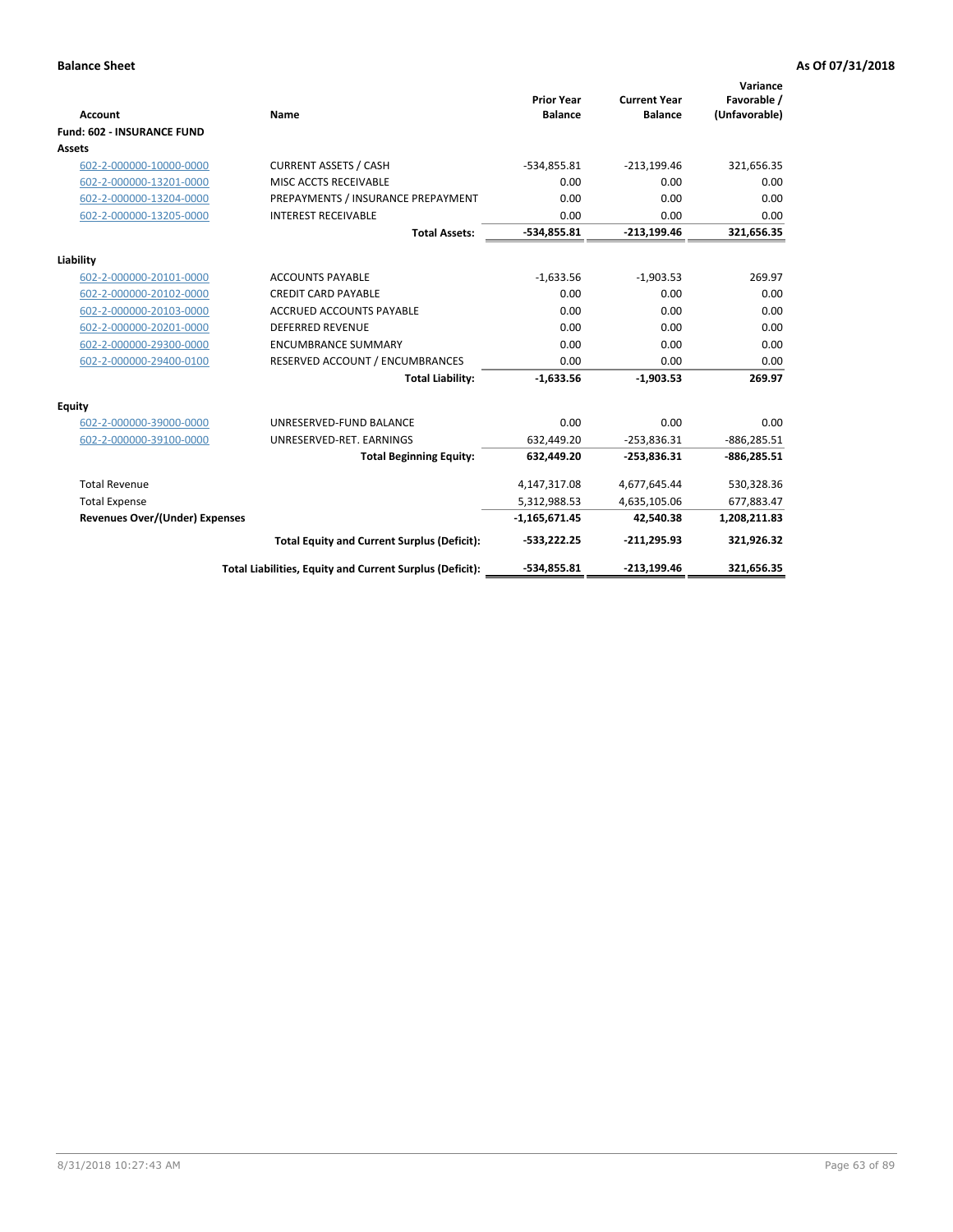| <b>Account</b>                        | <b>Name</b>                                              | <b>Prior Year</b><br><b>Balance</b> | <b>Current Year</b><br><b>Balance</b> | Variance<br>Favorable /<br>(Unfavorable) |
|---------------------------------------|----------------------------------------------------------|-------------------------------------|---------------------------------------|------------------------------------------|
| Fund: 604 - MIS FUND                  |                                                          |                                     |                                       |                                          |
| Assets                                |                                                          |                                     |                                       |                                          |
| 604-2-000000-10000-0000               | <b>CURRENT ASSETS / CASH</b>                             | 150,663.33                          | 213,694.67                            | 63,031.34                                |
| 604-2-000000-13201-0000               | MISC ACCTS RECEIVABLE                                    | 0.00                                | 0.00                                  | 0.00                                     |
| 604-2-000000-13202-1400               | <b>EMPLOYEE ADVANCES</b>                                 | 0.00                                | 0.00                                  | 0.00                                     |
| 604-2-000000-13203-0000               | NON-CURRENT ASSETS / PREPAYMENTS                         | 0.00                                | 0.00                                  | 0.00                                     |
| 604-2-000000-13205-0000               | <b>INTEREST RECEIVABLE</b>                               | 0.00                                | 0.00                                  | 0.00                                     |
| 604-2-000000-15601-0000               | IT NETWORK PRINTER SUPPLY INVENTORY                      | 0.00                                | 0.00                                  | 0.00                                     |
| 604-2-000000-16004-0000               | FIXED ASSETS / BUILDINGS                                 | 0.00                                | 0.00                                  | 0.00                                     |
| 604-2-000000-16005-0000               | <b>ACCUM DEPR / BUILDINGS</b>                            | 0.00                                | 0.00                                  | 0.00                                     |
| 604-2-000000-16201-0000               | FIXED ASSETS / MACHINERY AND EQUIPMEN                    | 1,587,000.47                        | 1,587,000.47                          | 0.00                                     |
| 604-2-000000-16202-0000               | ACCUM DEPR / MACHINERY AND EQUIPMEI                      | $-1,324,554.90$                     | $-1,415,037.83$                       | $-90,482.93$                             |
| 604-2-000000-16301-0000               | FIXED ASSETS / C W I P                                   | $-0.20$                             | $-0.20$                               | 0.00                                     |
| 604-2-000000-17501-0000               | <b>EMPLOYEE CONTRIBUTIONS</b>                            | 13,068.00                           | 14,298.00                             | 1,230.00                                 |
| 604-2-000000-17504-0000               | <b>INVESTMENT RETURN</b>                                 | 60,975.00                           | 45,080.00                             | $-15,895.00$                             |
| 604-2-000000-17508-0000               | EXPERIENCE DIFFERENCE- OUTFLOW                           | 1,235.00                            | 794.00                                | $-441.00$                                |
| 604-2-000000-17509-0000               | <b>EXPERIENCE DIFFERENCE - INFLOW</b>                    | 0.00                                | $-5,254.00$                           | $-5,254.00$                              |
| 604-2-000000-17520-0000               | <b>ASSUMPTION CHANGES</b>                                | 16,202.00                           | 10,557.00                             | $-5,645.00$                              |
|                                       | <b>Total Assets:</b>                                     | 504,588.70                          | 451,132.11                            | $-53,456.59$                             |
|                                       |                                                          |                                     |                                       |                                          |
| Liability                             |                                                          |                                     |                                       |                                          |
| 604-2-000000-20101-0000               | <b>ACCOUNTS PAYABLE</b>                                  | 0.00                                | 7.80                                  | $-7.80$                                  |
| 604-2-000000-20102-0000               | <b>CREDIT CARD PAYABLE</b>                               | 0.00                                | 0.00                                  | 0.00                                     |
| 604-2-000000-20103-0000               | ACCRUED ACCOUNTS PAYABLE                                 | 0.00                                | 0.00                                  | 0.00                                     |
| 604-2-000000-20141-0000               | <b>TELEPHONE CLEARING</b>                                | 0.00                                | 0.00                                  | 0.00                                     |
| 604-2-000000-21035-0000               | DEBT SERVICE / DUE TO DEBT SERVICE                       | 0.00                                | 0.00                                  | 0.00                                     |
| 604-2-000000-22001-0000               | <b>SALARIES PAYABLE</b>                                  | 9,550.49                            | 9,756.01                              | $-205.52$                                |
| 604-2-000000-22002-0000               | VACATION/SICK PAYABLE                                    | 17,135.39                           | 25,471.59                             | $-8,336.20$                              |
| 604-2-000000-22208-0000               | INSURANCE / AMERICAN FIDELITY                            | 0.00                                | 0.00                                  | 0.00                                     |
| 604-2-000000-23001-0000               | CAPITAL LEASE PAYABLE                                    | 15,132.00                           | $-1.88$                               | 15,133.88                                |
| 604-2-000000-23101-0000               | <b>CAPITAL LEASE PAYABLE</b>                             | $-0.40$                             | $-0.40$                               | 0.00                                     |
| 604-2-000000-26001-0000               | <b>COMPENSATED ABSENCES PAY</b>                          | 13,875.77                           | 9,692.17                              | 4,183.60                                 |
| 604-2-000000-27001-0000               | <b>CONTRIBUTED CAPITAL</b>                               | 0.00                                | 0.00                                  | 0.00                                     |
| 604-2-000000-29300-0000               | <b>ENCUMBRANCE SUMMARY</b>                               | 0.00                                | 0.00                                  | 0.00                                     |
| 604-2-000000-29400-0100               | RESERVED ACCOUNT / ENCUMBRANCES                          | 0.27                                | 0.27                                  | 0.00                                     |
| 604-2-000000-29999-0000               | <b>NET PENSION LIABILITY</b>                             | 103,037.00                          | 97,979.00                             | 5,058.00                                 |
| 604-2-000000-92194-0101               | <b>BANK ONE / DIGITEC</b>                                | 0.00                                | 0.00                                  | 0.00                                     |
|                                       | <b>Total Liability:</b>                                  | 158,730.52                          | 142,904.56                            | 15,825.96                                |
|                                       |                                                          |                                     |                                       |                                          |
| Equity                                |                                                          |                                     |                                       |                                          |
| 604-2-000000-39000-0000               | UNRESERVED-FUND BALANCE                                  | 0.00                                | 0.00                                  | 0.00                                     |
| 604-2-000000-39100-0000               | UNRESERVED-RET. EARNINGS                                 | 335,832.26                          | 305,605.35                            | $-30,226.91$                             |
| 604-2-000000-39500-0000               | <b>NET POSITION - PENSION</b>                            | $-88.00$                            | $-88.00$                              | 0.00                                     |
|                                       | <b>Total Beginning Equity:</b>                           | 335,744.26                          | 305,517.35                            | -30,226.91                               |
| <b>Total Revenue</b>                  |                                                          | 673,459.20                          | 692,594.20                            | 19,135.00                                |
| <b>Total Expense</b>                  |                                                          | 663,345.28                          | 689,884.00                            | -26,538.72                               |
| <b>Revenues Over/(Under) Expenses</b> |                                                          | 10,113.92                           | 2,710.20                              | -7,403.72                                |
|                                       | <b>Total Equity and Current Surplus (Deficit):</b>       | 345,858.18                          | 308,227.55                            | -37,630.63                               |
|                                       | Total Liabilities, Equity and Current Surplus (Deficit): | 504,588.70                          | 451,132.11                            | -53,456.59                               |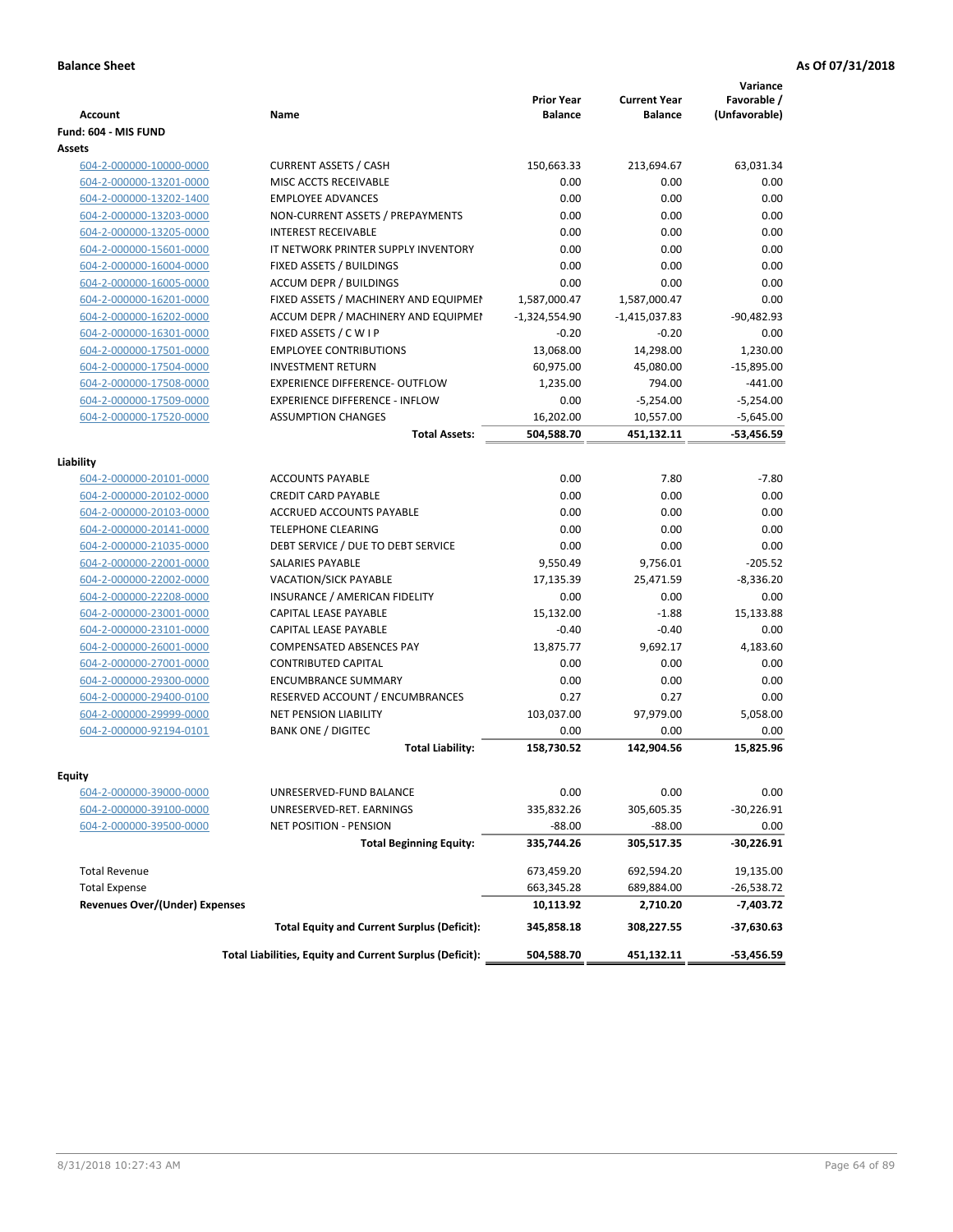| <b>Account</b>                        | Name                                                     | <b>Prior Year</b><br><b>Balance</b> | <b>Current Year</b><br><b>Balance</b> | Variance<br>Favorable /<br>(Unfavorable) |
|---------------------------------------|----------------------------------------------------------|-------------------------------------|---------------------------------------|------------------------------------------|
| Fund: 660 - VEHICLE REPLACEMENT FUND  |                                                          |                                     |                                       |                                          |
| Assets                                |                                                          |                                     |                                       |                                          |
| 660-2-000000-10000-0000               | <b>CURRENT ASSETS / CASH</b>                             | 39,228.46                           | $-270,147.37$                         | $-309,375.83$                            |
| 660-2-000000-11309-0000               | <b>TAX ANTICIPATION NOTES</b>                            | 0.00                                | 0.00                                  | 0.00                                     |
| 660-2-000000-11510-0000               | PUBLIC SAFETY VEHICLE REPLACEMENT                        | 58,239.91                           | 873,311.06                            | 815,071.15                               |
| 660-2-000000-11520-0000               | <b>CERTIFICATES OF DEPOSIT</b>                           | 0.00                                | 0.00                                  | 0.00                                     |
| 660-2-000000-11530-0000               | <b>TexasTERM CP</b>                                      | 500,000.00                          | 0.00                                  | $-500,000.00$                            |
| 660-2-000000-13201-0000               | MISC ACCTS RECEIVABLE                                    | 0.00                                | 0.00                                  | 0.00                                     |
| 660-2-000000-13205-0000               | <b>INTEREST RECEIVABLE</b>                               | 0.00                                | 0.00                                  | 0.00                                     |
| 660-2-000000-16201-0000               | FIXED ASSETS / MACHINERY AND EQUIPMEN                    | 7,856,299.34                        | 8,124,063.50                          | 267,764.16                               |
| 660-2-000000-16202-0000               | ACCUM DEPR / MACHINERY AND EQUIPMEI                      | $-5,896,736.20$                     | $-6,345,562.78$                       | -448,826.58                              |
| 660-2-000000-16301-0000               | FIXED ASSETS / C W I P                                   | 0.00                                | 0.00                                  | 0.00                                     |
| 660-2-000000-39300-0000               | RESERVED ACCOUNT / ESCROW BALANCE                        | 0.00                                | 0.00                                  | 0.00                                     |
|                                       | <b>Total Assets:</b>                                     | 2,557,031.51                        | 2,381,664.41                          | $-175,367.10$                            |
|                                       |                                                          |                                     |                                       |                                          |
| Liability                             |                                                          |                                     |                                       |                                          |
| 660-2-000000-20101-0000               | <b>ACCOUNTS PAYABLE</b>                                  | 0.00                                | 0.00                                  | 0.00                                     |
| 660-2-000000-20102-0000               | <b>CREDIT CARD PAYABLE</b>                               | 0.00                                | 0.00                                  | 0.00                                     |
| 660-2-000000-20103-0000               | ACCRUED ACCOUNTS PAYABLE                                 | 0.00                                | 0.00                                  | 0.00                                     |
| 660-2-000000-21001-0000               | <b>GENERAL FUND / GENERAL FUND</b>                       | 0.00                                | 0.00                                  | 0.00                                     |
| 660-2-000000-23001-0000               | CAPITAL LEASE PAYABLE                                    | 58,323.01                           | 61,063.17                             | $-2,740.16$                              |
| 660-2-000000-23101-0000               | CAPITAL LEASE PAYABLE                                    | 114,135.17                          | 53,071.82                             | 61,063.35                                |
| 660-2-000000-27001-0000               | <b>CONTRIBUTED CAPITAL</b>                               | 0.00<br>0.00                        | 0.00                                  | 0.00                                     |
| 660-2-000000-29300-0000               | <b>ENCUMBRANCE SUMMARY</b>                               |                                     | 0.00                                  | 0.00                                     |
| 660-2-000000-29400-0100               | RESERVED ACCOUNT / ENCUMBRANCES                          | 0.00                                | 0.00                                  | 0.00                                     |
|                                       | <b>Total Liability:</b>                                  | 172,458.18                          | 114,134.99                            | 58,323.19                                |
| <b>Equity</b>                         |                                                          |                                     |                                       |                                          |
| 660-2-000000-39000-0000               | UNRESERVED-FUND BALANCE                                  | 0.00                                | 0.00                                  | 0.00                                     |
| 660-2-000000-39100-0000               | UNRESERVED-RET. EARNINGS                                 | 2,259,983.96                        | 2,239,163.84                          | $-20,820.12$                             |
|                                       | <b>Total Beginning Equity:</b>                           | 2,259,983.96                        | 2,239,163.84                          | $-20,820.12$                             |
| <b>Total Revenue</b>                  |                                                          | 376,960.99                          | 840,753.11                            | 463,792.12                               |
| <b>Total Expense</b>                  |                                                          | 252,371.62                          | 812,387.53                            | $-560,015.91$                            |
| <b>Revenues Over/(Under) Expenses</b> |                                                          | 124,589.37                          | 28,365.58                             | $-96,223.79$                             |
|                                       | <b>Total Equity and Current Surplus (Deficit):</b>       | 2,384,573.33                        | 2,267,529.42                          | $-117,043.91$                            |
|                                       | Total Liabilities, Equity and Current Surplus (Deficit): | 2,557,031.51                        | 2,381,664.41                          | $-175,367.10$                            |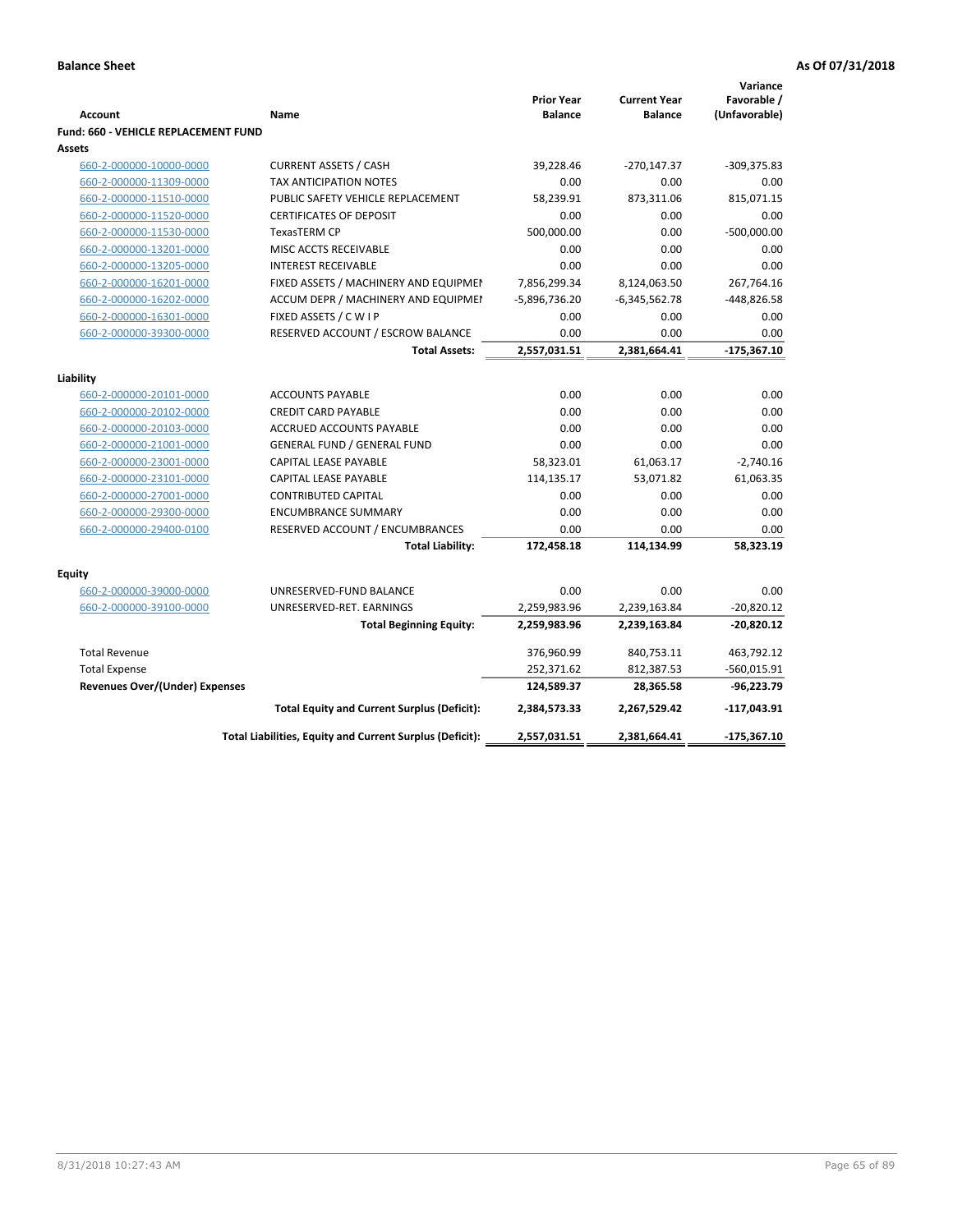| <b>Account</b>                        | Name                                                     | <b>Prior Year</b><br><b>Balance</b> | <b>Current Year</b><br><b>Balance</b> | Variance<br>Favorable /<br>(Unfavorable) |
|---------------------------------------|----------------------------------------------------------|-------------------------------------|---------------------------------------|------------------------------------------|
| Fund: 701 - FIREMEN'S PENSION         |                                                          |                                     |                                       |                                          |
| <b>Assets</b>                         |                                                          |                                     |                                       |                                          |
| 701-1-000000-10000-0000               | <b>CURRENT ASSETS / CASH</b>                             | 0.00                                | 0.00                                  | 0.00                                     |
|                                       | <b>Total Assets:</b>                                     | 0.00                                | 0.00                                  | 0.00                                     |
| Liability                             |                                                          |                                     |                                       |                                          |
| 701-1-000000-20103-0000               | <b>ACCOUNTS PAYABLE</b>                                  | 0.00                                | 0.00                                  | 0.00                                     |
| 701-1-000000-22306-1000               | UNREALIZED GAIN/LOSS                                     | 543,546.00                          | 0.00                                  | 543,546.00                               |
|                                       | <b>Total Liability:</b>                                  | 543,546.00                          | 0.00                                  | 543,546.00                               |
| <b>Equity</b>                         |                                                          |                                     |                                       |                                          |
| 701-1-000000-39000-0000               | UNRESERVED-FUND BALANCE                                  | $-543,546.00$                       | 0.00                                  | 543,546.00                               |
|                                       | <b>Total Beginning Equity:</b>                           | $-543,546.00$                       | 0.00                                  | 543,546.00                               |
| <b>Total Expense</b>                  |                                                          | 0.00                                | 0.00                                  | 0.00                                     |
| <b>Revenues Over/(Under) Expenses</b> |                                                          | 0.00                                | 0.00                                  | 0.00                                     |
|                                       | <b>Total Equity and Current Surplus (Deficit):</b>       | $-543,546.00$                       | 0.00                                  | 543,546.00                               |
|                                       | Total Liabilities, Equity and Current Surplus (Deficit): | 0.00                                | 0.00                                  | 0.00                                     |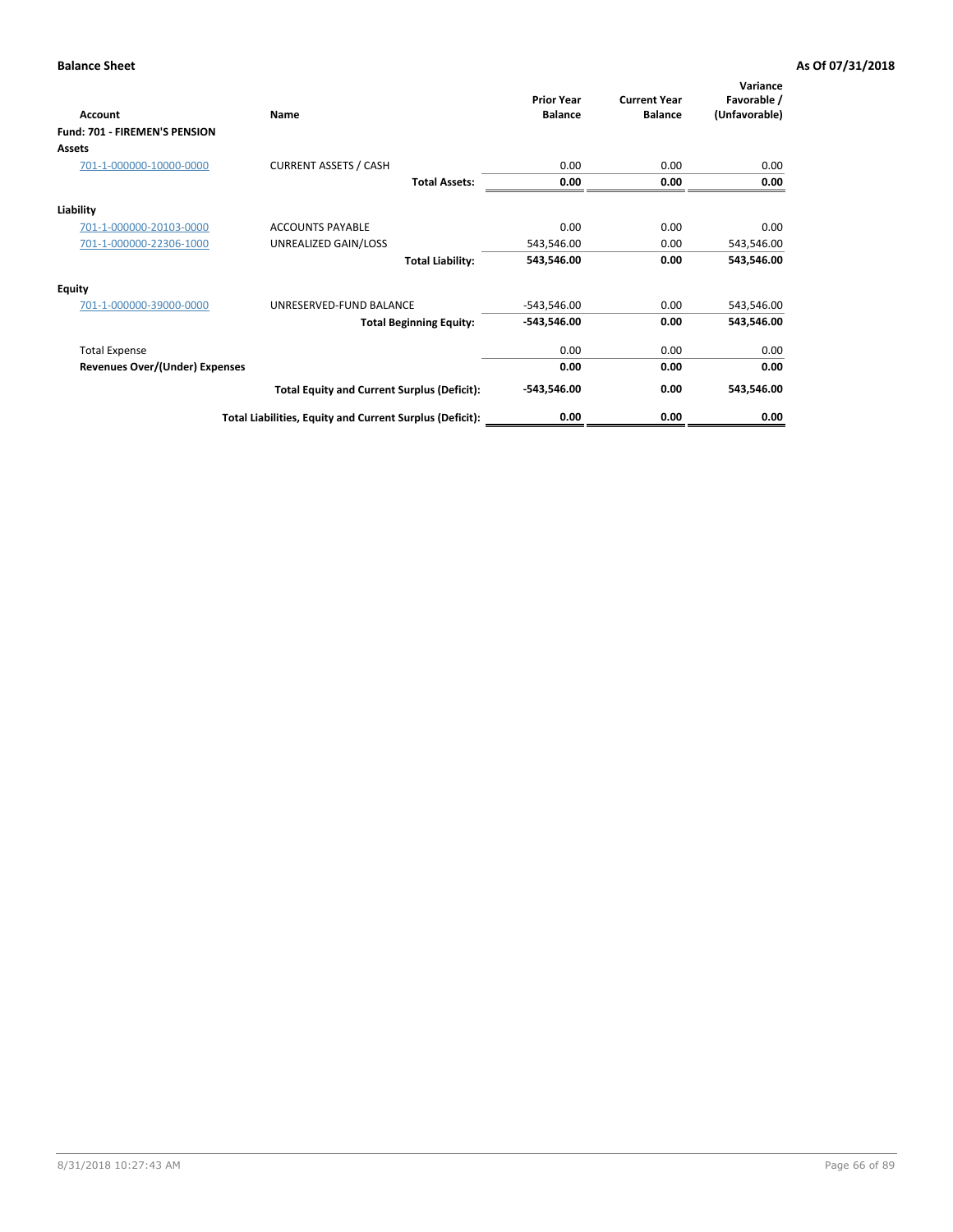|                                |                                                          |                                     |                                       | Variance                     |
|--------------------------------|----------------------------------------------------------|-------------------------------------|---------------------------------------|------------------------------|
| <b>Account</b>                 | Name                                                     | <b>Prior Year</b><br><b>Balance</b> | <b>Current Year</b><br><b>Balance</b> | Favorable /<br>(Unfavorable) |
| Fund: 800 - SPENCE FUND        |                                                          |                                     |                                       |                              |
| <b>Assets</b>                  |                                                          |                                     |                                       |                              |
| 800-3-000000-10000-0000        | <b>CURRENT ASSETS / CASH</b>                             | $-1,516.38$                         | $-2,116.38$                           | $-600.00$                    |
| 800-3-000000-11507-0000        | <b>SPENCE ENDOWMENT</b>                                  | 572,889.16                          | 580,991.85                            | 8,102.69                     |
| 800-3-000000-11520-0000        | <b>CERTIFICATES OF DEPOSIT</b>                           | 0.00                                | 0.00                                  | 0.00                         |
| 800-3-000000-11605-0000        | <b>SPENCE ENDOWMENT</b>                                  | 0.00                                | 0.00                                  | 0.00                         |
| 800-3-000000-13205-0000        | <b>INTEREST RECEIVABLE</b>                               | 1,337.43                            | 0.00                                  | $-1,337.43$                  |
|                                | <b>Total Assets:</b>                                     | 572,710.21                          | 578,875.47                            | 6,165.26                     |
| Liability                      |                                                          |                                     |                                       |                              |
| 800-3-000000-20101-0000        | <b>ACCOUNTS PAYABLE</b>                                  | 0.00                                | 0.00                                  | 0.00                         |
| 800-3-000000-20102-0000        | <b>CREDIT CARD PAYABLE</b>                               | 0.00                                | 0.00                                  | 0.00                         |
| 800-3-000000-20103-0000        | <b>ACCRUED ACCOUNTS PAYABLE</b>                          | 0.00                                | 0.00                                  | 0.00                         |
| 800-3-000000-20139-0000        | <b>RETAINAGES PAYABLE</b>                                | 0.00                                | 0.00                                  | 0.00                         |
| 800-3-000000-21001-0000        | <b>GENERAL FUND / GENERAL FUND</b>                       | 0.00                                | 0.00                                  | 0.00                         |
| 800-3-000000-29300-0000        | <b>ENCUMBRANCE SUMMARY</b>                               | 0.00                                | 0.00                                  | 0.00                         |
| 800-3-000000-29400-0000        | RESERVED ACCOUNT / ENCUMBRANCES                          | 0.00                                | 0.00                                  | 0.00                         |
|                                | <b>Total Liability:</b>                                  | 0.00                                | 0.00                                  | 0.00                         |
| Equity                         |                                                          |                                     |                                       |                              |
| 800-3-000000-39000-0000        | UNRESERVED-FUND BALANCE                                  | 566,627.77                          | 572,241.50                            | 5,613.73                     |
|                                | <b>Total Beginning Equity:</b>                           | 566,627.77                          | 572,241.50                            | 5,613.73                     |
| <b>Total Revenue</b>           |                                                          | 6,582.44                            | 7,133.97                              | 551.53                       |
| <b>Total Expense</b>           |                                                          | 500.00                              | 500.00                                | 0.00                         |
| Revenues Over/(Under) Expenses |                                                          | 6,082.44                            | 6,633.97                              | 551.53                       |
|                                | <b>Total Equity and Current Surplus (Deficit):</b>       | 572,710.21                          | 578,875.47                            | 6,165.26                     |
|                                | Total Liabilities, Equity and Current Surplus (Deficit): | 572,710.21                          | 578,875.47                            | 6,165.26                     |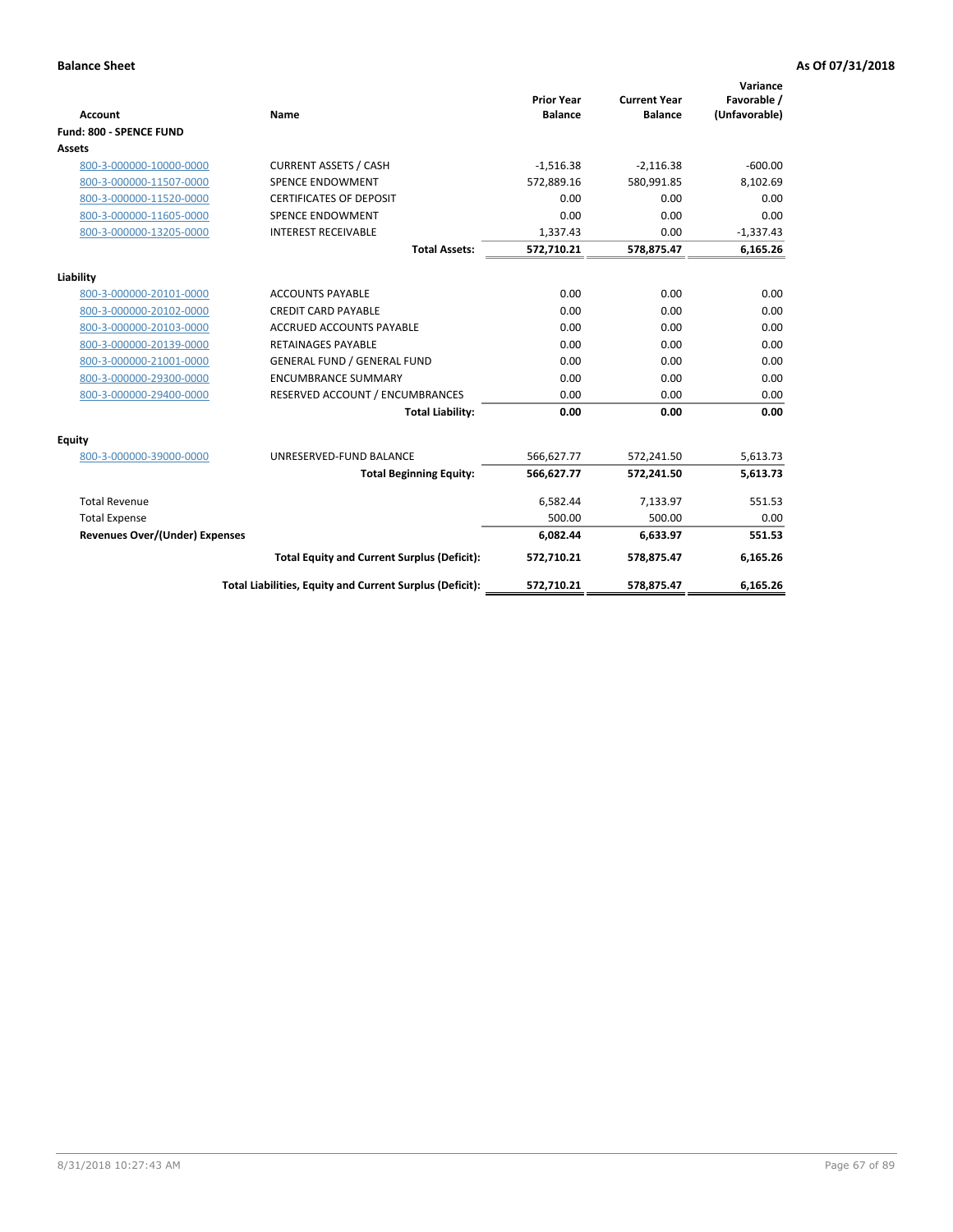| <b>Account</b>                        | Name                                                     | <b>Prior Year</b><br><b>Balance</b> | <b>Current Year</b><br><b>Balance</b> | Variance<br>Favorable /<br>(Unfavorable) |
|---------------------------------------|----------------------------------------------------------|-------------------------------------|---------------------------------------|------------------------------------------|
| Fund: 801 - JONES LIBRARY TRUST       |                                                          |                                     |                                       |                                          |
| Assets                                |                                                          |                                     |                                       |                                          |
| 801-3-000000-10000-0000               | <b>CURRENT ASSETS / CASH</b>                             | 15,424.79                           | 15,503.01                             | 78.22                                    |
| 801-3-000000-13201-0000               | MISC ACCTS RECEIVABLE                                    | 0.00                                | 0.00                                  | 0.00                                     |
| 801-3-000000-13205-0000               | <b>INTEREST RECEIVABLE</b>                               | 0.00                                | 0.00                                  | 0.00                                     |
|                                       | <b>Total Assets:</b>                                     | 15,424.79                           | 15,503.01                             | 78.22                                    |
| Liability                             |                                                          |                                     |                                       |                                          |
| 801-3-000000-20101-0000               | <b>ACCOUNTS PAYABLE</b>                                  | 0.00                                | 0.00                                  | 0.00                                     |
| 801-3-000000-20102-0000               | <b>CREDIT CARD PAYABLE</b>                               | 0.00                                | 0.00                                  | 0.00                                     |
| 801-3-000000-20103-0000               | <b>ACCRUED ACCOUNTS PAYABLE</b>                          | 0.00                                | 0.00                                  | 0.00                                     |
|                                       | <b>Total Liability:</b>                                  | 0.00                                | 0.00                                  | 0.00                                     |
| Equity                                |                                                          |                                     |                                       |                                          |
| 801-3-000000-39000-0000               | UNRESERVED-FUND BALANCE                                  | 15,407.38                           | 15,424.19                             | 16.81                                    |
|                                       | <b>Total Beginning Equity:</b>                           | 15,407.38                           | 15,424.19                             | 16.81                                    |
| <b>Total Revenue</b>                  |                                                          | 26.69                               | 84.35                                 | 57.66                                    |
| <b>Total Expense</b>                  |                                                          | 9.28                                | 5.53                                  | 3.75                                     |
| <b>Revenues Over/(Under) Expenses</b> |                                                          | 17.41                               | 78.82                                 | 61.41                                    |
|                                       | <b>Total Equity and Current Surplus (Deficit):</b>       | 15,424.79                           | 15,503.01                             | 78.22                                    |
|                                       | Total Liabilities, Equity and Current Surplus (Deficit): | 15,424.79                           | 15,503.01                             | 78.22                                    |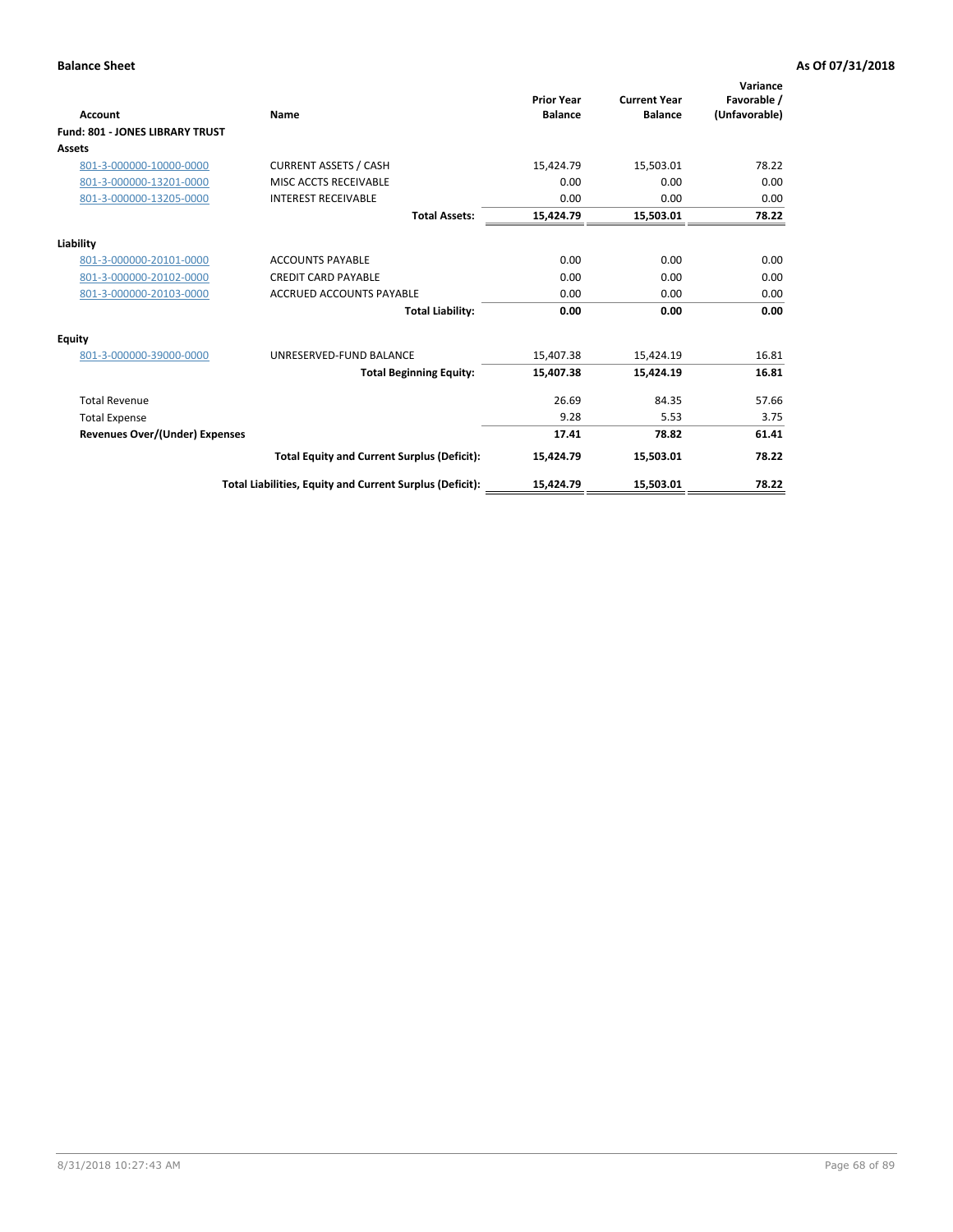| <b>Account</b>                              | Name                                                     | <b>Prior Year</b><br><b>Balance</b> | <b>Current Year</b><br><b>Balance</b> | Variance<br>Favorable /<br>(Unfavorable) |
|---------------------------------------------|----------------------------------------------------------|-------------------------------------|---------------------------------------|------------------------------------------|
| Fund: 803 - GREENVILLE BOARD OF DEVELOPMENT |                                                          |                                     |                                       |                                          |
| Assets                                      |                                                          |                                     |                                       |                                          |
| 803-3-000000-10000-0000                     | <b>CURRENT ASSETS / CASH</b>                             | 0.00                                | 0.00                                  | 0.00                                     |
| 803-3-000000-13201-0000                     | MISC ACCTS RECEIVABLE                                    | 0.00                                | 0.00                                  | 0.00                                     |
| 803-3-000000-13203-0000                     | NON-CURRENT ASSETS / PREPAYMENTS                         | 0.00                                | 0.00                                  | 0.00                                     |
|                                             | <b>Total Assets:</b>                                     | 0.00                                | 0.00                                  | 0.00                                     |
| Liability                                   |                                                          |                                     |                                       |                                          |
| 803-3-000000-20101-0000                     | <b>ACCOUNTS PAYABLE</b>                                  | 0.00                                | 0.00                                  | 0.00                                     |
| 803-3-000000-20102-0000                     | <b>ACCOUNTS PAYABLE</b>                                  | 0.00                                | 0.00                                  | 0.00                                     |
| 803-3-000000-20103-0000                     | <b>ACCRUED ACCOUNTS PAYABLE</b>                          | 0.00                                | 0.00                                  | 0.00                                     |
| 803-3-000000-20139-0000                     | RETAINAGES PAYABLE                                       | 0.00                                | 0.00                                  | 0.00                                     |
| 803-3-000000-20141-0000                     | <b>TELEPHONE CLEARING</b>                                | 0.00                                | 0.00                                  | 0.00                                     |
| 803-3-000000-21400-0000                     | <b>ELECTRIC OPERATING FUND</b>                           | 0.00                                | 0.00                                  | 0.00                                     |
| 803-3-000000-22001-0000                     | ACCRUED SALARIES/WAGES                                   | 0.00                                | 0.00                                  | 0.00                                     |
| 803-3-000000-22002-0000                     | ACCRUED SALARIES/WAGES                                   | 0.00                                | 0.00                                  | 0.00                                     |
| 803-3-000000-26001-0000                     | <b>COMPENSATED ABSENCES PAY</b>                          | 0.00                                | 0.00                                  | 0.00                                     |
| 803-3-000000-29300-0000                     | <b>ENCUMBRANCE SUMMARY</b>                               | 0.00                                | 0.00                                  | 0.00                                     |
| 803-3-000000-29400-0100                     | RESERVED ACCOUNT / ENCUMBRANCES                          | 103,228.62                          | 0.00                                  | 103,228.62                               |
|                                             | <b>Total Liability:</b>                                  | 103,228.62                          | 0.00                                  | 103,228.62                               |
| Equity                                      |                                                          |                                     |                                       |                                          |
| 803-3-000000-39000-0000                     | UNRESERVED-FUND BALANCE                                  | $-103,228.62$                       | 0.00                                  | 103,228.62                               |
|                                             | <b>Total Beginning Equity:</b>                           | $-103,228.62$                       | 0.00                                  | 103,228.62                               |
| <b>Total Revenue</b>                        |                                                          | 0.00                                | 0.00                                  | 0.00                                     |
| <b>Total Expense</b>                        |                                                          | 0.00                                | 0.00                                  | 0.00                                     |
| <b>Revenues Over/(Under) Expenses</b>       |                                                          | 0.00                                | 0.00                                  | 0.00                                     |
|                                             | <b>Total Equity and Current Surplus (Deficit):</b>       | $-103,228.62$                       | 0.00                                  | 103,228.62                               |
|                                             | Total Liabilities, Equity and Current Surplus (Deficit): | 0.00                                | 0.00                                  | 0.00                                     |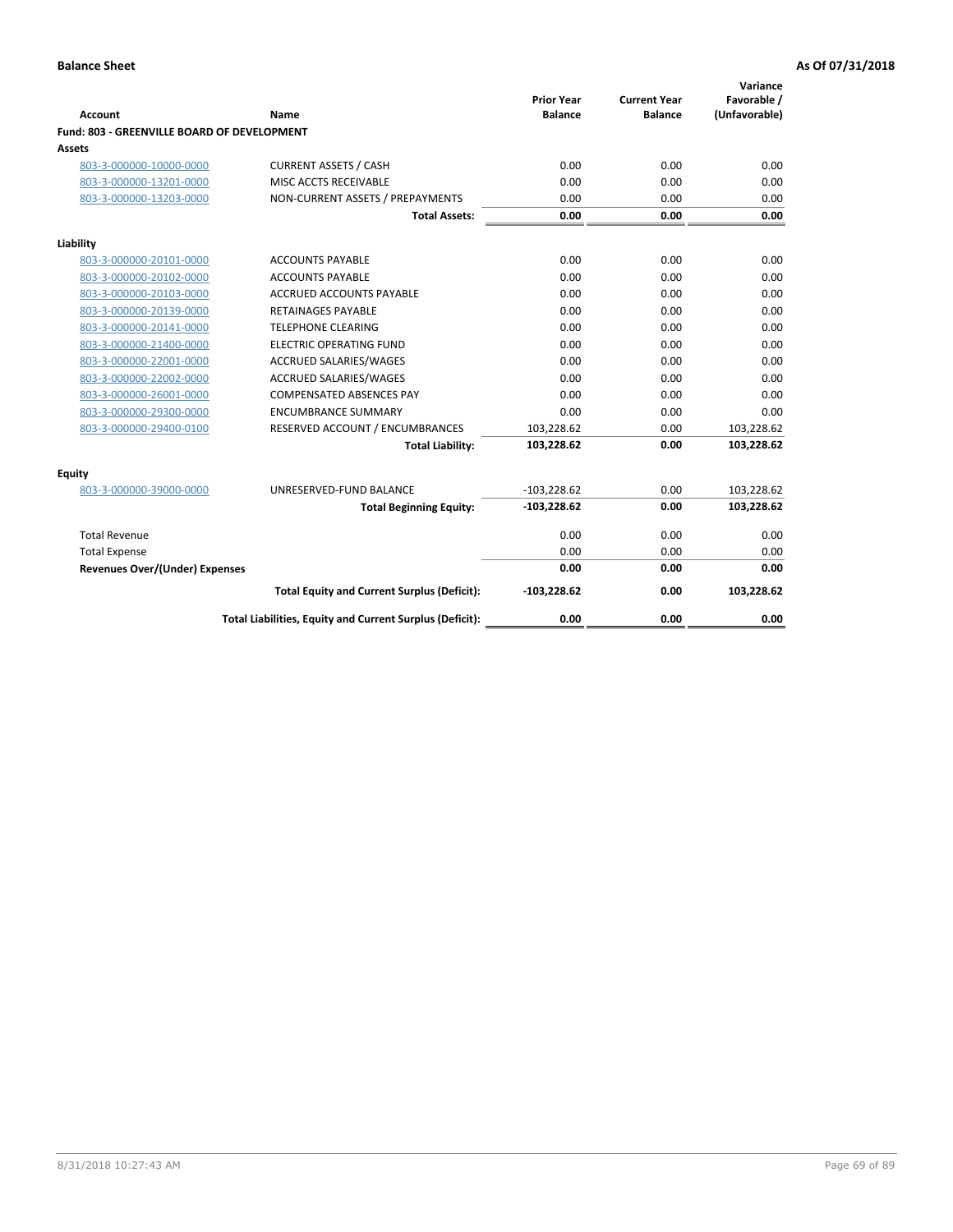| <b>Account</b>                        | Name                                                     | <b>Prior Year</b><br><b>Balance</b> | <b>Current Year</b><br><b>Balance</b> | Variance<br>Favorable /<br>(Unfavorable) |
|---------------------------------------|----------------------------------------------------------|-------------------------------------|---------------------------------------|------------------------------------------|
| <b>Fund: 807 - 4A-EDC</b>             |                                                          |                                     |                                       |                                          |
| <b>Assets</b>                         |                                                          |                                     |                                       |                                          |
| 807-3-000000-10000-0000               | <b>CURRENT ASSETS / CASH</b>                             | 0.00                                | 0.00                                  | 0.00                                     |
| 807-3-000000-13201-0000               | MISC ACCTS RECEIVABLE                                    | 0.00                                | 0.00                                  | 0.00                                     |
| 807-3-000000-16301-0000               | FIXED ASSETS / C W I P                                   | 0.00                                | 0.00                                  | 0.00                                     |
|                                       | <b>Total Assets:</b>                                     | 0.00                                | 0.00                                  | 0.00                                     |
| Liability                             |                                                          |                                     |                                       |                                          |
| 807-3-000000-20101-0000               | <b>ACCOUNTS PAYABLE</b>                                  | 0.00                                | 0.00                                  | 0.00                                     |
| 807-3-000000-20103-0000               | <b>ACCOUNTS PAYABLE</b>                                  | 0.00                                | 0.00                                  | 0.00                                     |
| 807-3-000000-20139-0000               | <b>RETAINAGES PAYABLE</b>                                | 0.00                                | 0.00                                  | 0.00                                     |
| 807-3-000000-26105-0000               | INV NET OF RELATED DEBT                                  | 305,846.00                          | 0.00                                  | 305,846.00                               |
| 807-3-000000-29300-0000               | <b>ENCUMBRANCE SUMMARY</b>                               | 0.00                                | 0.00                                  | 0.00                                     |
| 807-3-000000-29400-0100               | RESERVED ACCOUNT / ENCUMBRANCES                          | 18,078.76                           | 0.00                                  | 18,078.76                                |
| 807-3-495000-20180-0000               | <b>CURRENT DEBT</b>                                      | 0.00                                | 0.00                                  | 0.00                                     |
| 807-3-495000-26002-0000               | CA - LONG-TERM DEBT / AMT TO BE PROVIL                   | 0.00                                | 0.00                                  | 0.00                                     |
|                                       | <b>Total Liability:</b>                                  | 323,924.76                          | 0.00                                  | 323,924.76                               |
| Equity                                |                                                          |                                     |                                       |                                          |
| 807-3-000000-39000-0000               | UNRESERVED-FUND BALANCE                                  | $-323,924.76$                       | 0.00                                  | 323,924.76                               |
|                                       | <b>Total Beginning Equity:</b>                           | $-323,924.76$                       | 0.00                                  | 323,924.76                               |
| <b>Total Revenue</b>                  |                                                          | 0.00                                | 0.00                                  | 0.00                                     |
| <b>Total Expense</b>                  |                                                          | 0.00                                | 0.00                                  | 0.00                                     |
| <b>Revenues Over/(Under) Expenses</b> |                                                          | 0.00                                | 0.00                                  | 0.00                                     |
|                                       | <b>Total Equity and Current Surplus (Deficit):</b>       | $-323,924.76$                       | 0.00                                  | 323,924.76                               |
|                                       | Total Liabilities, Equity and Current Surplus (Deficit): | 0.00                                | 0.00                                  | 0.00                                     |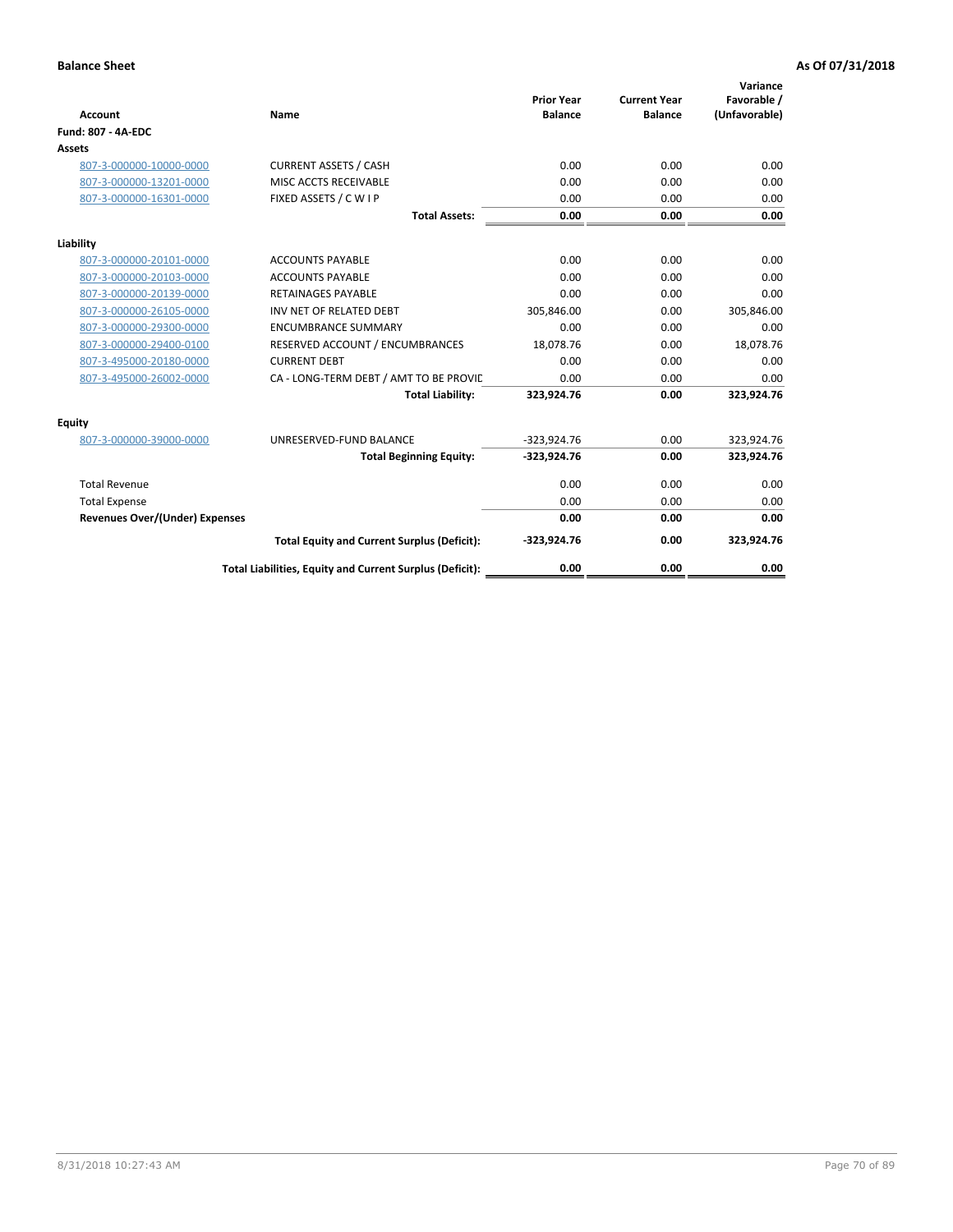|                                       |                                                          |                                     |                                       | Variance                     |
|---------------------------------------|----------------------------------------------------------|-------------------------------------|---------------------------------------|------------------------------|
| Account                               | Name                                                     | <b>Prior Year</b><br><b>Balance</b> | <b>Current Year</b><br><b>Balance</b> | Favorable /<br>(Unfavorable) |
| Fund: 809 - GREENVILLE IDC (L-3)      |                                                          |                                     |                                       |                              |
| <b>Assets</b>                         |                                                          |                                     |                                       |                              |
| 809-3-000000-10000-0000               | <b>CURRENT ASSETS / CASH</b>                             | 0.40                                | 48,785.72                             | 48,785.32                    |
| 809-3-000000-13201-0000               | MISC ACCTS RECEIVABLE                                    | 0.00                                | 0.00                                  | 0.00                         |
|                                       | <b>Total Assets:</b>                                     | 0.40                                | 48,785.72                             | 48,785.32                    |
| Liability                             |                                                          |                                     |                                       |                              |
| 809-3-000000-20101-0000               | <b>ACCOUNTS PAYABLE</b>                                  | 0.00                                | 0.00                                  | 0.00                         |
| 809-3-000000-20103-0000               | ACCRUED ACCOUNTS PAYABLE                                 | 0.00                                | $-666.29$                             | 666.29                       |
| 809-3-000000-21001-0000               | <b>GENERAL FUND / GENERAL FUND</b>                       | 0.00                                | 0.00                                  | 0.00                         |
|                                       | <b>Total Liability:</b>                                  | 0.00                                | $-666.29$                             | 666.29                       |
| <b>Equity</b>                         |                                                          |                                     |                                       |                              |
| 809-3-000000-39000-0000               | UNRESERVED-FUND BALANCE                                  | 0.40                                | 0.40                                  | 0.00                         |
| 809-3-000000-39100-0000               | UNRESERVED-RET, EARNINGS                                 | 0.00                                | 0.00                                  | 0.00                         |
| 809-3-000000-39150-0000               | RESERVED-RET. EARNINGS                                   | 0.00                                | 0.00                                  | 0.00                         |
|                                       | <b>Total Beginning Equity:</b>                           | 0.40                                | 0.40                                  | 0.00                         |
| <b>Total Revenue</b>                  |                                                          | 3,950,551.19                        | 5,544,480.21                          | 1,593,929.02                 |
| <b>Total Expense</b>                  |                                                          | 3,950,551.19                        | 5,495,028.60                          | $-1,544,477.41$              |
| <b>Revenues Over/(Under) Expenses</b> |                                                          | 0.00                                | 49,451.61                             | 49,451.61                    |
|                                       | <b>Total Equity and Current Surplus (Deficit):</b>       | 0.40                                | 49,452.01                             | 49,451.61                    |
|                                       | Total Liabilities, Equity and Current Surplus (Deficit): | 0.40                                | 48.785.72                             | 48.785.32                    |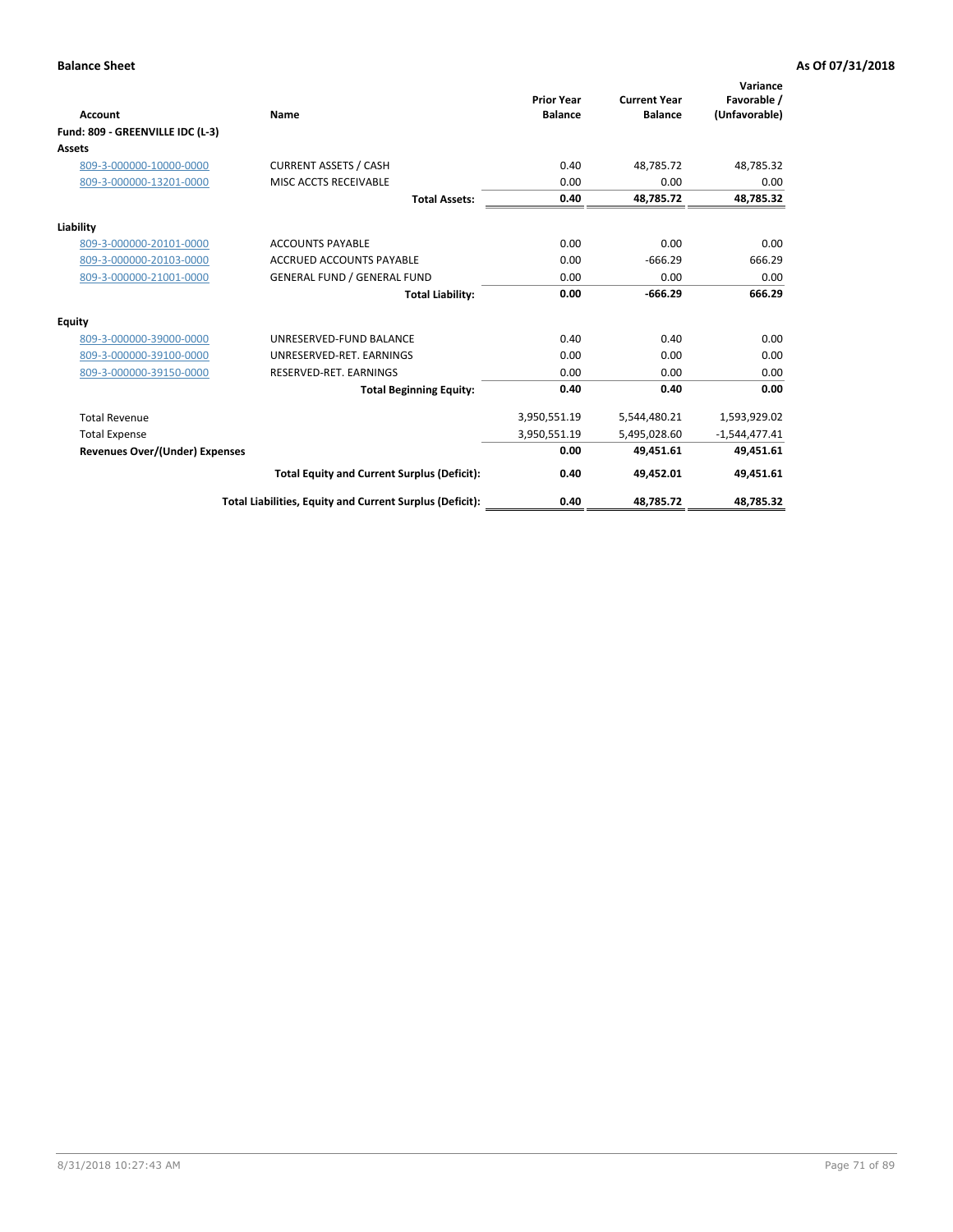| <b>Account</b>                          | Name                                                     | <b>Prior Year</b><br><b>Balance</b> | <b>Current Year</b><br><b>Balance</b> | Variance<br>Favorable /<br>(Unfavorable) |
|-----------------------------------------|----------------------------------------------------------|-------------------------------------|---------------------------------------|------------------------------------------|
| Fund: 810 - SEIZURE FUNDS - STATE RULES |                                                          |                                     |                                       |                                          |
| <b>Assets</b>                           |                                                          |                                     |                                       |                                          |
| 810-3-000000-10000-0000                 | <b>CURRENT ASSETS / CASH</b>                             | 262,632.19                          | 266,198.34                            | 3,566.15                                 |
| 810-3-000000-13201-0000                 | MISC ACCTS RECEIVABLE                                    | 0.00                                | 0.00                                  | 0.00                                     |
| 810-3-000000-13202-1400                 | <b>EMPLOYEE ADVANCES</b>                                 | 0.00                                | 0.00                                  | 0.00                                     |
| 810-3-000000-13205-0000                 | <b>INTEREST RECEIVABLE</b>                               | 0.00                                | 0.00                                  | 0.00                                     |
| 810-3-000000-16201-0000                 | MACHINERY AND EQUIPMENT                                  | 0.00                                | 0.00                                  | 0.00                                     |
| 810-3-000000-16202-0000                 | ACCUMULATED DEPRECATION                                  | 0.00                                | 0.00                                  | 0.00                                     |
|                                         | <b>Total Assets:</b>                                     | 262,632.19                          | 266,198.34                            | 3,566.15                                 |
|                                         |                                                          |                                     |                                       |                                          |
| Liability                               |                                                          |                                     |                                       |                                          |
| 810-3-000000-20101-0000                 | <b>ACCOUNTS PAYABLE</b>                                  | 0.00                                | 0.00                                  | 0.00                                     |
| 810-3-000000-20102-0000                 | <b>CREDIT CARD PAYABLE</b>                               | 0.00                                | 0.00                                  | 0.00                                     |
| 810-3-000000-20103-0000                 | <b>ACCRUED ACCOUNTS PAYABLE</b>                          | 0.00                                | 0.00                                  | 0.00                                     |
| 810-3-000000-29300-0000                 | <b>ENCUMBRANCE SUMMARY</b>                               | 0.00                                | 0.00                                  | 0.00                                     |
| 810-3-000000-29400-0100                 | RESERVED ACCOUNT / ENCUMBRANCES                          | 0.00                                | 0.00                                  | 0.00                                     |
| 810-3-000000-92520-0600                 | RESERVED ACCOUNT/HB65 SIEZURES                           | 0.00                                | 0.00                                  | 0.00                                     |
|                                         | <b>Total Liability:</b>                                  | 0.00                                | 0.00                                  | 0.00                                     |
| <b>Equity</b>                           |                                                          |                                     |                                       |                                          |
| 810-3-000000-39000-0000                 | UNRESERVED-FUND BALANCE                                  | 328,736.81                          | 262,591.46                            | $-66, 145.35$                            |
|                                         | <b>Total Beginning Equity:</b>                           | 328,736.81                          | 262,591.46                            | $-66, 145.35$                            |
| <b>Total Revenue</b>                    |                                                          | 9,822.07                            | 3,767.38                              | $-6,054.69$                              |
| <b>Total Expense</b>                    |                                                          | 75,926.69                           | 160.50                                | 75,766.19                                |
| <b>Revenues Over/(Under) Expenses</b>   |                                                          | $-66, 104.62$                       | 3,606.88                              | 69,711.50                                |
|                                         | <b>Total Equity and Current Surplus (Deficit):</b>       | 262,632.19                          | 266,198.34                            | 3,566.15                                 |
|                                         | Total Liabilities, Equity and Current Surplus (Deficit): | 262,632.19                          | 266,198.34                            | 3,566.15                                 |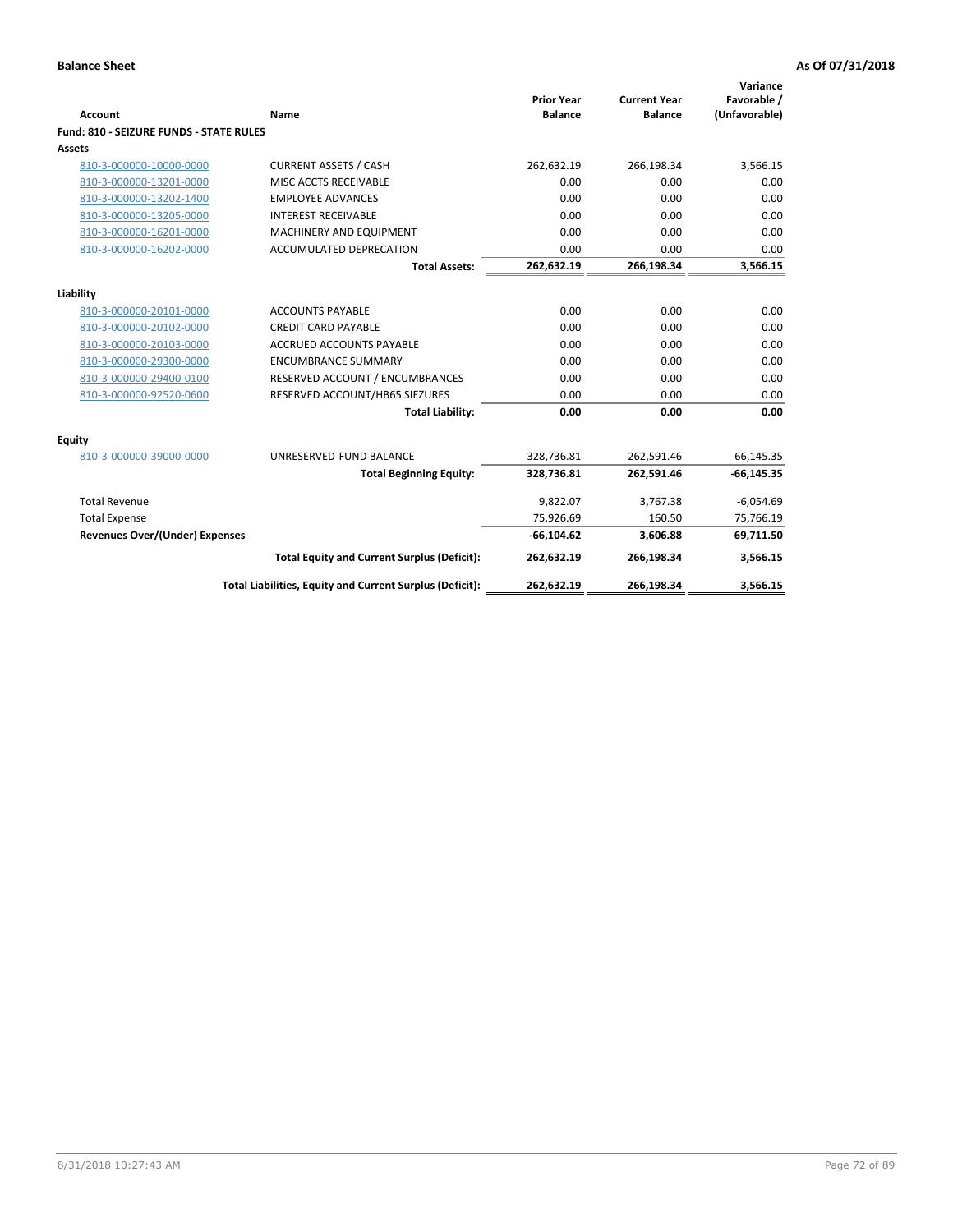| <b>Account</b>                        | Name                                                     | <b>Prior Year</b><br><b>Balance</b> | <b>Current Year</b><br><b>Balance</b> | Variance<br>Favorable /<br>(Unfavorable) |
|---------------------------------------|----------------------------------------------------------|-------------------------------------|---------------------------------------|------------------------------------------|
| Fund: 811 - SEIZURE FUNDS - FED RULES |                                                          |                                     |                                       |                                          |
| <b>Assets</b>                         |                                                          |                                     |                                       |                                          |
| 811-3-000000-10000-0000               | <b>CURRENT ASSETS / CASH</b>                             | 146,255.89                          | 298,357.76                            | 152,101.87                               |
| 811-3-000000-13201-0000               | MISC ACCTS RECEIVABLE                                    | 0.00                                | 0.00                                  | 0.00                                     |
| 811-3-000000-13205-0000               | <b>INTEREST RECEIVABLE</b>                               | 0.00                                | 0.00                                  | 0.00                                     |
| 811-3-000000-16201-0000               | <b>MACHINERY AND EQUIPMENT</b>                           | 0.00                                | 0.00                                  | 0.00                                     |
| 811-3-000000-16202-0000               | <b>ACCUMULATED DEPRECATION</b>                           | 0.00                                | 0.00                                  | 0.00                                     |
|                                       | <b>Total Assets:</b>                                     | 146,255.89                          | 298,357.76                            | 152,101.87                               |
| Liability                             |                                                          |                                     |                                       |                                          |
| 811-3-000000-20101-0000               | <b>ACCOUNTS PAYABLE</b>                                  | 0.00                                | 0.00                                  | 0.00                                     |
| 811-3-000000-20102-0000               | <b>CREDIT CARD PAYABLE</b>                               | 0.00                                | 0.00                                  | 0.00                                     |
| 811-3-000000-20103-0000               | <b>ACCRUED ACCOUNTS PAYABLE</b>                          | 0.00                                | 0.00                                  | 0.00                                     |
| 811-3-000000-29300-0000               | <b>ENCUMBRANCE SUMMARY</b>                               | 0.00                                | 0.00                                  | 0.00                                     |
| 811-3-000000-29400-0100               | RESERVED ACCOUNT / ENCUMBRANCES                          | 0.00                                | 0.00                                  | 0.00                                     |
| 811-3-000000-92521-0700               | RESERVED ACCOUNT/FED SIEZURES                            | 0.00                                | 0.00                                  | 0.00                                     |
|                                       | <b>Total Liability:</b>                                  | 0.00                                | 0.00                                  | 0.00                                     |
|                                       |                                                          |                                     |                                       |                                          |
| Equity                                |                                                          |                                     |                                       |                                          |
| 811-3-000000-39000-0000               | UNRESERVED-FUND BALANCE                                  | 139,835.09                          | 156,639.33                            | 16,804.24                                |
|                                       | <b>Total Beginning Equity:</b>                           | 139,835.09                          | 156,639.33                            | 16,804.24                                |
| <b>Total Revenue</b>                  |                                                          | 9,728.75                            | 141,790.23                            | 132,061.48                               |
| <b>Total Expense</b>                  |                                                          | 3,307.95                            | 71.80                                 | 3,236.15                                 |
| <b>Revenues Over/(Under) Expenses</b> |                                                          | 6,420.80                            | 141,718.43                            | 135,297.63                               |
|                                       | <b>Total Equity and Current Surplus (Deficit):</b>       | 146,255.89                          | 298,357.76                            | 152,101.87                               |
|                                       | Total Liabilities, Equity and Current Surplus (Deficit): | 146,255.89                          | 298,357.76                            | 152,101.87                               |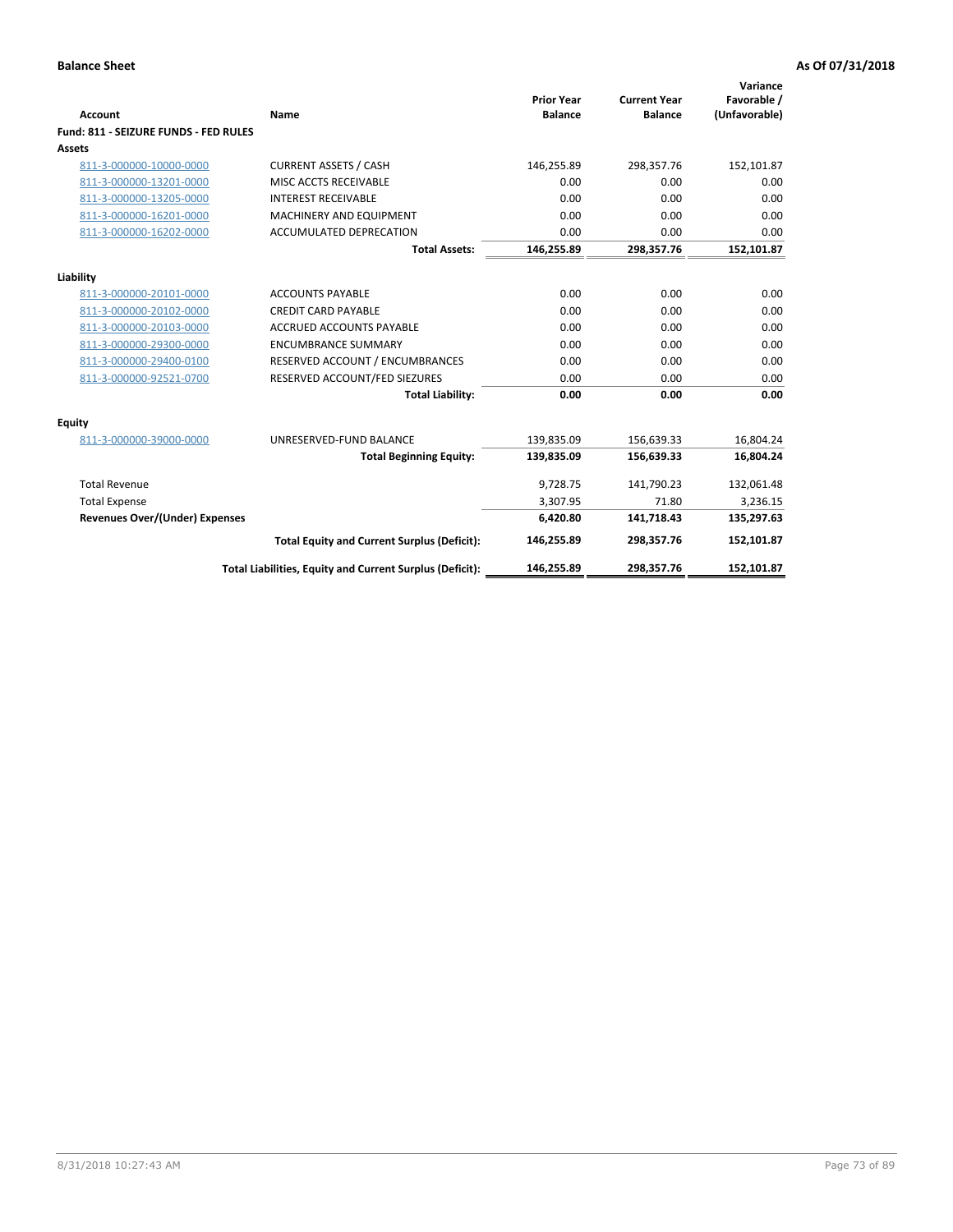|                                                         |                                                          | <b>Prior Year</b> | <b>Current Year</b> | Variance<br>Favorable / |
|---------------------------------------------------------|----------------------------------------------------------|-------------------|---------------------|-------------------------|
| <b>Account</b>                                          | Name                                                     | <b>Balance</b>    | <b>Balance</b>      | (Unfavorable)           |
| Fund: 820 - TIRZ FUND (Tax Increment Reinvestment Zone) |                                                          |                   |                     |                         |
| Assets                                                  |                                                          |                   |                     |                         |
| 820-3-000000-10000-0000                                 | <b>CURRENT ASSETS / CASH</b>                             | 1,231,090.04      | 1,725,099.64        | 494,009.60              |
| 820-3-000000-13101-0000                                 | <b>TAX RECEIVABLE-CURRENT</b>                            | 19,366.36         | $-353,352.72$       | $-372,719.08$           |
| 820-3-000000-13102-0000                                 | <b>TAXES REC-DELINQUENT</b>                              | 2,301.24          | $-1,091.54$         | $-3,392.78$             |
| 820-3-000000-13103-0000                                 | ALLOW FOR UNCOLLECT TAXES                                | $-524.83$         | $-1,375.55$         | $-850.72$               |
| 820-3-000000-13201-0000                                 | MISC ACCTS RECEIVABLE                                    | 0.00              | 0.00                | 0.00                    |
| 820-3-000000-13205-0000                                 | <b>INTEREST RECEIVABLE</b>                               | 0.00              | 0.00                | 0.00                    |
| 820-3-000000-13221-0000                                 | MISC A/R - PROPERTY TAXES                                | 9.73              | 0.00                | $-9.73$                 |
|                                                         | <b>Total Assets:</b>                                     | 1,252,242.54      | 1,369,279.83        | 117,037.29              |
| Liability                                               |                                                          |                   |                     |                         |
| 820-3-000000-20101-0000                                 | <b>ACCOUNTS PAYABLE</b>                                  | 0.00              | 0.00                | 0.00                    |
| 820-3-000000-20103-0000                                 | <b>ACCRUED ACCOUNTS PAYABLE</b>                          | 0.00              | 0.00                | 0.00                    |
| 820-3-000000-20203-0000                                 | <b>DEFERRED TAX REVENUE</b>                              | 22,566.61         | $-354,275.54$       | 376,842.15              |
| 820-3-000000-29300-0000                                 | <b>ENCUMBRANCE SUMMARY</b>                               | 0.00              | 0.00                | 0.00                    |
| 820-3-000000-29400-0100                                 | RESERVED ACCOUNT / ENCUMBRANCES                          | 0.00              | 0.00                | 0.00                    |
|                                                         | <b>Total Liability:</b>                                  | 22,566.61         | $-354,275.54$       | 376,842.15              |
| Equity                                                  |                                                          |                   |                     |                         |
| 820-3-000000-39000-0000                                 | UNRESERVED-FUND BALANCE                                  | 1,070,780.75      | 1,268,317.16        | 197,536.41              |
| 820-3-000000-39100-0000                                 | UNRESERVED-RET. EARNINGS                                 | 0.00              | 0.00                | 0.00                    |
|                                                         | <b>Total Beginning Equity:</b>                           | 1,070,780.75      | 1,268,317.16        | 197,536.41              |
| <b>Total Revenue</b>                                    |                                                          | 420,086.79        | 575,856.63          | 155,769.84              |
| <b>Total Expense</b>                                    |                                                          | 261,191.61        | 120,618.42          | 140,573.19              |
| <b>Revenues Over/(Under) Expenses</b>                   |                                                          | 158,895.18        | 455,238.21          | 296,343.03              |
|                                                         | <b>Total Equity and Current Surplus (Deficit):</b>       | 1,229,675.93      | 1,723,555.37        | 493,879.44              |
|                                                         | Total Liabilities, Equity and Current Surplus (Deficit): | 1,252,242.54      | 1,369,279.83        | 117,037.29              |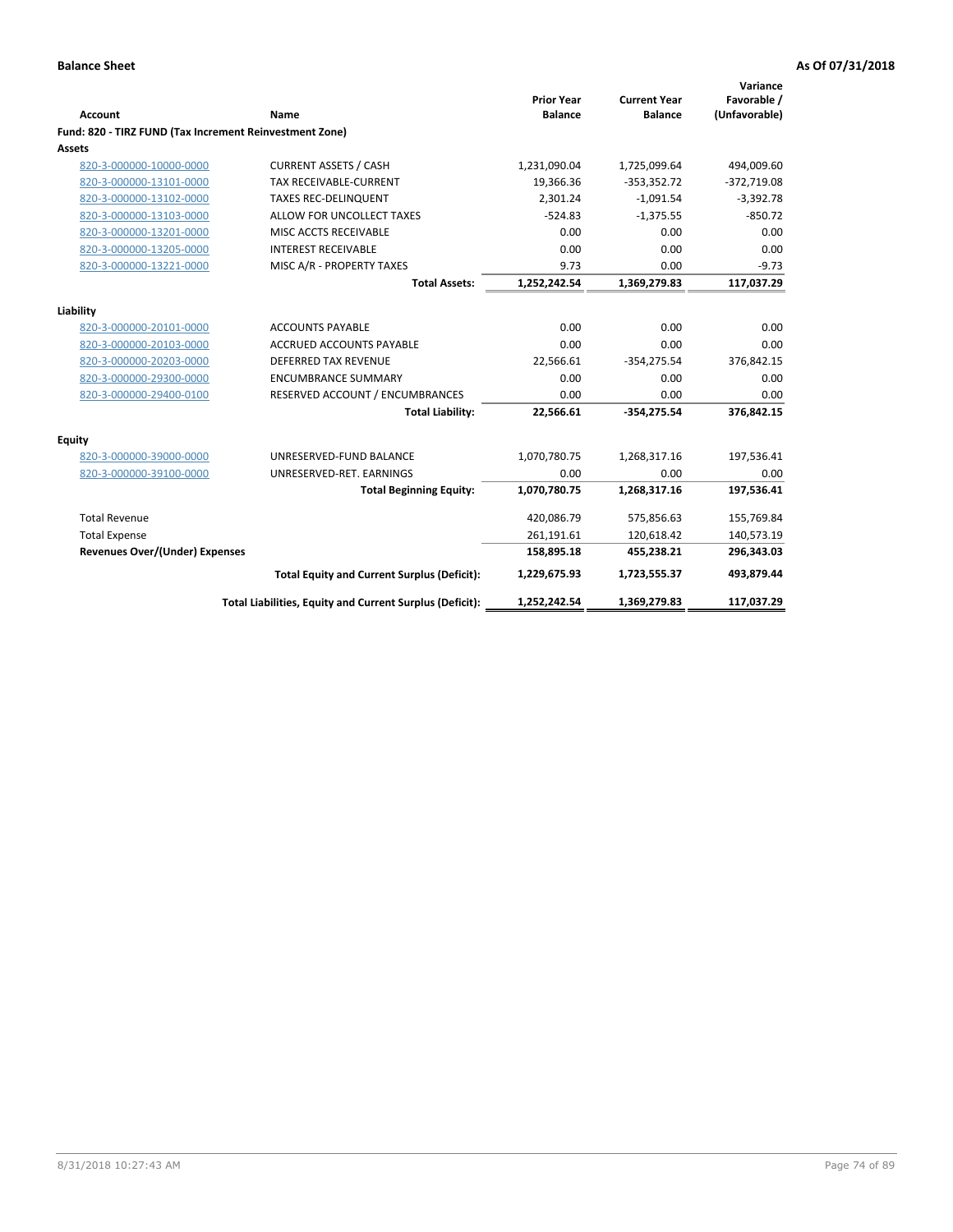| <b>Account</b>                           | Name                                                     | <b>Prior Year</b><br><b>Balance</b> | <b>Current Year</b><br><b>Balance</b> | Variance<br>Favorable /<br>(Unfavorable) |
|------------------------------------------|----------------------------------------------------------|-------------------------------------|---------------------------------------|------------------------------------------|
| Fund: 890 - GRNVL IDC (L-3) FIXED ASSETS |                                                          |                                     |                                       |                                          |
| <b>Assets</b>                            |                                                          |                                     |                                       |                                          |
| 890-3-000000-10000-0000                  | <b>CURRENT ASSETS / CASH</b>                             | $-0.18$                             | $-0.18$                               | 0.00                                     |
| 890-3-000000-16004-0000                  | FIXED ASSETS / BUILDINGS                                 | 0.00                                | 0.00                                  | 0.00                                     |
| 890-3-000000-16005-0000                  | <b>ACCUMULATED DEPRECIATION</b>                          | 0.00                                | 0.00                                  | 0.00                                     |
| 890-3-000000-16301-0000                  | FIXED ASSETS / C W I P                                   | 0.25                                | 0.25                                  | 0.00                                     |
|                                          | <b>Total Assets:</b>                                     | 0.07                                | 0.07                                  | 0.00                                     |
| Liability                                |                                                          |                                     |                                       |                                          |
| 890-3-000000-20101-0000                  | <b>ACCOUNTS PAYABLE</b>                                  | 0.00                                | 0.00                                  | 0.00                                     |
| 890-3-000000-27001-0000                  | <b>CONTRIBUTED CAPITAL</b>                               | 0.00                                | 0.00                                  | 0.00                                     |
| 890-3-000000-27101-0000                  | INVESTMENT IN GFA / GENERAL FUND                         | 0.00                                | 0.00                                  | 0.00                                     |
| 890-3-000000-27102-0000                  | <b>SPECIAL REVENUE FUNDS</b>                             | 0.00                                | 0.00                                  | 0.00                                     |
| 890-3-000000-27103-0000                  | <b>GENERAL CIP FUND</b>                                  | 0.00                                | 0.00                                  | 0.00                                     |
| 890-3-000000-27104-0000                  | PROPRIETARY FUNDS                                        | 0.07                                | 0.07                                  | 0.00                                     |
| 890-3-000000-27201-0000                  | CAFR USE / MUNICIPAL BUILDINGS                           | 0.00                                | 0.00                                  | 0.00                                     |
| 890-3-000000-27202-0000                  | CAFR USE / OTHER GENERAL GOVERNMEN                       | 0.00                                | 0.00                                  | 0.00                                     |
| 890-3-000000-27205-0000                  | CAFR USE / PUBLIC WORKS                                  | 0.00                                | 0.00                                  | 0.00                                     |
| 890-3-000000-27210-0000                  | CAFR USE / INVESTMENT IN GFA                             | 0.00                                | 0.00                                  | 0.00                                     |
| 890-3-000000-27301-0000                  | DONATIONS/GRANTS                                         | 0.00                                | 0.00                                  | 0.00                                     |
|                                          | <b>Total Liability:</b>                                  | 0.07                                | 0.07                                  | 0.00                                     |
| Equity                                   |                                                          |                                     |                                       |                                          |
| 890-3-000000-39000-0000                  | UNRESERVED-FUND BALANCE                                  | 0.00                                | 0.00                                  | 0.00                                     |
|                                          | <b>Total Beginning Equity:</b>                           | 0.00                                | 0.00                                  | 0.00                                     |
| <b>Total Expense</b>                     |                                                          | 0.00                                | 0.00                                  | 0.00                                     |
| <b>Revenues Over/(Under) Expenses</b>    |                                                          | 0.00                                | 0.00                                  | 0.00                                     |
|                                          | <b>Total Equity and Current Surplus (Deficit):</b>       | 0.00                                | 0.00                                  | 0.00                                     |
|                                          | Total Liabilities, Equity and Current Surplus (Deficit): | 0.07                                | 0.07                                  | 0.00                                     |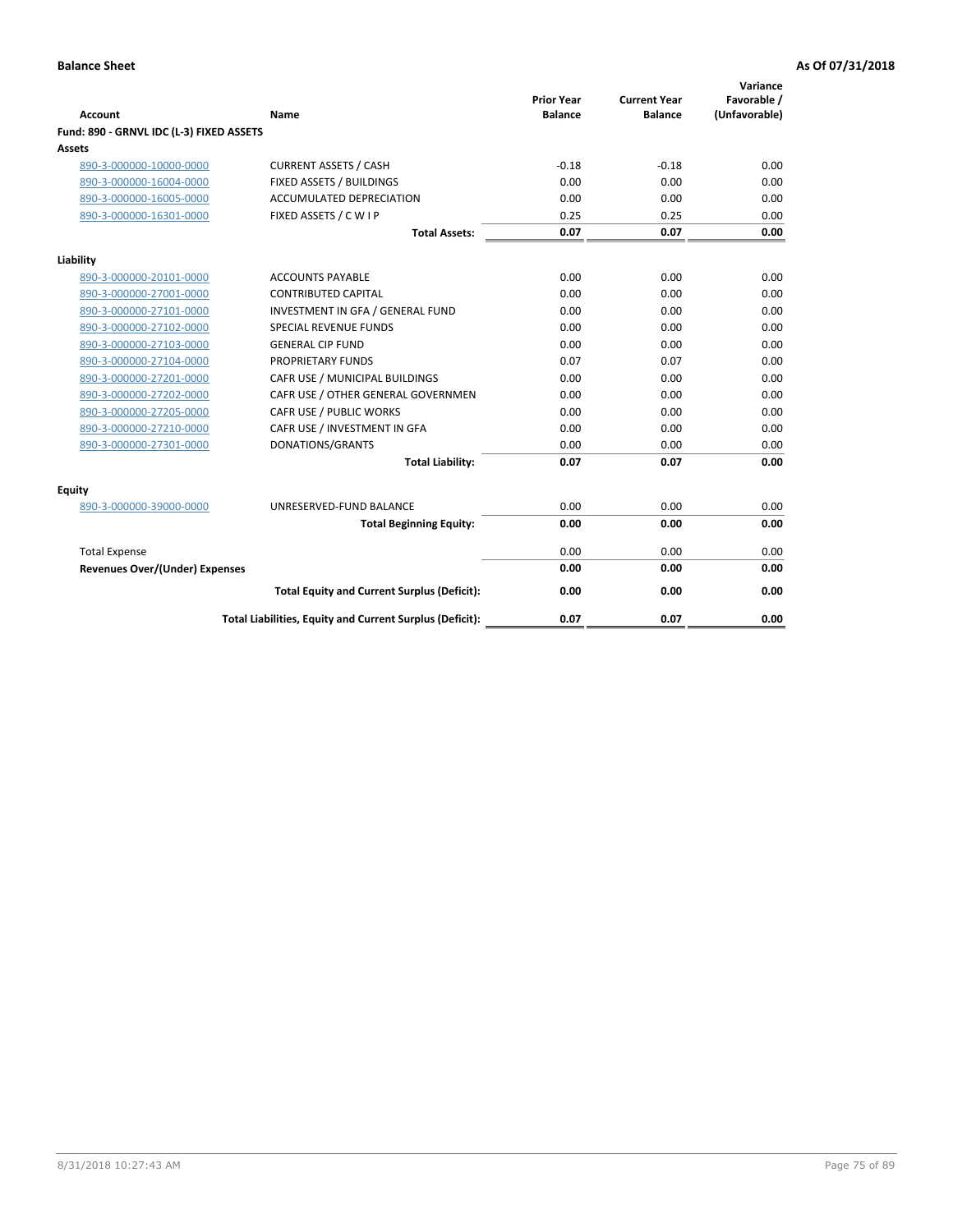|                                                    |                                                 | <b>Prior Year</b>    | <b>Current Year</b>  | Variance<br>Favorable / |
|----------------------------------------------------|-------------------------------------------------|----------------------|----------------------|-------------------------|
| <b>Account</b>                                     | Name                                            | <b>Balance</b>       | <b>Balance</b>       | (Unfavorable)           |
| Fund: 899 - POOLED CASH                            |                                                 |                      |                      |                         |
| Assets                                             |                                                 |                      |                      |                         |
| 899-8-000000-10000-0000                            | <b>CURRENT ASSETS / CASH</b>                    | 0.00                 | 0.00                 | 0.00                    |
| 899-8-000000-10101-0000                            | <b>CHASE OUTBOUND OPERATING</b>                 | $-785,217.53$        | $-721,325.87$        | 63,891.66               |
| 899-8-000000-10102-0000                            | CHASE INBOUND OPERATING                         | 23,331,665.67        | 7,931,034.44         | -15,400,631.23          |
| 899-8-000000-10103-0000                            | OPERATING ACCOUNT / CLAIMS ACCOUNT              | 0.00                 | 0.00                 | 0.00                    |
| 899-8-000000-10105-0000                            | CHASE BANK / SAVINGS - 3003113077               | 1,540,271.98         | 1,543,045.91         | 2,773.93                |
| 899-8-000000-10106-0000                            | CHASE BANK / SAVINGS - 2911913371               | 1,614,849.73         | 1,618,161.31         | 3,311.58                |
| 899-8-000000-10107-0000                            | CHASE TASC FLEX SPENDING                        | 0.00                 | 0.00                 | 0.00                    |
| 899-8-000000-10401-0000                            | <b>CURRENT ASSETS / INTERNAL CLEARING</b>       | $-212.54$            | 0.00                 | 212.54                  |
| 899-8-000000-10402-0000                            | <b>CREDIT CARD CLEARING</b>                     | 0.00                 | 0.00                 | 0.00                    |
| 899-8-000000-10403-0000                            | <b>NET BILL PAYMENTS</b>                        | 0.00                 | 0.00                 | 0.00                    |
| 899-8-000000-11101-0000                            | TX CLASS / OPERATING                            | 0.00                 | 1,014,426.91         | 1,014,426.91            |
| 899-8-000000-11201-0000                            | LOGIC INVESTMENTS / OPERATING                   | 1,015,255.53         | 1,031,943.48         | 16,687.95               |
| 899-8-000000-11401-0000                            | <b>TEXSTAR ACCT - OPERATING</b>                 | 0.01                 | 0.01                 | 0.00                    |
| 899-8-000000-11601-0000                            | TEXPOOL ACCT - OPERATING                        | 1,010,192.94         | 1,025,249.04         | 15,056.10               |
| 899-8-000000-11801-0000                            | TX GEN TERM OPERATING                           | 0.00                 | 17,826,709.91        | 17,826,709.91           |
| 899-8-000000-12001-0000                            | AMERICAN NATIONAL OPERATING                     | 0.00                 | 0.00                 | 0.00                    |
| 899-8-000000-12002-0000                            | PFM ACCT OPERATING                              | 18,136,322.94        | 16,148,955.78        | $-1,987,367.16$         |
| 899-8-000000-12003-0000                            | TREASURIES - CITY ONLY                          | 0.00                 | 0.00                 | 0.00                    |
| 899-8-000000-12301-0000                            | <b>BOND PROCEEDS / PURCHASED INTEREST</b>       | 0.00                 | 0.00                 | 0.00                    |
| 899-8-000000-13205-0000                            | <b>INTEREST RECEIVABLE</b><br>DUE FROM FUND 100 | 61,327.28            | 50,957.32            | $-10,369.96$            |
| 899-8-000000-14100-0000<br>899-8-000000-14101-0000 | DUE FROM FUND 101                               | $-16,747.33$<br>0.00 | $-14,806.41$<br>0.00 | 1,940.92<br>0.00        |
| 899-8-000000-14102-0000                            | DUE FROM FUND 102                               | 0.00                 | 0.00                 | 0.00                    |
| 899-8-000000-14103-0000                            | DUE FROM FUND 103                               | 0.00                 | 0.00                 | 0.00                    |
| 899-8-000000-14110-0000                            | DUE FROM FUND 110                               | 0.00                 | 0.00                 | 0.00                    |
| 899-8-000000-14111-0000                            | DUE FROM FUND 111                               | 0.00                 | 0.00                 | 0.00                    |
| 899-8-000000-14112-0000                            | DUE FROM FUND 112                               | 0.00                 | 0.00                 | 0.00                    |
| 899-8-000000-14113-0000                            | DUE FROM FUND 113                               | 0.00                 | 0.00                 | 0.00                    |
| 899-8-000000-14114-0000                            | DUE FROM FUND 114                               | 0.00                 | 650.00               | 650.00                  |
| 899-8-000000-14115-0000                            | DUE FROM FUND 115                               | 0.00                 | 0.00                 | 0.00                    |
| 899-8-000000-14116-0000                            | DUE FROM FUND 116                               | 0.00                 | 0.00                 | 0.00                    |
| 899-8-000000-14117-0000                            | DUE FROM FUND 117                               | 0.00                 | 0.00                 | 0.00                    |
| 899-8-000000-14118-0000                            | DUE FROM FUND 118                               | 0.00                 | 0.00                 | 0.00                    |
| 899-8-000000-14119-0000                            | DUE FROM FUND 119                               | 0.00                 | 0.00                 | 0.00                    |
| 899-8-000000-14120-0000                            | DUE FROM FUND 120                               | 0.00                 | 0.00                 | 0.00                    |
| 899-8-000000-14121-0000                            | DUE FROM FUND 121                               | 0.00                 | 0.00                 | 0.00                    |
| 899-8-000000-14122-0000                            | DUE FROM FUND 122                               | 0.00                 | 0.00                 | 0.00                    |
| 899-8-000000-14123-0000                            | DUE FROM FUND 123                               | 0.00                 | 0.00                 | 0.00                    |
| 899-8-000000-14124-0000                            | DUE FROM FUND 124                               | 0.00                 | 0.00                 | 0.00                    |
| 899-8-000000-14125-0000                            | DUE FROM FUND 125                               | 0.00                 | 0.00                 | 0.00                    |
| 899-8-000000-14126-0000                            | DUE FROM FUND 126                               | 0.00                 | 0.00                 | 0.00                    |
| 899-8-000000-14140-0000                            | DUE FROM FUND 140                               | 0.00                 | 0.00                 | 0.00                    |
| 899-8-000000-14160-0000                            | DUE FROM FUND 160                               | 20,044.03            | 0.00                 | $-20,044.03$            |
| 899-8-000000-14161-0000                            | DUE FROM FUND 161                               | 0.00                 | 0.00                 | 0.00                    |
| 899-8-000000-14162-0000                            | DUE FROM FUND 162                               | 0.00                 | 0.00                 | 0.00                    |
| 899-8-000000-14163-0000                            | DUE FROM FUND 163                               | 0.00                 | 0.00                 | 0.00                    |
| 899-8-000000-14164-0000                            | DUE FROM FUND 164                               | 0.00                 | 0.00                 | 0.00                    |
| 899-8-000000-14165-0000                            | DUE FROM FUND 165                               | 0.00                 | 0.00                 | 0.00                    |
| 899-8-000000-14170-0000                            | DUE FROM FUND 170                               | 0.00                 | 0.00                 | 0.00                    |
| 899-8-000000-14171-0000                            | DUE FROM FUND 171                               | 0.00                 | 0.00                 | 0.00                    |
| 899-8-000000-14172-0000                            | DUE FROM FUND 172                               | 0.00                 | 0.00                 | 0.00                    |
| 899-8-000000-14173-0000                            | DUE FROM FUND 173                               | 0.00                 | 0.00                 | 0.00                    |
| 899-8-000000-14174-0000                            | DUE FROM FUND 174                               | 0.00                 | 0.00                 | 0.00                    |
| 899-8-000000-14175-0000<br>899-8-000000-14176-0000 | DUE FROM FUND 175<br>DUE FROM FUND 176          | 0.00<br>0.00         | 0.00<br>0.00         | 0.00<br>0.00            |
| 899-8-000000-14177-0000                            | DUE FROM FUND 177                               | 0.00                 | 0.00                 | 0.00                    |
| 899-8-000000-14190-0000                            | DUE FROM FUND 190                               | 0.00                 | 0.00                 | 0.00                    |
|                                                    |                                                 |                      |                      |                         |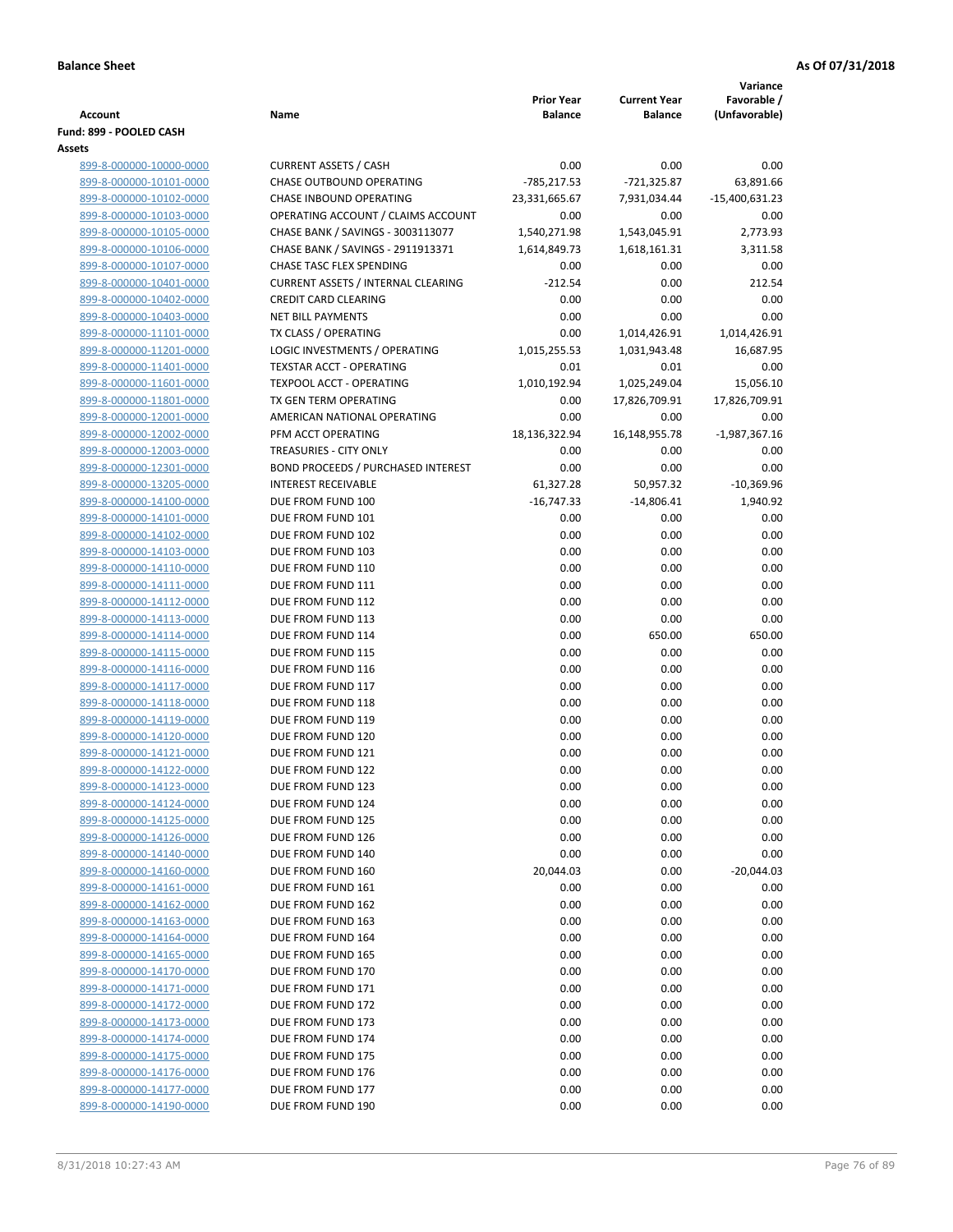|                                          |                                               | <b>Prior Year</b>              | <b>Current Year</b>            | Variance<br>Favorable /            |
|------------------------------------------|-----------------------------------------------|--------------------------------|--------------------------------|------------------------------------|
| <b>Account</b>                           | Name                                          | <b>Balance</b>                 | <b>Balance</b>                 | (Unfavorable)                      |
| 899-8-000000-14192-0000                  | DUE FROM FUND 192                             | 0.00                           | $-1,000.00$                    | $-1,000.00$                        |
| 899-8-000000-14200-0000                  | DUE FROM FUND 200                             | 0.00                           | $-187.24$                      | $-187.24$                          |
| 899-8-000000-14210-0000                  | DUE FROM FUND 210                             | 0.00                           | 0.00                           | 0.00                               |
| 899-8-000000-14211-0000                  | DUE FROM FUND 211                             | 0.00                           | 0.00                           | 0.00                               |
| 899-8-000000-14212-0000                  | DUE FROM FUND 212                             | 0.00                           | 0.00                           | 0.00                               |
| 899-8-000000-14216-0000                  | DUE FROM FUND 216                             | 0.00                           | 0.00                           | 0.00                               |
| 899-8-000000-14217-0000                  | DUE FROM FUND 217                             | 0.00                           | 0.00                           | 0.00                               |
| 899-8-000000-14300-0000                  | DUE FROM FUND 300                             | 0.00                           | 0.00                           | 0.00                               |
| 899-8-000000-14320-0000                  | DUE FROM FUND 320                             | 0.00                           | 0.00                           | 0.00                               |
| 899-8-000000-14360-0000                  | DUE FROM FUND 360                             | 0.00                           | 0.00                           | 0.00                               |
| 899-8-000000-14361-0000                  | DUE FROM FUND 361                             | 0.00                           | 0.00                           | 0.00                               |
| 899-8-000000-14400-0000                  | DUE FROM FUND 400                             | 0.00                           | 0.00                           | 0.00                               |
| 899-8-000000-14500-0000                  | DUE FROM FUND 500                             | 0.00                           | 0.00                           | 0.00                               |
| 899-8-000000-14561-0000                  | DUE FROM FUND 561                             | 0.00                           | 0.00                           | 0.00                               |
| 899-8-000000-14601-0000                  | DUE FROM FUND 601                             | 0.00                           | 154.59                         | 154.59                             |
| 899-8-000000-14602-0000                  | DUE FROM FUND 602                             | $-1,633.56$                    | $-1,903.53$                    | $-269.97$                          |
| 899-8-000000-14604-0000                  | DUE FROM FUND 604                             | 0.00                           | 7.80                           | 7.80                               |
| 899-8-000000-14660-0000                  | DUE FROM FUND 660                             | 0.00                           | 0.00                           | 0.00                               |
| 899-8-000000-14800-0000                  | DUE FROM FUND 800                             | 0.00                           | 0.00                           | 0.00                               |
| 899-8-000000-14801-0000                  | DUE FROM FUND 801                             | 0.00                           | 0.00                           | 0.00                               |
| 899-8-000000-14802-0000                  | DUE FROM FUND 802                             | 0.00                           | 0.00                           | 0.00                               |
| 899-8-000000-14803-0000                  | DUE FROM FUND 803                             | 0.00                           | 0.00                           | 0.00                               |
| 899-8-000000-14807-0000                  | DUE FROM FUND 807                             | 0.00                           | 0.00                           | 0.00                               |
| 899-8-000000-14809-0000                  | DUE FROM FUND 809                             | 0.00                           | 0.00                           | 0.00                               |
| 899-8-000000-14810-0000                  | DUE FROM FUND 810                             | 0.00                           | 0.00                           | 0.00                               |
| 899-8-000000-14811-0000                  | DUE FROM FUND 811                             | 0.00                           | 0.00                           | 0.00                               |
| 899-8-000000-14820-0000                  | DUE FROM TIRZ FUND                            | 0.00                           | 0.00                           | 0.00                               |
| 899-8-000000-14890-0000                  | DUE FROM GRNVL IDC (L-3) FIXED ASSETS         | 0.00                           | 0.00                           | 0.00                               |
| 899-8-000000-14910-0000                  | DUE FROM FUND 910                             | 160.07                         | 624,361.79                     | 624,201.72                         |
| 899-8-000000-14911-0000                  | DUE FROM FUND 911                             | 0.00                           | 0.00                           | 0.00                               |
| 899-8-000000-14912-0000                  | DUE FROM FUND 912                             | 0.00                           | 0.00                           | 0.00                               |
| 899-8-000000-14913-0000                  | DUE FROM FUND 913                             | 0.00                           | 0.00                           | 0.00                               |
| 899-8-000000-14916-0000                  | DUE FROM FUND 916                             | 0.00                           | 0.00                           | 0.00                               |
| 899-8-000000-14950-0000                  | DUE FROM FUND 950                             | 71.72                          | 18,061.25                      | 17,989.53                          |
| 899-8-000000-91011-1001                  | <b>BANK OF AMERICA</b>                        | 0.00                           | 0.00                           | 0.00                               |
|                                          | <b>Total Assets:</b>                          | 45,926,350.94                  | 48.094.496.49                  | 2,168,145.55                       |
| Liability                                |                                               |                                |                                |                                    |
| 899-8-000000-20101-0000                  | <b>ACCOUNTS PAYABLE</b>                       | 1,894.93                       | 625,338.25                     | $-623.443.32$                      |
| 899-8-000000-20102-0000                  | <b>CREDIT CARD PAYABLE</b>                    | 0.00                           | 0.00                           | 0.00                               |
| 899-8-000000-21040-0000                  | DUE TO OTHER FUNDS<br><b>Total Liability:</b> | 45,924,456.03<br>45,926,350.96 | 47,469,159.33<br>48,094,497.58 | $-1,544,703.30$<br>$-2,168,146.62$ |
|                                          |                                               |                                |                                |                                    |
| <b>Equity</b><br>899-3-000000-39000-0000 | UNRESERVED-FUND BALANCE                       | $-0.02$                        | $-0.04$                        | $-0.02$                            |
| 899-8-000000-14362-0000                  | DUE FROM FUND 362                             | 0.00                           | 0.00                           | 0.00                               |
|                                          |                                               |                                |                                |                                    |
| 899-8-000000-39200-0101                  | EQUITY IN POOLED CASH                         | 0.00                           | 0.00                           | 0.00                               |
| 899-8-000000-39200-0110                  | EQUITY IN POOLED CASH                         | 0.00                           | 0.00                           | 0.00                               |
| 899-8-000000-39200-0111                  | EQUITY IN POOLED CASH                         | 0.00                           | 0.00                           | 0.00                               |
| 899-8-000000-39200-0112                  | EQUITY IN POOLED CASH                         | 0.00                           | 0.00                           | 0.00                               |
| 899-8-000000-39200-0190                  | EQUITY IN POOLED CASH                         | 0.00                           | 0.00                           | 0.00                               |
| 899-8-000000-39200-0201                  | EQUITY IN POOLED CASH                         | 0.00                           | 0.00                           | 0.00                               |
| 899-8-000000-39200-0202                  | EQUITY IN POOLED CASH                         | 0.00                           | 0.00                           | 0.00                               |
| 899-8-000000-39200-0203                  | EQUITY IN POOLED CASH                         | 0.00                           | 0.00                           | 0.00                               |
| 899-8-000000-39200-0204                  | EQUITY IN POOLED CASH                         | 0.00                           | 0.00                           | 0.00                               |
| 899-8-000000-39200-0205                  | EQUITY IN POOLED CASH                         | 0.00                           | 0.00                           | 0.00                               |
| 899-8-000000-39200-0206                  | EQUITY IN POOLED CASH                         | 0.00                           | 0.00                           | 0.00                               |
| 899-8-000000-39200-0207                  | EQUITY IN POOLED CASH                         | 0.00                           | 0.00                           | 0.00                               |
| 899-8-000000-39200-0208                  | EQUITY IN POOLED CASH                         | 0.00                           | 0.00                           | 0.00                               |
| 899-8-000000-39200-0209                  | EQUITY IN POOLED CASH                         | 0.00                           | 0.00                           | 0.00                               |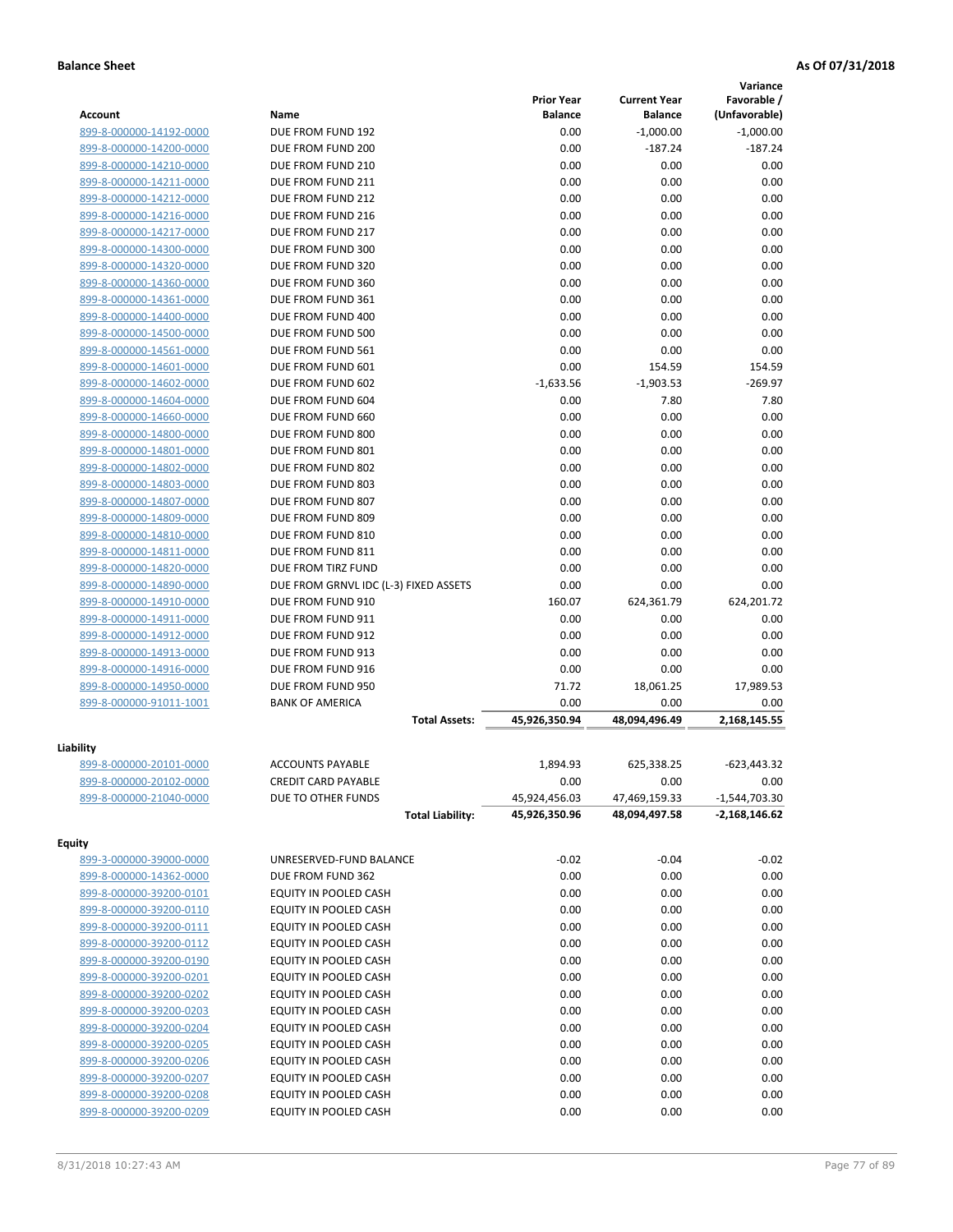**Variance**

| Account                                            | Name                                           | <b>Prior Year</b><br><b>Balance</b> | <b>Current Year</b><br><b>Balance</b> | Favorable /<br>(Unfavorable) |
|----------------------------------------------------|------------------------------------------------|-------------------------------------|---------------------------------------|------------------------------|
| 899-8-000000-39200-0210                            | EQUITY IN POOLED CASH                          | 0.00                                | 0.00                                  | 0.00                         |
| 899-8-000000-39200-0211                            | EQUITY IN POOLED CASH                          | 0.00                                | 0.00                                  | 0.00                         |
| 899-8-000000-39200-0212                            | EQUITY IN POOLED CASH                          | 0.00                                | 0.00                                  | 0.00                         |
| 899-8-000000-39200-0213                            | EQUITY IN POOLED CASH                          | 0.00                                | 0.00                                  | 0.00                         |
| 899-8-000000-39200-0214                            | <b>EQUITY IN POOLED CASH</b>                   | 0.00                                | 0.00                                  | 0.00                         |
| 899-8-000000-39200-0215                            | EQUITY IN POOLED CASH                          | 0.00                                | 0.00                                  | 0.00                         |
| 899-8-000000-39200-0216                            | EQUITY IN POOLED CASH                          | 0.00                                | 0.00                                  | 0.00                         |
| 899-8-000000-39200-0217                            | EQUITY IN POOLED CASH                          | 0.00                                | 0.00                                  | 0.00                         |
| 899-8-000000-39200-0218                            | EQUITY IN POOLED CASH                          | 0.00                                | 0.00                                  | 0.00                         |
| 899-8-000000-39200-0219                            | EQUITY IN POOLED CASH                          | 0.00                                | 0.00                                  | 0.00                         |
| 899-8-000000-39200-0220                            | EQUITY IN POOLED CASH                          | 0.00                                | 0.00                                  | 0.00                         |
| 899-8-000000-39200-0221                            | EQUITY IN POOLED CASH                          | 0.00                                | 0.00                                  | 0.00                         |
| 899-8-000000-39200-0222                            | EQUITY IN POOLED CASH                          | 0.00                                | 0.00                                  | 0.00                         |
| 899-8-000000-39200-0223                            | EQUITY IN POOLED CASH                          | 0.00                                | 0.00                                  | 0.00                         |
| 899-8-000000-39200-0224                            | EQUITY IN POOLED CASH                          | 0.00                                | 0.00                                  | 0.00                         |
| 899-8-000000-39200-0225                            | EQUITY IN POOLED CASH                          | 0.00                                | 0.00                                  | 0.00                         |
| 899-8-000000-39200-0226                            | EQUITY IN POOLED CASH                          | 0.00                                | 0.00                                  | 0.00                         |
| 899-8-000000-39200-0227                            | EQUITY IN POOLED CASH                          | 0.00                                | 0.00                                  | 0.00                         |
| 899-8-000000-39200-0228                            | EQUITY IN POOLED CASH                          | 0.00                                | 0.00                                  | 0.00                         |
| 899-8-000000-39200-0229                            | <b>EQUITY IN POOLED CASH</b>                   | 0.00                                | 0.00                                  | 0.00                         |
| 899-8-000000-39200-0231                            | <b>EQUITY IN POOLED CASH</b>                   | 0.00                                | 0.00                                  | 0.00                         |
| 899-8-000000-39200-0232                            | EQUITY IN POOLED CASH                          | 0.00                                | 0.00                                  | 0.00                         |
| 899-8-000000-39200-0233                            | <b>EQUITY IN POOLED CASH</b>                   | 0.00                                | 0.00                                  | 0.00                         |
| 899-8-000000-39200-0234                            | EQUITY IN POOLED CASH                          | 0.00                                | 0.00                                  | 0.00                         |
| 899-8-000000-39200-0235                            | EQUITY IN POOLED CASH                          | 0.00                                | 0.00                                  | 0.00                         |
| 899-8-000000-39200-0236                            | EQUITY IN POOLED CASH                          | 0.00                                | 0.00                                  | 0.00                         |
| 899-8-000000-39200-0241                            | EQUITY IN POOLED CASH                          | 0.00                                | 0.00                                  | 0.00                         |
| 899-8-000000-39200-0247                            | EQUITY IN POOLED CASH                          | 0.00                                | 0.00                                  | 0.00                         |
| 899-8-000000-39200-0250                            | EQUITY IN POOLED CASH                          | 0.00                                | 0.00                                  | 0.00                         |
| 899-8-000000-39200-0251                            | EQUITY IN POOLED CASH                          | 0.00                                | 0.00                                  | 0.00                         |
| 899-8-000000-39200-0252                            | EQUITY IN POOLED CASH                          | 0.00<br>0.00                        | 0.00<br>0.00                          | 0.00<br>0.00                 |
| 899-8-000000-39200-0253<br>899-8-000000-39200-0254 | EQUITY IN POOLED CASH<br>EQUITY IN POOLED CASH | 0.00                                | 0.00                                  | 0.00                         |
| 899-8-000000-39200-0301                            | EQUITY IN POOLED CASH                          | 0.00                                | 0.00                                  | 0.00                         |
| 899-8-000000-39200-0302                            | EQUITY IN POOLED CASH                          | 0.00                                | 0.00                                  | 0.00                         |
| 899-8-000000-39200-0401                            | EQUITY IN POOLED CASH                          | 0.00                                | 0.00                                  | 0.00                         |
| 899-8-000000-39200-0402                            | EQUITY IN POOLED CASH                          | 0.00                                | 0.00                                  | 0.00                         |
| 899-8-000000-39200-0403                            | EQUITY IN POOLED CASH                          | 0.00                                | 0.00                                  | 0.00                         |
| 899-8-000000-39200-0405                            | <b>EQUITY IN POOLED CASH</b>                   | 0.00                                | 0.00                                  | 0.00                         |
| 899-8-000000-39200-0406                            | EQUITY IN POOLED CASH                          | 0.00                                | 0.00                                  | 0.00                         |
| 899-8-000000-39200-0410                            | EQUITY IN POOLED CASH                          | 0.00                                | 0.00                                  | 0.00                         |
| 899-8-000000-39200-0411                            | EQUITY IN POOLED CASH                          | 0.00                                | 0.00                                  | 0.00                         |
| 899-8-000000-39200-0501                            | EQUITY IN POOLED CASH                          | 0.00                                | 0.00                                  | 0.00                         |
| 899-8-000000-39200-0502                            | EQUITY IN POOLED CASH                          | 0.00                                | 0.00                                  | 0.00                         |
| 899-8-000000-39200-0503                            | EQUITY IN POOLED CASH                          | 0.00                                | 0.00                                  | 0.00                         |
| 899-8-000000-39200-0504                            | EQUITY IN POOLED CASH                          | 0.00                                | 0.00                                  | 0.00                         |
| 899-8-000000-39200-0505                            | EQUITY IN POOLED CASH                          | 0.00                                | 0.00                                  | 0.00                         |
| 899-8-000000-39200-0506                            | EQUITY IN POOLED CASH                          | 0.00                                | 0.00                                  | 0.00                         |
| 899-8-000000-39200-0507                            | EQUITY IN POOLED CASH                          | 0.00                                | 0.00                                  | 0.00                         |
| 899-8-000000-39200-0511                            | <b>EQUITY IN POOLED CASH</b>                   | 0.00                                | 0.00                                  | 0.00                         |
| 899-8-000000-39200-0513                            | EQUITY IN POOLED CASH                          | 0.00                                | 0.00                                  | 0.00                         |
| 899-8-000000-39200-0521                            | EQUITY IN POOLED CASH                          | 0.00                                | 0.00                                  | 0.00                         |
| 899-8-000000-39200-0522                            | EQUITY IN POOLED CASH                          | 0.00                                | 0.00                                  | 0.00                         |
| 899-8-000000-39200-0523                            | EQUITY IN POOLED CASH                          | 0.00                                | 0.00                                  | 0.00                         |
| 899-8-000000-39200-0601                            | EQUITY IN POOLED CASH                          | 0.00                                | 0.00                                  | 0.00                         |
| 899-8-000000-39200-0602                            | EQUITY IN POOLED CASH                          | 0.00                                | 0.00                                  | 0.00                         |
| 899-8-000000-39200-0603<br>899-8-000000-39200-0604 | EQUITY IN POOLED CASH                          | 0.00                                | 0.00                                  | 0.00                         |
| 899-8-000000-39200-0702                            | EQUITY IN POOLED CASH<br>EQUITY IN POOLED CASH | 0.00<br>0.00                        | 0.00<br>0.00                          | 0.00<br>0.00                 |
|                                                    |                                                |                                     |                                       |                              |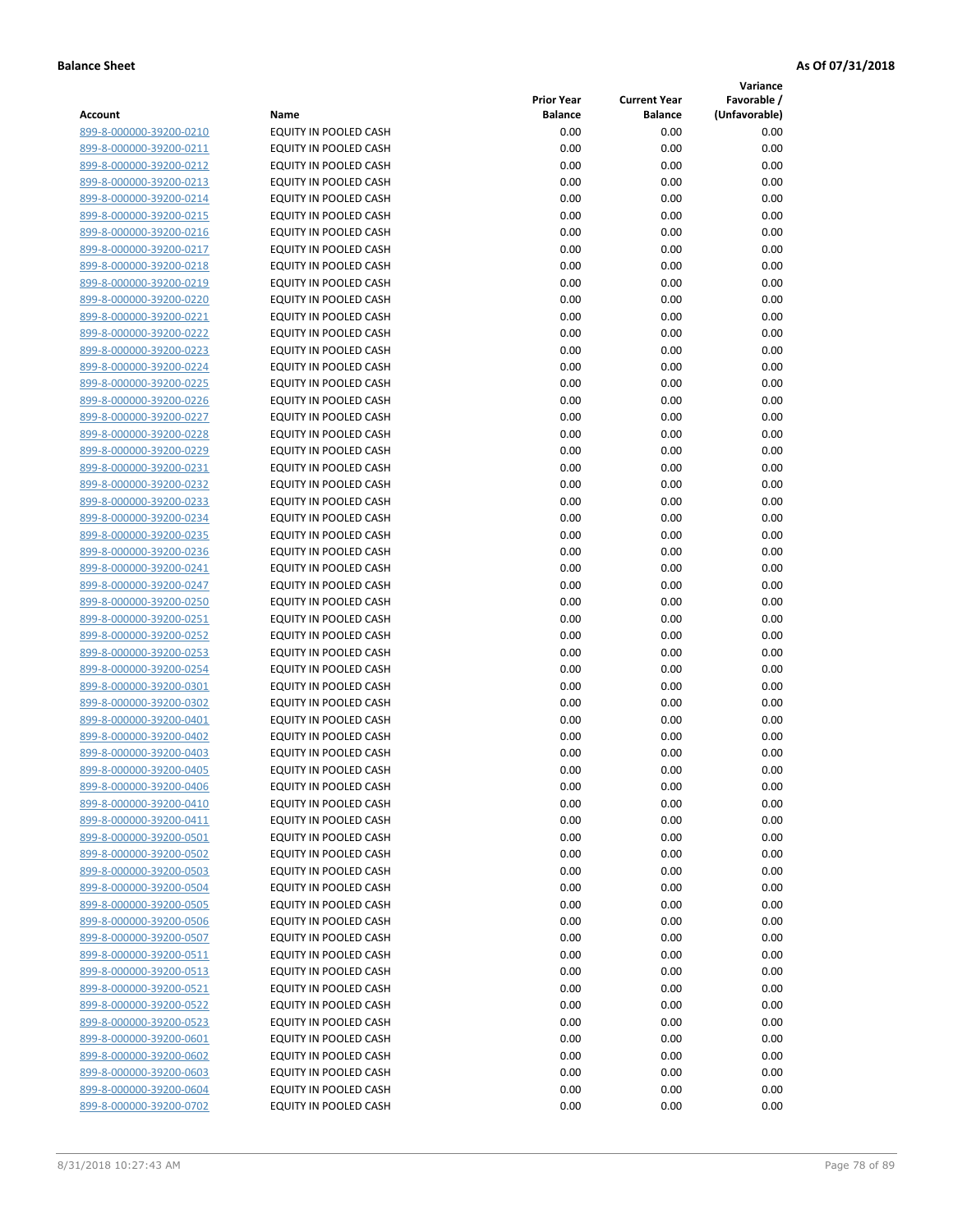| <b>Account</b>                 | Name                                                     | <b>Prior Year</b><br><b>Balance</b> | <b>Current Year</b><br><b>Balance</b> | Variance<br>Favorable /<br>(Unfavorable) |
|--------------------------------|----------------------------------------------------------|-------------------------------------|---------------------------------------|------------------------------------------|
| 899-8-000000-39200-0703        | <b>EQUITY IN POOLED CASH</b>                             | 0.00                                | 0.00                                  | 0.00                                     |
| 899-8-000000-39200-0704        | <b>EQUITY IN POOLED CASH</b>                             | 0.00                                | 0.00                                  | 0.00                                     |
| 899-8-000000-39200-0705        | <b>EQUITY IN POOLED CASH</b>                             | 0.00                                | 0.00                                  | 0.00                                     |
| 899-8-000000-39200-0706        | EQUITY IN POOLED CASH                                    | 0.00                                | 0.00                                  | 0.00                                     |
| 899-8-000000-39200-0707        | EQUITY IN POOLED CASH                                    | 0.00                                | 0.00                                  | 0.00                                     |
| 899-8-000000-39200-0708        | <b>EQUITY IN POOLED CASH</b>                             | 0.00                                | 0.00                                  | 0.00                                     |
| 899-8-000000-39200-0710        | EQUITY IN POOLED CASH                                    | 0.00                                | 0.00                                  | 0.00                                     |
| 899-8-000000-39200-0721        | <b>EQUITY IN POOLED CASH</b>                             | 0.00                                | 0.00                                  | 0.00                                     |
| 899-8-000000-39200-0722        | <b>EQUITY IN POOLED CASH</b>                             | 0.00                                | 0.00                                  | 0.00                                     |
| 899-8-000000-39200-0723        | EQUITY IN POOLED CASH                                    | 0.00                                | 0.00                                  | 0.00                                     |
| 899-8-000000-39200-0731        | <b>EQUITY IN POOLED CASH</b>                             | 0.00                                | 0.00                                  | 0.00                                     |
| 899-8-000000-39200-0825        | EQUITY IN POOLED CASH                                    | 0.00                                | 0.00                                  | 0.00                                     |
| 899-8-000000-39200-0901        | EQUITY IN POOLED CASH                                    | 0.00                                | 0.00                                  | 0.00                                     |
| 899-8-000000-39200-0902        | EQUITY IN POOLED CASH                                    | 0.00                                | 0.00                                  | 0.00                                     |
| 899-8-000000-39200-0903        | <b>EQUITY IN POOLED CASH</b>                             | 0.00                                | 0.00                                  | 0.00                                     |
| 899-8-000000-39200-0904        | <b>EQUITY IN POOLED CASH</b>                             | 0.00                                | 0.00                                  | 0.00                                     |
| 899-8-000000-39200-0905        | EQUITY IN POOLED CASH                                    | 0.00                                | 0.00                                  | 0.00                                     |
| 899-8-000000-39200-0909        | EQUITY IN POOLED CASH                                    | 0.00                                | 0.00                                  | 0.00                                     |
| 899-8-000000-39200-0910        | <b>EQUITY IN POOLED CASH</b>                             | 0.00                                | 0.00                                  | 0.00                                     |
| 899-8-000000-39200-0960        | <b>EQUITY IN POOLED CASH</b>                             | 0.00                                | 0.00                                  | 0.00                                     |
| 899-8-000000-39200-9999        | EQUITY IN POOLED CASH                                    | 0.00                                | 0.00                                  | 0.00                                     |
|                                | <b>Total Beginning Equity:</b>                           | $-0.02$                             | $-0.04$                               | $-0.02$                                  |
| <b>Total Revenue</b>           |                                                          | 0.00                                | $-1.05$                               | $-1.05$                                  |
| Revenues Over/(Under) Expenses |                                                          | 0.00                                | $-1.05$                               | $-1.05$                                  |
|                                | <b>Total Equity and Current Surplus (Deficit):</b>       | $-0.02$                             | $-1.09$                               | $-1.07$                                  |
|                                | Total Liabilities, Equity and Current Surplus (Deficit): | 45,926,350.94                       | 48,094,496.49                         | 2,168,145.55                             |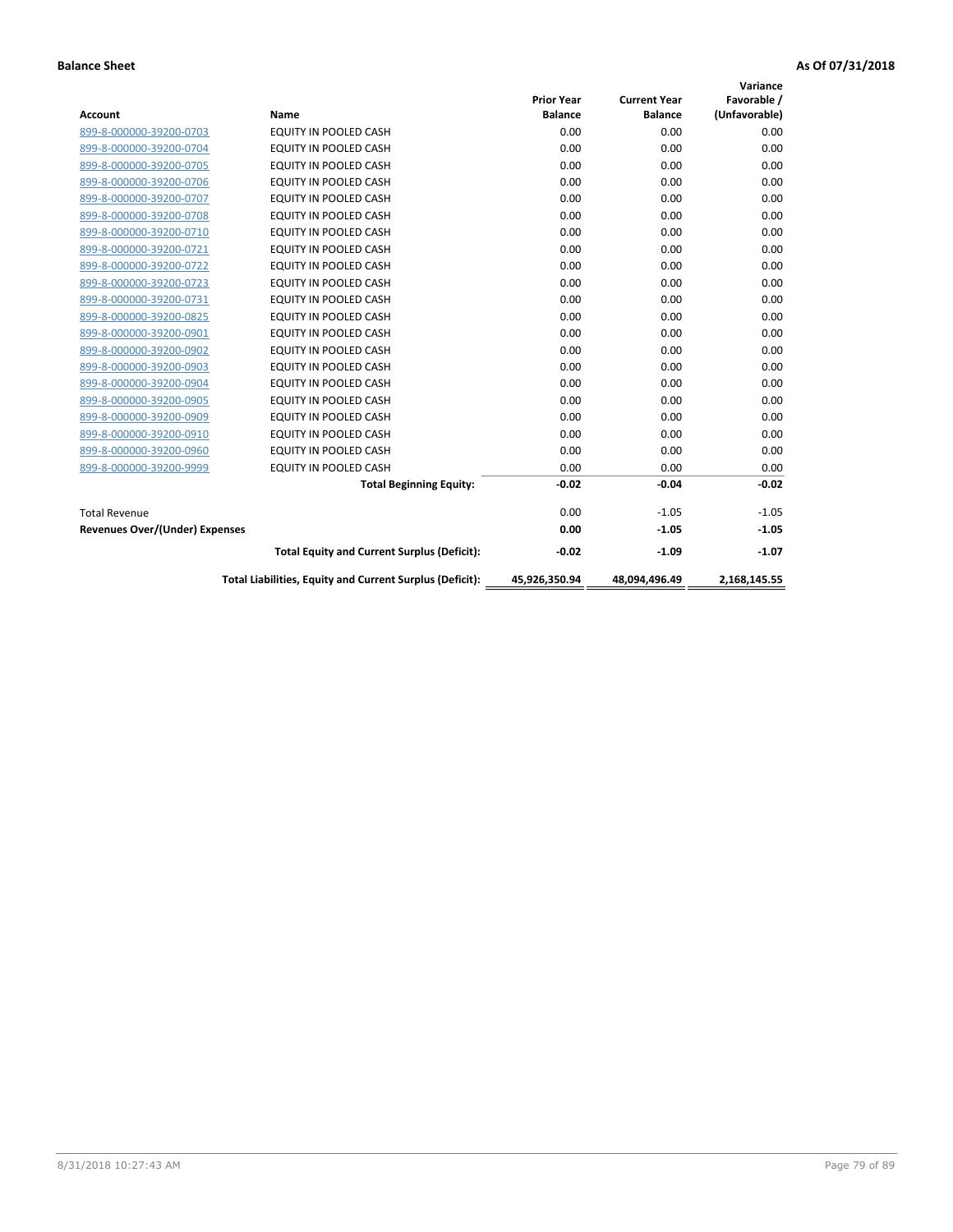| <b>Account</b>                                     | Name                                                               | <b>Prior Year</b><br><b>Balance</b> | <b>Current Year</b><br><b>Balance</b> | Variance<br>Favorable /<br>(Unfavorable) |
|----------------------------------------------------|--------------------------------------------------------------------|-------------------------------------|---------------------------------------|------------------------------------------|
| <b>Fund: 910 - ELECTRIC OPERATING FUND</b>         |                                                                    |                                     |                                       |                                          |
| Assets                                             |                                                                    |                                     |                                       |                                          |
| 910-9-000000-10000-1300                            | CASH                                                               | 13,659,348.42                       | 13,126,127.75                         | $-533,220.67$                            |
| 910-9-000000-10209-1300                            | <b>ADMIN PETTY CASH</b>                                            | 658.89                              | 658.89                                | 0.00                                     |
| 910-9-000000-10308-1300                            | <b>GEUS SERVICE CENTER CHANGE</b>                                  | 849.90                              | 849.90                                | 0.00                                     |
| 910-9-000000-10309-1300                            | <b>GEUS DOWNTOWN CHANGE</b>                                        | 1,650.00                            | 1,650.00                              | 0.00                                     |
| 910-9-000000-12190-1810                            | DEFERRED ISSUANCE COSTS 2001                                       | 0.00                                | 0.00                                  | 0.00                                     |
| 910-9-000000-12191-1810                            | DEFERRED ISSUANCE COST 2008 ENGINE PR                              | 0.00                                | 0.00                                  | 0.00                                     |
| 910-9-000000-12192-1810                            | DEFERRED ISSUANCE COSTS 2010 BOA ENGI                              | 0.00                                | 0.00                                  | 0.00                                     |
| 910-9-000000-12193-1810                            | DEFERRED ISSUANCE COSTS 2010 SCRUBBEI                              | 0.00                                | 0.00                                  | 0.00                                     |
| 910-9-000000-12194-1810                            | DEFERRED ISSUANCE COSTS 2010 TMPA DEI                              | 0.00                                | 0.00                                  | 0.00                                     |
| 910-9-000000-12201-1810                            | <b>BOND DISCOUNT</b>                                               | 124,995.74                          | 113,851.33                            | $-11,144.41$                             |
| 910-9-000000-13000-1420                            | <b>CUSTOMER ACCOUNTS RECEIVABLE</b>                                | 1,518,808.39                        | 1,639,301.38                          | 120,492.99                               |
| 910-9-000000-13001-1420                            | NON CURRENT CUSTOMER ACCTS RECEIVAE                                | 470,102.81                          | 528,724.86                            | 58,622.05                                |
| 910-9-000000-13002-1440                            | ALLOWANCE FOR UNCOLLECTABLE                                        | $-486,011.78$                       | $-554,203.11$                         | $-68,191.33$                             |
| 910-9-000000-13003-1422                            | UNBILLED YEAR-END ACCRUAL                                          | 3,919,838.73                        | 4,061,587.22                          | 141,748.49                               |
| 910-9-000000-13009-1423                            | FUEL ADJUSTMENT - UNDER/OVER                                       | $-240,024.36$                       | 630,529.35                            | 870,553.71                               |
| 910-9-000000-13011-1420                            | AMP RECEIVABLE                                                     | 10,906.21                           | $-54,274.31$                          | $-65,180.52$                             |
| 910-9-000000-13066-1421                            | AMPY CUSTOMER ACCOUNTS RECEIVABLE                                  | 0.00                                | 0.00                                  | 0.00                                     |
| 910-9-000000-13067-1421                            | AMPY ARREARS ACCOUNTS RECEIVABLE                                   | $-4,582.78$                         | $-5,350.42$                           | $-767.64$                                |
| 910-9-000000-13068-1421                            | AMPY Customers Left With Balance A/R                               | 44,927.11                           | 51,865.24                             | 6,938.13                                 |
| 910-9-000000-13201-1430                            | MISCELLANEOUS ACCOUNTS RECEIVABLE                                  | 0.00                                | 0.00                                  | 0.00                                     |
| 910-9-000000-13205-1710                            | <b>INTEREST RECEIVABLE</b>                                         | 0.00                                | 0.00                                  | 0.00                                     |
| 910-9-000000-13290-1650                            | PREPAYMENTS                                                        | 0.00                                | 0.00                                  | 0.00                                     |
| 910-9-000000-13291-1651                            | TMPA SCRUBBER PREPAYMENT                                           | 7,361,021.08                        | 7,043,279.08                          | $-317,742.00$                            |
| 910-9-000000-13293-1653                            | TMPA FIXED COSTS PREPAYMENT                                        | 28,540,235.47                       | 27,308,081.64                         | $-1,232,153.83$                          |
| 910-9-000000-13294-1654                            | TMPA DEMAND COSTS ESCROW                                           | 0.00                                | 0.00                                  | 0.00                                     |
| 910-9-000000-13297-1657                            | <b>ERCOT CRR PREPAYMENTS</b>                                       | 79,816.76                           | 33,287.87                             | $-46,528.89$                             |
| 910-9-000000-13299-1655                            | <b>ERCOT COLLATERAL</b>                                            | 111,550.00                          | 111,550.00                            | 0.00                                     |
| 910-9-000000-14001-1461                            | DUE FROM COG - GENERAL FUND                                        | 0.00                                | 0.00                                  | 0.00                                     |
| 910-9-000000-14402-1469                            | DUE FROM DEBT SERVICE FUND                                         | 4,625,445.97                        | 4,625,445.97                          | 0.00                                     |
| 910-9-000000-14501-1467                            | DUE FROM GBOD                                                      | 0.00                                | 0.00                                  | 0.00                                     |
| 910-9-000000-14916-1469                            | DUE FROM FUND 916                                                  | 0.00                                | 0.00                                  | 0.00                                     |
| 910-9-000000-14999-1910                            | DUE FROM 906                                                       | 0.00                                | 0.00                                  | 0.00                                     |
| 910-9-000000-15900-1540                            | <b>INVENTORY</b>                                                   | 2,638,337.77                        | 2,529,525.26                          | $-108,812.51$                            |
| 910-9-000000-15901-1541                            | <b>GEUS UNLEADED GASOLINE</b>                                      | $-48.44$                            | $-265.92$                             | $-217.48$                                |
| 910-9-000000-15902-1542                            | <b>GEUS DIESEL GASOLINE</b>                                        | 2,649.05                            | 2,362.21                              | -286.84                                  |
| 910-9-000000-15903-1543                            | <b>INVENTORY - SUBSTATION</b>                                      | 7,771.80                            | 7,771.80                              | 0.00                                     |
| 910-9-000000-15909-1510                            | STEAM PLANT FUEL OIL INVENTORY                                     | 579,780.55                          | 579,780.55                            | 0.00                                     |
| 910-9-000000-16301-1070                            | <b>CWIP</b>                                                        | 0.00                                | 72,260.35                             | 72,260.35                                |
| 910-9-000000-17501-1860                            | <b>EMPLOYEE CONTRIBUTIONS</b>                                      | 457,380.00                          | 457,380.00                            | 0.00                                     |
| 910-9-000000-17504-1860<br>910-9-000000-17508-1860 | <b>INVESTMENT RETURN</b>                                           | 2,134,124.00<br>43,240.00           | 2,134,124.00<br>43,240.00             | 0.00                                     |
|                                                    | EXPERIENCE DIFFERENCE- OUTFLOW                                     |                                     |                                       | 0.00                                     |
| 910-9-000000-17509-1860                            | <b>EXPERIENCE DIFFERENCE - INFLOW</b><br><b>ASSUMPTION CHANGES</b> | 0.00                                | 0.00                                  | 0.00                                     |
| 910-9-000000-17520-1860                            |                                                                    | 567,066.00                          | 567,066.00                            | 0.00                                     |
| 910-9-000000-19000-3100<br>910-9-000000-19001-3110 | STEAM - LAND<br>STEAM PLANT - STRUCTURES                           | 117,340.90                          | 117,340.90<br>1,082,096.04            | 0.00<br>0.00                             |
| 910-9-000000-19002-3120                            | STEAM PLANT - BOILER PLANT EQUIPMENT                               | 1,082,096.04<br>4,865,386.86        | 4,886,434.29                          | 21,047.43                                |
| 910-9-000000-19003-3130                            | STEAM PLANT - ENGINES                                              | 0.00                                | 0.00                                  | 0.00                                     |
| 910-9-000000-19004-3140                            | STEAM PLANT - GENERATORS                                           | 9,067,106.70                        | 9,067,106.70                          | 0.00                                     |
| 910-9-000000-19005-3150                            | STEAM PLANT - ACCESSORY ELECTRIC EQUIF                             | 1,066,062.56                        | 990,833.75                            | $-75,228.81$                             |
| 910-9-000000-19006-3160                            | STEAM PLANT - MISC POWER PLANT EQUIPI                              | 12,912.88                           | 12,912.88                             | 0.00                                     |
| 910-9-000000-19100-3400                            | <b>ENGINE PLANT - LAND</b>                                         | 43,850.00                           | 43,850.00                             | 0.00                                     |
| 910-9-000000-19101-3410                            | <b>ENGINE PLANT - STRUCTURES</b>                                   | 4,655,874.20                        | 4,655,874.20                          | 0.00                                     |
| 910-9-000000-19101-3411                            | <b>ENGINE PLANT - STRUCTURES</b>                                   | 0.00                                | 0.00                                  | 0.00                                     |
| 910-9-000000-19104-3440                            | ENGINE PLANT - ENGINE PLANT GENERATOF                              | 28,654,263.02                       | 28,633,940.73                         | $-20,322.29$                             |
| 910-9-000000-19105-3450                            | ENGINE PLANT - ACCESSORY ELECTRIC EQUI                             | 216,217.48                          | 216,217.48                            | 0.00                                     |
| 910-9-000000-19106-3460                            | ENGINE PLANT - MISCELLANEOUS POWER P                               | 24,458.10                           | 24,458.10                             | 0.00                                     |
| 910-9-000000-19204-3442                            | <b>ENGINE PLANT - RENEWABLE GENERATORS</b>                         | 245,000.01                          | 245,000.01                            | 0.00                                     |
|                                                    |                                                                    |                                     |                                       |                                          |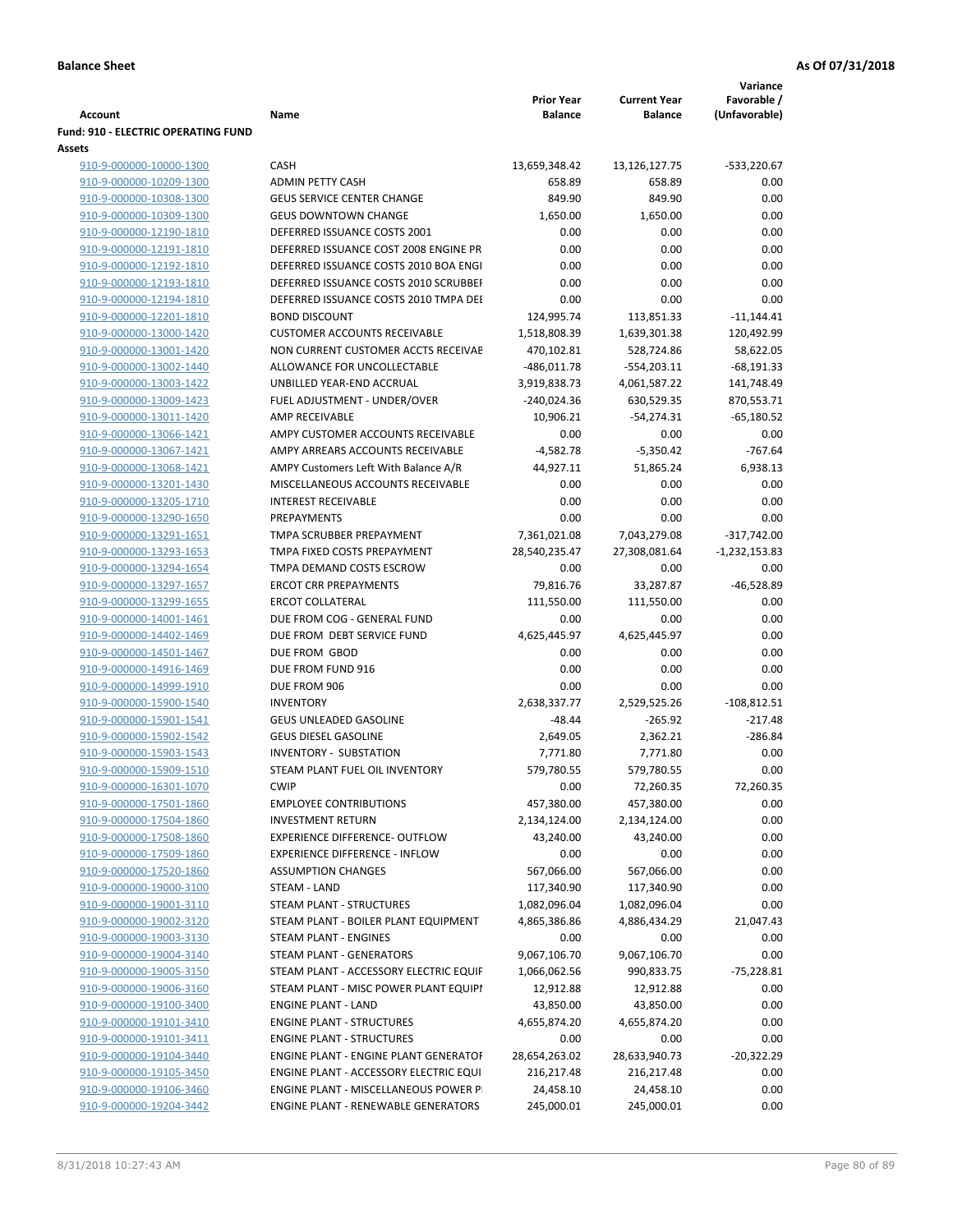**Variance**

|                                                    |                                                    | <b>Prior Year</b>  | <b>Current Year</b> | Favorable /       |
|----------------------------------------------------|----------------------------------------------------|--------------------|---------------------|-------------------|
| Account                                            | Name                                               | <b>Balance</b>     | <b>Balance</b>      | (Unfavorable)     |
| 910-9-000000-19301-3500                            | TRANSMISSION - LAND                                | 53,501.21          | 53,501.21           | 0.00              |
| 910-9-000000-19302-3530                            | TRANSMISSION - SUBSTATIONS                         | 5,699,742.99       | 5,714,413.54        | 14,670.55         |
| 910-9-000000-19303-3572                            | TRANSMISSION - TMPA LINES                          | 1,156,631.80       | 1,156,631.80        | 0.00              |
| 910-9-000000-19304-3571                            | TRANSMISSION - GEUS LINES                          | 3,661,064.79       | 3,709,927.39        | 48,862.60         |
| 910-9-000000-19401-3600                            | <b>DISTRIBUTION - LAND</b>                         | 218,418.15         | 218,418.15          | 0.00              |
| 910-9-000000-19402-3620                            | DISTRIBUTION - SUBSTATIONS                         | 6,010,987.00       | 6,166,201.55        | 155,214.55        |
| 910-9-000000-19403-3640                            | <b>DISTRIBUTION - POLES</b>                        | 4,360,010.49       | 4,441,832.25        | 81,821.76         |
| 910-9-000000-19404-3650                            | DISTRIBUTION - OH CONDUCTOR & DEVICES              | 3,596,762.98       | 3,789,682.68        | 192,919.70        |
| 910-9-000000-19405-3660                            | DISTRIBUTION - UNDERGROUND CONDUIT                 | 1,515,741.11       | 1,627,405.55        | 111,664.44        |
| 910-9-000000-19406-3670                            | DISTRIBUTION - UG CONDUCTOR & DEVICES              | 2,942,593.48       | 2,988,077.35        | 45,483.87         |
| 910-9-000000-19407-3680                            | <b>DISTRIBUTION - TRANSFORMERS</b>                 | 4,349,000.32       | 4,298,515.53        | $-50,484.79$      |
| 910-9-000000-19408-3690                            | DISTRIBUTION - SERVICE CONNECTIONS                 | 601,984.40         | 588,547.03          | $-13,437.37$      |
| 910-9-000000-19409-3700                            | <b>DISTRIBUTION - METERS</b>                       | 1,873,933.82       | 1,892,735.62        | 18,801.80         |
| 910-9-000000-19410-3710                            | <b>DISTRIBUTION - VAPOR LIGHTS</b>                 | 86,117.21          | 87,306.38           | 1,189.17          |
| 910-9-000000-19411-3750                            | DISTRIBUTION - STREET LIGHTS & SIGNALS             | 92,156.68          | 93,927.69           | 1,771.01          |
| 910-9-000000-19501-3890                            | <b>GENERAL - LAND</b>                              | 110,503.10         | 110,503.10          | 0.00              |
| 910-9-000000-19502-3900                            | <b>GENERAL - STRUCTURES</b>                        | 5,945,156.47       | 5,945,156.47        | 0.00              |
| 910-9-000000-19503-3910                            | <b>GENERAL - FURNITURE &amp; OFFICE EQUIPMEN</b>   | 583,464.65         | 540,997.72          | $-42,466.93$      |
| 910-9-000000-19504-3941                            | <b>GENERAL - METER READING ASSETS</b>              | 38,482.00          | 38,482.00           | 0.00              |
| 910-9-000000-19505-3911                            |                                                    |                    |                     | 0.00              |
|                                                    | GENERAL - CUSTOMER SERVICE EQUIPMENT               | 11,750.00          | 11,750.00           |                   |
| 910-9-000000-19506-3914                            | <b>GENERAL - BILLING EQUIPMENT</b>                 | 0.00               | 0.00                | 0.00              |
| 910-9-000000-19507-3915                            | GENERAL - CASHIERING EQUIPMENT                     | 7,033.54           | 7,033.54            | 0.00              |
| 910-9-000000-19508-3920                            | <b>GENERAL - TRANSPORTATION EQUIPMENT</b>          | 2,472,187.38       | 2,561,103.63        | 88,916.25         |
| 910-9-000000-19509-3930                            | <b>GENERAL - WAREHOUSE EQUIPMENT</b>               | 69,324.02          | 69,324.02           | 0.00              |
| 910-9-000000-19510-3940                            | <b>GENERAL - TOOLS</b>                             | 13,918.37          | 13,918.37           | 0.00              |
| 910-9-000000-19511-3950                            | <b>GENERAL - LABORATORY EQUIPMENT</b>              | 336,291.99         | 336,291.99          | 0.00              |
| 910-9-000000-19512-3960                            | <b>GENERAL - POWER OPERATED EQUIPMENT</b>          | 343,749.03         | 349,755.28          | 6,006.25          |
| 910-9-000000-19513-3970                            | <b>GENERAL - COMMUNICATIONS EQUIPMENT</b>          | 47,808.65          | 47,808.65           | 0.00              |
| 910-9-000000-19514-3980                            | <b>GENERAL - MISCELLANEOUS EQUIPMENT</b>           | 0.00               | 0.00                | 0.00              |
| 910-9-000000-19999-1080                            | ACCUMULATED DEPRECIATION                           | $-40,514,857.61$   | -42,390,504.18      | $-1,875,646.57$   |
|                                                    | <b>Total Assets:</b>                               | 121,903,864.06     | 119,501,016.28      | -2,402,847.78     |
|                                                    |                                                    |                    |                     |                   |
| Liability                                          |                                                    |                    |                     |                   |
| 910-9-000000-20101-2320                            | <b>ACCOUNTS PAYABLE</b>                            | 160.07             | 624,361.79          | $-624,201.72$     |
| 910-9-000000-20102-2321                            | <b>CREDIT CARD PAYABLE</b>                         | $-7,886.41$        | $-7,886.41$         | 0.00              |
| 910-9-000000-20103-2322                            | ACCRUED ACCOUNTS PAYABLE                           | 0.00               | 1,757,753.00        | $-1,757,753.00$   |
| 910-9-000000-20139-2323                            | <b>RETAINAGES PAYABLE</b>                          | 0.00               | 0.00                | 0.00              |
| 910-9-000000-20141-0000                            | <b>TELEPHONE CLEARING</b>                          | 0.00               | 0.00                | 0.00              |
| 910-9-000000-20142-0000                            | <b>ESCROW</b>                                      | 0.00               | 0.00                | 0.00              |
| 910-9-000000-20815-2410                            | SALES TAX PAYABLE - IN THE CITY                    | 82,770.16          | 86,862.56           | $-4,092.40$       |
| 910-9-000000-20816-2411                            | SALES TAX PAYABLE - OUT OF CITY                    | 3,259.89           | 4,355.28            | $-1,095.39$       |
| 910-9-000000-21001-2341                            | DUE TO COG - GEN FUND                              | 0.00               | 0.00                | 0.00              |
| 910-9-000000-21406-2329                            | <b>DUE TO 906</b>                                  | 0.00               | 0.00                | 0.00              |
| 910-9-000000-21507-2347                            | DUE TO GBOD                                        | 0.00               | 0.00                | 0.00              |
| 910-9-000000-22001-2327                            | SALARIES PAYABLE                                   | 293,173.93         | 311,677.92          | $-18,503.99$      |
| 910-9-000000-22002-2328                            | PTO PAYABLE                                        | 448,558.72         | 488,765.12          | $-40,206.40$      |
| 910-9-000000-23011-2211                            | <b>REVENUE BONDS</b>                               | 475,000.00         | 490,000.00          | $-15,000.00$      |
| 910-9-000000-24000-2350                            | <b>CUSTOMER DEPOSITS</b>                           | 2,324,222.39       | 2,462,200.43        | -137,978.04       |
| 910-9-000000-24014-2359                            | <b>CUSTOMER DEPOSITS / AMPY EQUIPMENT</b>          | 102,727.53         | 104,459.23          | $-1,731.70$       |
| 910-9-000000-24015-2350                            | <b>AMP RESERVE</b>                                 | 10,906.21          | $-54,274.31$        | 65,180.52         |
| 910-9-000000-25069-2530                            | PREPAID ELECTRICITY - AMPY                         | $-75,097.92$       | -97,905.75          | 22,807.83         |
| 910-9-000000-26001-2283                            | <b>OBLIGATION FOR COMPENSATED ABSENCES</b>         | 404,816.69         | 448,710.12          | -43,893.43        |
| 910-9-000000-26102-2210                            | REVENUE BONDS PAYABLE                              | 38,288,000.00      | 37,798,000.00       | 490,000.00        |
| 910-9-000000-26107-2250                            | PREMIUM ON 2010 ISSUE                              | 203,298.46         | 188,365.62          | 14,932.84         |
| 910-9-000000-26108-2250                            | SCRUBBER DEBT - 2010                               | 10,395,000.00      | 10,395,000.00       | 0.00              |
| 910-9-000000-26109-2250                            | PREMIUM ON SCRUBBER                                | 172,831.89         | 160,136.91          | 12,694.98         |
| 910-9-000000-26110-2250                            | TMPA DEBT - 2010                                   | 20,640,000.00      | 20,640,000.00       | 0.00              |
|                                                    |                                                    |                    |                     |                   |
|                                                    |                                                    |                    |                     |                   |
| 910-9-000000-26111-2250<br>910-9-000000-29300-0000 | PREMIUM ON TMPA DEBT<br><b>ENCUMBRANCE SUMMARY</b> | 342,781.61<br>0.00 | 317,603.37<br>0.00  | 25,178.24<br>0.00 |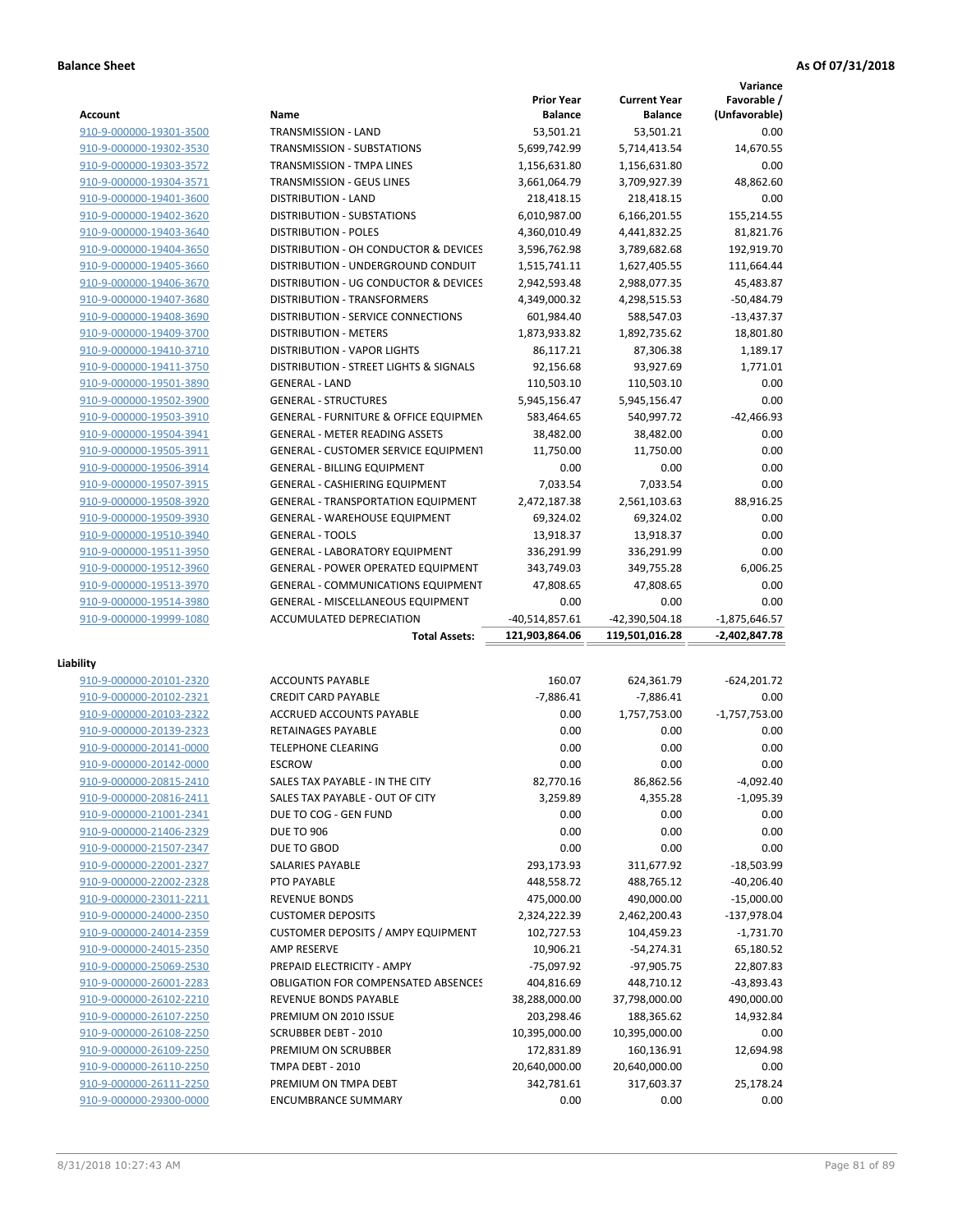| <b>Account</b>                        | Name                                                     | <b>Prior Year</b><br><b>Balance</b> | <b>Current Year</b><br><b>Balance</b> | Variance<br>Favorable /<br>(Unfavorable) |
|---------------------------------------|----------------------------------------------------------|-------------------------------------|---------------------------------------|------------------------------------------|
| 910-9-000000-29400-0100               | RESERVED ACCOUNT / ENCUMBRANCES                          | 0.00                                | 0.00                                  | 0.00                                     |
| 910-9-000000-29999-2283               | <b>NET PENSION LIABILITY</b>                             | 3,606,302.00                        | 3,606,302.00                          | 0.00                                     |
|                                       | <b>Total Liability:</b>                                  | 77,710,825.22                       | 79,724,486.88                         | $-2,013,661.66$                          |
| <b>Equity</b>                         |                                                          |                                     |                                       |                                          |
| 910-9-000000-39100-2160               | UNRESERVED RETAINED EARNINGS                             | 43,006,089.64                       | 40,416,193.05                         | $-2,589,896.59$                          |
| 910-9-000000-39500-4210               | <b>NET POSITION - PENSION</b>                            | $-3,070.00$                         | $-3,070.00$                           | 0.00                                     |
|                                       | <b>Total Beginning Equity:</b>                           | 43,003,019.64                       | 40,413,123.05                         | -2,589,896.59                            |
| <b>Total Revenue</b>                  |                                                          | 40,615,539.18                       | 48,282,122.36                         | 7,666,583.18                             |
| <b>Total Expense</b>                  |                                                          | 39,425,519.98                       | 48,918,716.01                         | $-9,493,196.03$                          |
| <b>Revenues Over/(Under) Expenses</b> |                                                          | 1,190,019.20                        | $-636,593.65$                         | $-1,826,612.85$                          |
|                                       | <b>Total Equity and Current Surplus (Deficit):</b>       | 44,193,038.84                       | 39,776,529.40                         | $-4,416,509.44$                          |
|                                       | Total Liabilities, Equity and Current Surplus (Deficit): | 121.903.864.06                      | 119,501,016.28                        | $-2,402,847.78$                          |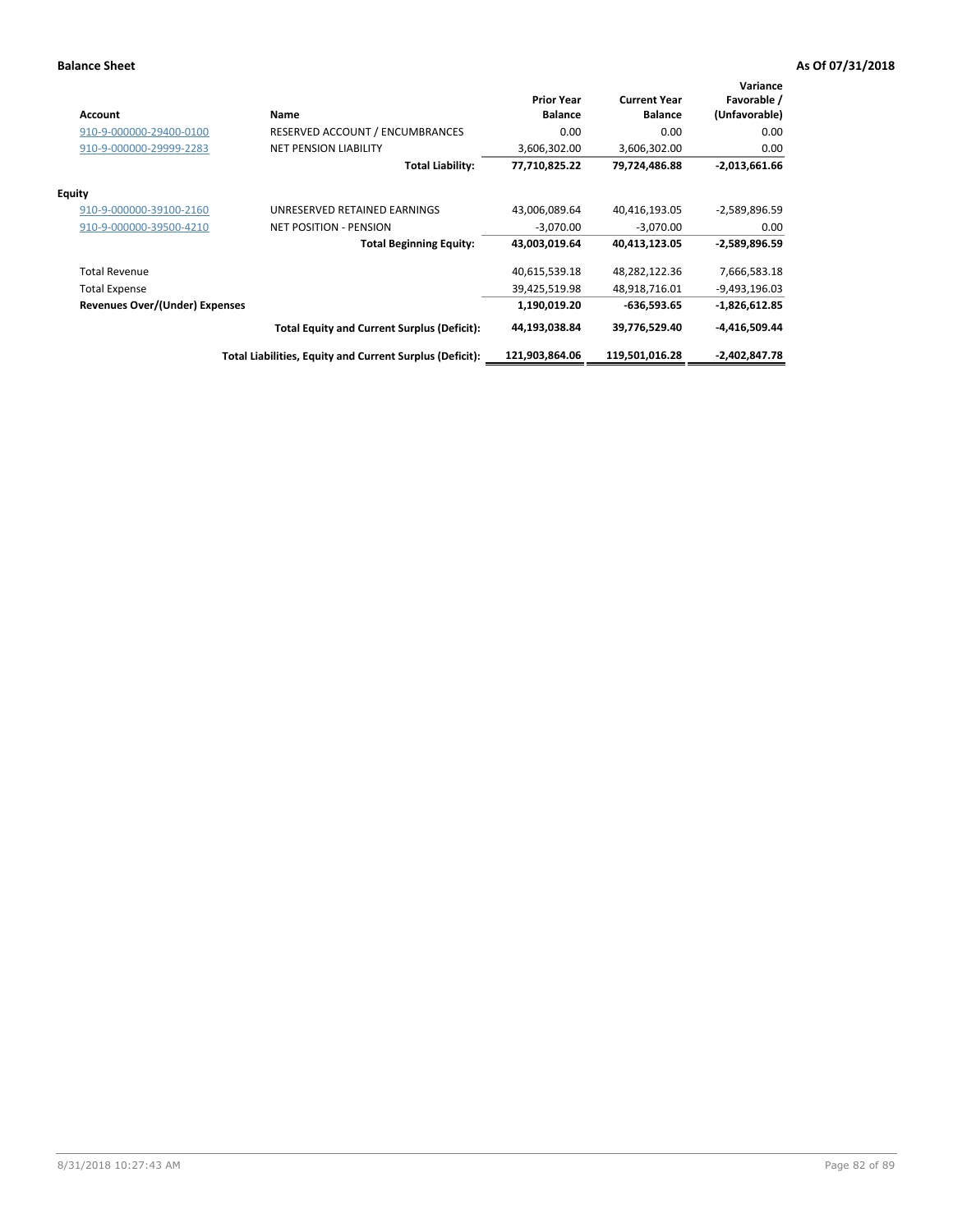| Account                                    | Name                                                     | <b>Prior Year</b><br><b>Balance</b> | <b>Current Year</b><br><b>Balance</b> | Variance<br>Favorable /<br>(Unfavorable) |
|--------------------------------------------|----------------------------------------------------------|-------------------------------------|---------------------------------------|------------------------------------------|
| <b>Fund: 911 - ELECTRIC DEBT REDUCTION</b> |                                                          |                                     |                                       |                                          |
| Assets                                     |                                                          |                                     |                                       |                                          |
| 911-9-000000-10000-1300                    | CASH                                                     | 3,028,031.47                        | 3,043,371.40                          | 15,339.93                                |
| 911-9-000000-12002-0000                    | <b>GOVERNMENT OBLIGATIONS / AGENCIES</b>                 | 0.00                                | 0.00                                  | 0.00                                     |
| 911-9-000000-13201-1430                    | MISCELLANEOUS ACCOUNTS RECEIVABLE                        | 0.00                                | 0.00                                  | 0.00                                     |
| 911-9-000000-13205-1710                    | <b>INTEREST RECEIVABLE</b>                               | 0.00                                | 0.00                                  | 0.00                                     |
|                                            | <b>Total Assets:</b>                                     | 3,028,031.47                        | 3,043,371.40                          | 15,339.93                                |
| Liability                                  |                                                          |                                     |                                       |                                          |
| 911-9-000000-20101-0000                    | <b>ACCOUNTS PAYABLE</b>                                  | 0.00                                | 0.00                                  | 0.00                                     |
| 911-9-000000-20103-0100                    | <b>ACCRUED ACCOUNTS PAYABLE</b>                          | 0.00                                | 0.00                                  | 0.00                                     |
| 911-9-000000-Z2430-0000                    | RESERVED ACCOUNT / ENCUMBRANCE SUN                       | 0.00                                | 0.00                                  | 0.00                                     |
| 911-9-000000-Z2520-0100                    | RESERVED ACCOUNT / ENCUMBRANCES                          | 0.00                                | 0.00                                  | 0.00                                     |
|                                            | <b>Total Liability:</b>                                  | 0.00                                | 0.00                                  | 0.00                                     |
| Equity                                     |                                                          |                                     |                                       |                                          |
| 911-9-000000-39100-2160                    | UNRESERVED RETAINED EARNINGS                             | 3,024,538.46                        | 3,027,912.28                          | 3,373.82                                 |
|                                            | <b>Total Beginning Equity:</b>                           | 3.024.538.46                        | 3.027.912.28                          | 3.373.82                                 |
| <b>Total Revenue</b>                       |                                                          | 3,493.01                            | 15,459.12                             | 11,966.11                                |
| <b>Total Expense</b>                       |                                                          | 0.00                                | 0.00                                  | 0.00                                     |
| <b>Revenues Over/(Under) Expenses</b>      |                                                          | 3,493.01                            | 15,459.12                             | 11,966.11                                |
|                                            | <b>Total Equity and Current Surplus (Deficit):</b>       | 3,028,031.47                        | 3,043,371.40                          | 15,339.93                                |
|                                            | Total Liabilities, Equity and Current Surplus (Deficit): | 3,028,031.47                        | 3,043,371.40                          | 15,339.93                                |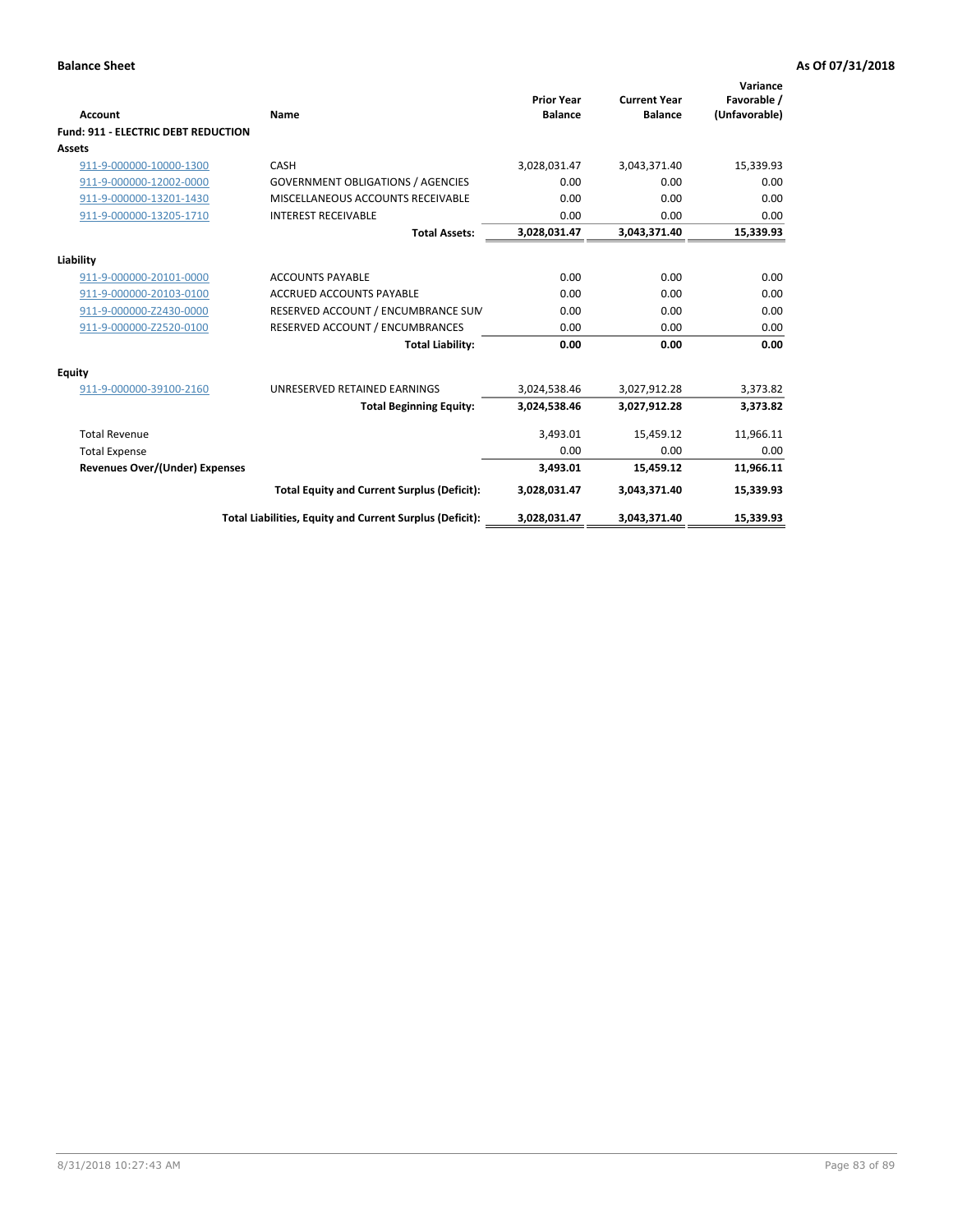| Account                                  | Name                                                     | <b>Prior Year</b><br><b>Balance</b> | <b>Current Year</b><br><b>Balance</b> | Variance<br>Favorable /<br>(Unfavorable) |
|------------------------------------------|----------------------------------------------------------|-------------------------------------|---------------------------------------|------------------------------------------|
| <b>Fund: 912 - ELECTRIC DEBT SERVICE</b> |                                                          |                                     |                                       |                                          |
| <b>Assets</b>                            |                                                          |                                     |                                       |                                          |
| 912-9-000000-10000-1300                  | CASH                                                     | 3,088,410.56                        | 3,103,231.53                          | 14,820.97                                |
| 912-9-000000-11504-1301                  | RESERVE FUND - 2008 BOND ISSUE                           | 1,143,238.90                        | 1,156,155.31                          | 12,916.41                                |
| 912-9-000000-11506-1301                  | RESERVE FUND - 2010 BOND ISSUE                           | 3,340,822.59                        | 3,378,317.85                          | 37,495.26                                |
| 912-9-000000-11515-1301                  | RESERVE FUND - 2015 BOND ISSUE                           | 137,393.12                          | 139,331.21                            | 1,938.09                                 |
| 912-9-000000-11516-1301                  | <b>RESERVE FUND - 2015 TAXABLE BONDS</b>                 | 44,693.48                           | 45,323.94                             | 630.46                                   |
| 912-9-000000-13205-1710                  | <b>INTEREST RECEIVABLE</b>                               | 0.00                                | 0.00                                  | 0.00                                     |
|                                          | <b>Total Assets:</b>                                     | 7,754,558.65                        | 7,822,359.84                          | 67,801.19                                |
| Liability                                |                                                          |                                     |                                       |                                          |
| 912-9-000000-20101-2320                  | <b>ACCOUNTS PAYABLE</b>                                  | 0.00                                | 0.00                                  | 0.00                                     |
| 912-9-000000-20107-2370                  | <b>ACCRUED INTEREST PAYABLE</b>                          | 471,001.12                          | 523,981.34                            | $-52,980.22$                             |
| 912-9-000000-21400-2999                  | DUE TO GEUS 910 - ELECTRIC OPERATING                     | 4,625,445.97                        | 4,625,445.97                          | 0.00                                     |
| 912-9-000000-Z2430-0000                  | <b>ENCUMBRANCE SUMMARY</b>                               | 0.00                                | 0.00                                  | 0.00                                     |
| 912-9-000000-Z2520-0100                  | RESERVED ACCOUNT / ENCUMBRANCES                          | 0.00                                | 0.00                                  | 0.00                                     |
|                                          | <b>Total Liability:</b>                                  | 5,096,447.09                        | 5,149,427.31                          | $-52,980.22$                             |
| Equity                                   |                                                          |                                     |                                       |                                          |
| 912-9-000000-39100-2150                  | SEMI RESERVED RETAINED EARNINGS                          | 1,613,381.08                        | 1,633,772.04                          | 20,390.96                                |
|                                          | <b>Total Beginning Equity:</b>                           | 1,613,381.08                        | 1,633,772.04                          | 20,390.96                                |
| <b>Total Revenue</b>                     |                                                          | 3,200,000.00                        | 3,200,000.00                          | 0.00                                     |
| <b>Total Expense</b>                     |                                                          | 2,155,269.52                        | 2,160,839.51                          | $-5,569.99$                              |
| <b>Revenues Over/(Under) Expenses</b>    |                                                          | 1,044,730.48                        | 1,039,160.49                          | $-5,569.99$                              |
|                                          | <b>Total Equity and Current Surplus (Deficit):</b>       | 2,658,111.56                        | 2,672,932.53                          | 14,820.97                                |
|                                          | Total Liabilities, Equity and Current Surplus (Deficit): | 7,754,558.65                        | 7.822.359.84                          | 67.801.19                                |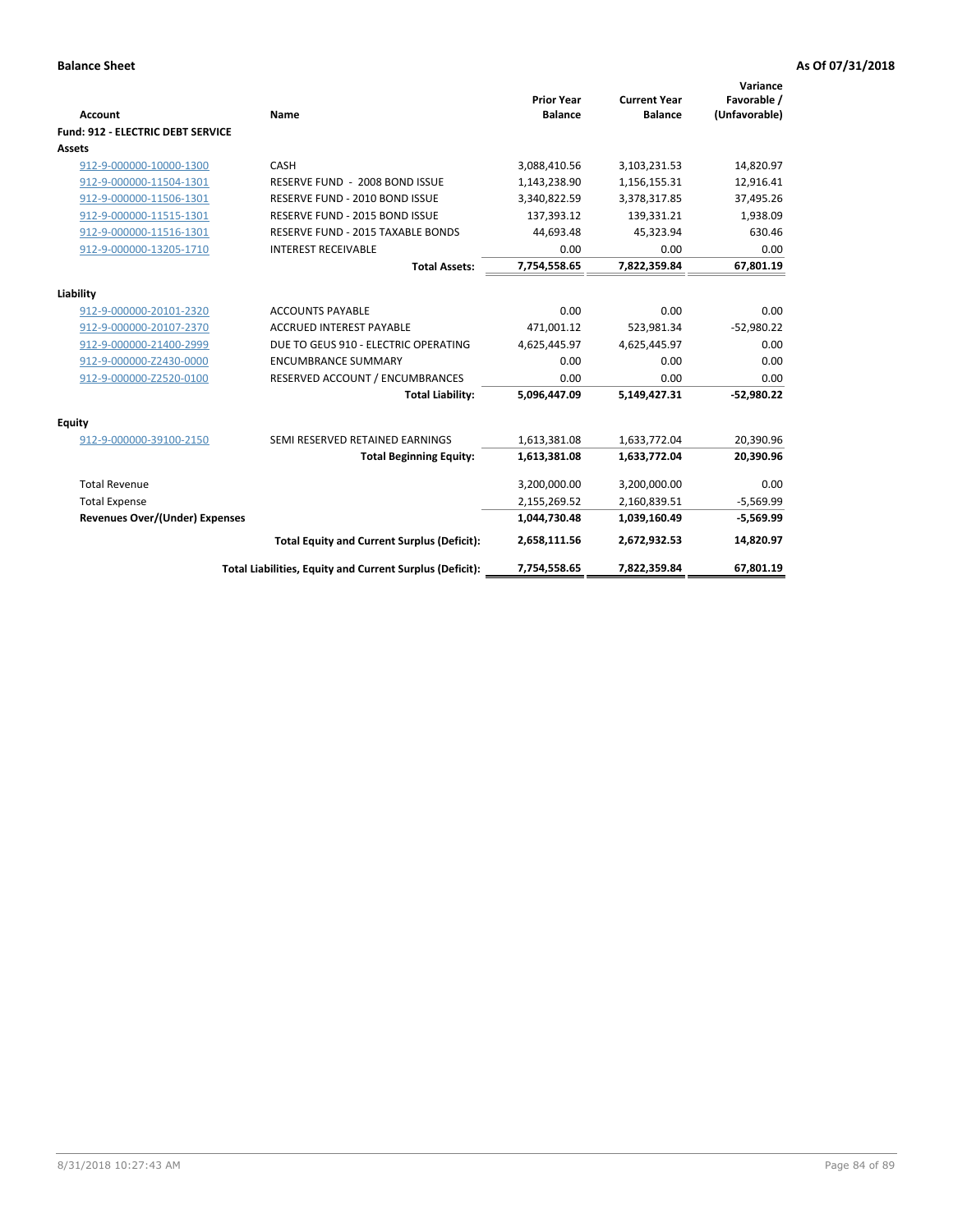| Account                                       | Name                                                     | <b>Prior Year</b><br><b>Balance</b> | <b>Current Year</b><br><b>Balance</b> | Variance<br>Favorable /<br>(Unfavorable) |
|-----------------------------------------------|----------------------------------------------------------|-------------------------------------|---------------------------------------|------------------------------------------|
| <b>Fund: 913 - ELECTRIC CONSTRUCTION FUND</b> |                                                          |                                     |                                       |                                          |
| <b>Assets</b>                                 |                                                          |                                     |                                       |                                          |
| 913-9-000000-10000-1300                       | CASH                                                     | 101,042.56                          | 101,554.48                            | 511.92                                   |
| 913-9-000000-13201-1430                       | MISCELLANEOUS ACCOUNTS RECEIVABLE                        | 0.00                                | 0.00                                  | 0.00                                     |
| 913-9-000000-13205-1710                       | <b>INTEREST RECEIVABLE</b>                               | 0.00                                | 0.00                                  | 0.00                                     |
|                                               | <b>Total Assets:</b>                                     | 101,042.56                          | 101,554.48                            | 511.92                                   |
| Liability                                     |                                                          |                                     |                                       |                                          |
| 913-9-000000-20101-2320                       | <b>ACCOUNTS PAYABLE</b>                                  | 0.00                                | 0.00                                  | 0.00                                     |
| 913-9-000000-20102-2321                       | <b>CREDIT CARD PAYABLE</b>                               | 0.00                                | 0.00                                  | 0.00                                     |
| 913-9-000000-20103-0000                       | <b>ACCRUED ACCOUNTS PAYABLE</b>                          | 0.00                                | 0.00                                  | 0.00                                     |
| 913-9-000000-29300-0000                       | <b>ENCUMBRANCE SUMMARY</b>                               | 0.00                                | 0.00                                  | 0.00                                     |
| 913-9-000000-29400-0100                       | RESERVED ACCOUNT / ENCUMBRANCES                          | 0.00                                | 0.00                                  | 0.00                                     |
|                                               | <b>Total Liability:</b>                                  | 0.00                                | 0.00                                  | 0.00                                     |
| <b>Equity</b>                                 |                                                          |                                     |                                       |                                          |
| 913-9-000000-39100-2160                       | SEMI RESERVED RETAINED EARNINGS                          | 100,926.02                          | 101,038.59                            | 112.57                                   |
|                                               | <b>Total Beginning Equity:</b>                           | 100,926.02                          | 101,038.59                            | 112.57                                   |
| <b>Total Revenue</b>                          |                                                          | 116.54                              | 515.89                                | 399.35                                   |
| <b>Total Expense</b>                          |                                                          | 0.00                                | 0.00                                  | 0.00                                     |
| Revenues Over/(Under) Expenses                |                                                          | 116.54                              | 515.89                                | 399.35                                   |
|                                               | <b>Total Equity and Current Surplus (Deficit):</b>       | 101,042.56                          | 101,554.48                            | 511.92                                   |
|                                               | Total Liabilities, Equity and Current Surplus (Deficit): | 101,042.56                          | 101,554.48                            | 511.92                                   |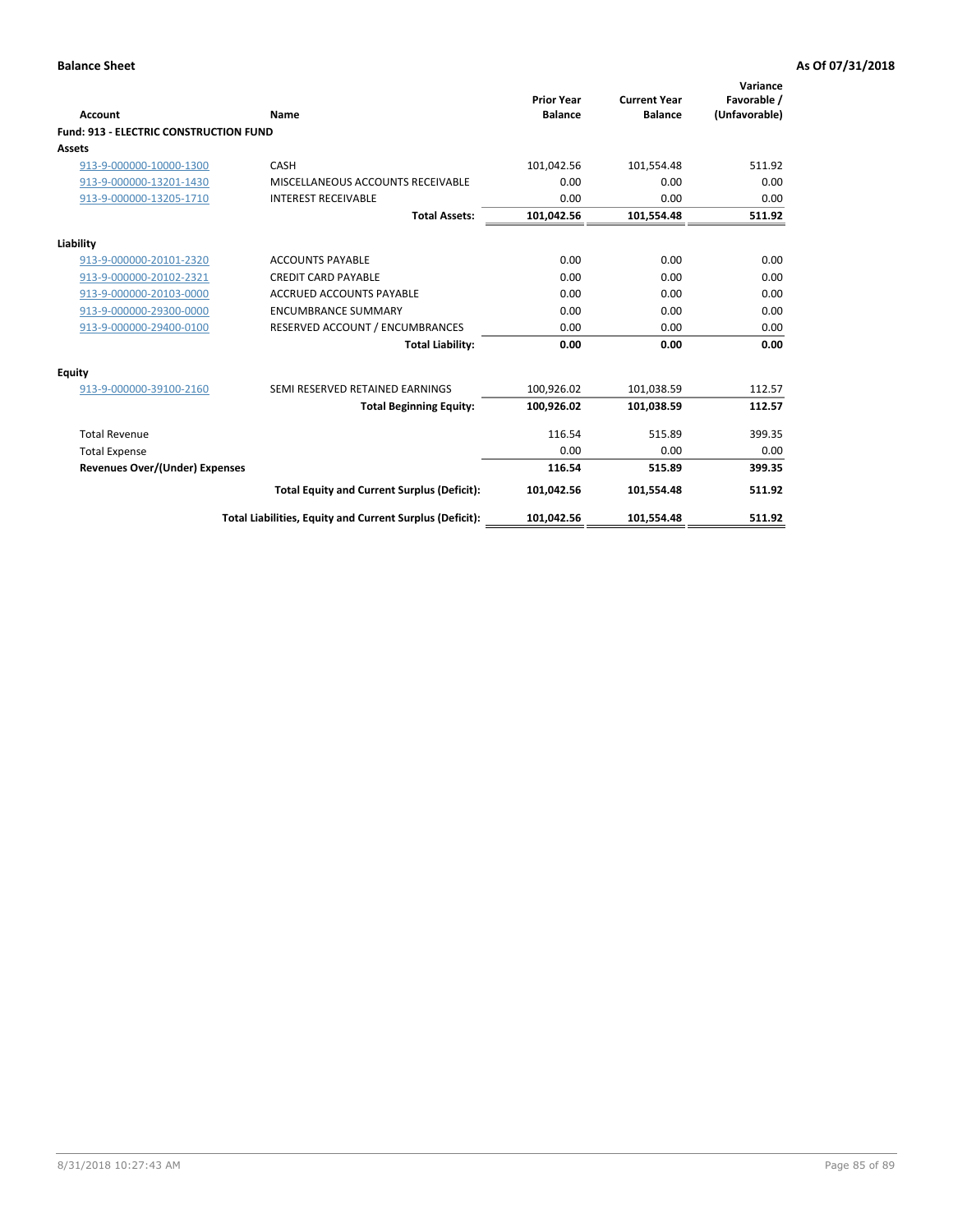| <b>Account</b>                        | Name                                                     | <b>Prior Year</b><br><b>Balance</b> | <b>Current Year</b><br><b>Balance</b> | Variance<br>Favorable /<br>(Unfavorable) |
|---------------------------------------|----------------------------------------------------------|-------------------------------------|---------------------------------------|------------------------------------------|
| Fund: 916 - 08 ENGINE BOND PROCEEDS   |                                                          |                                     |                                       |                                          |
| <b>Assets</b>                         |                                                          |                                     |                                       |                                          |
| 916-9-000000-10000-1300               | CASH                                                     | 0.00                                | 0.00                                  | 0.00                                     |
| 916-9-000000-12189-0000               | 08 ENGINE BOND PROCEEDS                                  | 0.00                                | 0.00                                  | 0.00                                     |
| 916-9-000000-13201-1430               | MISCELLANOEUS ACCOUNTS RECEIVABLE                        | 0.00                                | 0.00                                  | 0.00                                     |
| 916-9-000000-13205-1710               | <b>INTEREST RECEIVABLE</b>                               | 0.00                                | 0.00                                  | 0.00                                     |
| 916-9-000000-Z1030-1202               | 2008 GEUS REVENUE BOND - TEXAS TERM                      | 0.00                                | 0.00                                  | 0.00                                     |
| 916-9-000000-Z1030-1401               | 2008 GEUS REVENUE BOND - PFM                             | 0.00                                | 0.00                                  | 0.00                                     |
| 916-9-000000-Z1030-1402               | 2009 GEUS REVENUE BOND - PFM                             | 0.00                                | 0.00                                  | 0.00                                     |
| 916-9-000000-Z1030-3123               | 2009 GEUS REVENUE BOND - TEXAS TERM                      | 0.00                                | 0.00                                  | 0.00                                     |
|                                       | <b>Total Assets:</b>                                     | 0.00                                | 0.00                                  | 0.00                                     |
| Liability                             |                                                          |                                     |                                       |                                          |
| 916-9-000000-20101-2320               | <b>ACCOUNTS PAYABLE</b>                                  | 0.00                                | 0.00                                  | 0.00                                     |
| 916-9-000000-20139-2323               | <b>RETAINAGES PAYABLE</b>                                | 0.00                                | 0.00                                  | 0.00                                     |
| 916-9-000000-21401-2330               | DUE TO ELECTRIC OPERATING                                | 0.00                                | 0.00                                  | 0.00                                     |
| 916-9-000000-29300-0000               | <b>ENCUMBRANCE SUMMARY</b>                               | 0.00                                | 0.00                                  | 0.00                                     |
| 916-9-000000-29400-0100               | RESERVED ACCOUNT / ENCUMBRANCES                          | 0.00                                | 0.00                                  | 0.00                                     |
|                                       | <b>Total Liability:</b>                                  | 0.00                                | 0.00                                  | 0.00                                     |
| Equity                                |                                                          |                                     |                                       |                                          |
| 916-9-000000-39100-2150               | <b>RESERVED RETAINED EARNINGS</b>                        | 0.00                                | 0.00                                  | 0.00                                     |
|                                       | <b>Total Beginning Equity:</b>                           | 0.00                                | 0.00                                  | 0.00                                     |
| <b>Total Revenue</b>                  |                                                          | 0.00                                | 0.00                                  | 0.00                                     |
| <b>Total Expense</b>                  |                                                          | 0.00                                | 0.00                                  | 0.00                                     |
| <b>Revenues Over/(Under) Expenses</b> |                                                          | 0.00                                | 0.00                                  | 0.00                                     |
|                                       | <b>Total Equity and Current Surplus (Deficit):</b>       | 0.00                                | 0.00                                  | 0.00                                     |
|                                       | Total Liabilities, Equity and Current Surplus (Deficit): | 0.00                                | 0.00                                  | 0.00                                     |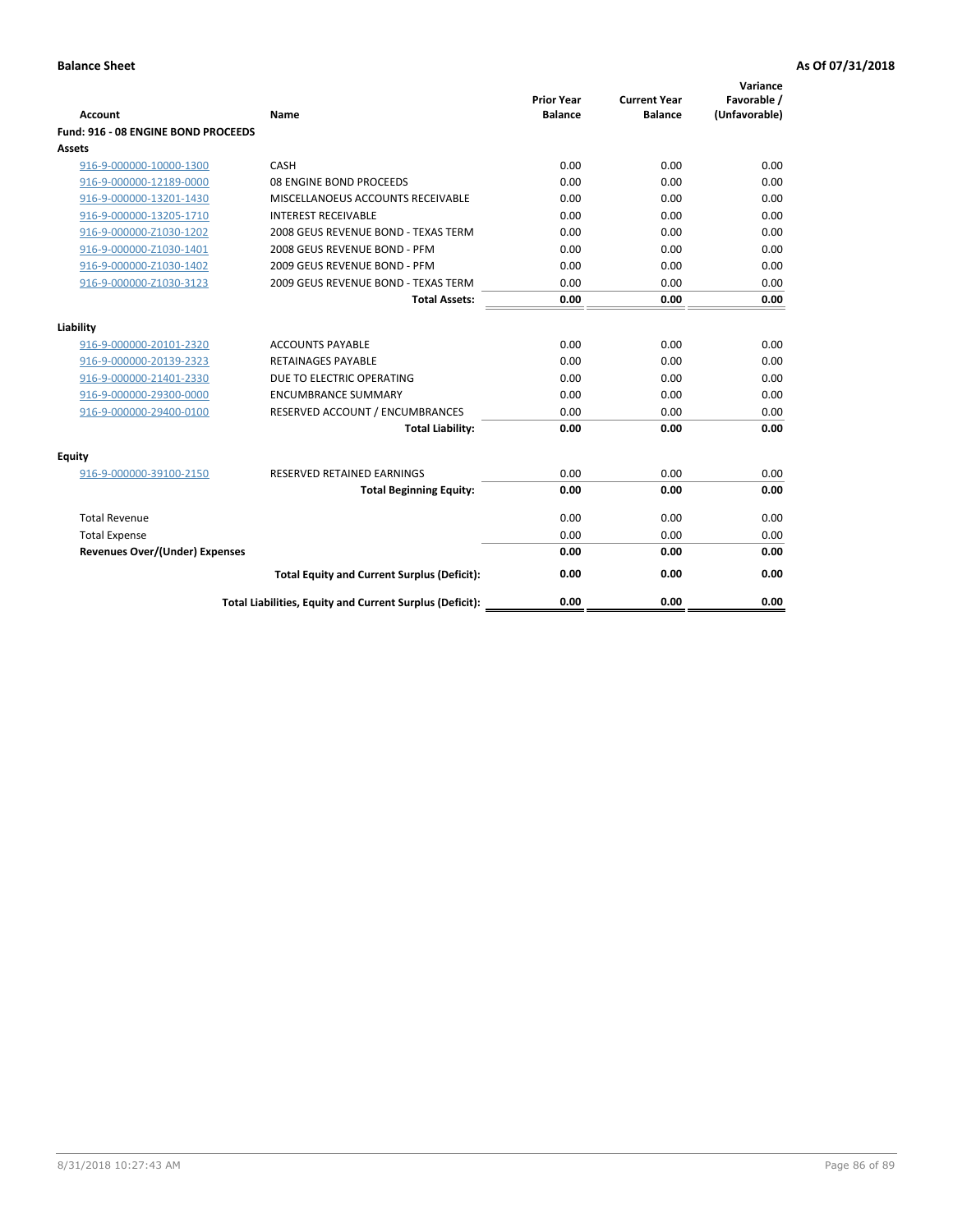| <b>Account</b>               | Name                                       | <b>Prior Year</b><br><b>Balance</b> | <b>Current Year</b><br><b>Balance</b> | Variance<br>Favorable /<br>(Unfavorable) |
|------------------------------|--------------------------------------------|-------------------------------------|---------------------------------------|------------------------------------------|
| Fund: 950 - CABLE / INTERNET |                                            |                                     |                                       |                                          |
| Assets                       |                                            |                                     |                                       |                                          |
| 950-9-000000-10000-1300      | CASH                                       | 1,147,016.72                        | 1,156,779.65                          | 9,762.93                                 |
| 950-9-000000-13000-1420      | <b>CUSTOMER ACCOUNTS RECEIVABLE</b>        | 236,261.19                          | 231,694.53                            | $-4,566.66$                              |
| 950-9-000000-13001-1420      | NON CURRENT CUSTOMER ACCTS RECEIVAE        | 234,522.58                          | 275,202.85                            | 40,680.27                                |
| 950-9-000000-13002-1440      | ALLOWANCE FOR UNCOLLECTABLE                | $-173,526.51$                       | $-186,953.66$                         | $-13,427.15$                             |
| 950-9-000000-13003-1421      | UNBILLED YEAR-END ACCRUAL                  | 453,890.27                          | 444,091.98                            | $-9,798.29$                              |
| 950-9-000000-13201-1430      | MISCELLANEOUS ACCOUNTS RECEIVABLE          | 0.00                                | 0.00                                  | 0.00                                     |
| 950-9-000000-13205-1710      | <b>INTEREST RECEIVABLE</b>                 | 0.00                                | 0.00                                  | 0.00                                     |
| 950-9-000000-15801-1540      | <b>INVENTORY</b>                           | 192,606.06                          | 186,892.70                            | $-5,713.36$                              |
| 950-9-000000-16301-1070      | <b>CWIP</b>                                | 0.00                                | 13,937.94                             | 13,937.94                                |
| 950-9-000000-17501-1860      | <b>EMPLOYEE CONTRIBUTIONS</b>              | 65,340.00                           | 65,340.00                             | 0.00                                     |
| 950-9-000000-17504-1860      | <b>INVESTMENT RETURN</b>                   | 304,875.00                          | 304,875.00                            | 0.00                                     |
| 950-9-000000-17508-1860      | <b>EXPERIENCE DIFFERENCE- OUTFLOW</b>      | 6,177.00                            | 6,177.00                              | 0.00                                     |
| 950-9-000000-17509-1860      | <b>EXPERIENCE DIFFERENCE - INFLOW</b>      | 0.00                                | 0.00                                  | 0.00                                     |
| 950-9-000000-17520-1860      | <b>ASSUMPTION CHANGES</b>                  | 81,009.00                           | 81,009.00                             | 0.00                                     |
| 950-9-000000-18001-5110      | HEADEND, TRUNK & DISTRIBUTION SYSTEM       | 9,813,629.64                        | 9,898,485.39                          | 84,855.75                                |
| 950-9-000000-18002-5111      | <b>HEADEND EQUIPMENT</b>                   | 1,290,975.52                        | 1,339,980.56                          | 49,005.04                                |
| 950-9-000000-18003-5120      | <b>DROPS</b>                               | 3,201,165.34                        | 2,810,572.22                          | -390,593.12                              |
| 950-9-000000-18101-5130      | <b>CUSTOMER PREMISES EQUIPMENT</b>         | 1,234,540.00                        | 1,267,770.00                          | 33,230.00                                |
| 950-9-000000-18102-5140      | PRODUCTION EQUIPMENT                       | 69,984.90                           | 69,984.90                             | 0.00                                     |
| 950-9-000000-18201-5210      | CENTRAL INTERNET EQUIPMENT                 | 422,769.46                          | 422,769.46                            | 0.00                                     |
| 950-9-000000-18202-5220      | <b>CUSTOMER INTERFACE EQUIPMENT</b>        | 230,582.09                          | 256,575.29                            | 25,993.20                                |
| 950-9-000000-18301-5000      | <b>FIBER OPTICS</b>                        | 744,208.60                          | 744,208.60                            | 0.00                                     |
| 950-9-000000-18501-5901      | <b>STRUCTURES &amp; IMPROVEMENTS</b>       | 608,729.19                          | 608,729.19                            | 0.00                                     |
| 950-9-000000-18502-5910      | <b>FURNITURE &amp; OFFICE EQUIPMENT</b>    | 137,419.19                          | 137,419.19                            | 0.00                                     |
| 950-9-000000-18503-5920      | <b>TRANSPORTATION EQUIPMENT</b>            | 373,895.50                          | 373,895.50                            | 0.00                                     |
| 950-9-000000-18504-5950      | LABORATORY EQUIPMENT                       | 163,348.67                          | 163,348.67                            | 0.00                                     |
| 950-9-000000-18505-5960      | POWER OPERATED EQUIPMENT                   | 5,500.00                            | 5,500.00                              | 0.00                                     |
| 950-9-000000-18506-5980      | MISCELLANEOUS EQUIPMENT                    | 0.00                                | 0.00                                  | 0.00                                     |
| 950-9-000000-18999-1080      | ACCUMULATED DEPRECIATION                   | $-10,600,059.27$                    | $-10,996,400.95$                      | -396,341.68                              |
|                              | <b>Total Assets:</b>                       | 10,244,860.14                       | 9,681,885.01                          | $-562,975.13$                            |
|                              |                                            |                                     |                                       |                                          |
| Liability                    | <b>ACCOUNTS PAYABLE</b>                    |                                     |                                       |                                          |
| 950-9-000000-20101-2320      |                                            | 71.72                               | 18,061.25                             | $-17,989.53$                             |
| 950-9-000000-20102-2321      | <b>CREDIT CARD PAYABLE</b>                 | 7,886.41                            | 7,886.41                              | 0.00                                     |
| 950-9-000000-20103-2322      | <b>ACCRUED ACCOUNTS PAYABLE</b>            | 0.00                                | 0.00                                  | 0.00                                     |
| 950-9-000000-20815-2410      | SALES TAX PAYABLE - IN THE CITY            | 30,508.03                           | 31,778.20                             | $-1,270.17$                              |
| 950-9-000000-20816-2411      | SALES TAX PAYABLE - OUT OF CITY            | 0.00                                | 0.00                                  | 0.00                                     |
| 950-9-000000-21001-1101      | DUE TO COG - GEN FUND                      | 0.00                                | 0.00                                  | 0.00                                     |
| 950-9-000000-21507-2347      | DUE TO GBOD                                | 0.00                                | 0.00                                  | 0.00                                     |
| 950-9-000000-22001-2327      | SALARIES PAYABLE                           | 43,791.74                           | 45,167.97                             | -1,376.23                                |
| 950-9-000000-22002-2328      | PTO PAYABLE                                | 58,535.74                           | 59,949.64                             | $-1,413.90$                              |
| 950-9-000000-24000-2350      | <b>CUSTOMER DEPOSITS</b>                   | 11,327.27                           | 11,210.18                             | 117.09                                   |
| 950-9-000000-26001-2283      | <b>OBLIGATION FOR COMPENSATED ABSENCES</b> | 13,908.37                           | 20,920.81                             | $-7,012.44$                              |
| 950-9-000000-29300-0000      | <b>ENCUMBRANCE SUMMARY</b>                 | 0.00                                | 0.00                                  | 0.00                                     |
| 950-9-000000-29400-0100      | RESERVED ACCOUNT / ENCUMBRANCES            | 0.00                                | 0.00                                  | 0.00                                     |
| 950-9-000000-29999-2283      | <b>NET PENSION LIABILITY</b>               | 515,186.00                          | 515,186.00                            | 0.00                                     |
|                              | <b>Total Liability:</b>                    | 681,215.28                          | 710,160.46                            | -28,945.18                               |
| Equity                       |                                            |                                     |                                       |                                          |
| 950-9-000000-39100-2160      | UNRESERVED RETAINED EARNINGS               | 9,128,980.69                        | 8,586,520.47                          | -542,460.22                              |
| 950-9-000000-39500-4210      | <b>NET POSITION - PENSION</b>              | $-438.00$                           | -438.00                               | 0.00                                     |
|                              | <b>Total Beginning Equity:</b>             | 9,128,542.69                        | 8,586,082.47                          | -542,460.22                              |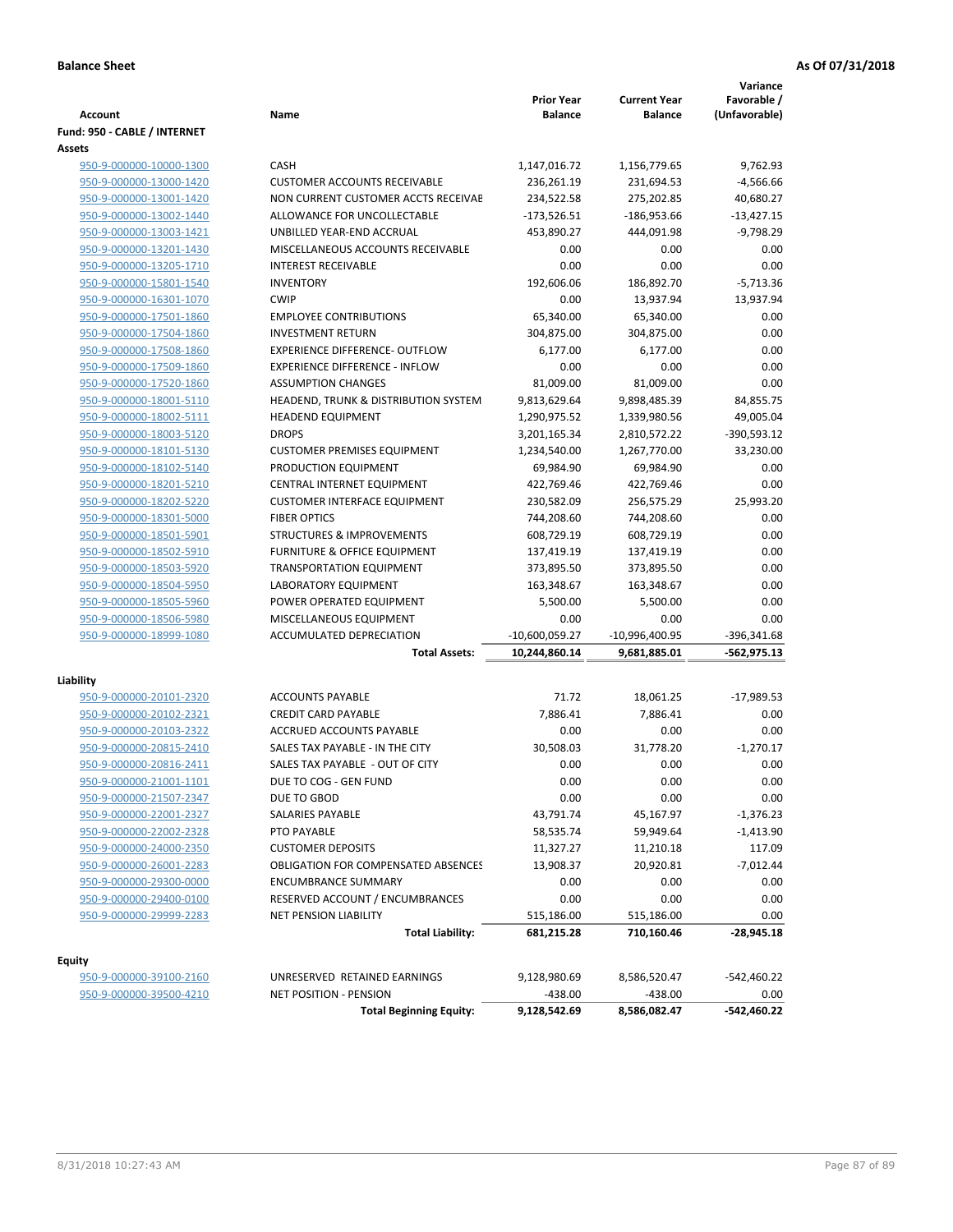| Account                        | Name                                                     | <b>Prior Year</b><br><b>Balance</b> | <b>Current Year</b><br><b>Balance</b> | Variance<br>Favorable /<br>(Unfavorable) |
|--------------------------------|----------------------------------------------------------|-------------------------------------|---------------------------------------|------------------------------------------|
| <b>Total Revenue</b>           |                                                          | 5,334,113.53                        | 5,312,462.22                          | $-21,651.31$                             |
| <b>Total Expense</b>           |                                                          | 4,899,011.36                        | 4,926,820.14                          | $-27,808.78$                             |
| Revenues Over/(Under) Expenses |                                                          | 435.102.17                          | 385.642.08                            | -49,460.09                               |
|                                | <b>Total Equity and Current Surplus (Deficit):</b>       | 9.563.644.86                        | 8.971.724.55                          | $-591.920.31$                            |
|                                | Total Liabilities, Equity and Current Surplus (Deficit): | 10.244.860.14                       | 9,681,885.01                          | $-562,975.13$                            |